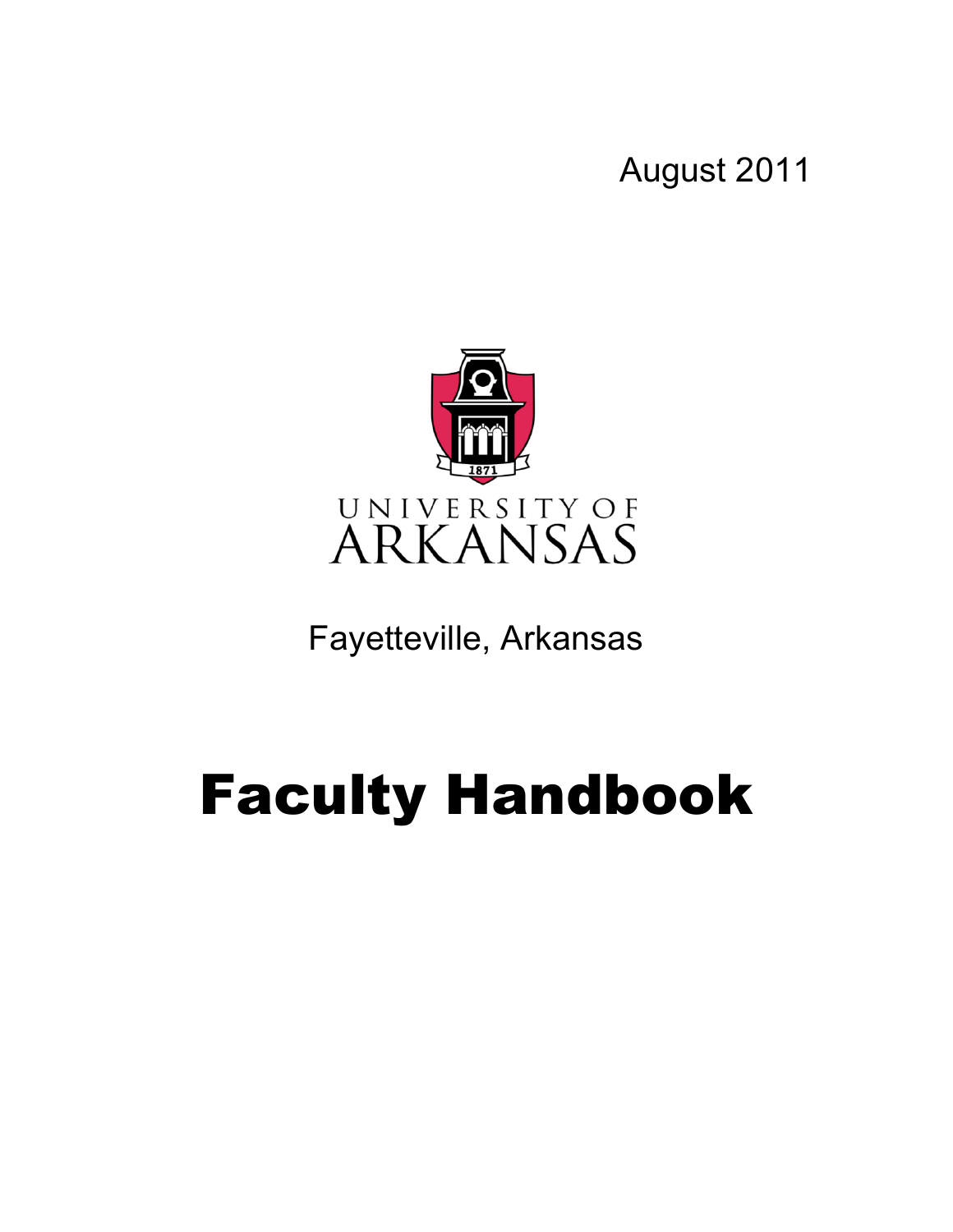## **Message from the Chancellor**

Dear Faculty:

Thank you for being part of the University of Arkansas. While the focus of any great university is its students, the foundation is its faculty. Very little is accomplished without your character, intellect, and commitment to teaching, research, and outreach. Please know I value all you do, and everything you bring to our campus.

The policies and procedures set forth in the Faculty Handbook will acquaint you with the administration and governance of the University of Arkansas. As you familiarize yourself with the university, I encourage you to pursue academic excellence and preserve academic freedom through participation in university governance. Faculty leadership is indispensible to maintaining and improving the quality of this institution, and I hope you will share in that responsibility. We depend on your informed input and look forward to hearing from you.

Thank you for all you do.

Sincerely,

Le fai Amport

G. David Gearhart **Chancellor**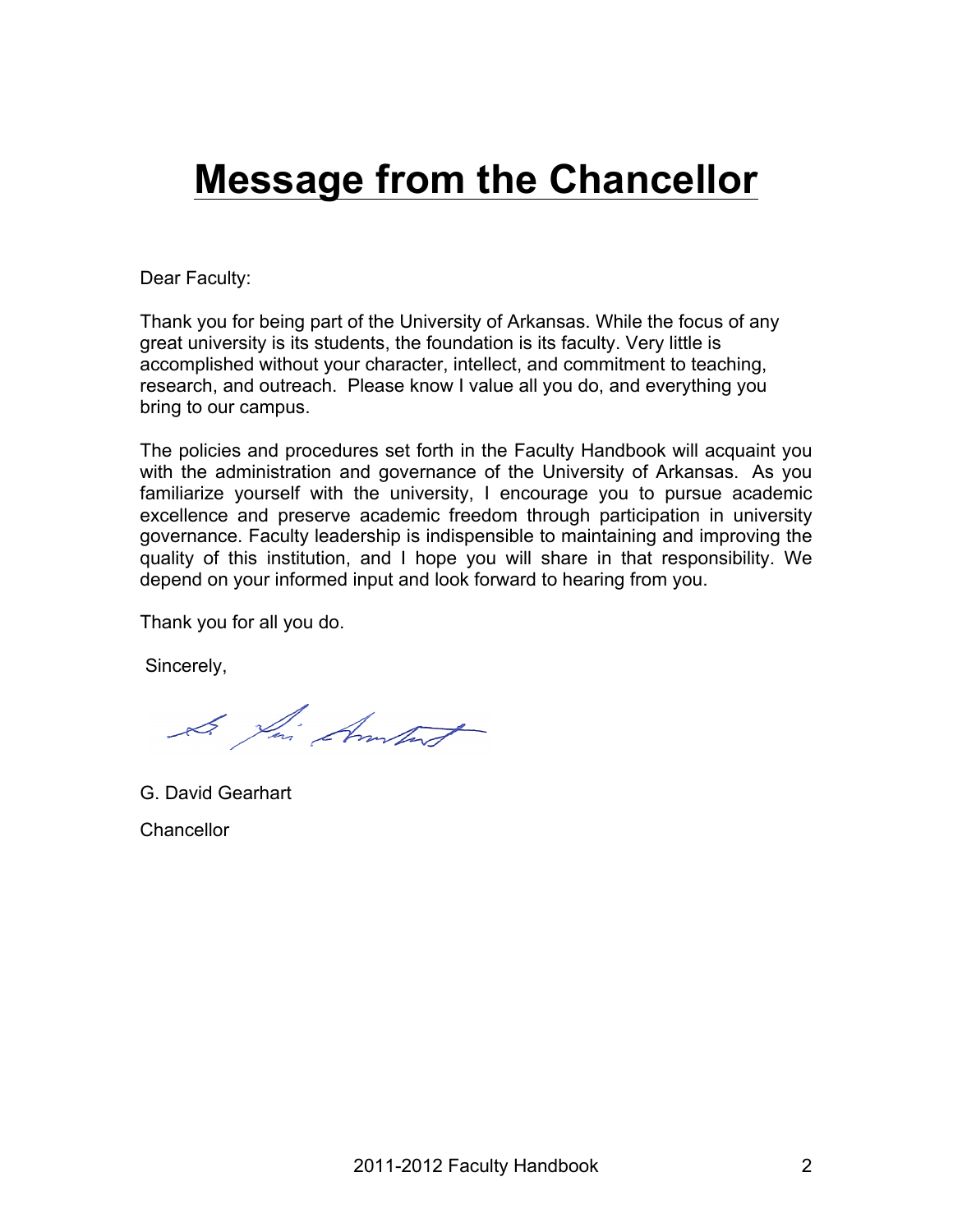#### **UNIVERSITY VISION AND GOALS**

#### **Vision**

The University of Arkansas is a flagship university for the integration of student engagement, scholarship and research, and innovation that collectively transforms lives and inspires leadership for a global society.

#### **Institutional Goals**

As Arkansas's flagship public research university, the University of Arkansas will:

- Put students first by enhancing academic programs, creating an engaging campus life, keeping costs as low as possible and reducing obstacles to student success.
- Be transparent and accountable to the people of Arkansas in all decision-making.
- Increase overall enrollment while remaining the school of choice for the state's most gifted students; provide a concomitant increase in faculty and staff.
- Enhance diversity by attracting more students, faculty and staff from underrepresented groups and by nurturing intercultural understanding inside and outside the classroom.
- Improve graduation rates and degree-completion times.
- Provide highly competitive compensation packages for the purpose of recruiting and retaining the very best faculty, staff and graduate students.
- Increase funding in both research awards and federal research expenditures.
- Marshal the university's expertise, programs, faculty, staff and students to grow the state's knowledge-based economy and to address major issues confronting Arkansas and the world.
- Provide a superior campus landscape and environment by planning for and carrying out the continuous renewal and renovation of existing facilities and the designing and building of new world-class facilities.
- Pursue a consistent and aggressive program for the maintenance and improvement of the institution's libraries and technology resources.
- Promote environmental sustainability.
- Establish and market a quality brand reputation for the university statewide, nationally and internationally.
- Foster the arts on campus and throughout the region.
- Expand outreach through distance education and partnerships with other institutions.
- Grow public support and the endowment through enhanced relationships with constituents and sound investment strategies.

from **http://chancellor.uark.edu/06-04\_TAP.pdf**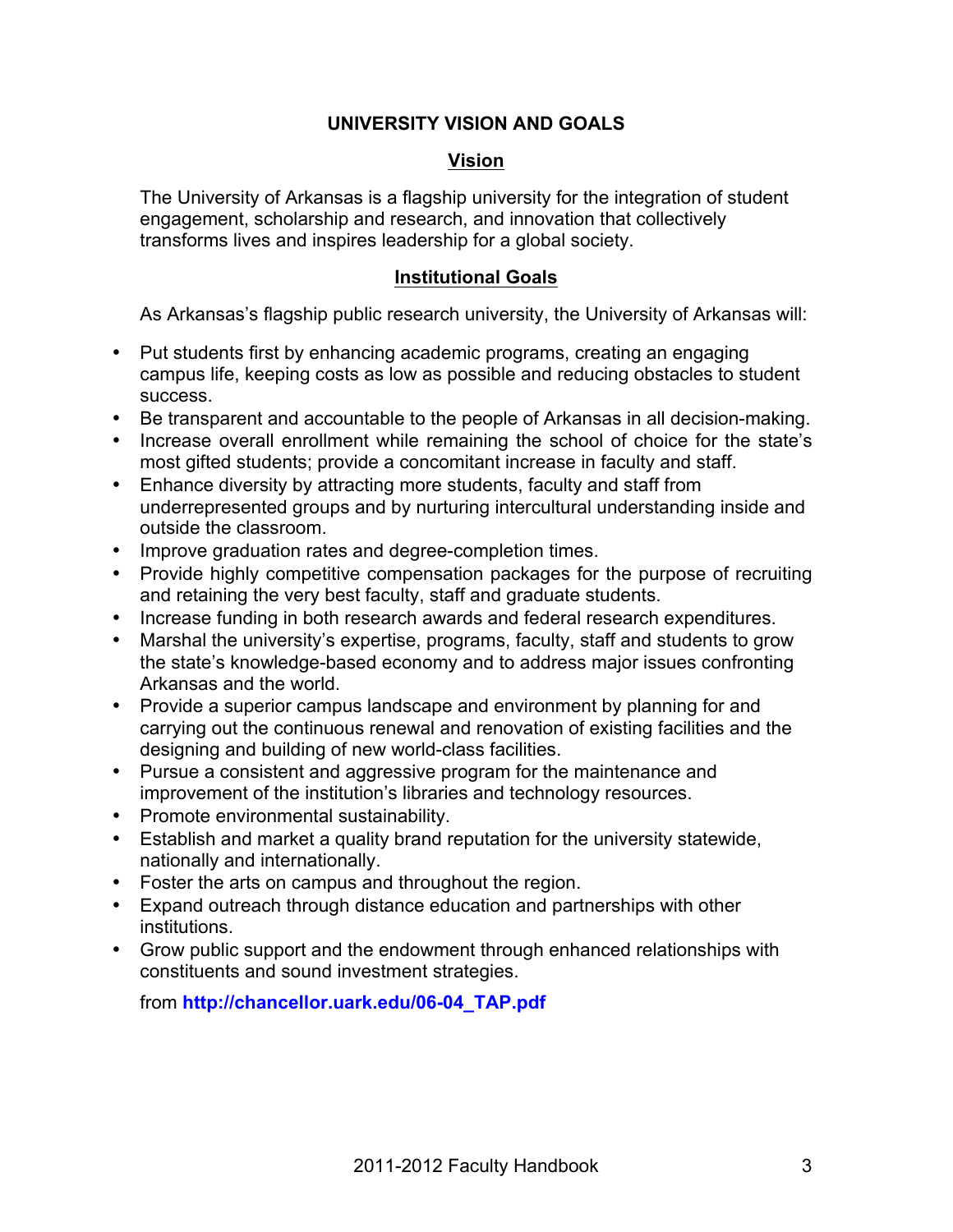The University of Arkansas *Faculty Handbook* is maintained on-line. The Handbook is a collection of information about the university from many sources including Board of Trustees policy statements, Fayetteville Policies and Procedures, and Academic Policies, among others. Material unique to the Handbook is contained primarily in section II, Academic Responsibilities of Faculty. The Faculty Handbook is reviewed annually to update unique material and connect to their primary web-based sources all major policy statements duplicated in the Handbook, summarized there, or identified there. The University of Arkansas reserves the right to revise, modify, or repeal any of its policies or procedures at any time.

Questions or comments about the *Faculty Handbook*

may be sent to **Linda Dizney**, Executive Assistant to the Provost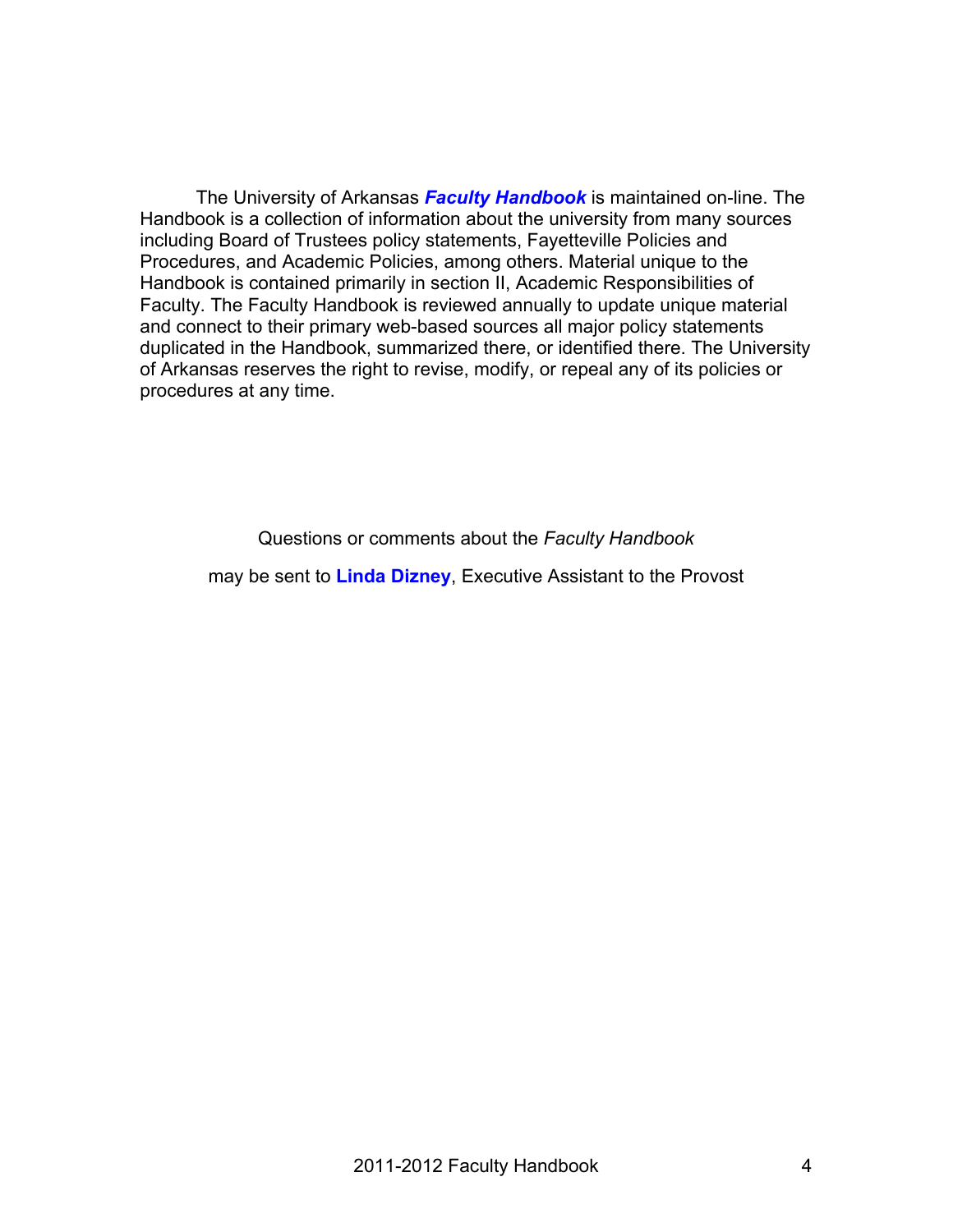## **Contents**

I University of Arkansas: Administration And Governance

**Overview** Role and Scope Designation Other Governance Web Sites Appendix: Rules of Procedure of the Faculty Senate

II Academic Responsibilities of Faculty

**Workload** 

**Teaching** 

- Attendance Policy
- Grades and Exams
- Posting Grades
- Office Hours
- Records
- Students' Religious Observances
- Textbook and Course Materials Policy
- Teacher and Course Evaluation
- Teaching and Faculty Support Center (TFSC)
- Teaching Academy

Student Conduct Policies

- Academic Integrity Term Paper Assistance
- Academic Integrity

Academic Support and Related Services for Students

- Advising
- Academic Advising of Undergraduate Students
- Career Development Center
- Enhanced Learning Center
- The Language Learning Center LLC
- Math Resource and Tutoring Center
- Quality Writing Center

Research, Scholarship, and Creative Activity

- Financial Disclosure for Sponsored Programs
- Institutional Animal Care and Use
- Human participants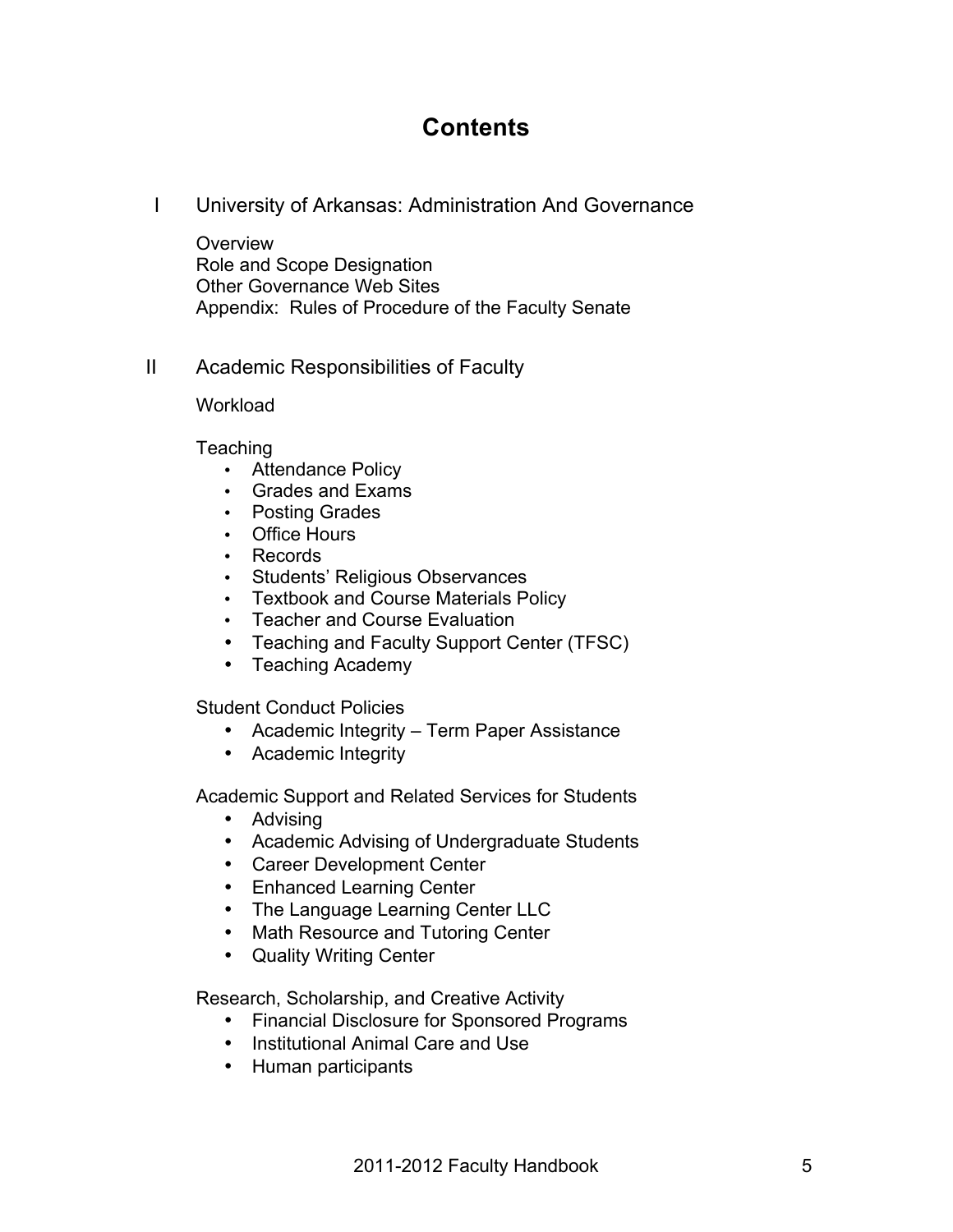- Radioactive Substances, Biohazardous Materials and Toxic **Substances**
- Export Control
- University Libraries
- Research and Sponsored Programs, Office of
- Research and Scholarly Misconduct Policies and Procedures

Other Faculty Responsibilities

- Attendance at Commencement
- Children, Family Members or Friends in the Workplace
- Code of Computing Practice
- Conflicts of Interest and Commitment
- Criminal Arrests, Charges or Convictions
- Outside Employment
- Professionally Related Public Service
- Policy and Regulations

#### III Policies Governing Faculty Service

Employment and Compensation

• Employment Periods Administrative Employees Faculty Employees Staff Employees Student and Hourly Employees

Extra Compensation and Overload

Off-Campus Duty Assignment

Attendance at Professional Meetings

Proposal Submission and Contracting Authority

Patent and Copyright Policy

Political Activity

Relations with Legislators and Members of Congress

**Holidays** 

Leave Policies for Academic and Other Non-Classified Personnel

• Sick Leave Policy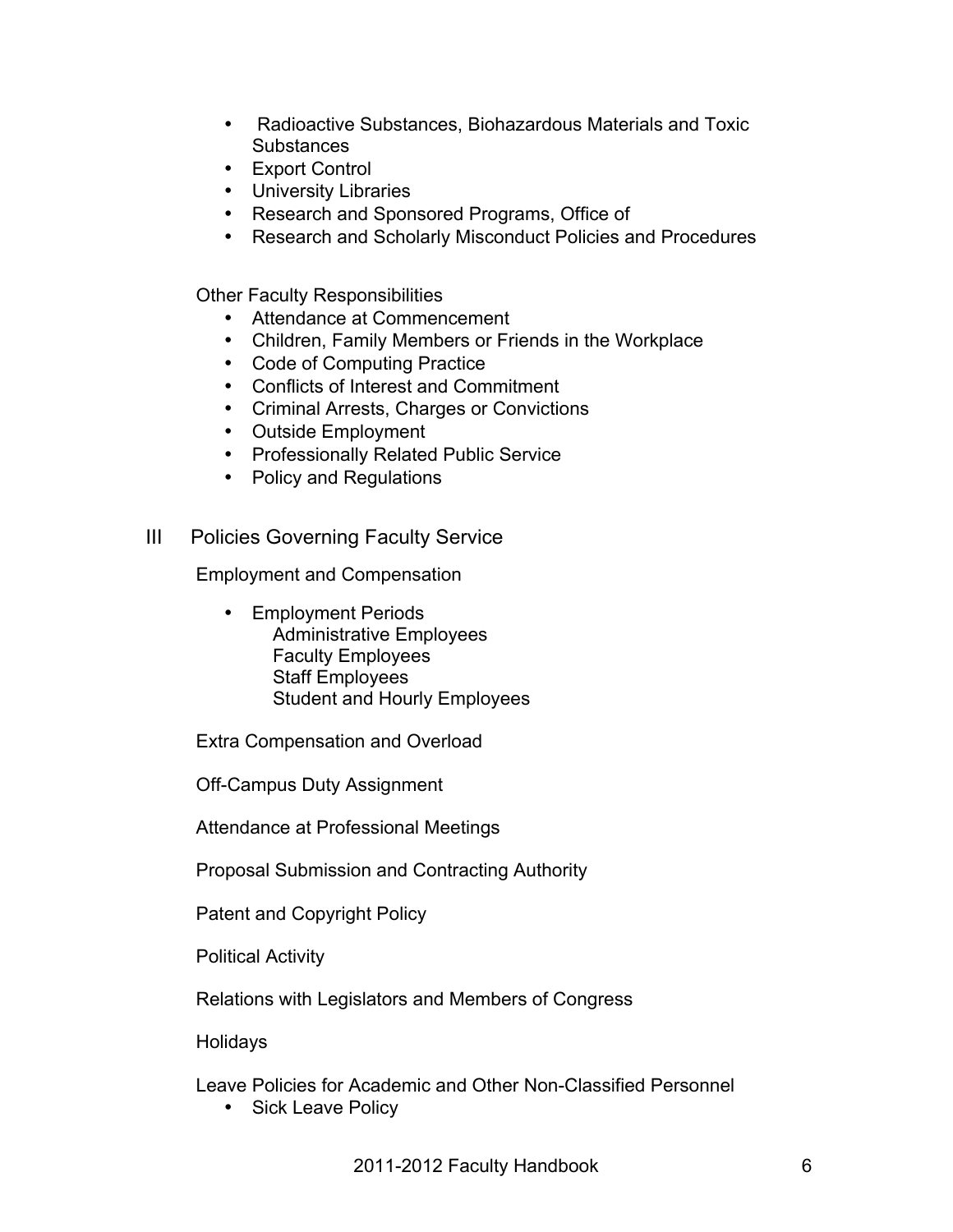- Annual Leave
- Military Leave
- Court and Jury Leave
- Leave of Absence Without Pay
- Vacation Leave for Graduate Study

Family and Medical Leave

Resignation and Retirement

Retirement

Lump Sum Terminal Pay

Emeritus Status

Nepotism

Administrator Grievance Procedure

#### IV General Policies, Procedures, and Services

Benefits and Employment

- Fringe Benefits
- Athletic Event Tickets
- Tuition Waiver for Employees
- Resident Status of University Employees
- Bookstore Discount
- Direct Deposit of Pay
- UARK Federal Credit Union
- Garnishment and Salary Liens
- Authorization to Offset Amounts due University by an Employee against Amounts Owed by the University to that Employee
- Moving Expenses

Business Affairs Regulations

- Purchasing
- Contract Signature Authority
- Conflict of Interest
- Sale or Disposal of University Property
- Sale of Books
- Textbook Adoption Policy
- Travel Regulations
- Use of the University of Arkansas Name
- Use of the Official University Logo and Other Trademarks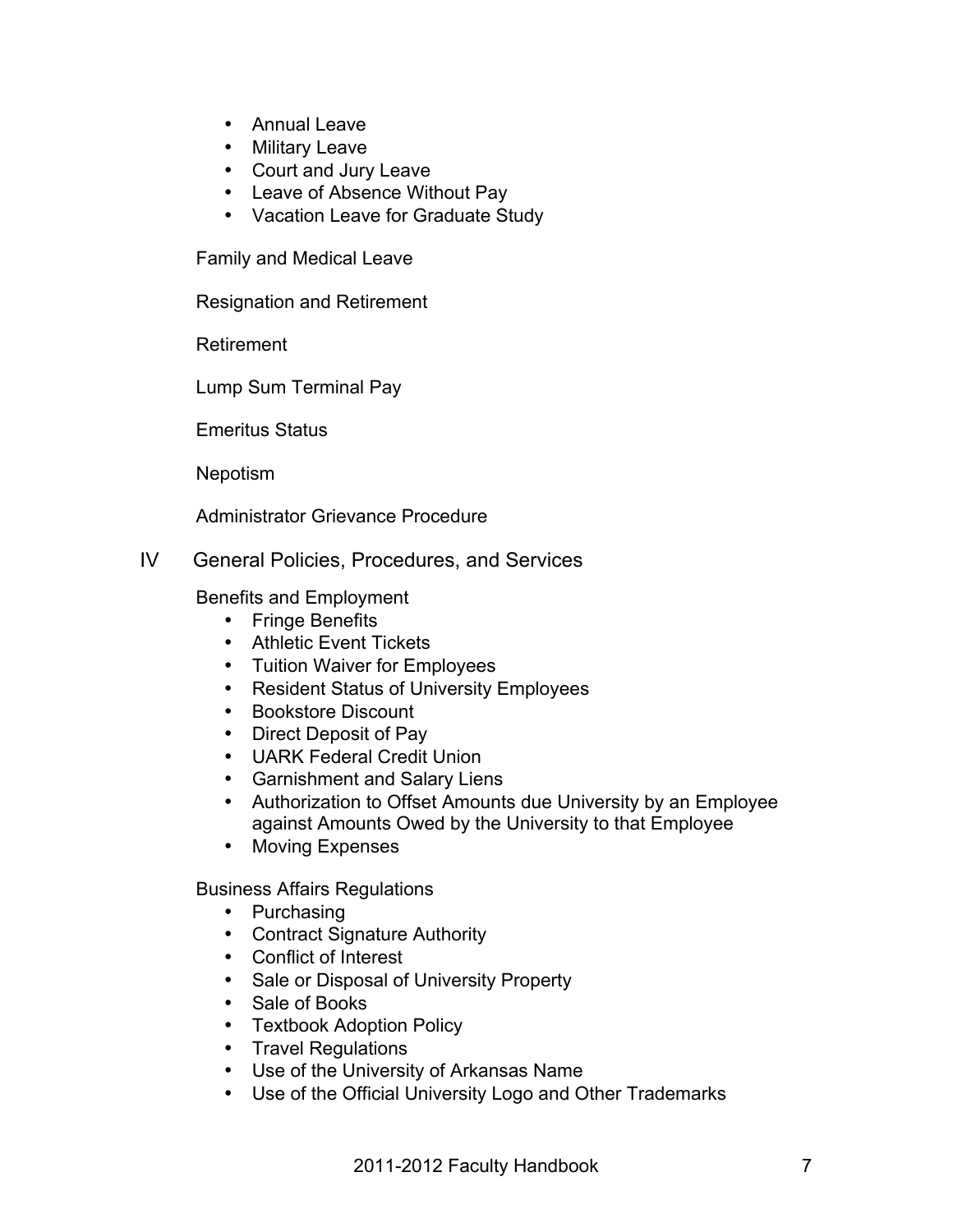• University Publications and Stationery Guidelines

**Facilities** 

- Use of University Facilities
- Building Executives
- Use of Building Exteriors and Roofs
- Keys: Authorization, Issue, Return, Replacement

Workplace Policies

- Inclement Weather Policy and Emergency Procedures
- Environmental Health and Safety
- On-the-Job Injury
- Disturbances and Demonstrations
- Alcohol Policy
- Smoking Policy/Tobacco Use Policy
- Drug Free Workplace Policy
- Workforce Violence Policy

Campus Services

- Bookstore
- Computer Store
- Razorback Shops
- Print, Mail, Copy Solutions (PMC Solutions)
- Transit System
- Parking on Campus
- University Identification Cards
- Lost and Found Operating Procedures

Links to Other UA Policies

V Policies on Employment, Student Records, and Sexual Harassment and Assault

Federal Laws and Executive Orders

Non-Discrimination

Personally Identifiable Student Records

Sexual Assault Policy

- Policy Statement
- Definitions
- Responsibility to Report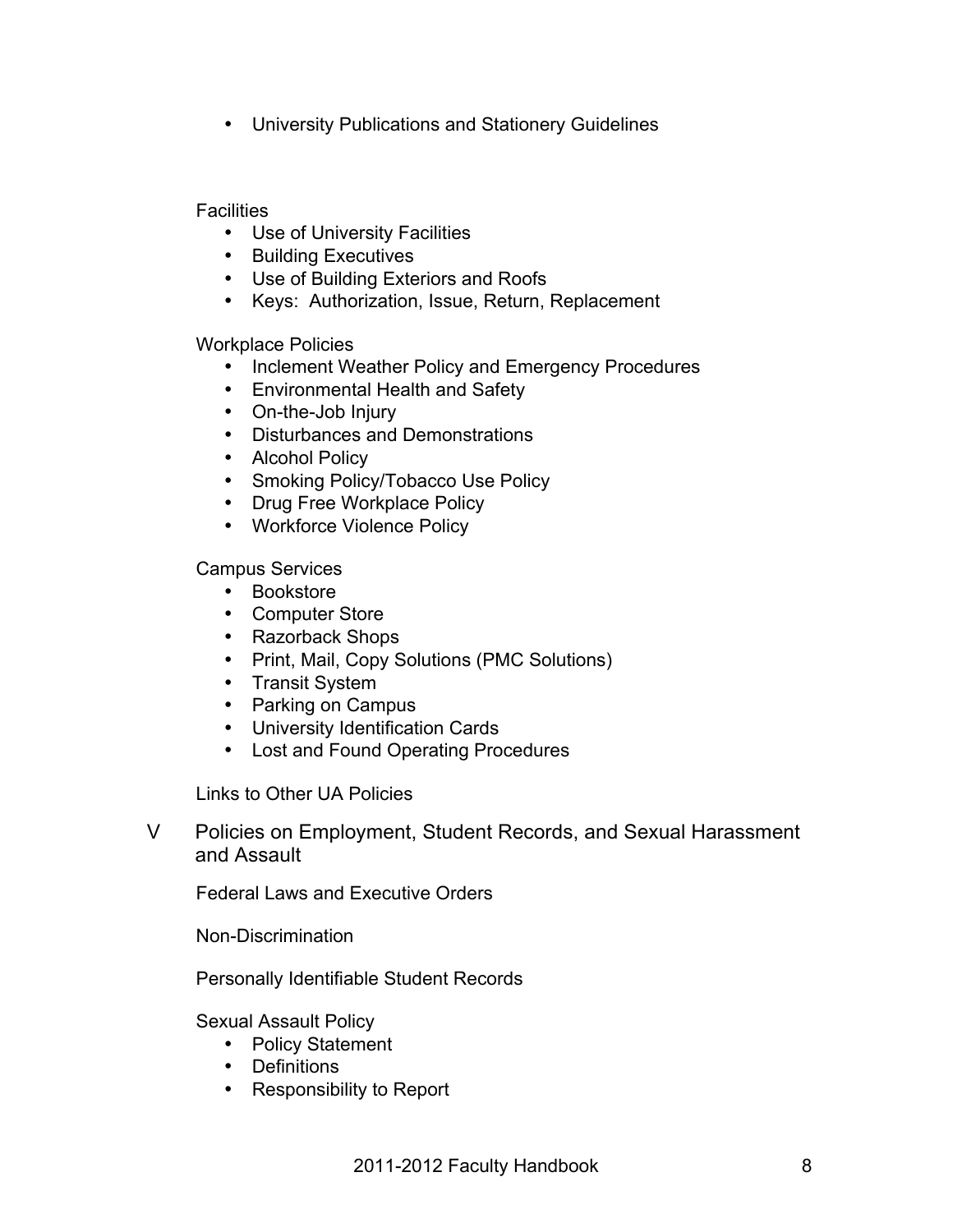- Preserving Evidence
- Availability of Counseling
- Education and Awareness Programs
- University Judicial System
- Disciplinary Action
- Coordination of Responses to Alleged Sexual Harassment

Sexual Harassment Policy

- Policy Statement
- Definitions
- Academic Freedom
- Consensual Relationships
- Responsibility to Report
- Timeframe for Reporting
- Retaliation Prohibited
- False Reports of Sexual Harassment
- Reporting System
- Investigation of Complaints
- Resolution and Grievance Procedures
- Direct, Informal Action
- Informal Resolution Process
- Formal Grievance Procedure
- Disclosure
- Disciplinary Action
- Record Keeping
- Statistical Review
- Appendix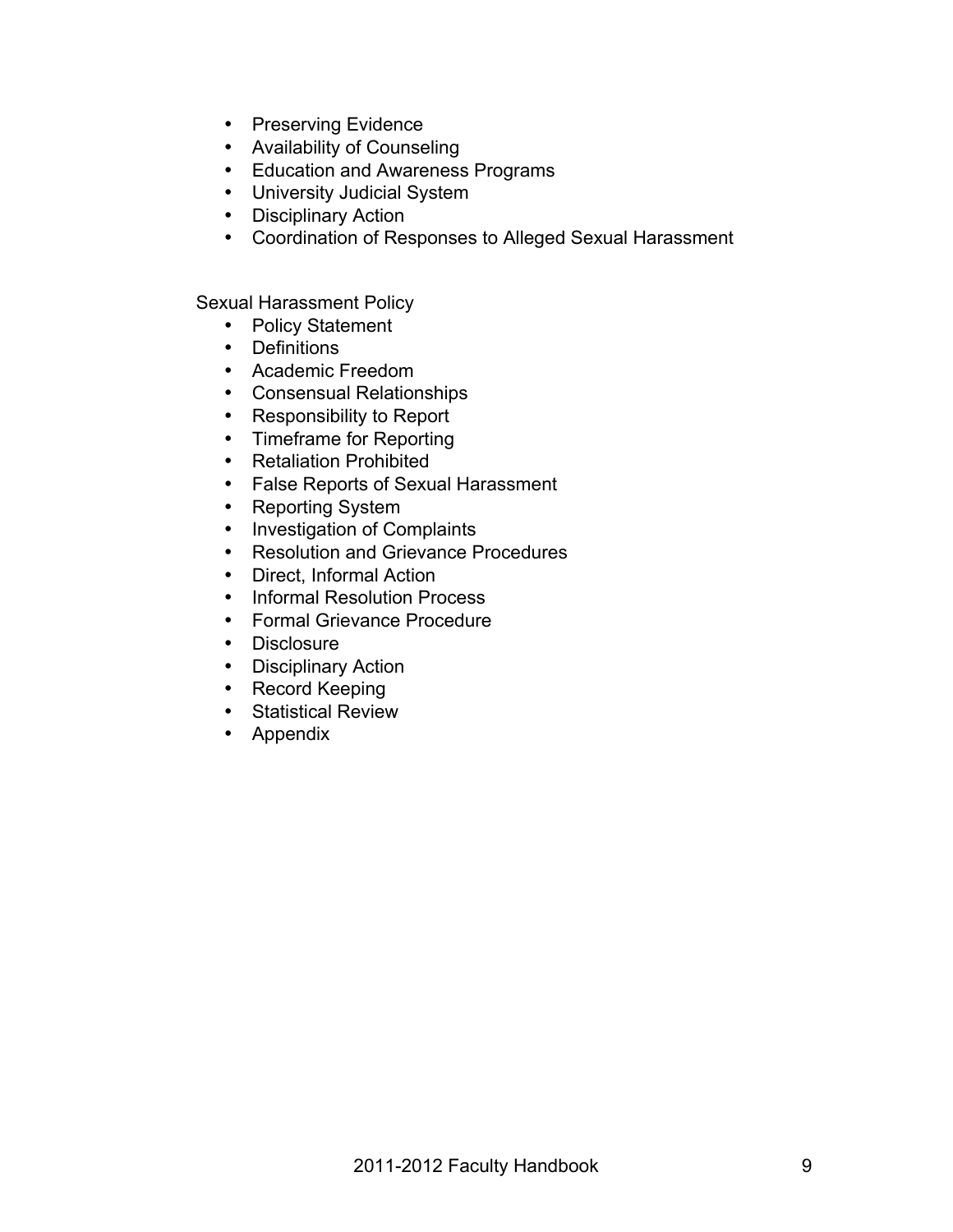## **Faculty Handbook**

## **I. University of Arkansas: Administration and Governance**

### **Overview**

The University of Arkansas is the original campus and flagship institution of the University of Arkansas System. A 10-member Board of Trustees, each member appointed by the governor to a 10-year term, makes policy for the 18 principal campus units, divisions, and administrative units of the system.

Board of Trustees Policy 100.4 specifies general governance and administrative rules and regulations for the Board of Trustees, its committees, and campuses and units of the system. Excerpts from Chapter III, Administration, are provided below. Board of Trustees policy 810.1, Articles of Local Campus Government for the University of Arkansas, Fayetteville contains information on the Faculty, Faculty Senate, College and School at-Large Faculties, the Students, the Student Senate, the Staff, the Staff Senate, and the Campus Council. The complete texts of the policies are available at the web sites provided below:

Board of Trustees Policy 100.4 Rules and Regulations of the Board of Trustees of the University of Arkansas for the Governance and Administration of the University of Arkansas - **http://vcfa.uark.edu/Documents/0100\_4.PDF**

Board of Trustees Policy 810.1 Articles of Local Campus Government for the University of Arkansas, Fayetteville (Effective July 1, 1995; Revised June 6, 2003) - **http://vcfa.uark.edu/Documents/BOTPol\_0810\_1.PDF**

Board of Trustees Policy 100.4, Chapter III, Administration (excerpt):

*1. General Provisions*

*The administration of the University of Arkansas, under the authority of the Board of Trustees, is unified in the office of the President.* 

#### *2. The President*

*The President shall be the Chief Executive Officer of the University of Arkansas and shall be appointed by and responsible to the Board of Trustees. The President shall have a discussion annually with the Board of Trustees concerning an evaluation of his or her performance. Subject to the direction and control of the Board of Trustees and the laws applicable to the University of Arkansas, the President shall be responsible for the management of the affairs and execution of the policies of the University of Arkansas and all of its campuses, divisions, and units of administration. The President shall have broad discretionary authority to*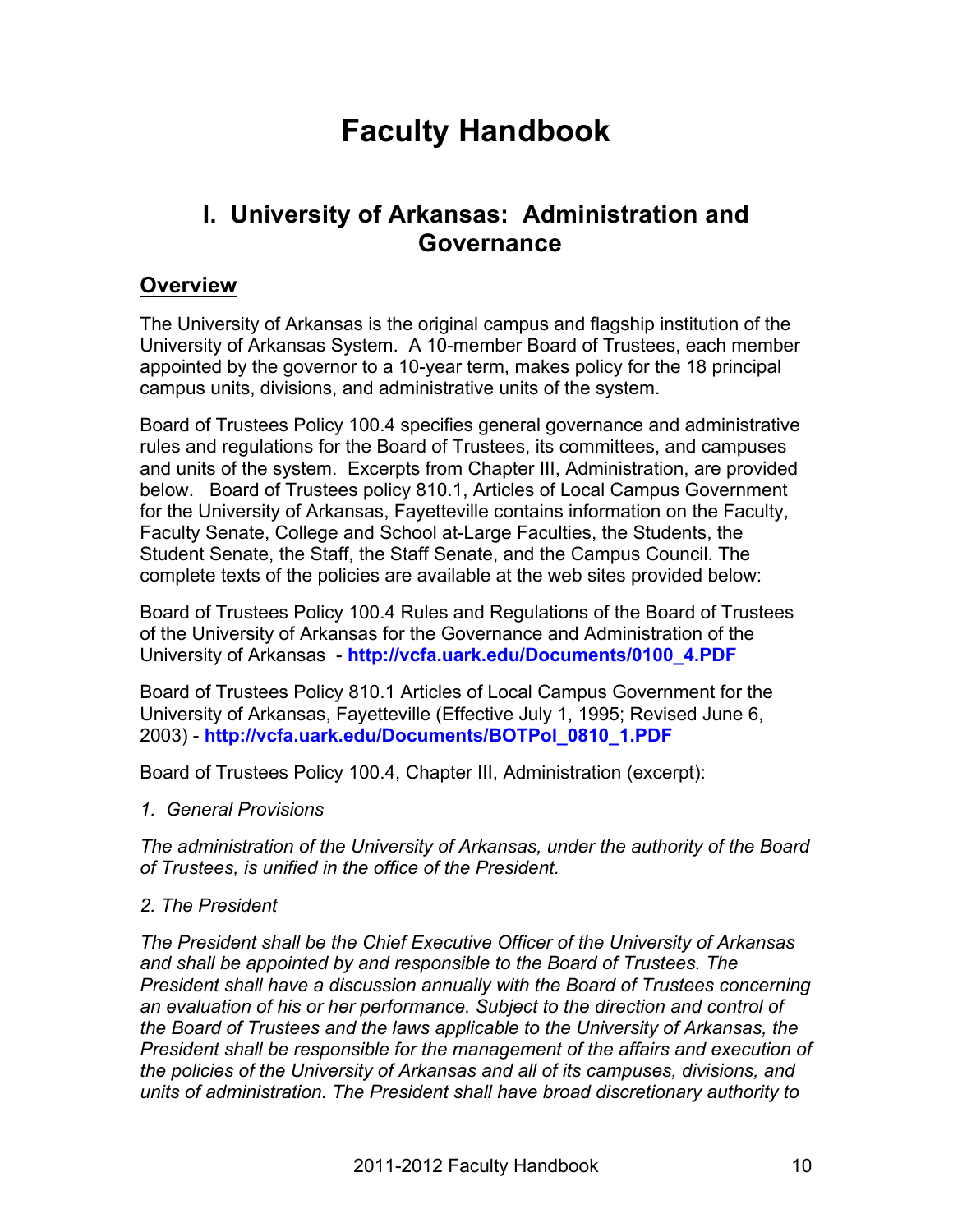*effect these functions and meet these responsibilities of the office. The President shall attend and shall participate in, without the privilege of voting, all of the meetings of the Board of Trustees and of its committees, except as excused by the Board.* 

*The President and the Chief Fiscal Officer, as provided in Board Policy 300.1, shall have the authority to contract on behalf of the Board of Trustees and the University of Arkansas. As chief executive, the President shall be the official administrative spokesperson for the University of Arkansas and the officer responsible for liaison with the General Assembly, the Governor, state offices and governmental bodies, and the federal government. The President shall be responsible to the Board of Trustees for the prompt and effective enforcement of all laws relating to the University and of all resolutions, policies and procedures, budgets, and rules and regulations adopted by the Board for the operation of the University and all of its campuses, divisions and units of administration. It shall be the President's duty to bring to the attention of the Board all matters which, in his or her opinion, affect the University and require consideration by the Board. There shall be appropriate materials provided to the Board members and sufficient time for thoughtful discussion before decisions are required. The President shall make recommendations to the Board for securing the necessary personnel and the fiscal resources required for the operation of the University and shall make recommendations with respect to the adoption, modification or rescission of policies, budgets, and regulations applicable to the University and all of its campuses, divisions, and units of administration.* 

*The President shall prepare and submit to the Board of Trustees an annual report to correspond with the fiscal year of the University and, in addition, any other reports he or she may deem wise or as the Board may require.* 

*The President shall coordinate the activities of the University and all of its constituent campuses and units in accordance with the principles prescribed by the Board of Trustees. The President shall adjudicate all issues of jurisdiction and all issues in dispute between or among the constituent campuses and administrative units of the University. The President shall be a member of all faculties on all campuses of the University and shall have the responsibilities of facilitating the promotion of goals, programs, and needs of each campus after consultation with the Chancellor. The President shall establish administrative organizations to assist in the execution of the policies of the University of Arkansas. The President shall be assisted by Vice Presidents and other staff officers and by Chancellors of the several campuses of the University. The President shall prescribe the duties and assignments of the Vice Presidents and other staff officers. Furthermore, the President shall, in consultation with the Chancellors, establish and define the duties of universitywide councils, committees, or other bodies organized to advise and assist him or her. All official communications from faculty, staff, and students on a particular campus or unit shall emanate through the appropriate Chancellor or Director to the President.*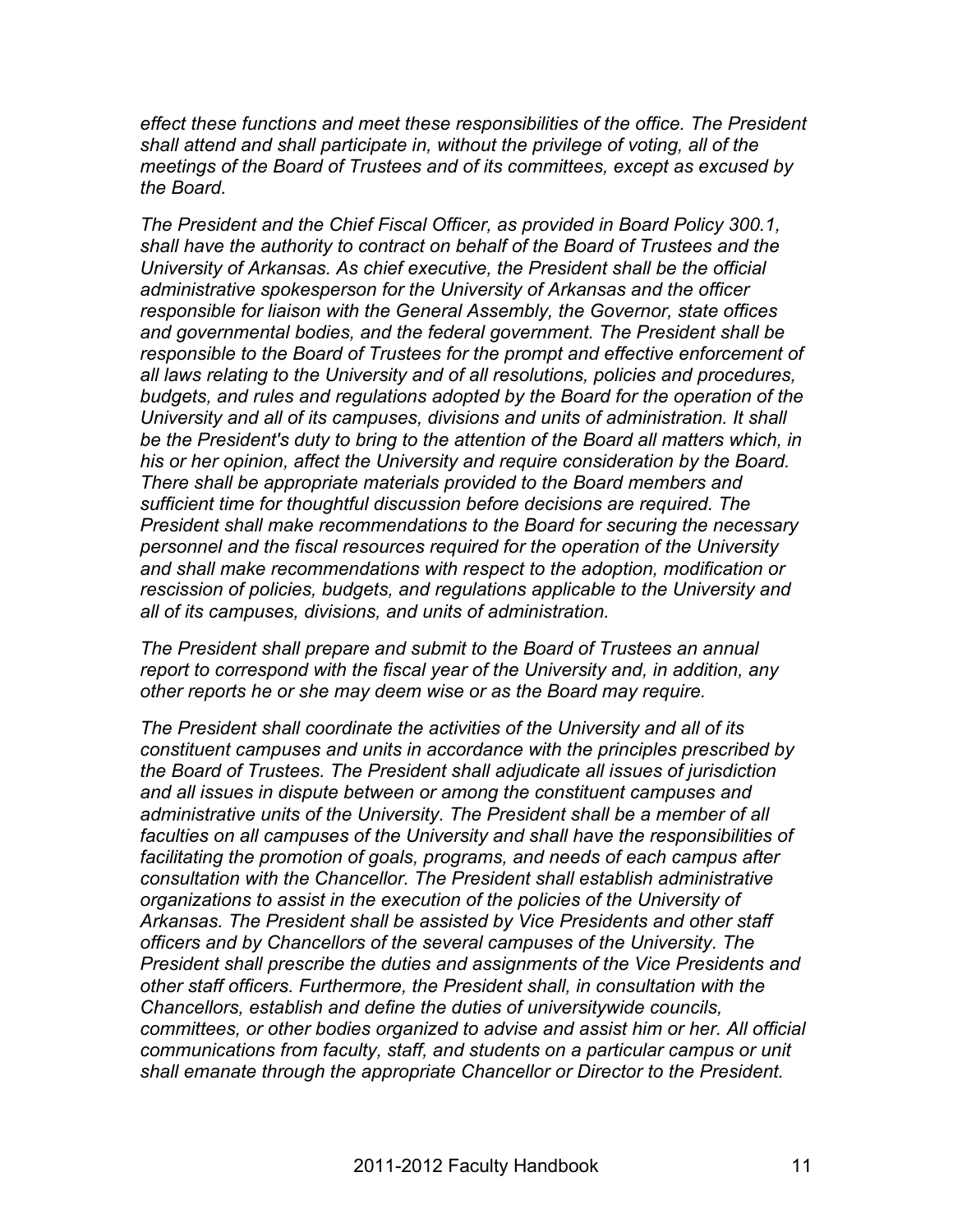*The President's duties and responsibilities as defined herein expressly exclude any duties on behalf of or in connection with The University of Arkansas Foundation, Inc. ("Foundation"). It is expressly contemplated by the Board that the President may, if he or she so desires, and with the advice and consent of the Board of Trustees, enter into a consulting contract or other arrangement with the Foundation in regard to fund raising and other activities for the Foundation. Such consulting agreement shall not include any of the duties defined above.* 

#### 4. *The Chancellors*

*The Board of Trustees shall appoint the Chancellor of any campus upon recommendation of the President. The Chancellor of a campus shall exercise complete executive authority thereon, subject to the policies established by the Board of Trustees and the President. The Chancellor shall be the leader of and the official spokesperson for the campus and shall promote the educational excellence and general development and welfare of the campus. The Chancellor shall define the authority of administrative committees and officers of that campus, and all projects, programs, and institutional reports to be undertaken on behalf of that campus shall be subject to authorization and approval of the Chancellor.*

*The Chancellor shall be responsible to the President for enforcement of the policies and procedures, budgets, regulations, and decisions of the Board of Trustees concerning that campus. It shall be his or her duty to keep the President, and through the President, the Board of Trustees fully informed concerning the operations and needs of that campus. The Chancellor shall make an annual report to the President corresponding to the fiscal year of the University of Arkansas, which report shall also be provided to the Board of Trustees. The Chancellor shall further provide any other reports that may be required.*

*At the meeting of the Board a designated Chancellor or Director shall give a report on the state of the campus or unit. Further, each Chancellor and Director shall be prepared to report to the Board on the status of his or her campus at any meeting upon request of the President or any member of the Board.*

*The Chancellor shall make recommendations for the development of the educational programs of the campus and shall serve as the general advisor to the President, and through the President, the Board of Trustees with respect to all programs and activities of the campus. The Chancellor shall present to the President all matters concerning the campus which are to be considered by the Board of Trustees or any of its committees. The Chancellor shall be expected to attend all meetings of the Board of Trustees when an agenda item for the campus is to be presented unless excused by the President.*

*Subject to the policies prescribed by the Board of Trustees and the President, the Chancellor shall make recommendations to the President with respect to the budget and the appointment of full-time academic personnel.*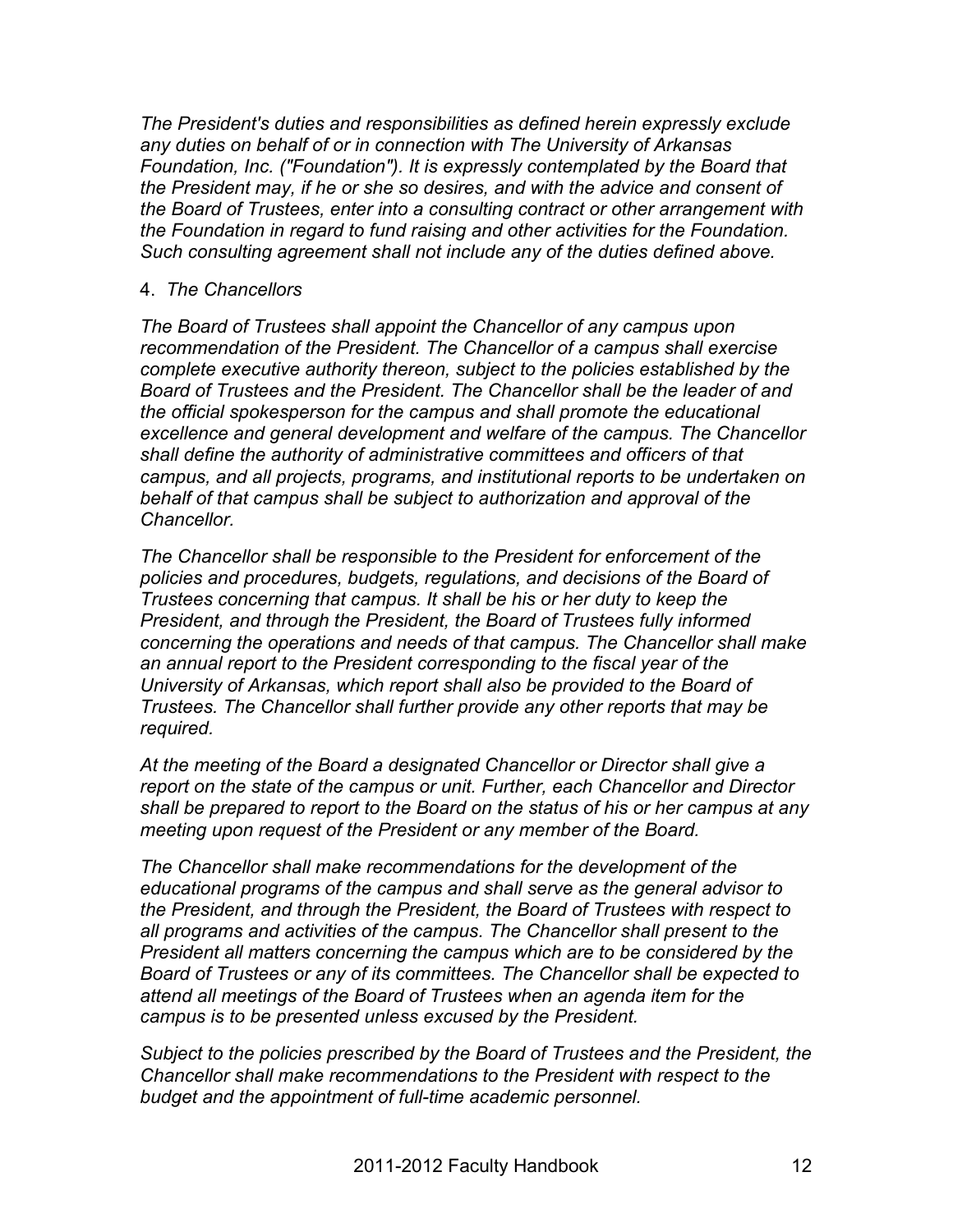*The Chancellor shall be the official medium of communication between the President and all deans, heads of departments and department chairs and all other administrative officers, faculty, staff, and students of the campus*

*The Chancellor shall be a member of all faculties and other academic bodies of the campus and shall be a member of the campus governing body*. [end of excerpt].

#### **Fayetteville Campus Administration**

Directly responsible to the Chancellor of the University of Arkansas, Fayetteville, are the Provost and Vice Chancellor for Academic Affairs, the Vice Chancellor for Finance and Administration, the Vice Chancellor for University Advancement, the Vice Chancellor for Government and Community Relations, and the Vice Chancellor for Intercollegiate Athletics and Director of Athletics. Other members of the Chancellor's Executive Committee are the Vice Provost for Research and Economic Development, the Vice Provost for Student Affairs and Dean of Students, the Vice Provost for Diversity and the Associate Vice Chancellor.

Deans are the chief administrative officials of the colleges and schools. Deans, directors, and other administrative officials or units are responsible to the Provost/vice chancellors to whom they report, or, under certain circumstances, directly to the Chancellor, for the discharge of the duties and responsibilities placed upon them.

The general areas of administrative or academic responsibilities of each of these officials are indicated by the official titles that the individuals bear. Written charges, or memoranda of understanding, pertaining to specific areas of responsibility are prepared whenever such actions are considered necessary or appropriate.

The Academic Affairs Executive Group includes deans, vice provosts, and directors who report to the provost (and other officials as may be designated) and advises the Provost and Vice Chancellor for Academic Affairs. The dean or director of each college, school, or other division is the executive head of the division. Such offices are responsible for and are empowered to execute university policies applicable to the school or college. They may require such reports from members of their faculty and staff as may be needed in the administrative work of their unit. They are responsible for recommending appointments, promotions, and other personnel changes to the provost and vice chancellor for academic affairs after consultation with appropriate members of the department concerned, other related department heads, and the deans of other areas which may be affected. Deans and directors are authorized to determine the workload and assignments of the individual members of their faculty and staff.

The chairperson (or head) of a department is responsible for the general conduct of the affairs of the department. At least once in each semester he or she shall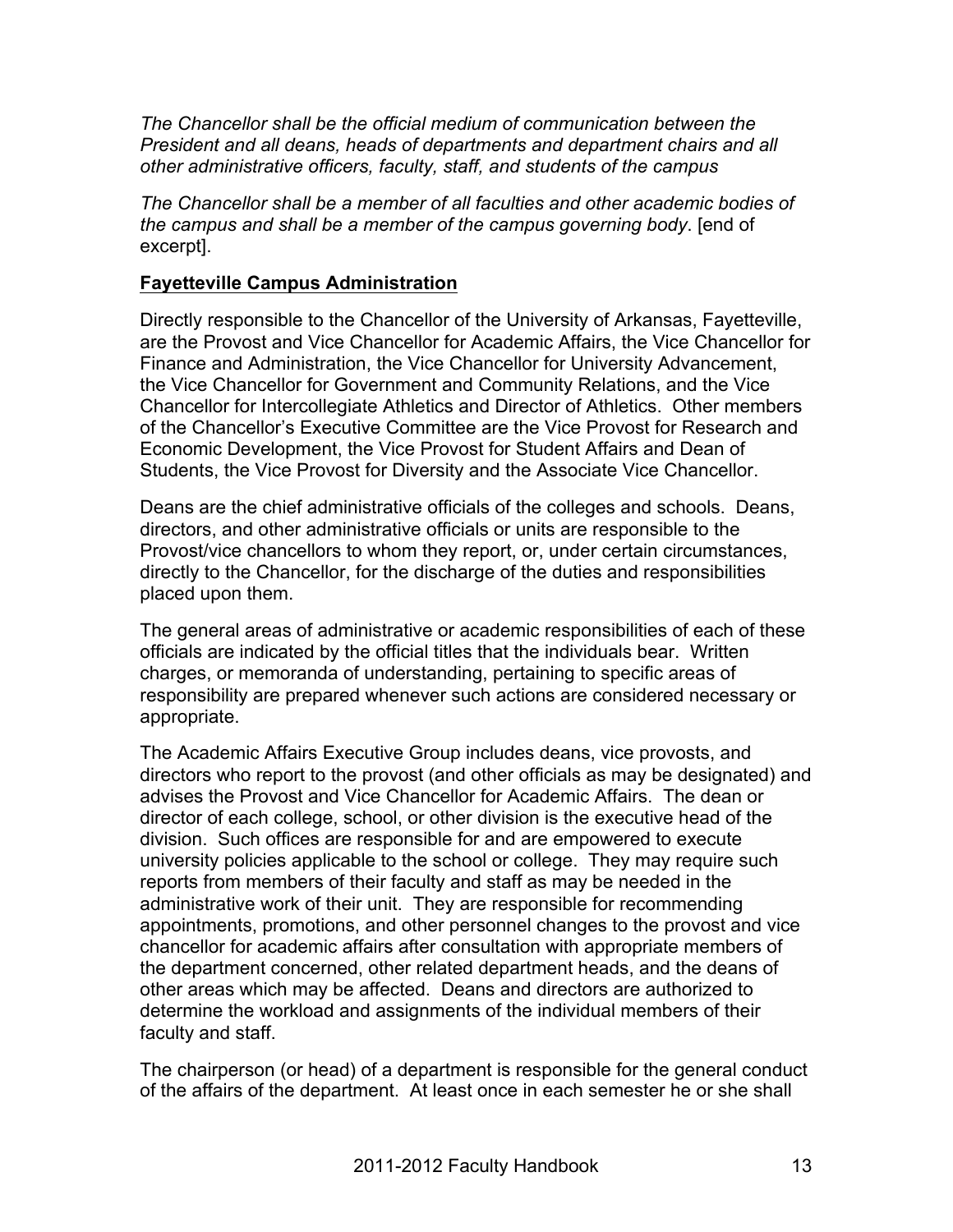call a meeting of the departmental faculty for the purpose of discussing departmental affairs. The Chancellor appoints the head of a department on recommendation of the dean. On recommendation of the dean, following his consultation with all members of the departmental faculty and such departmental faculty concurrence as is appropriate, the Chancellor may appoint a departmental chairperson, in lieu of a head of a department, for a specified time.

## **Role and Scope Designation**

(Approved by the Arkansas Higher Education Coordinating Board in July, 2008)

#### **University of Arkansas, Fayetteville**

1. Audiences

The University of Arkansas, Fayetteville (UAF) has a statewide mission. As such, its audiences are:

- Residents from throughout Arkansas who have excelled in high school studies and are seeking to complete baccalaureate degrees.
- Individuals seeking graduate and professional degrees.
- Employers, both public and private, seeking not only well-educated employees but technical assistance and applied research.
- Economic development interests and entrepreneurs throughout the state.
- Academic disciplines and the research community.
- The community and area by providing a broad range of academic and cultural activities and public events.
- Two-year college transfer students.
- 2. Array of Programs and Services
	- UAF offers:
		- A broad range of baccalaureate, masters, doctoral and professional programs that include core arts and sciences, agriculture, architecture, journalism, information sciences, education, engineering, law, public administration, nursing, allied health, and business.
		- Basic and applied research
		- Services specifically designed to meet the needs of statewide economic development—continuing professional education, technical and professional services, support of small businesses and entrepreneurs, and technology transfer.
- 3. Special Features
	- UAF is the state's 1862 land-grant institution and is classified as a Carnegie high research activity university.
	- Nationally competitive research and economic development activity in emerging areas such as nanotechnology, laser technology, biotechnology, and sustainability.
	- Library resources and special holdings such as the Fulbright papers made available through on-site and electronic access to student and faculty scholars and citizens throughout the state.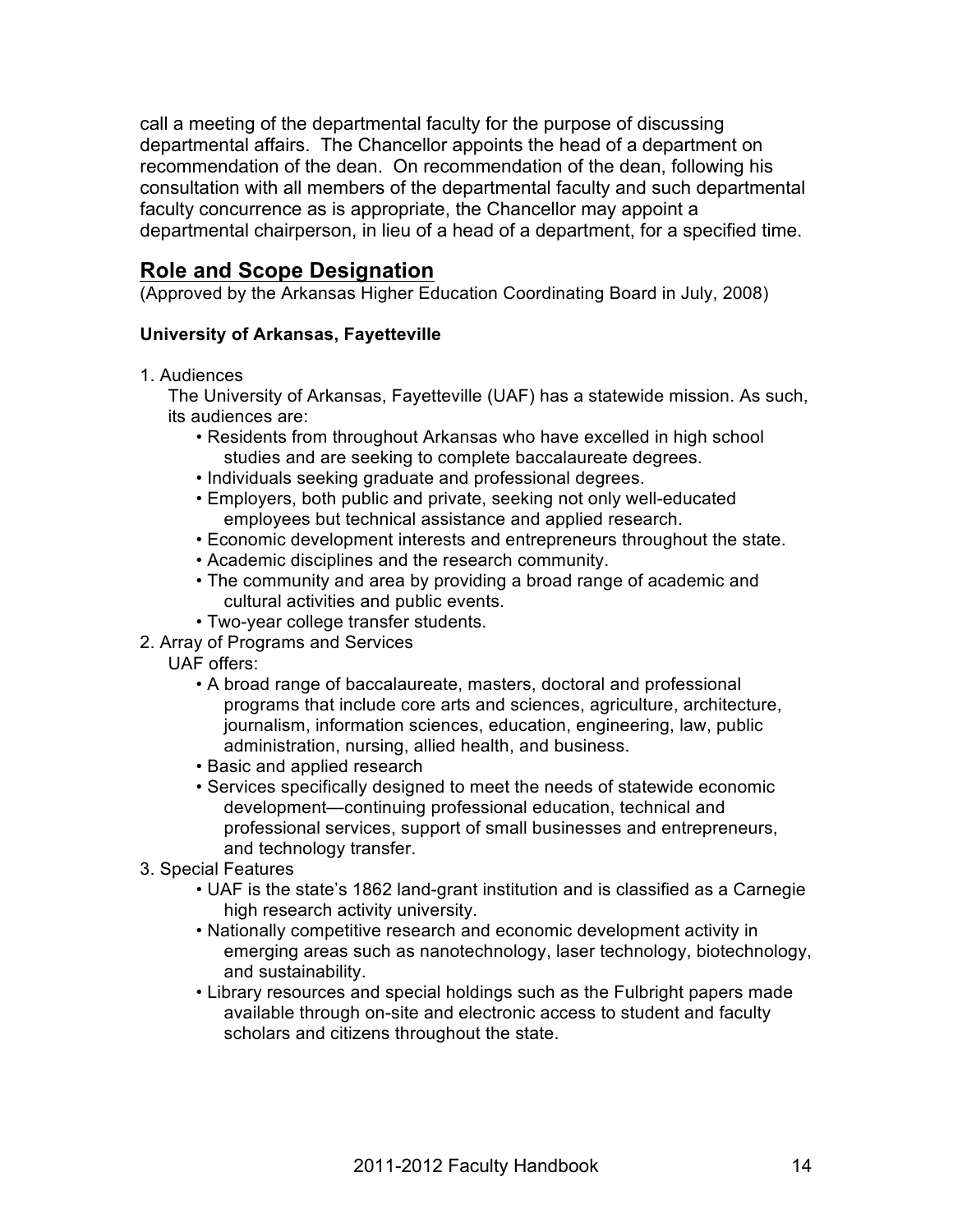## **Other Governance Web Sites**

The Rules of Procedure of the Faculty Senate document is provided below as Appendix A.

For current information regarding campus governance groups, including agendas, minutes, committees, membership, and annual reports, consult the Governance website maintained by the secretary of the Faculty Senate at **http://provost.uark.edu/59.php**

For current information regarding the Graduate Council, the governance body of the Graduate School, see the website **http://grad.uark.edu/dean/gradcouncil/index.php**

For the UA organizational structure, see **http://www.uark.edu/home/12155.php**

For brief descriptions of University Centers and Research Units, see the listing maintained in the Catalog of Studies, **http://catalogofstudies.uark.edu**

For more information about University of Arkansas campus, see

**http://campusmaps.uark.edu/index.php**

For memorable moments in the history of the institution, see the Historic Markers information at the Alumni website, **http://campusmaps.uark.edu/352.php**

## **Appendix: Rules of Procedure of The Faculty Senate**

(Faculty Senate, adopted April 3, 1997; revised April 17, 2002; most recently revised February 15, 2006)

The Faculty Senate has adopted its own rules of procedure to supplement the Board of Trustees policy 810.1 which establishes the Senate and its authority and organizational structure. The text is provided below.

- I. Parliamentary procedure: The Faculty Senate shall be governed by the current edition of The Standard Code of Parliamentary Procedure by Alice Sturgis.
- II. Campus-wide elections:

A. During the spring semester of each year, the Faculty Chair, Faculty Vice Chair, and the campus-wide representatives on the Faculty Senate shall be elected by the following members of the faculty: those holding a halftime (or greater) faculty appointment who are tenured or on the tenure track or have been declared eligible to vote by the Faculty Senate, and those in their third (or greater) consecutive year of full-time appointment who are instructors or lecturers.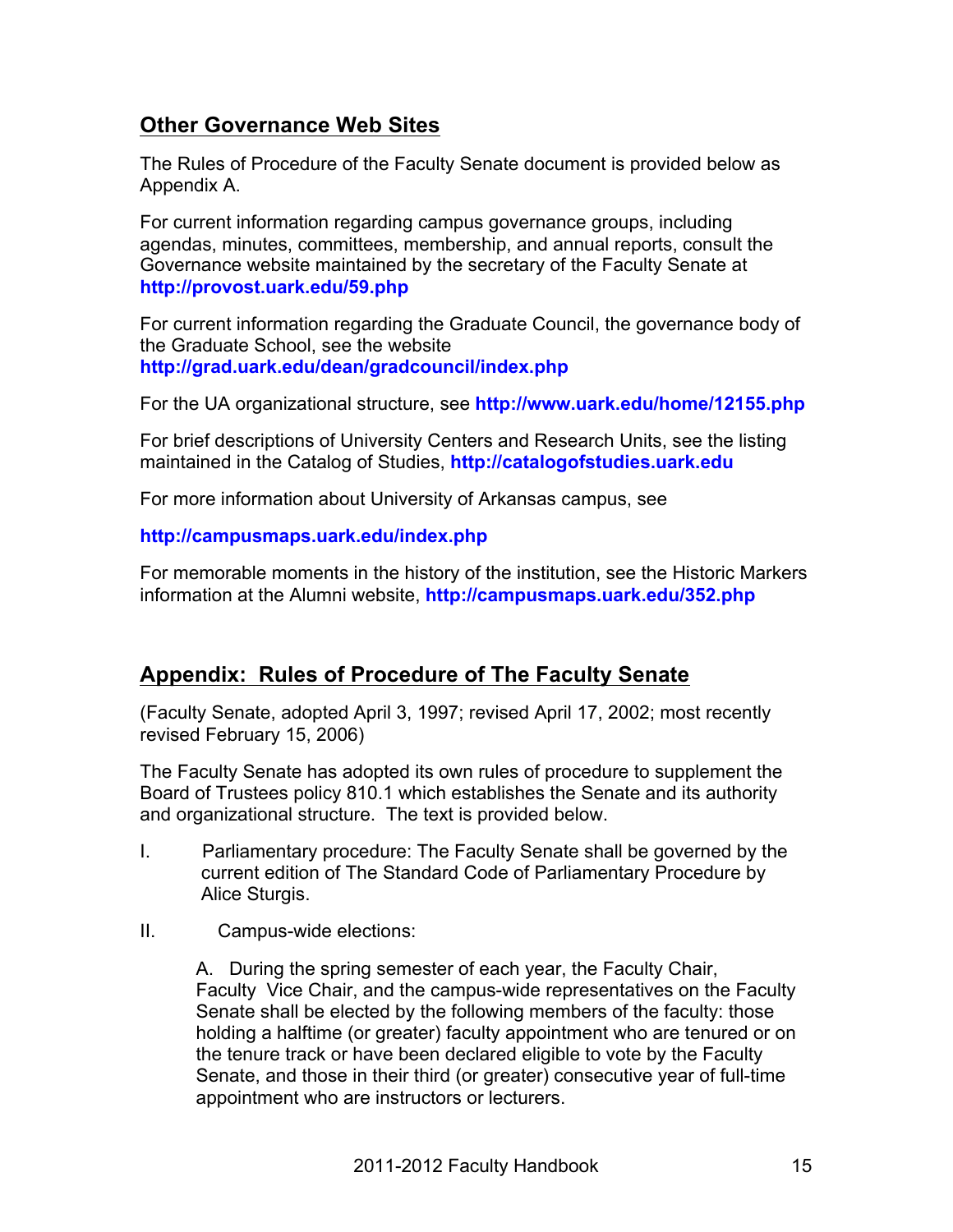B. During the spring semester of each year, the members of the Committee on Appointment, Promotion and Tenure shall be elected by tenured and tenure-track members of the faculty.

C. The elections described in Sections A and B hereof shall be conducted by the Nominating and Election Coordinating Committee ("The Committee" herein) pursuant to these rules and any additional rules adopted by the Committee that are consistent with these rules. The Committee is hereby given the authority to resolve any questions concerning the elections or elective procedures. By the end of the first week of classes in the spring term, the Committee shall distribute a call for nominations for the following offices: Faculty Chair, Campus-wide representatives to the Faculty Senate, and members of the Committee on appointment, Promotion, and Tenure.

D. On or before the end of the first week of classes in the Spring semester, the Committee shall issue a call for nominations for Faculty Chair, At-Large Faculty Senator, and Committee on Appointment, Promotion, and Tenure to be elected. The committee shall accept additional nominees for any of the offices if each such nomination is (a) made by a petition signed by ten or more members of the faculty eligible to vote in the election for the office in question, (b) submitted to the Committee within one week after the call is given, and (c) accompanied by a brief biographical sketch for the nominee.

E. The nomination of any one person to more than one of the positions described in Section D hereof is not precluded.

F. On or before March 1 of each year, the Committee shall distribute the following to all eligible voters:

1. A ballot shall list the nominees for the primary election of each of the following:

> (a) a list of at least three nominees for the position of Faculty Chair;

(b) a list of nominees for the position of campus-wide representatives on the Faculty Senate. The number of individuals on the list shall be at least 25% more than the number of vacancies;

(c) a list of nominees for the Committee on Appointment, Promotion and Tenure. The number of individuals on the list shall be at least twice the number of members of the Committee on Tenure to be elected. Each list shall include all nominees nominated either by the Committee or by valid petition.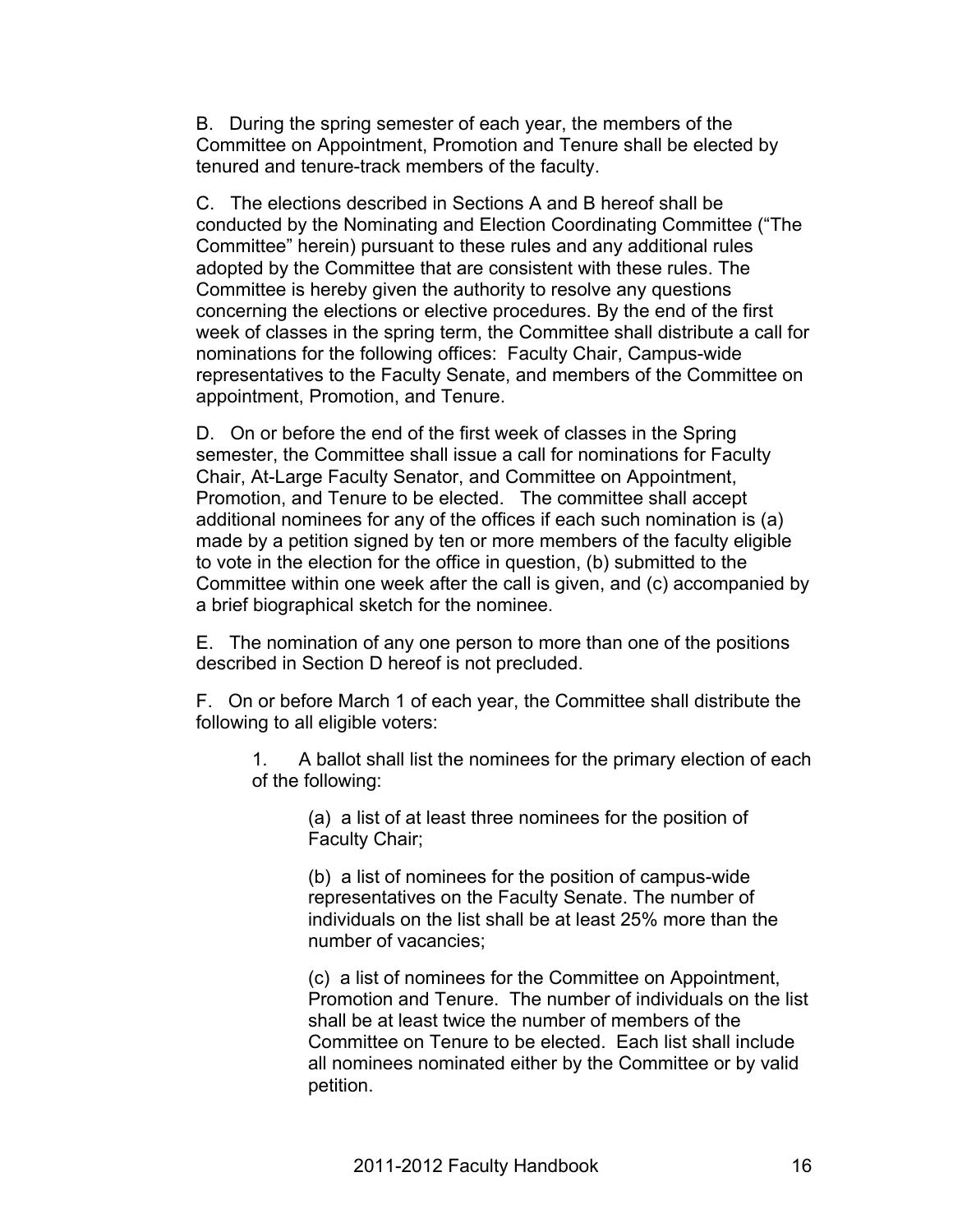2. A brief biographical sketch for each nominee.

3. A call for the return of the completed ballots, specifying that valid ballots must be received by the Secretary of the Committee within 12 days after the call is mailed. The call shall be accompanied by appropriate instructions regarding proper voting procedures under the provisions of Sections I, J, and K hereof.

G. On or before March 15 of each year, having counted the primary ballots in accordance with the provisions of sections I, J, and K hereof, the Committee shall announce the results of the primary elections.

H. By April 1 of each year, the Committee shall have completed any runoff elections required under the provisions of sections I, J, and K hereof, and shall announce the results of such run-off elections. Except for the reduction in the number of candidates as provided therein, the procedures set forth in sections F and G hereof shall apply to any such run-off election. If there are more than three nominees, then the following actions shall be placed into action.

I. The Faculty Chair and Faculty Vice Chair shall be elected from a common list of nominees for the office of Faculty Chair.

1. In the primary election, each eligible voter shall be entitled to vote for two of the nominees.

2. The candidates receiving the most number of votes equal to a majority of the ballots cast shall be elected Faculty Chair. The candidate receiving the second highest number of votes will be elected Faculty Vice-Chair. If not candidate receives a majority of votes, then the three candidates receiving the most votes shall stand for a run-off election where each voter shall be entitled to vote for two of the three candidates. The winner of the run-off election shall be elected Faculty Chair and the runner-up shall be elected Faculty Vice chair.

3. In the event that only three candidates are nominated, the candidate receiving the most votes will be elected Chair and the candidate receiving the second highest number of votes will be elected Vice Chair.

J. Campus-wide representatives on the Faculty Senate shall be elected as follows:

1. In both the primary election and any run-off election, each eligible voter shall be entitled to cast as many unit votes as there are campus-wide representatives to be elected, and to distribute these votes among the several nominees in any way, except that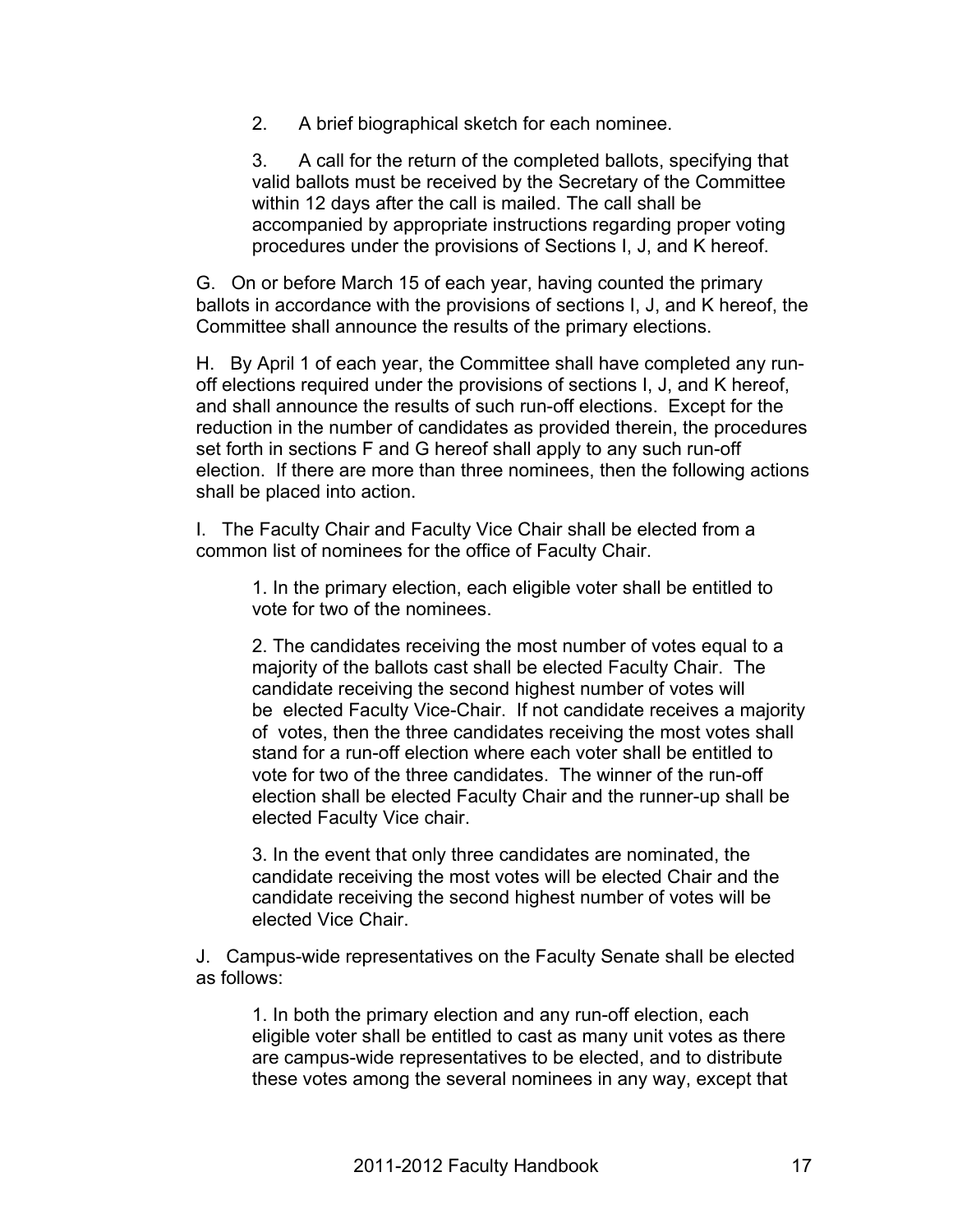no more than half of these votes may be cast for any single nominee.

2. The nominee shall be declared elected in order of decreasing number of votes received until all positions have been filled. ion shall be declared elected.

3. Should a campus wide representative elected to the Faculty Senate be unable to complete his or her term of office, the vacancy shall be filled referring to the results of the same election in which that representative was elected. Among the remaining candidates, the individual who received the most votes and who is able to fill the vacancy shall be a campus-wide representative in the Faculty Senate for the remainder of the unexpired term.

K. Members of the Committee on Appointment, Promotion and Tenure shall be elected as follows:

1. Each eligible voter shall be entitled to cast as many unit votes as there are members of the Committee on Appointment, Promotion and Tenure to be elected, and to distribute these votes among the several nominees in any way, except that no more than half of these votes may be cast for any single nominee.

2. In the primary election, each nominee shall be declared elected in order of decreasing number of votes received until all positions have been filled.

#### III. Vacancy in the office of Faculty Vice Chair

Should the office of Faculty Vice Chair become vacant during the term of office, a new Faculty Vice Chair shall be elected for the unexpired term by the Faculty Senate. In such election, no one shall be declared elected until he or she has received at least twenty-four votes.

IV. Election of faculty representatives on the Campus Council

At the Faculty Senate's first meeting of each academic year, the Senate shall elect 16 senators from among its voting members (other than its Chair and Vice Chair to be faculty representatives on the Campus Council. The Senate shall be governed by the following procedures for the election of these senators:

A. Before any voting occurs, nominations for filling all of the representative positions shall be made from the floor.

B. In case there are more nominations than positions to be filled, voting shall be each senator shall be entitled to cast as many unit votes as there are positions to be filled, and to distribute these votes among the several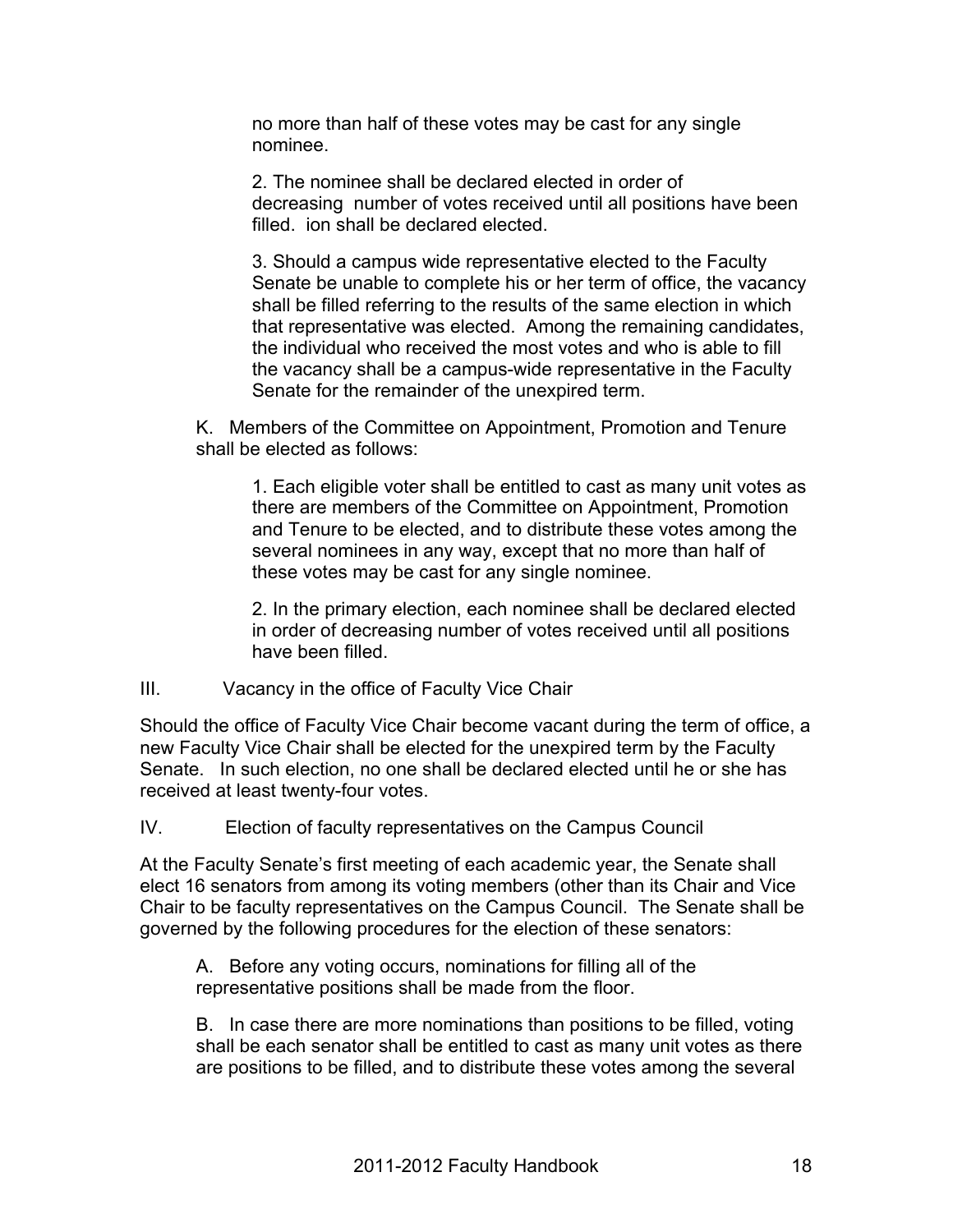nominees for the positions in any way, except that no more than half of these votes may be cast for any single candidate.

C. In the first round of voting, each nominee shall be declared elected upon receiving a number of votes equal to a majority of the valid ballots cast, unless the number In the latter event, the nominees shall be declared elected in order of decreasing number of votes received, until all positions have been filled.

D. Should the number of nominees elected in the first round of voting be less than the number of positions to be filled, there shall be a run-off election among the runner-up nominees who received the greatest number of votes, the number of such candidates in the run-off election to be equal to the number of positions to be filled, plus three (or the number of remaining candidates, if fewer than three). The candidates receiving the most votes in the run-off election shall be declared elected.

E. Should a faculty representative elected to the Campus Council be unable to complete his or her term of office, the vacancy shall be filled by referring to the results of the Senate's election in which that representative was elected. Among the candidates who were eliminated in that election, the senator who received the most votes and who is able to fill the vacancy shall be a faculty representative on the Campus Council for the remainder of the unexpired term.

V. Campus representative on the Arkansas Higher Education Faculty **Council** 

The Faculty Chair shall serve as the representative-elect to the Arkansas Higher Education Faculty Council, and the Chair of the Faculty Senate shall serve as the representative on the Council.

VI. Action on legislation of a separate faculty or the Graduate School Faculty

When the Faculty Senate receives legislation from a separate faculty or the Graduate School Faculty concerning its own academic affairs ("the legislation" herein), the Senate's action on the legislation shall be governed by the following procedures:

A. The presiding officer shall first call for a motion to approve the legislation.

> 1. If a motion to approve is made and is passed, the Senate shall take no other action on the legislation (unless, of course, it reconsiders or rescinds the motion). After approval of the legislation, if the Senate has sole legislative jurisdiction over the legislation, the Chair of the Senate shall advise the Chancellor of the Senate's approval of the legislation; if the Senate does not have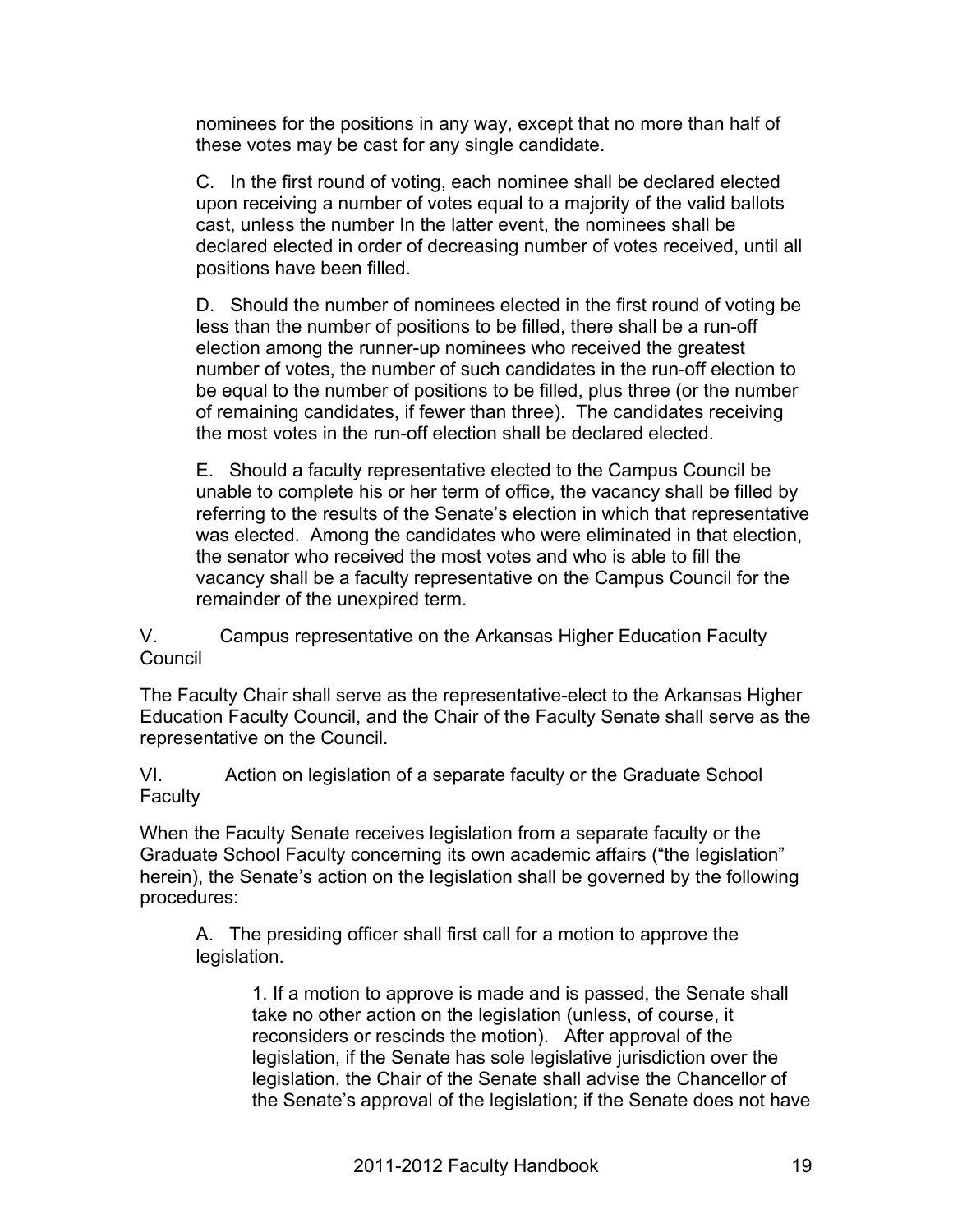sole legislative jurisdiction over the legislation and it directly affects students or staff, it shall be referred to the Campus Council for final action.

2. If a motion to approve is not made or if a motion to approve is made and is defeated, the presiding officer shall call for a motion to negate the legislation.

3. If a motion to negate is made and is passed, the Senate shall take no other action on the legislation (unless, of course, it reconsiders or rescinds the motion). After approval of the legislation, if the Senate has sole legislative jurisdiction over the legislation, the Chair of the Senate shall advise the Chancellor of the Senate's negation of the legislation; if the Senate does not have sole legislative jurisdiction over the legislation and it directly affects students or staff, it shall be referred to the Campus Council for final action.

4. If a motion to negate is not made or if a motion to negate is made and is defeated, the presiding officer shall announce that, in the absence of an objection from the floor, the legislation will be filed. After filing of the legislation, if the Senate has sole legislative jurisdiction over the legislation, the Chair of the Senate shall advise the Chancellor of the Senate's filing of the legislation; if the Senate does not have sole jurisdiction over the legislation and it directly affects students or staff, it shall be referred to the Campus Council for final action. If a senator objects to filing the legislation, the presiding officer shall entertain a motion to file the legislation. When a motion to file is made, if the Senate has sole legislative jurisdiction over the legislation, the Chair of the Senate shall advise the Chancellor of the Senate's action on the motion to file the legislation; if the Senate does not have sole legislative jurisdiction over the legislation and it directly affects students or staff, it shall be referred to the Campus Council for final action.

VII. Notices and minutes

A. In any year, the distributions to faculty members required by Subsection D.2 and D.4 of Article II of Board Policy 810.1 may be complied with by (a) sending the required information by e-mail to all faculty members who receive e-mail, and (b) placing the required information on a website dedicated to faculty governance, provided however that early in the fall semester all faculty members are notified by campus mail of the Web site's address and of the times tentatively scheduled for the six regular meetings of the Faculty Senate that year.

B. Even if minutes of Faculty Senate meetings are distributed to them by e-mail, hard copies shall be distributed to the chairpersons of the Student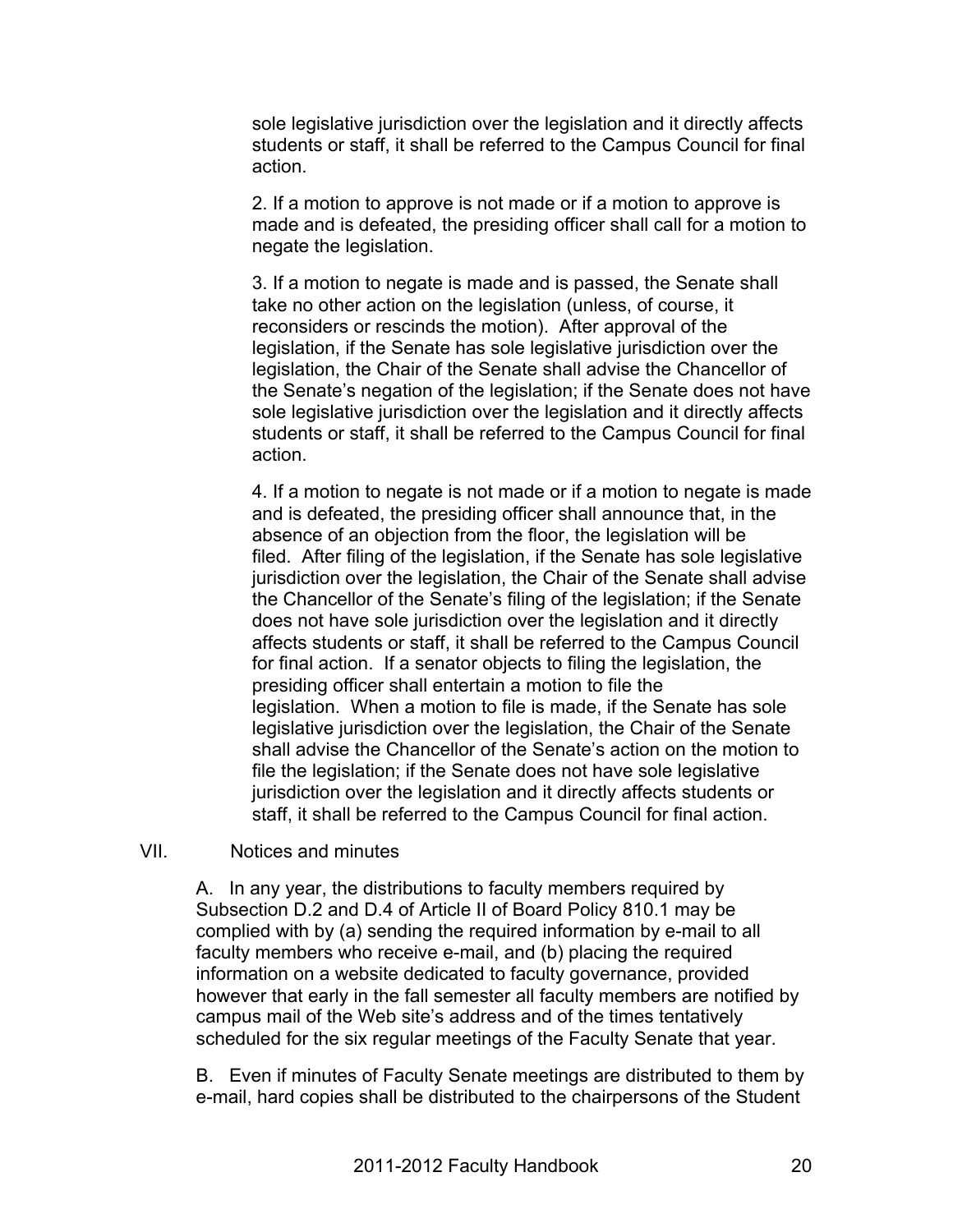Senate and the Staff Senate, to the Chair of the Campus Council, to the Chair of the Agenda Committee of the Campus Council, to all chairs of academic departments, to all directors of units, to all vice chancellors and deans, and to the Chancellor. The office of the Provost and Vice Chancellor for Academic Affairs shall send to the President and to the Board of Trustees all actions involving approval by, or notification to, the Board of Trustees. These postings, which shall be done in a timely manner, will be accompanied with explicit information in the required format.

C. Although supporting information shall be distributed with each tentative agenda when it is feasible to do so, Subsection D.2 or Article II of Board Policy 810.1 shall be complied with whenever the agenda lists by item all of the business known by the one preparing the agenda to be scheduled for the meeting in question.

#### VIII. "Prefiling" of motions

When any main motion (except to reconsider, rescind, or resume consideration) is made at a meeting, it shall not be voted upon at that meeting unless its language has been distributed to all members of the Faculty Senate at least 24 hours before the meeting; such distribution may be made by e-mail to all Senators who receive e-mail.

#### IX. Committee reports

When the Faculty Senate asks a committee to act, the committee's report shall be addressed to the Faculty Senate. The original of the report shall be filed with the Chair of the Faculty Senate, and a copy of the report shall also be sent to the Faculty Chair. When a committee addresses a report to the Campus Faculty, a copy shall also be sent to the Chair of the Faculty Senate. All committee reports received by the Chair of the Senate shall be distributed to members of the Senate; such distribution may be made by e-mail to all senators who receive email.

#### X. Faculty Senate Curriculum Review (Faculty Senate 11-14-96)

Curriculum review is the responsibility of the Faculty Senate and is exercised as described herein. The University Committee on Courses and Programs and the University Committee on Program Review are committees jointly of the Graduate Council and the Faculty Senate.

#### A. University Committee on Courses and Programs

1. The University Committee on Courses and Programs reviews and makes recommendations to the Graduate Council and Faculty Senate for actions on proposals approved by a college or school for the following: 1) new courses; 2) changes in title, description, number, prerequisites, etc. of courses; 3) new undergraduate and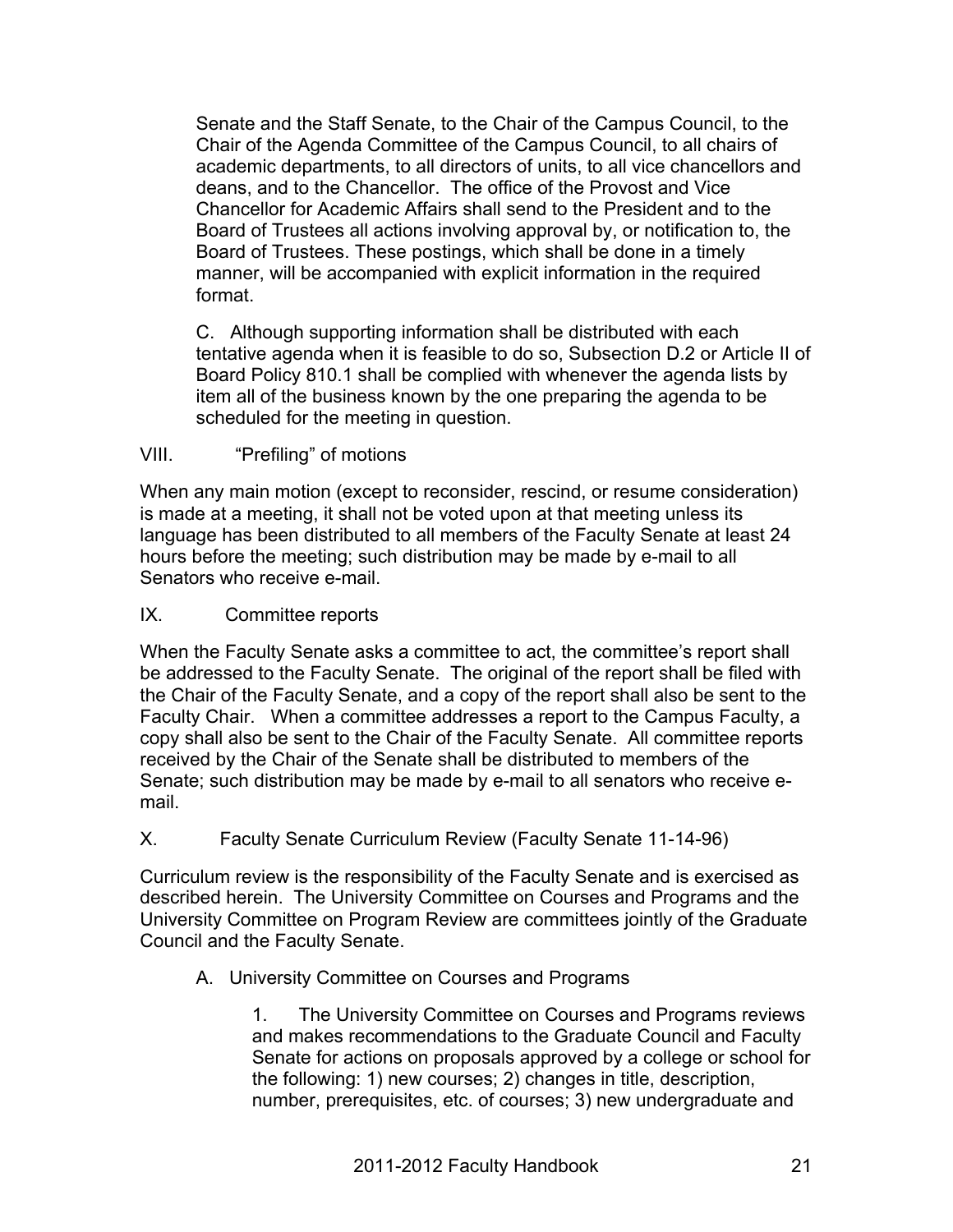graduate degree programs; and 4) modifications to degree programs. The committee is responsible for resolving questions concerning course numbering, course or program duplication, completeness of course or program revision forms, and other questions pertaining to course and program changes, including compliance with administrative guidelines implementing Board Policy.

2. Proposals made to this Committee will be collected by the Graduate School and distributed to the members prior to each meeting. A summary sheet listing all recommendations from the committee is distributed with the agenda to the Graduate Council and the Faculty Senate prior to the meetings at which they are reported. Proposals which affect graduate courses or programs will be approved by the Graduate Council prior to consideration by the Faculty Senate.

3. Voting committee membership consists of a representative with graduate faculty rank to be appointed by the dean of each undergraduate college or school, a representative with graduate faculty rank from each undergraduate college and school to be chosen from the voting membership of the Faculty Senate, a representative of the Graduate Council, a representative of the university libraries appointed by the Dean of Libraries, a representative of the School of Law chosen by the Dean of Law, a student member selected by the ASG and a student member selected by the Graduate Dean's Student Advisory Board, the chair of the Campus Faculty, the Vice Chair of the Faculty Senate, and the chair of the Graduate Council. In addition, one non-voting representative appointed by the Dean of the Division of Continuing Education will serve on the committee, and a representative from the Registrar's Office will meet with the committee to provide technical support. The committee elects its own chair.

B. The University Committee on Program Review. The University Committee on Program Review has the responsibility for initiating, participating in, or evaluating the results of undergraduate and graduate program reviews consistent with University guidelines and the review schedule as set forth in Academic Policy 1620.10 and 1620.11 requiring that each program be reviewed at least once every 10 years by this process or external reviewers. Revisions to the guidelines and the schedule for reviews may be developed by the committee and recommended by the Faculty Senate, consistent with Board of Trustees policy 620.1, Arkansas code 6-61-214, and policy of the Arkansas Higher Education Coordinating Board including the provision that changes to program review guidelines and schedule must be approved by the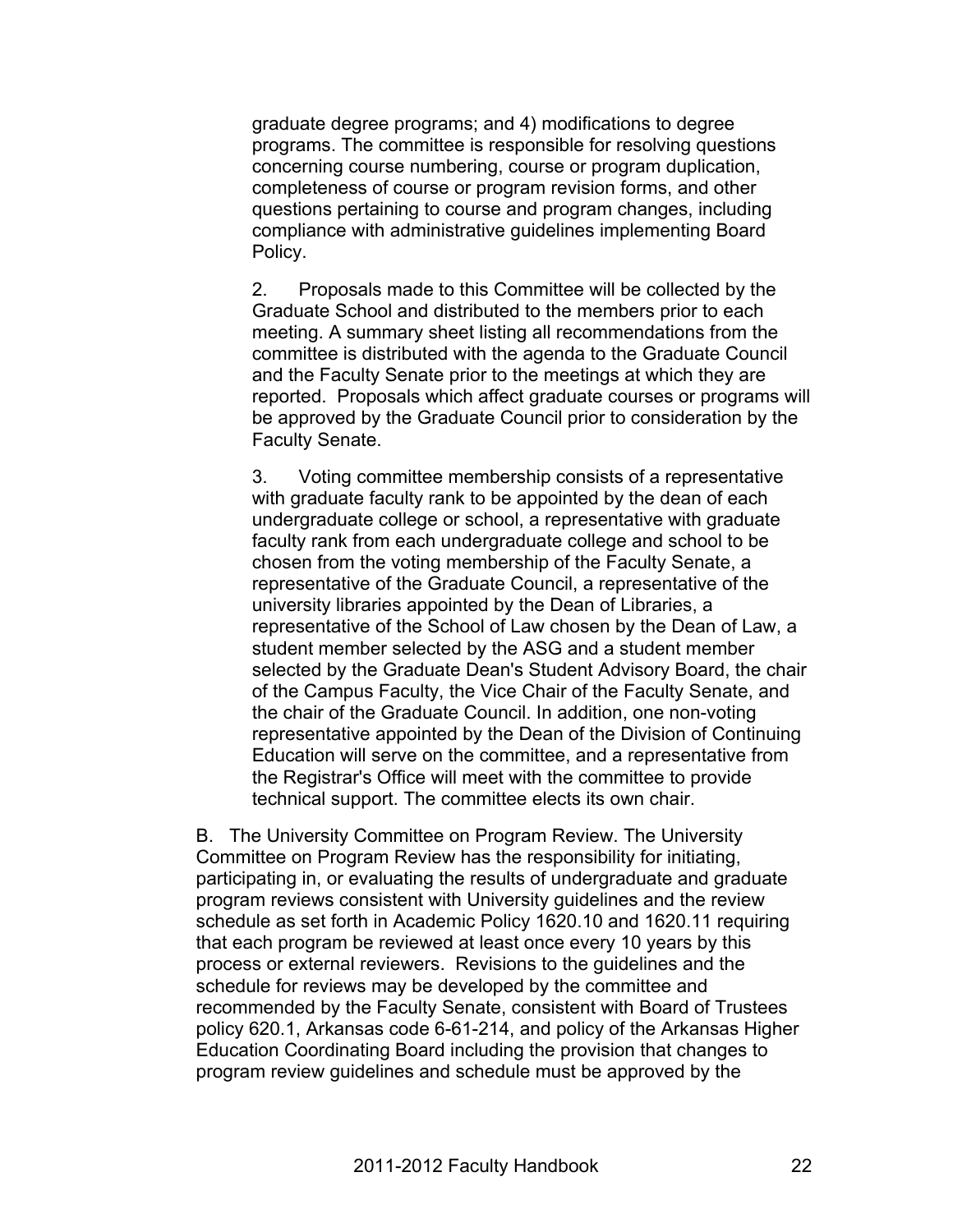AHECB. Reviews of graduate programs will be presented to the Graduate Council before being presented to the Faculty Senate.

Voting committee membership consists of a voting member of the Faculty Senate and a voting member of the Graduate Council from each academic college, the chair of the Graduate Council, and the Vice Chair of the Faculty Senate or his/her representative. The committee elects its own chair.

\* \* \*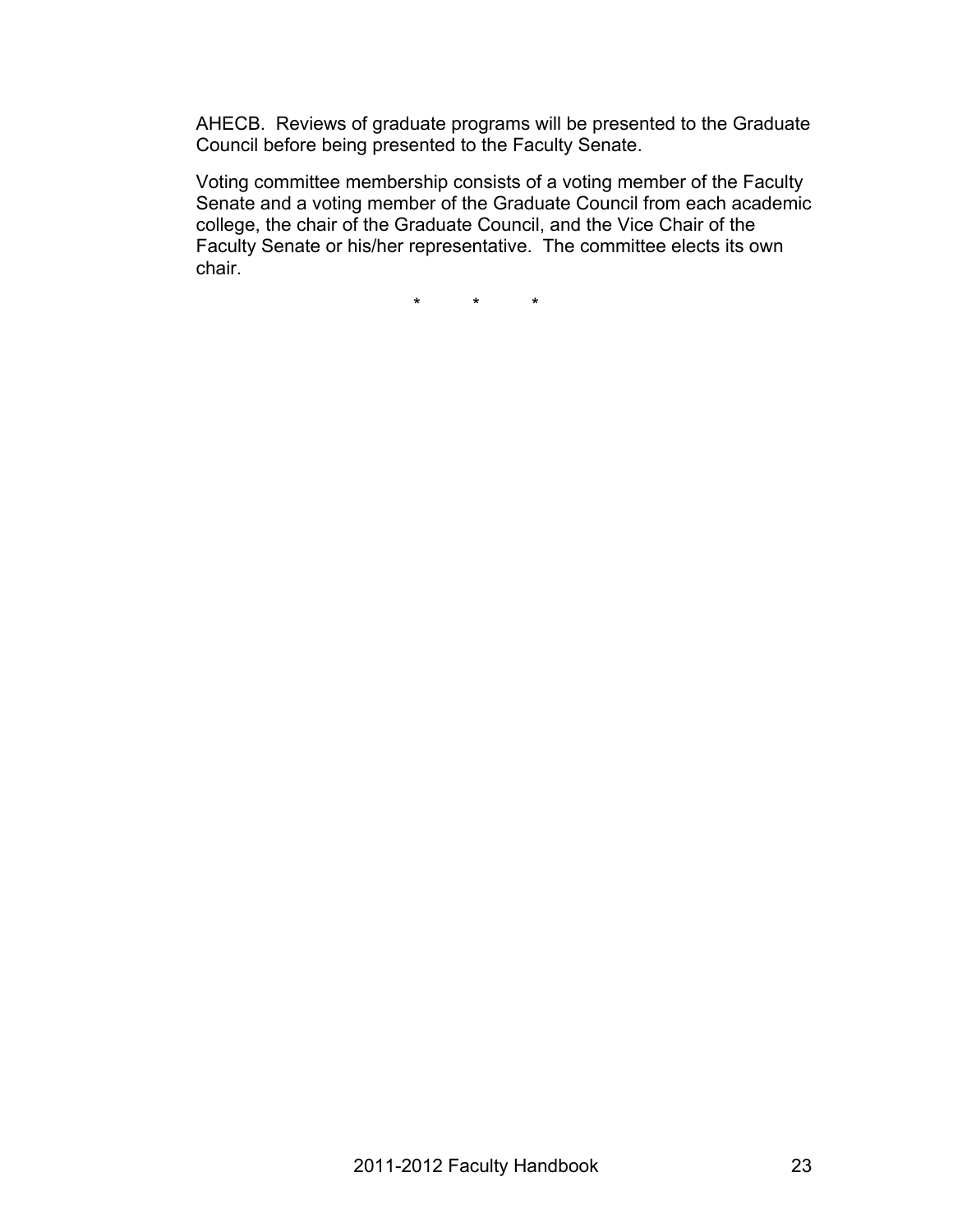## **II. Academic Responsibilities of Faculty**

The orderly conduct of academic affairs in an educational institution requires that faculty members accept and discharge responsibilities related to their workload assignment and carry out the traditional duties associated with their positions consistent with professional good practice. Policy statements on specific activities and areas of responsibility are provided below.

## **Workload**

The work of the university faculty in teaching, research and creative activity, administration, and service is professional in character and does not, therefore, conform to an exact pattern such as the eight-hour day or the forty-hour week. However, so that there may be consistency, equity, and some basis for judgment of workloads and assignments and for comparison with other institutions and state agencies, the standards summarized here will be used. The basic element of faculty work assignments is a work unit, which is based on the contact and preparation time for one class hour (50 minutes) per week for a semester or an equivalent amount of time for other kinds of scheduled activity. Included for each of these work units is the classroom contact time, the time for class preparation, grading, office hours and other work with students outside class. A minimum of twelve work units per semester constitutes the typical work assignment of a full-time faculty member. However, individual work units will vary considerably in nature (if not, theoretically, in number). Work assignments typically include assigned teaching and advising, research/scholarly/creative activities, and service or administration, in varying proportions.

Faculty members are typically expected, as part of their university service as fulltime faculty members, not only to teach, to take part in research/scholarly and/or creative endeavors, and to perform academically related and public service, but also to take part in advising students and prospective students, serving on committees, and maintaining currency in their teaching and research disciplines through professional development activities. Faculty are also responsible for maintaining program currency, viability, and quality. Such activities are considered a normal part of the duties of full-time faculty, along with those activities directly linked to a particular class, and constitute a necessary part of such a work assignment. However, work units may be earned for work done beyond the minimum in any of these areas, as well as for instruction and administration. Work units are only earned for assigned responsibilities, not for work and activities undertaken at the initiative of the faculty member. A position on the staff of the university is considered to be a full-time undertaking unless it is specifically designated as part-time, and each person is expected to perform adequately the duties assigned to him or her. Any departure from a work schedule normal for the tasks assigned should receive approval from the appropriate department head and dean in advance.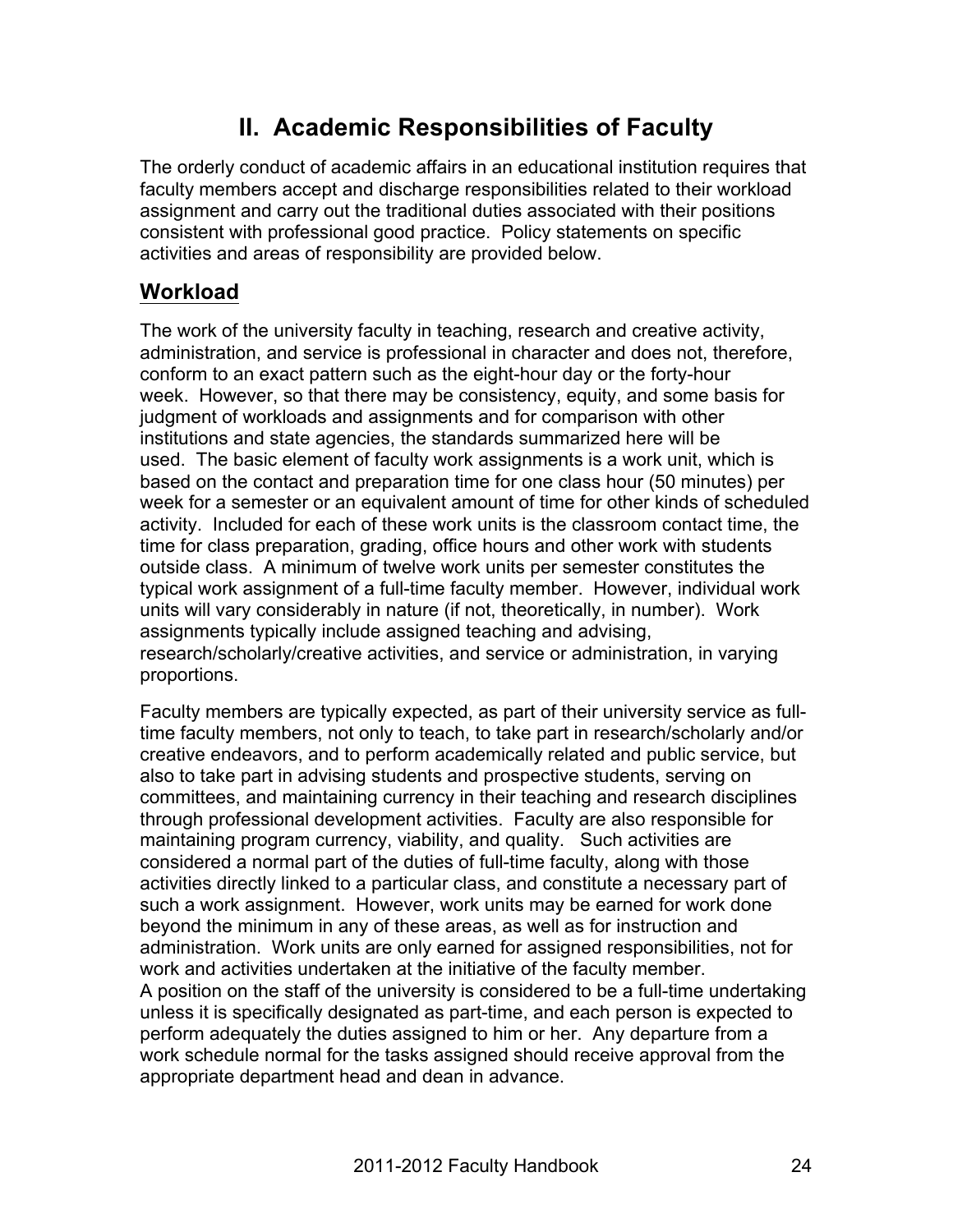Faculty members assigned to teach classes are responsible for determining that the content of their classes is appropriate to each course, as officially described in the catalog (or proposing changes to the description through the campus process), and achieves the coverage indicated by that description. Faculty members are responsible for confining classroom discussion to subjects related to the topics of concern in the course and for conducting the class so as to facilitate learning for all students, consistent with good teaching practices. They are also responsible for choosing appropriate texts and other teaching materials in a timely way. They are responsible for holding the classes and giving final exams at the times and places approved for them, except as changes are authorized by the appropriate department head and dean. They are responsible for providing reasonable accommodation to students with documented disabilities, consistent with policies and procedures of the Center for Educational Access (CEA, telephone 5-3104; **http://www.uark.edu/ua/csd/** ). Faculty members are expected to provide a syllabus for each course they teach to inform students of the learning objectives for the course, the course coverage/topics, the required texts and materials, how the final grade will be determined, the policy on making up work, and how the students may contact the teacher. It is also the responsibility of the faculty member to include in the course syllabus and class web site instructions on how students can learn prior to class time whether a class is canceled because of weather conditions or for other reasons. See **http://provost.uark.edu/62.php**.

Faculty members who develop or teach courses off campus through distance education, online instruction and/or courses with some or all of the course activity conducted outside the U.S.A. are required to comply with all the university policies applying to such activity. Sources of information for regulation and policy include the Academic Policy Series, the Office of Study Abroad, and the School of Continuing Education and Academic Outreach.

Faculty members are responsible for maintaining in the classroom and laboratory an environment appropriate to academic endeavor and complying with the university statement on discrimination, adopted in 1983 and amended in the Fall of 1991: The University of Arkansas, Fayetteville, does not condone discriminatory treatment of students or staff on the basis of age, disability, ethnic origin, marital or parental status, race, religious commitment, sex, sexual orientation or veteran's status in any of the activities conducted upon this campus. Members of the faculty are requested to be sensitive to this issue when, for example, presenting lecture material, assigning seating within the classroom, selecting groups for laboratory experiments, and assigning student work. The university faculty, administration, and staff are committed to providing an equal educational opportunity to all students.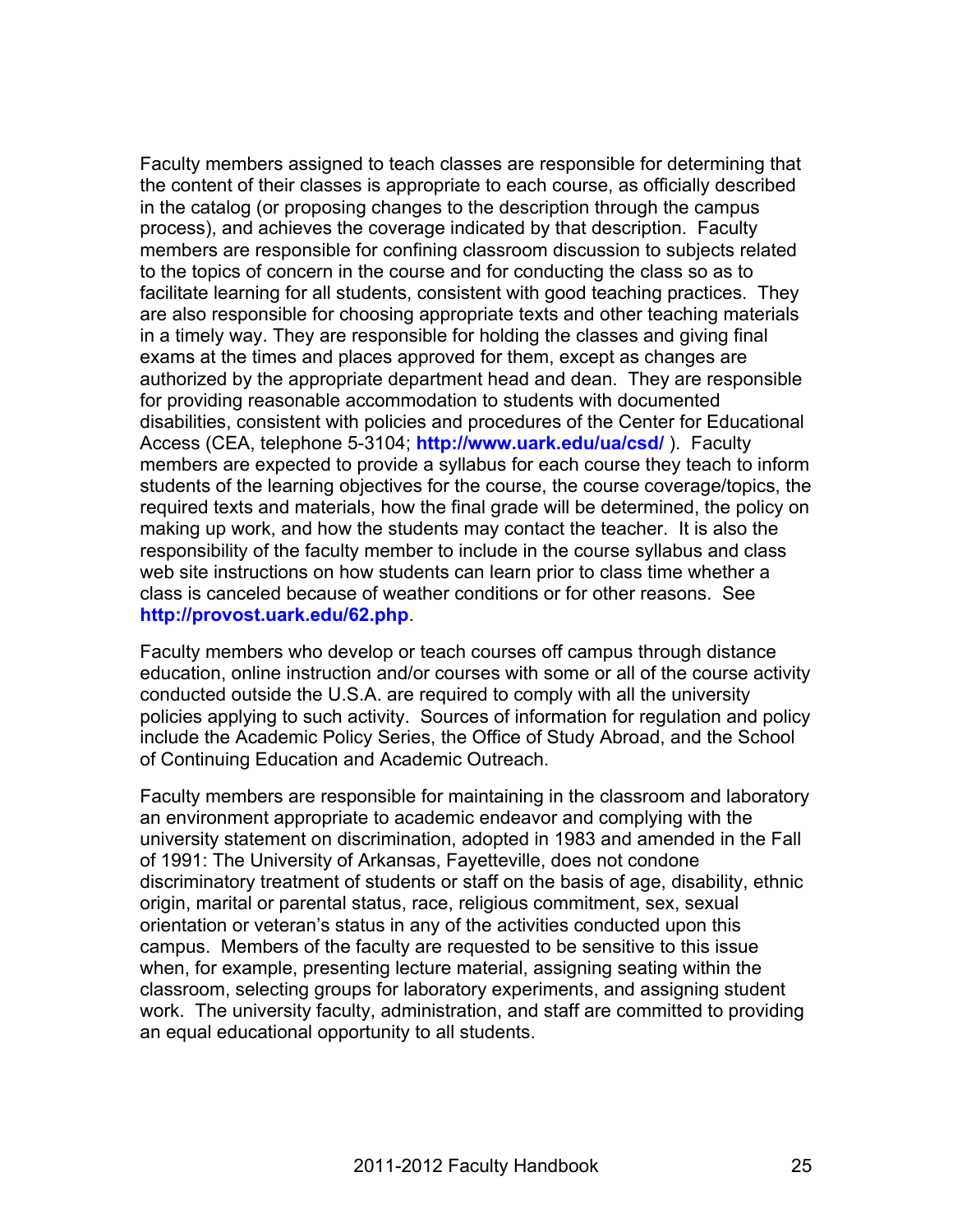#### **Attendance Policy for students**

(Faculty Senate, May 26, 1999)

Education at the university level requires active involvement in the learning process. Therefore students have the responsibility to attend classes and to actively engage in all learning assignments or opportunities provided in their classes. Instructors have the responsibility to provide a written policy on student attendance that is tied to course objectives and included in a course syllabus. There may be times, however, when illness, family crisis, or universitysponsored activities make full attendance or participation impossible. In these situations students are responsible for making timely arrangements with the instructor to make up work missed. Such arrangements should be made in writing and prior to the absence when possible.

Examples of absences that should be considered excusable include those resulting from the following: 1) illness of the student, 2) serious illness or death of a member of the student's immediate family or other family crisis, 3) Universitysponsored activities for which the student's attendance is required by virtue of scholarship or leadership/participation responsibilities, 4) religious observances (see Students' Religious Observances policy below), 5) jury duty or subpoena for court appearance, and 6) military duty. The instructor has the right to require that the student provide appropriate documentation for any absence for which the student wishes to be excused.

#### **Grades and Exams**

The grading system in general use at the university is stated in the current catalog under the heading **Grades and Marks**, at **http://catalogofstudies.uark.edu/2882.php**. The Law School, the E. Fay Jones

School of Architecture and the Dale M. Bumpers College of Agricultural, Food and Life Sciences may evaluate on a plus and minus grading system.

The Faculty Senate has gone on record as affirming the fundamental responsibility of instructors to inform students of their progress in courses as accurately and completely as possible. In meeting this responsibility, early progress grades are entered into the web-based facility by faculty at the end of six weeks for students in 1000- and 2000-level courses. Early progress grade reports are issued to students in the seventh week, as soon as possible following submission by instructors, with the reports made available to deans' offices for advisors.

Each faculty member is expected to select appropriate times for the periodic examinations that are necessary or desirable during the course of the semester, but if examinations are to be given at times other than the regular class period, these times must be published in the Schedule of Classes, included in the syllabus, and announced at the first class meeting.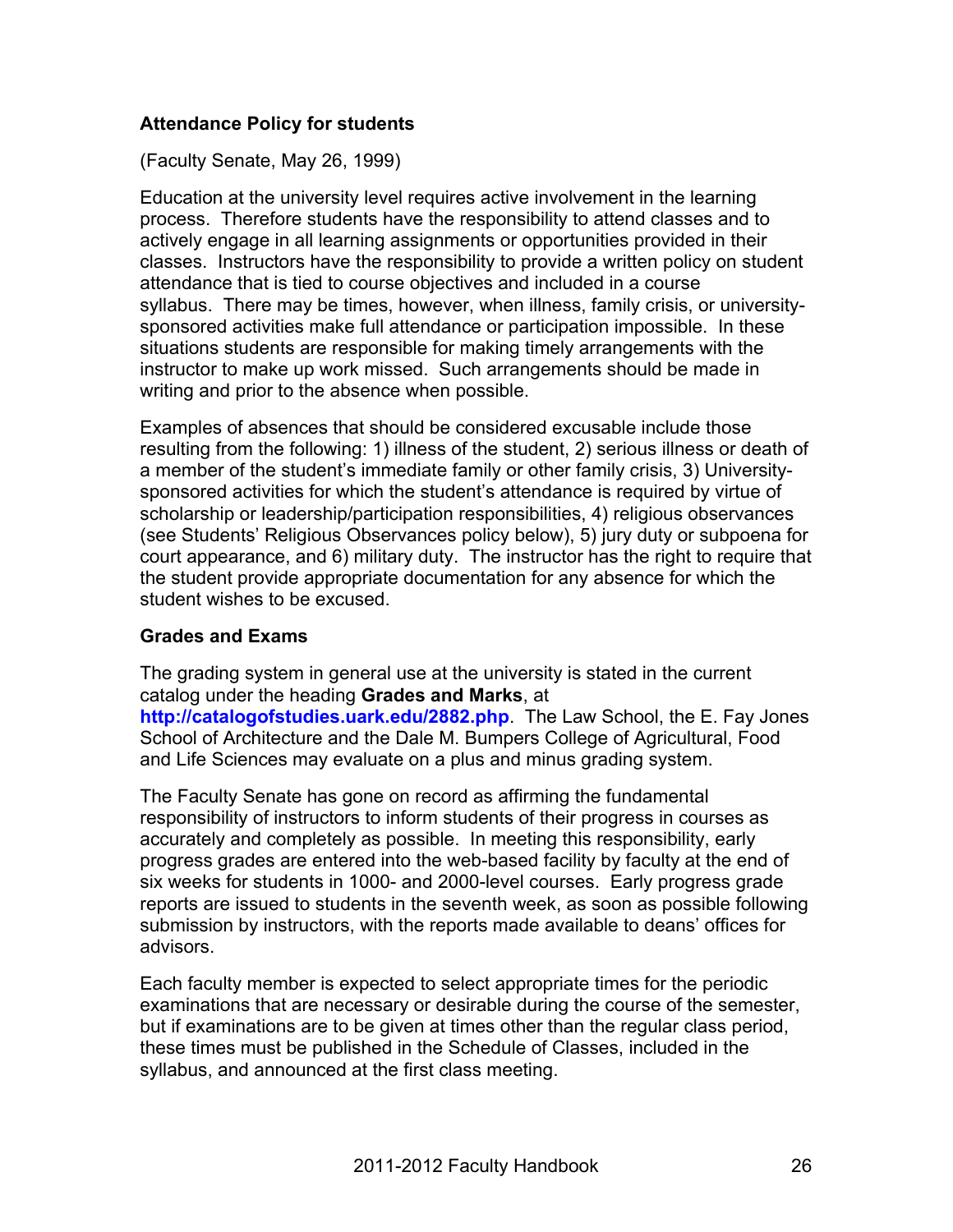Faculty members are advised to note the terms of the "Grade Appeal Structure for Undergraduate Students" in which is implicit the assumption that instructors will include grading and make-up policies in the syllabus for the course or at the course web site, and/or announce such policies at the beginning of class meetings for each course. Student grade appeal procedures are available at **http://catalogofstudies.uark.edu/2882.php**. See the current Graduate Catalog for graduate student procedures. **http://catalogofstudies.uark.edu/2691.php**.

A copy of the final examination schedule is included in the **Schedule of Classes**. All final examinations must be given at times specified in the schedule with the exception that faculty members must reschedule a final exam when a student scheduled for two exams or more on the same day so requests. Typically, the class with the smallest enrollment is the one rescheduled for the student. A student will apply to have an exam rescheduled on the form provided by the Registrar's Office for that purpose. Whenever extreme circumstances make necessary a deviation from the announced schedule for final examinations, clearance for such deviation must be obtained in advance from the appropriate college dean and the Provost and Vice Chancellor for Academic Affairs. Consistent with Campus Council policy of 1989, it is the policy of the university to minimize student participation in extracurricular activities during the final examination period. No meetings, social activities, athletic events, or other extracurricular activities which require student participation will be scheduled on Dead Day or during the final examination period. Any exceptions to this policy must receive prior approval from the Provost and Vice Chancellor for Academic Affairs.

Final examinations in the summer term courses are to be given at the final scheduled class session.

Faculty members are responsible for entering final grades into a web-based facility consistent with procedures established by the Registrar's Office. A paperbased process is still in place for grade changes, with policy established by the Registrar's Office. See the grading system statement at **http://catalogofstudies.uark.edu/2882.php**.

Campus Council policy (1978) provides that instructors for on-campus courses are to report final grades as soon as possible and no later than two working days following the end of the final exam period. Grades for off-campus courses are to be reported within four days following the exam.

#### **Posting Grades**

The Family Rights and Privacy Act of 1974, as amended, prohibits disclosure of personally identifiable education records to a third party without prior written consent. Accordingly, faculty should ensure that grade information posted or made available through graded papers left for collection in public places (such as offices or hallways) is not "personally identifiable." The Department of Education Regulations for the Act define "personally identifiable" information as that data or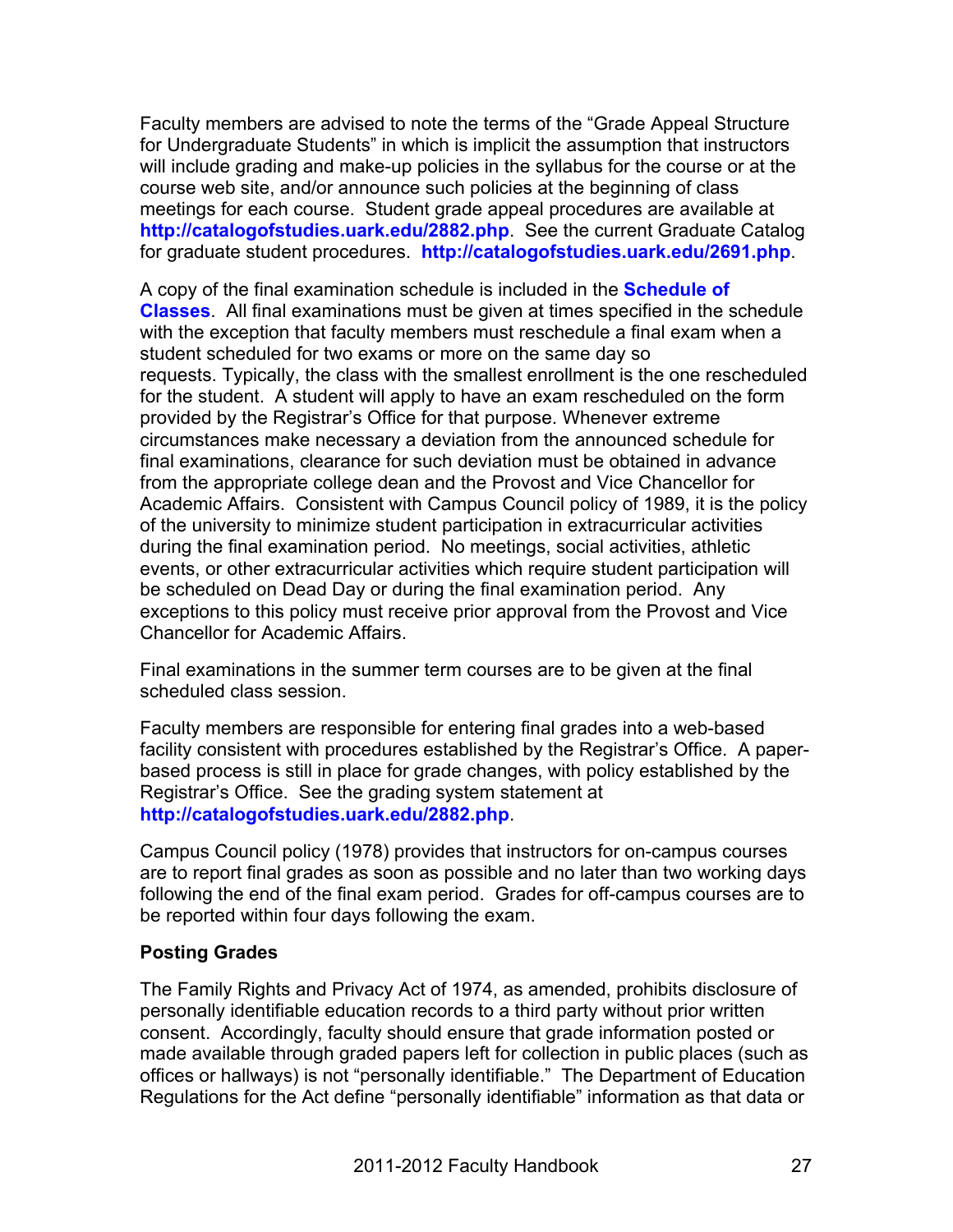information which includes (1) the name of the student, the student's parent, or other family members; (2) the student's address; (3) a personal identifier (such as a social security number or student number); or (4) a list of personal characteristics, or other information which would make the student's identity easily traceable.

#### **Office Hours**

Faculty members are expected to keep regularly-scheduled office (or laboratory) hours each week during which time students may confer with them. The number of hours scheduled should reflect the teaching load and class enrollment of the faculty member. Office hours should be flexible enough to provide reasonable access to students who may have class conflicts. For example, office hours scheduled only for M-W-F, 9:30 to 10:20 a.m. eliminates access for those students who have class during that hour.

#### **Records**

Consistent with Academic Policy 1480.10, records and materials made and collected by faculty as evidence of student performance and learning are the primary source of data for the evaluation of students for grades. Members of the faculty are responsible for maintaining such records as part of their teaching responsibilities. Such records should be retained for two years following the assignment of final grades for all coursework, either by the faculty member or by the department in which the faculty member is appointed, in the event of the faculty member's leaving the employment of the institution.

#### **Students' Religious Observances**

(Campus Faculty, revised November 15, 1995)

Although Christian religious holidays are reflected to some extent in the academic calendar of the university, holidays of other religious groups are not. When members of other religions seek to be excused from class for religious reasons, they are expected to provide their instructors with a schedule of religious holidays that they intend to observe, in writing, before the completion of the first week of classes. The Schedule of Classes should inform students of the university calendar of events, including class meeting and final examination dates, so that before they enroll they can take into account their calendar of religious observances. Scheduling should be done with recognition of religious observances where possible. However, faculty members are expected to allow students to make up work scheduled for dates during which the student's religious observances are scheduled, to the extent possible.

### **Textbook and Course Materials Policy**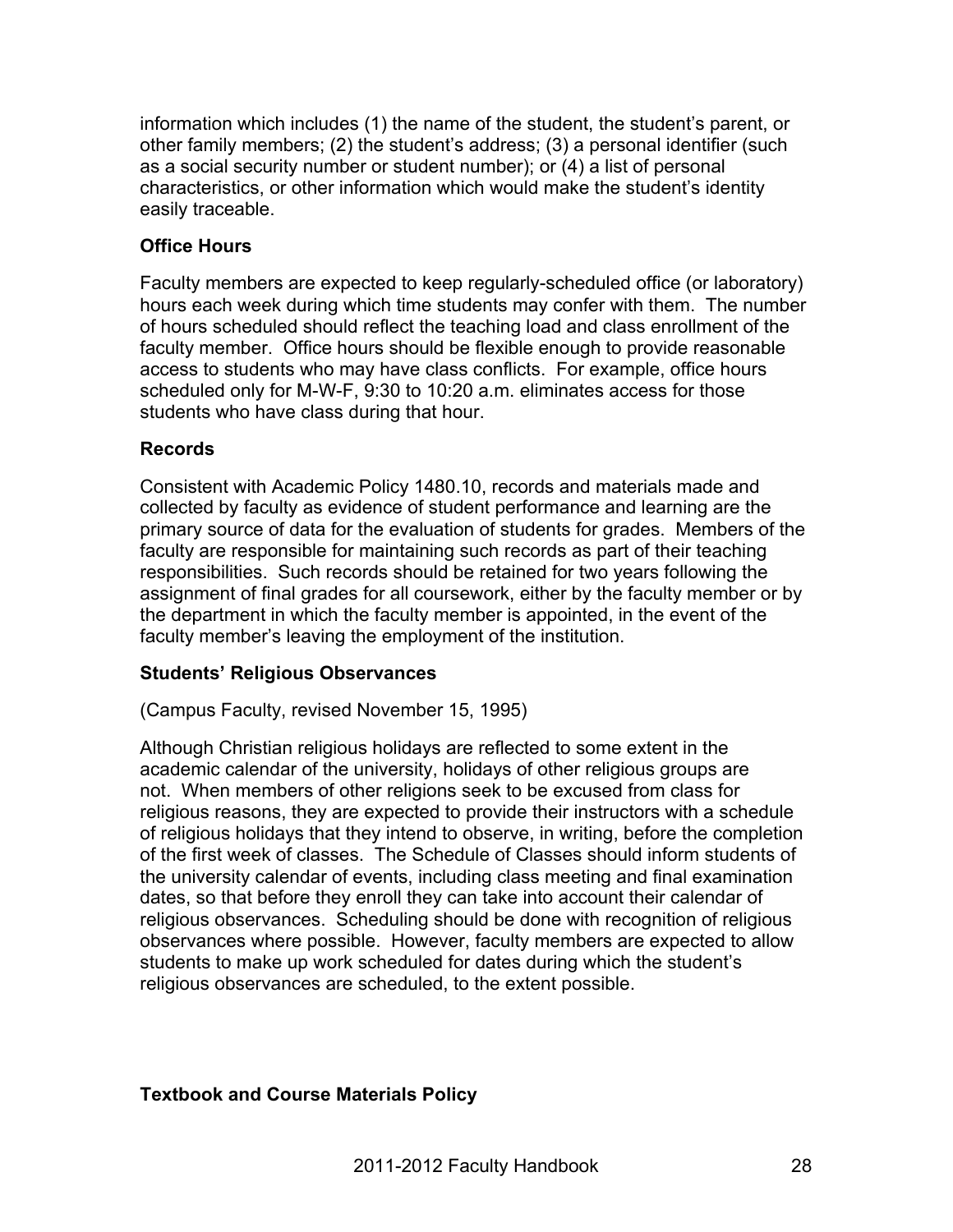*Each year with the beginning of a new appointment period, deans and chairpersons should notify or remind faculty members of the policies and procedures for compliance with Arkansas legislation relating to textbooks and course materials (Acts 105, 106, 175, and 277 of 2007).* 

#### *1) Inducements (Act 105)*

*Acceptance of inducements (such as a gift, payment, loan, subscription, advance, deposit of money, or services) to require specific textbooks is prohibited by this legislation. Not included as inducements are the following: sample copies, instructor's copies, or instructional materials for a textbook or royalties or other compensation from the sale or publication of a textbook that includes the employee's own writing or work.* 

*A violation of this policy shall be reported within ten business days of discovery to the chief academic officer and the chief legal counsel of the University and to the Legislative Council. A violation may be reported to these same parties by any business or consumer.*

#### *2) Deadlines for Textbook and Course Material (Undergraduate) Adoption (Act 175)*

*This legislation requires that for each full semester and collectively for summer sessions, the University shall distribute a list of all textbooks and course materials required or assigned for an undergraduate course by publication on its website and posting at its bookstore. The University of Arkansas Bookstore located in the Arkansas Union will be the central repository for all textbook and course material adoption information and for compliance with the legislation. This information will be shared with competing local bookstores and placed on the University website. Faculty members are required by this legislation to choose and report their choices of textbooks and course materials to the Bookstore no later than noon on April 1 for summer and fall semester courses and no later than noon on November 1 for spring semester courses. For each textbook or course material on the list provided to the bookstore, the faculty member shall include the*  following: a brief description of the textbook or course material; the author or authors; the title *and edition; and any special instructions or circumstances for the purchase or use of the textbook or course material.* 

*A textbook or course material for an undergraduate course may be adopted after the time specified above if the adoption is approved by the department chair and the dean or division head of the affected college; and the dean or division head of the college forwards to the chief academic officer of the institution the following information: a list of late adoptions; the names of the person or persons responsible for each late adoption; and a written statement explaining why*  each adoption was late. The late adoption form should be used for transmitting and routing the *necessary information. This form is available at http://bookstore.uark.edu/adoption/ under the Late Adoption Approval Form link.*

#### *3) Prohibition of Referrals (Act 277)*

*Consistent with this legislation, the University may not place or permit to be placed on its website or its bookstore's website a link to the website of a retailer of textbooks or other educational materials if the retailer of textbooks or other educational materials is not required to report and*  pay Arkansas sales and use taxes and does not obtain a use tax permit from the Department of *Finance and Administration and report and pay Arkansas sales and use taxes on sales of textbooks and other educational materials to residents of this state. Nothing in this section prevents a faculty member from referring students to any source for required or suggested textbooks or course materials.*

#### *4) Regulation of the Use of Royalties from the Sale of Textbooks and Educational Materials (Act 106)*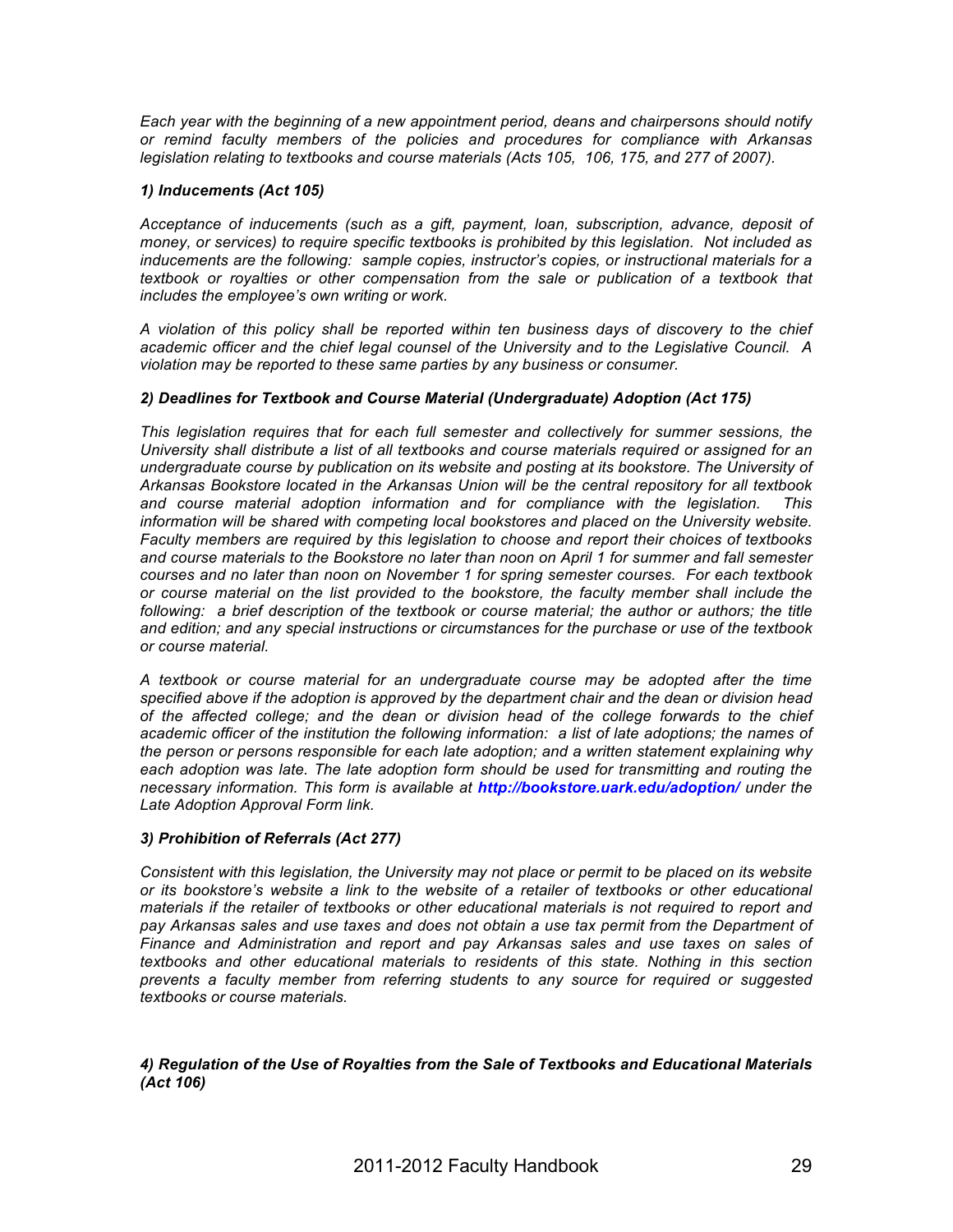#### *Financial Benefit to Instructor from Student Materials: Conflict of Interest Resolution*

*Consistent with University of Arkansas Board of Trustees policy 450.1, full-time faculty and nonclassified administrative staff members may engage in limited and specifically approved outside employment for compensation provided this employment does not interfere with the employee's duties (such as by creating a conflict of interest or commitment) and provided that the employee receives written approval from his or her department head and/or dean in advance of the employment. Similarly, employees planning to engage in outside employment must disclose by means of the appropriate form any relationships or activities which might give rise to conflicts, or the appearance thereof, with their duties, responsibilities or obligations to the University of Arkansas.*

*Faculty members who derive direct or indirect financial benefit from materials required to be used by their students are engaged in outside employment for compensation that constitutes a conflict of interest. Procedures required to address that conflict of interest are as follows.*

#### *Required Compliance Procedures*

- *Faculty members must disclose the conflict of interest in writing and obtain prior written approval from department chair and dean to require the purchase of their own proprietary materials by their students or to require the purchase of any other materials for which the*  faculty member receives compensation (including, but not limited to publishers' incentive *payments).*
- *The request for approval must include a description of the material(s) and a justification for their use.*
- *The request must state the provision made for disposition of payments, revenues and*  royalties from the sales of the material(s). These revenues must be paid to a unit not *directly related to or associated with the faculty member, but one (e.g., college or school) that will benefit students academically at the University of Arkansas, Fayetteville.*
- *Consistent with the deadline for reporting Outside Employment (report to dean before September 15), faculty members must provide a satisfactory accounting of remuneration and disposition of payments, revenues and royalties acceptable to their Dean relative to materials required for student purchase during the preceding year.*

*NOTE: The required compliance procedures do not apply to faculty members teaching only in non-credit courses and programs.*

*Texts of the legislation of the Arkansas 86th General Assembly to which reference is made here are available at http://www.arkleg.state.ar.us/SearchCenter/Pages/historicalact.aspx where you should deselect 87th General Assembly, select 86th General Assembly, and enter the Act Number of interest in the dialog box.*

*08/14/09*

#### **Teacher and Course Evaluation**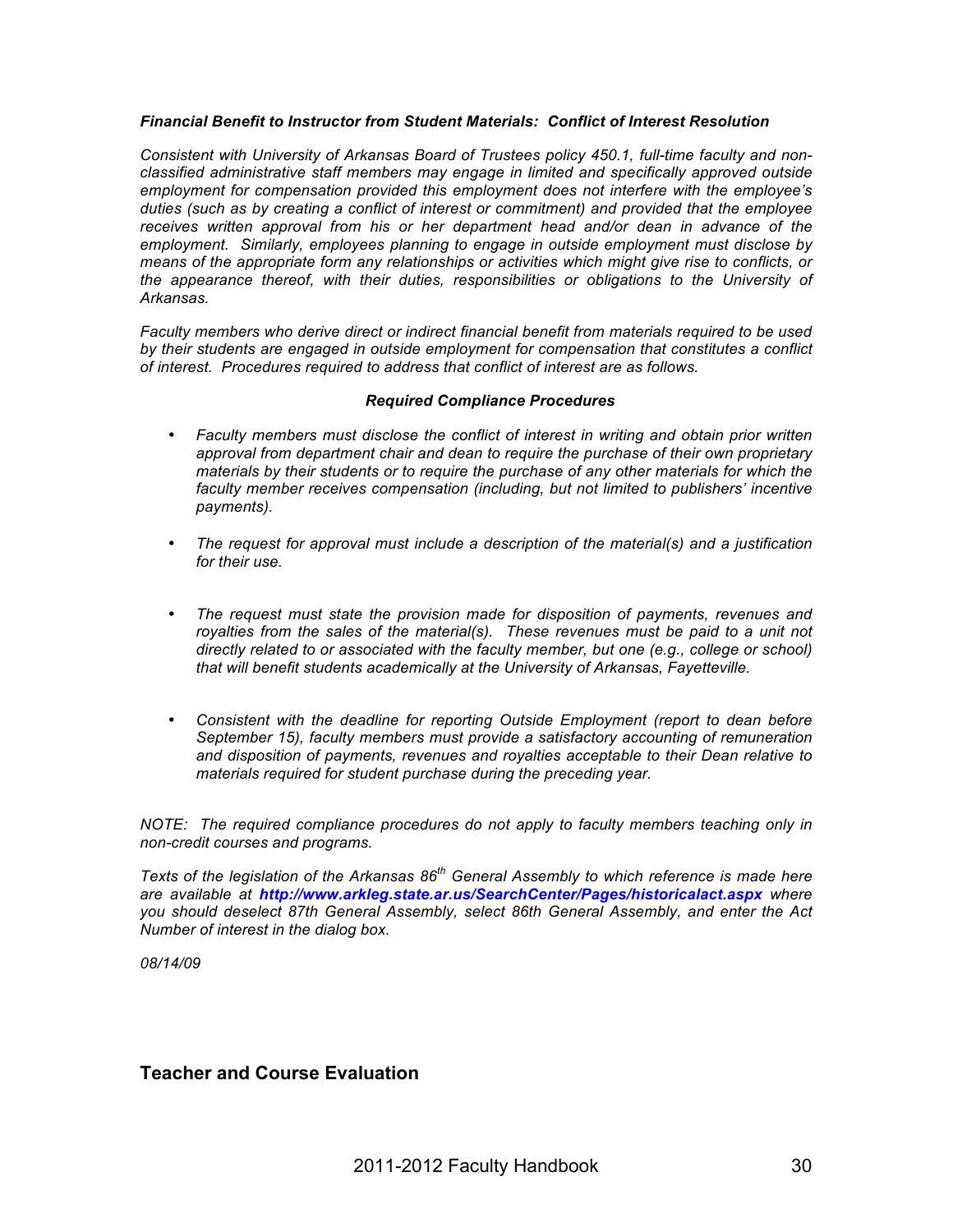The following procedures are developed in response to the Teaching Council's recommendations offered to and adopted by the Faculty Senate on March 11, 2009. These procedures are meant to supplement Academic Policy 1405.15.

A standardized university-wide procedure for administration:

1) A departmental administrative assistant for each unit should be charged with responsibility for coordinating a specific day and time for evaluation distribution, for each faculty member's courses. (Consultation will need to be made with faculty to ensure that tests, guest speakers, etc., are not scheduled for the same day.)

2) The course/ teaching evaluation instrument will be administered during the 12th week of the semester.

3) The departmental administrative assistant will provide the students with instructions (verbally) regarding completion of the teacher/ course evaluation. 4) The administrative assistant may select a willing student in the course to collect the evaluation instruments and return them to the assistant's office. The

assistant's name and office address information should be provided to the student.

5) Faculty may not be present during distribution or collection of evaluation instrument.

6) Based on feedback from course evaluations, faculty may not retaliate against students or may face negative repercussions.

*As of Spring 2011, the University of Arkansas is migrating to an on-line Course Evaluation System. This will be fully* 

*implemente*http://www.uark.edu/studorg/uateach/*d in Fall 2011 or Spring 2012.*

(Campus Council, Adopted March 14, 1985)

The Campus Council in 1985 reaffirmed the value of teacher and course evaluation by students, but significantly modified its implementation by recognizing that student evaluation of teaching effectiveness serves two related but distinctly separate objectives. The first relates directly to the instructor's own effort to teach effectively. The second pertains to administrative decisions regarding salary, promotion, and tenure. While evaluations by others—such as peers and recent alumni—are valuable, and their use is encouraged as a means of broadening the basis for judgment, the perceptions of current students are an essential consideration in any administrative review of teaching effectiveness. The new policy also makes clear that no one form [such as the Purdue form] or procedure is suitable for all classes, and one form may not be equally appropriate for realizing both objectives. The policy adopted by the Campus Council specifies the following:

1. That each department faculty adopt a formal procedure whereby each student in each class has the opportunity to submit a written critique to the instructor for the instructor's self-evaluation. If maximum benefit is to be realized, students must be assured that their comments are for the instructor, alone, and will be reviewed by others only if the instructor releases them for such review;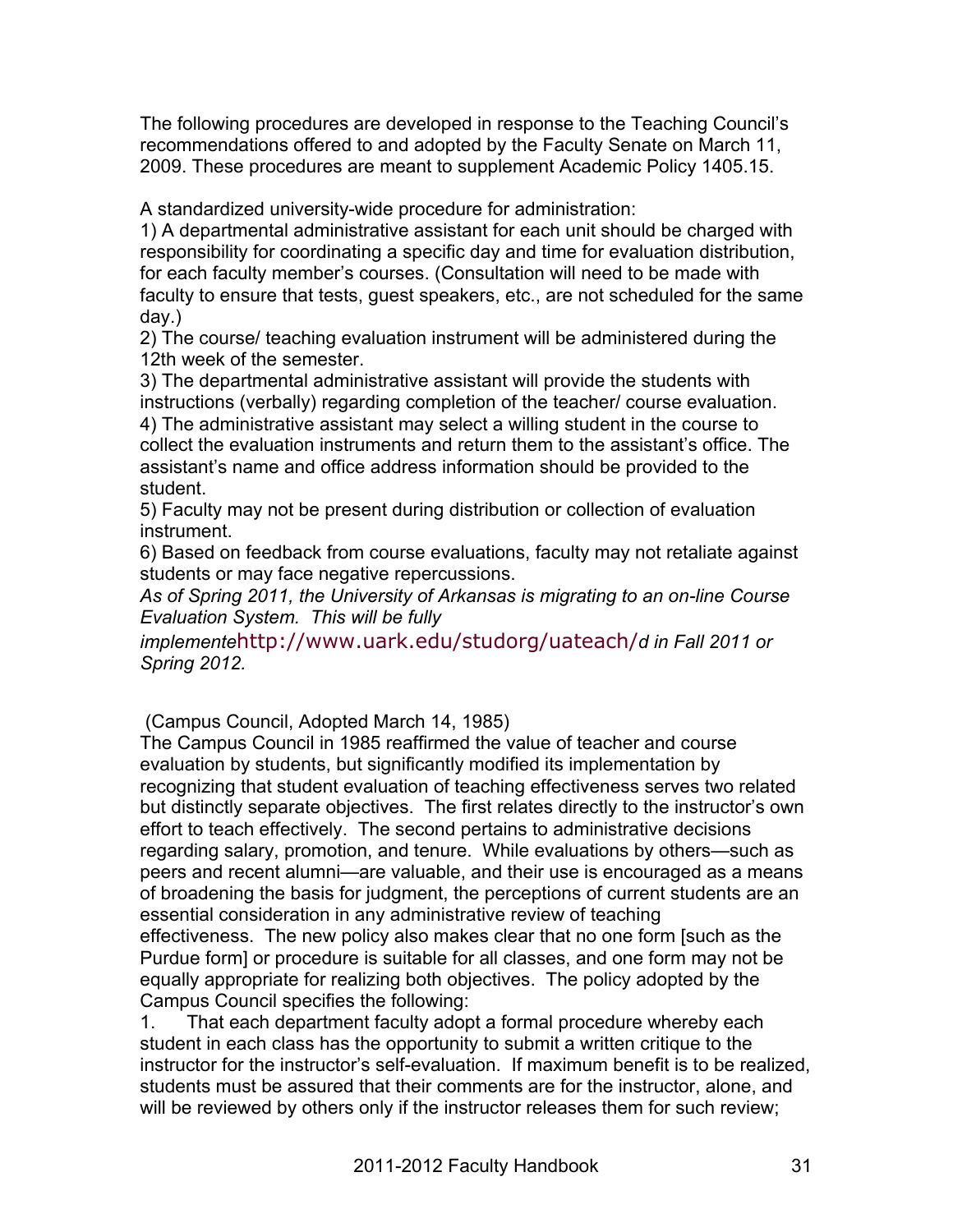2. That each department faculty adopt a formal procedure or procedures which will ensure that the perceptions of current students are duly considered when teaching effectiveness is evaluated in making decisions regarding salary, promotion, and tenure. [The Purdue evaluation form is used for this purpose at the university.] Perceptions may be obtained from student comments released by the instructor, from the Purdue results, from narrative statements, from exit interviews conducted by someone other than the instructor, or from some combination of these alternatives. All evaluations for administrative purposes, including those released by the instructor as in (1) above, must be administered by a person or persons designated by the department in which the course is offered (rather than by the instructor), and in accordance with procedures which ensure the integrity of the process.

3. That the dean of each college or school shall be responsible for the adoption and implementation no later than Spring, 1986, of the forms and procedures described in (1) and (2) above. The forms and procedures adopted by each department will be made available to instructors and students. Note: Most colleges and schools at the University of Arkansas use the Purdue Teaching and Course Evaluation System. Forms are provided early in each semester to allow faculty to select additional evaluation items for each class. Some core items are identified by the university and by each school and college. Early in the semester, evaluation forms are generated for each class. In the 11th - 13th week evaluation forms are distributed to and collected from classes by someone other than the instructor (see above) and collected for processing by Computing Services. Following processing, a computerized summary of responses is provided to faculty along with the original evaluation forms. Computerized summary is also provided to department chairs and deans. Faculty teaching in summer terms make their selection of items during the spring semester for forms delivered in the summer. See Academic Policy 1405.15 at the web site.

#### **Teaching and Faculty Support Center (TFSC)**

The TFSC at the University of Arkansas was established in 1992. Representing one part of the university's commitment to excellence in teaching, the center provides a central facility to assist faculty, teaching assistants, and departments in the continued improvement of learning and teaching. It functions as a resource clearinghouse for addressing instructional issues. The address of the center is 146 N. Harmon, Harmon Avenue Parking Facility, HAPF-703, and telephone 479-575-3222. For more information, visit the web site at: **http://tfsc.uark.edu/**.

#### **Teaching Academy**

The Teaching Academy is an honorary society of the University of Arkansas for outstanding teachers that advocates and represents teaching interests as well as sponsoring events such as an annual workshop on teaching. For more information, consult the web site at **http://www.uark.edu/studorg/uateach/**.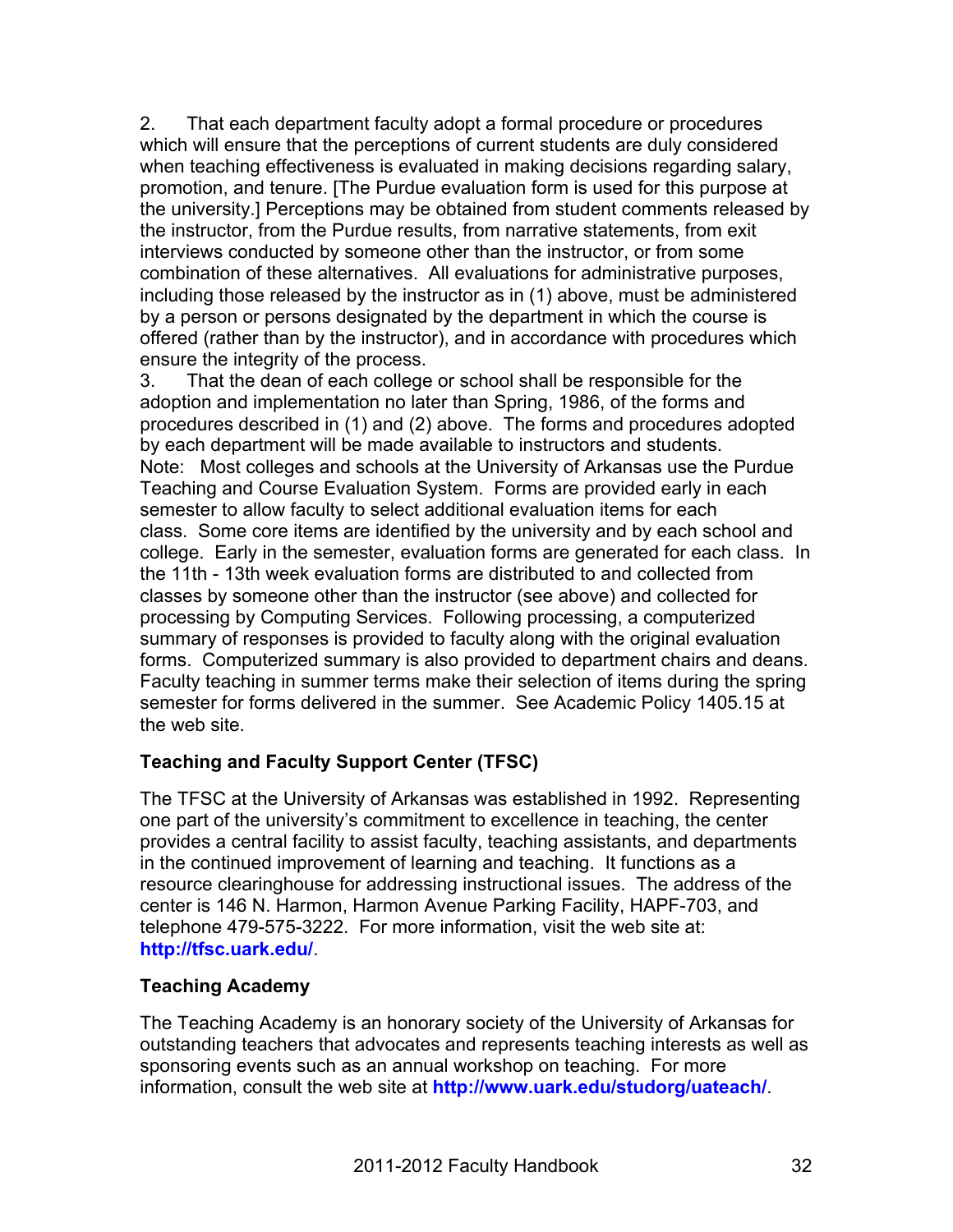## **Student Conduct Policies**

#### **Academic Integrity – Term Paper Assistance**

(From Campus Council action of March 26, 1987)

The use of the services of "term paper assistance" companies and websites is a violation of university policies on academic integrity. Student submission of such research or term papers to meet requirements of any class or degree program is expressly prohibited and constitutes academic dishonesty. Any violation of this prohibition will automatically result in both punitive action by the instructor (e.g., the award of a grade of "F" for the course) and a referral of each violation to the All-University Judiciary Committee for its consideration.

#### **Academic Integrity**

The University of Arkansas, Fayetteville, presents this policy to set forth the University's commitment to academic integrity and to create procedures to address allegations of academic misconduct in a fair and unified manner. Responsibility for understanding and adhering to the values of academic integrity, including being familiar with and complying with this policy, lies with individual students as members of the University community. The University shall assist students in meeting this responsibility through educational efforts such as training held during both undergraduate and graduate new student orientation, and on-line training modules, and may also include training during program-level orientation and in individual classrooms. The University shall also provide a statement on academic integrity that faculty will be encouraged to include in all course syllabi. Again, however, as developing scholars, students must take the initiative to familiarize themselves with and clarify expectations regarding academic integrity.

**http://provost.uark.edu/245.php**

## **Academic Support and Related Services for Students**

#### **Advising**

Faculty members typically have shared responsibility for advising undergraduate and graduate students at all levels of study including the preparation of honors and graduate theses. Assignments differ among programs and levels of study, but the number and kinds of advising duties assigned to faculty members and staff are reflected in their workload assignments, and their accomplishments and those of their students reflected in their merit evaluations. Training and developmental opportunities are made available to faculty and staff assigned to advising duties. Awards for outstanding advising are made each year commensurate with those for teaching, research and other service assignments. The institution has established a continuing process for the monitoring and identification of issues related to advising and the design of solutions. Those involved in the everyday practice of advising students have a key role in this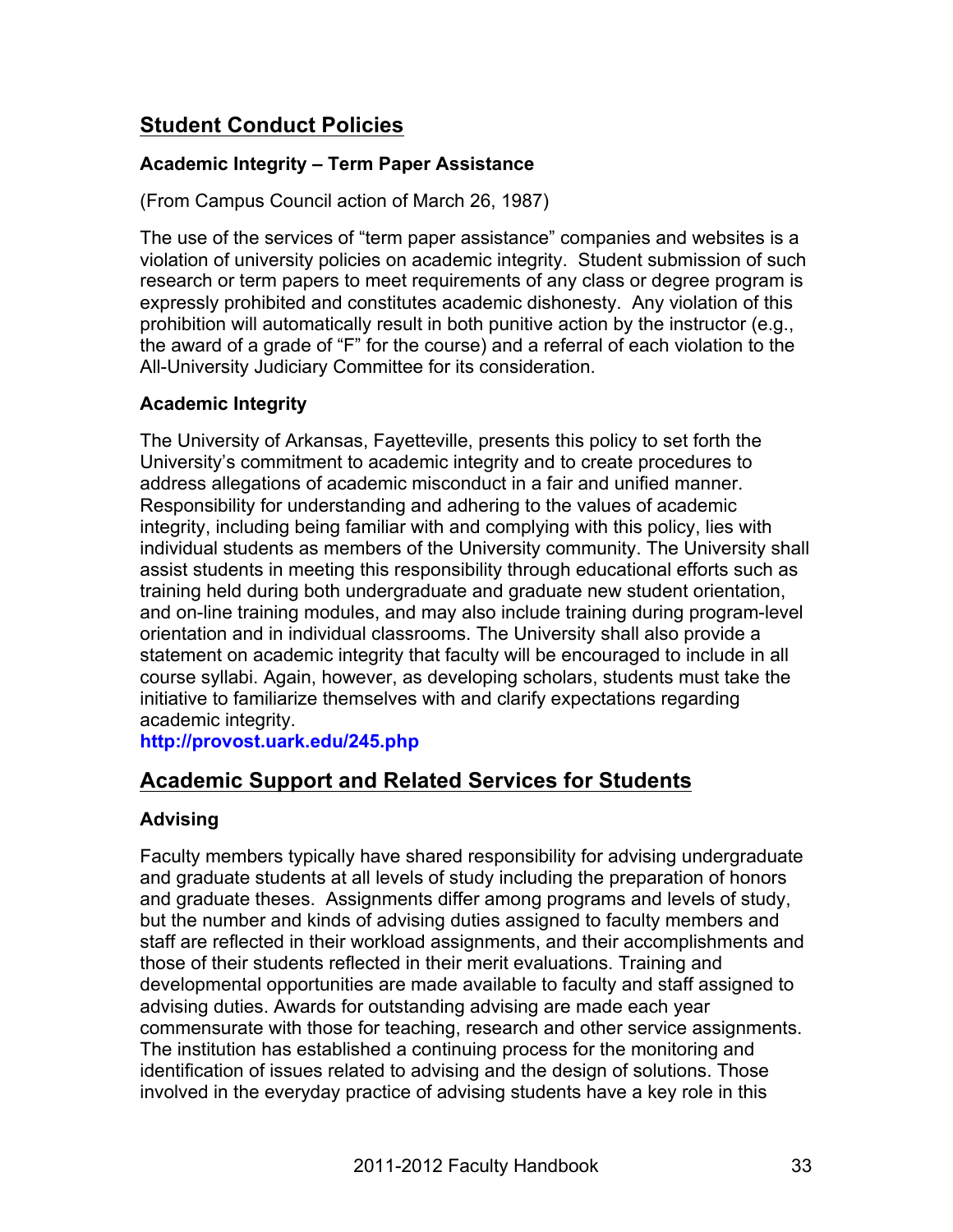process through the Academic Advising Council, and a specific university policy addresses academic advising of undergraduate students, Academic Policy 1550.20. An excerpt is provided below. Two pieces of recent legislation also address faculty and institutional responsibilities toward students, and faculty members should be familiar with these responsibilities.

Consistent with Act 1014 of the Arkansas General Assembly of 2005, qualified degree-seeking freshman must be given the opportunity during their first registration to enter an eight-semester degree completion program or to decline to do so. Such programs exist for the great majority of areas of study at the University of Arkansas and full information is available on line. **http://catalogofstudies.uark.edu/**

Similarly, consistent with Act 472 of 2007, entering undergraduate students must be informed during registration of the opportunities provided by the Arkansas Course Transfer System (ACTS). This system specifies course transferability among Arkansas public institution of higher education and its provisions may be viewed on line.

**http://www.adhe.edu/divisions/academicaffairs/Pages/aa\_acts\_faqs.aspx**

Also, consistent with Act 672 of 2005, the U of A may not require a transfer student who has credit for an equivalent course (as reflected in the ACTS) to repeat that course on this campus.

Beginning in 2010, Arkansas will be implementing Act 182 which establishes additional restrictions on courses that may be required of students transferring into degree programs at the U of A with Associate of Arts, Associate of Science, and Associate of Arts in Teaching degrees from Arkansas public institutions. Courses taken in fulfillment of the requirements of these transfer degree programs (except those with grades of D) will generally be transferred.

#### **Academic Advising of Undergraduate Students** (from Academic Policy 1550.20)

Academic advising is an active, ongoing exchange between the advisers and students grounded in teaching and learning. Advising is based on students gaining accurate and appropriate information and direction to help make their educational experience relevant, coherent, and meaningful. It is a process that assists students in connecting with the University of Arkansas, making thoughtful decisions related to their academic experiences, and maximizing their educational and career opportunities. Quality academic advising is essential to achieving the University's vision for a "student-centered research university serving Arkansas and the world." While procedures may vary among schools and colleges, all successful academic advising should include the following:

• A mutual respect between adviser and student with the student possessing final responsibility for successful completion of a degree.

• A developmental and educational process that occurs over time.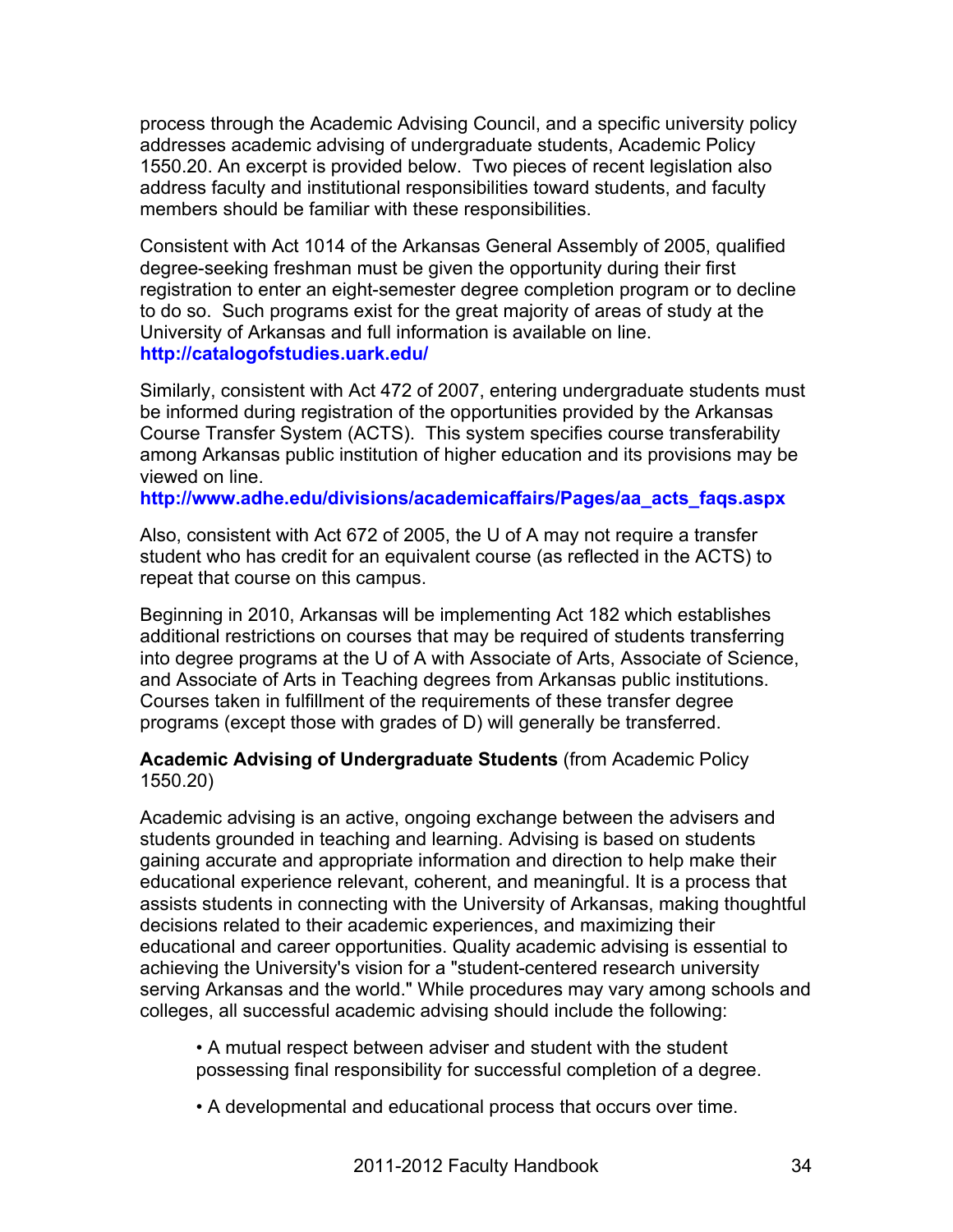• Consideration of individual students' interests, abilities, and needs.

• A collaborative effort to connect students to campus resources and services.

• Reasonable availability and accessibility to advisers.

• Interpretation of University of Arkansas, college, and departmental rules and courses.

• Achievement of student understanding of the purpose and nature of the university core courses.

- Recommendation of appropriate courses.
- Achievement of student understanding of and progress toward meeting academic requirements.
- General information regarding career options and opportunities, with appropriate referrals as necessary.

• Respect for students' ethnic and racial heritage, age, gender, culture, national origin, sexual orientation, and religion, as well as their physical, learning, and psychological abilities.

- An understanding of and adherence to laws and regulations that relate to academic advising.
- Adherence to the highest principles of ethical behavior.

The University is committed to developing each student to his or her fullest potential. To this end, programs in each college have been established to improve the academic achievement and persistence of students on academic warning and other students in need of academic assistance. Such assistance is provided through a variety of instructional and informational services

Support services for students include many services directly related to performance in the classroom and laboratory, some of which are identified below.

The **Career Development Center** provides a comprehensive career development program with career advising sessions, a career decision-making course, job-search workshops and individual assistance with resume preparation, job interview skills and placement services. For more information visit **http://career.uark.edu/**

The mission of the **Enhanced Learning Center (ELC)** is to foster the intellectual development of the student community at the University of Arkansas. In collaboration with faculty, students and staff, the ELC provides programs and services to support every student's academic pursuit. For more information visit **http://elc.uark.edu/**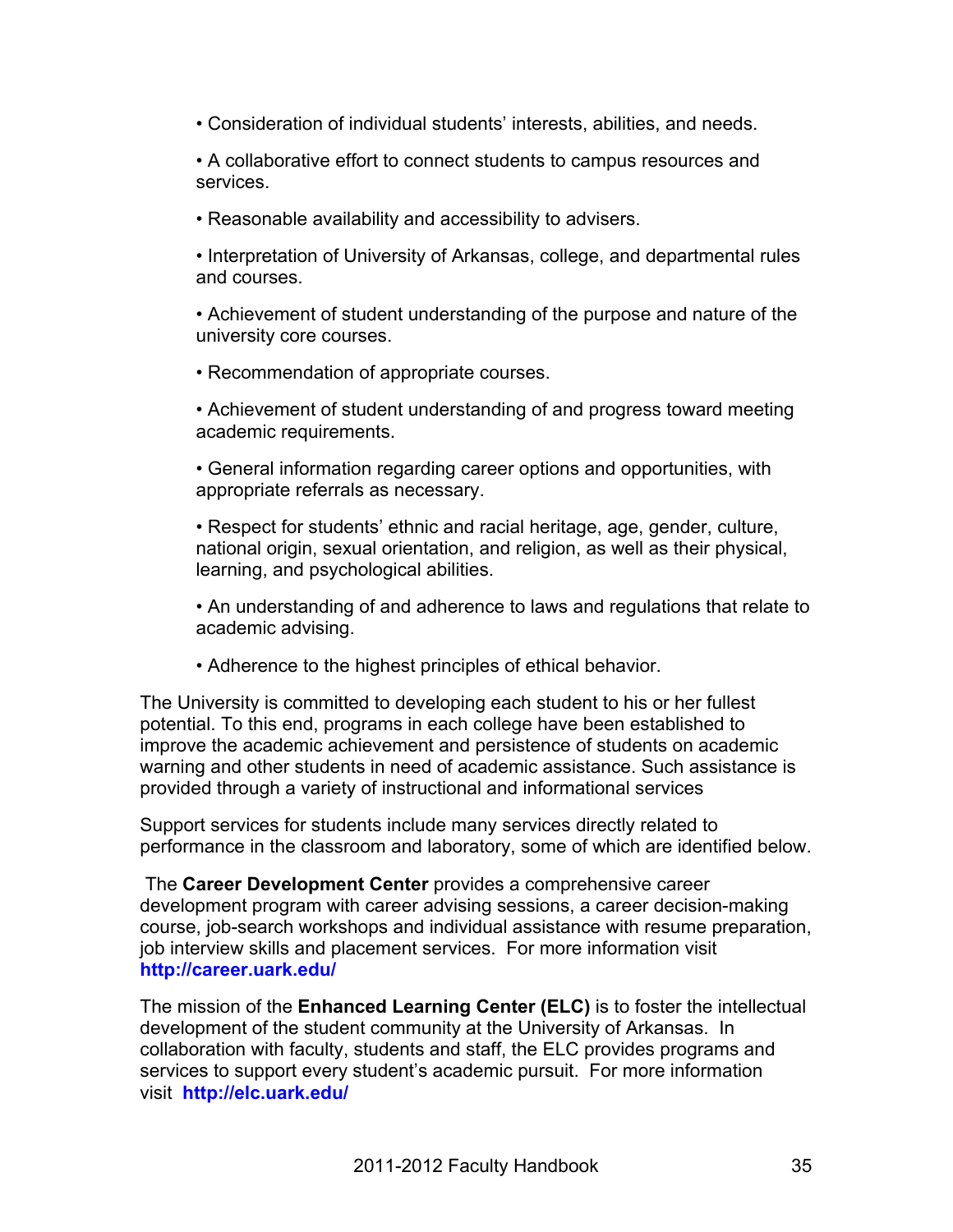The **Center for World Languages, Literatures & Cultures** is an audio/visual center designed to serve and support all students enrolled in language courses in the Department of World Languages, Literatures & Cultures. This particular lab is set up with 16 networked computers that support state-of-the-art class assignments throughout each semester. Additional equipment and materials include microphones and web cameras to support online or offline oral/aural activities, multi-region DVD/VHS players, a reservable smart room with multilingual satellite television, DVD/VHS players, and 20 wireless MacBook Pro laptops to support in-class chat-room and multimedia-based activities. Other portable equipment such as CD/tape players and portable laptop projection for faculty are available for teaching activities. This lab also supports innovative language learning activities in undergraduate and graduate level courses that include Web 2.0 and video development. Web 2.0 development, graphics and video editing software, as well as scanners, digital video cameras and CD and DVD burners are available to enhance the knowledge of our students in terms of either designing, developing and teaching with technology, or using and developing technology with the target language as the foundation of the material developed. For more information on the center visit **http://languages.uark.edu/Lab/LabHome.html**

The **Math Resource and Tutoring Center** provides for students in pre-college and college algebra, survey of calculus, calculus I and II, finite math, and trigonometry. For more information and hours of operation visit **http://mrtc.uark.edu/**

Since 1984, the **Quality Writing Center** has been a free consulting service for students, faculty, and staff from all schools and colleges on campus and serves as a resource for any type of writing project. The Center goal is to help those who come to the center become more competent and self-confident writers. All aspects of writing from organization, coherence, and clarity to punctuation, grammar, usage, and style are taught, and the Center staff work at all levels from teaching basic writing skills to helping with research papers, theses, and dissertations to consulting with faculty on writing-related issues. Center staff do not, however, proofread or edit papers. The Center is located in Kimpel Hall 315 and 319 and in the Enhanced Learning Center in Gregson Hall. For more information visit **http://qwc.uark.edu/**.

## **Research, Scholarship, and Creative Activity**

Tenured and tenure-track faculty members are expected to engage in research, scholarship or other creative activity as a substantial part of their assigned work at the university. Depending upon the unit, this effort can be up to 50 percent or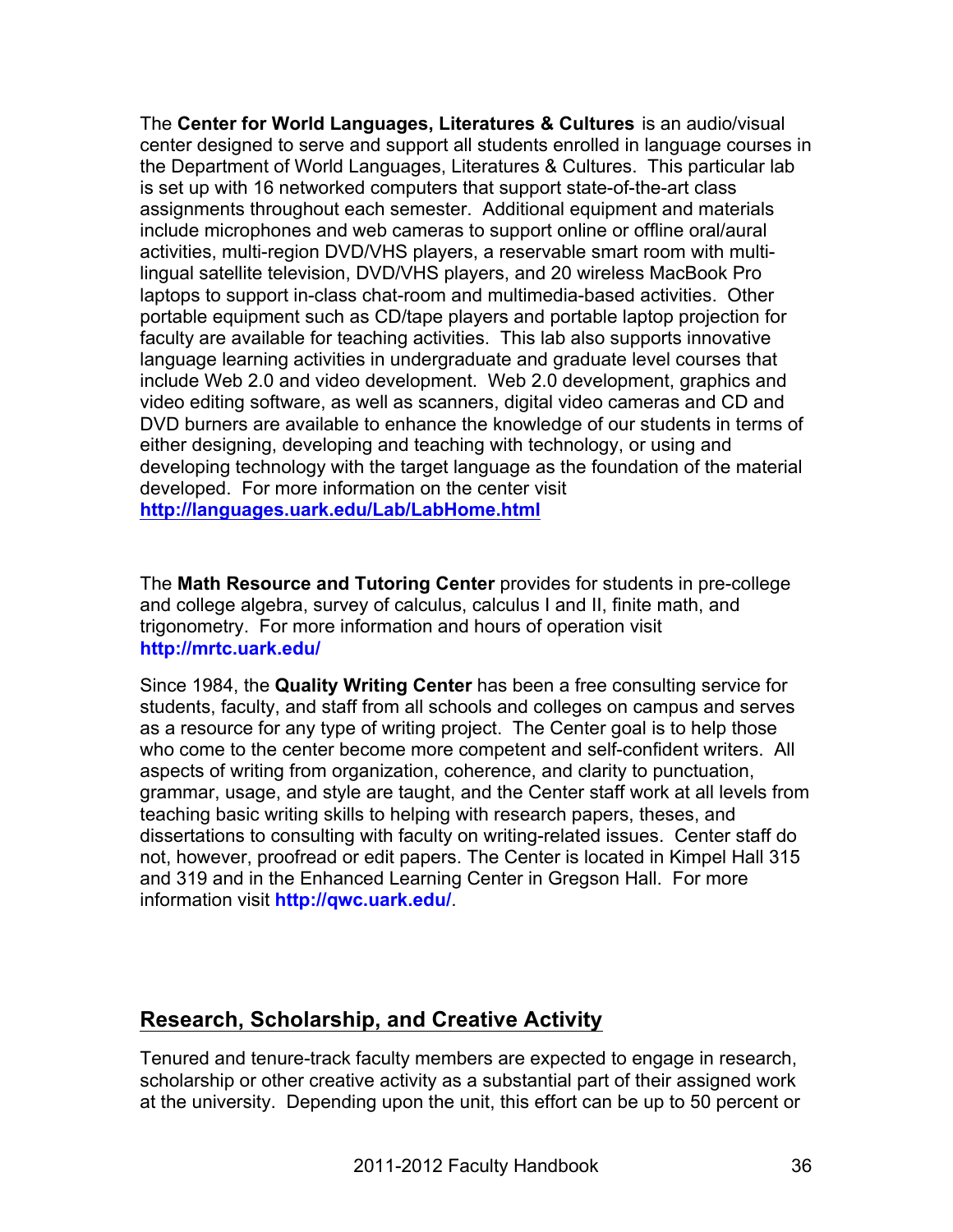more of the academic year assigned workload and 100 percent of the summer assigned workload. The activity is expected to result in work products and recognition of the effort by such indicators as invited presentations or shows, publication of articles and books, invitations to join prestigious societies, and other recognition appropriate to amount and quality of activity as evaluated by peers. Consistent with the vision of a student-centered institution, faculty members are expected to provide for active involvement by students in their research, scholarship, or other creative activity.

Faculty members who engage in research, scholarship or other creative activity are responsible for determining and complying with university regulations that apply to their activities—such as those that govern the preparation and approval of proposals for funding, the amount of time which may be spent on consulting, the treatment of human or animal subjects of experiments, the use of biohazards including human pathogens, the reporting of outside income, conflict of interest, and computing activities. They are responsible for determining that laboratory procedures, including modifications for facilities and installation of equipment, conform to university regulations. Activities on university property or time should be appropriately scheduled and approved. Faculty who travel from the campus to engage in research, scholarship or other creative activity should comply with university policies regarding absence from work.

Faculty must be aware that the U.S.A. Patriot Act can have an effect on scholarship, particularly with certain international scholars and students.

Resources and policies related to research and creative activity are identified below.

### **Financial Disclosure for Sponsored Programs**

(An addendum to the Conflicts of Interest and Commitment Policy; Campus Council, October 26, 1995)

Beginning October 1, 1995, federal regulations require that the university manage, reduce, or eliminate any actual or potential conflicts of interest that may be presented by a financial interest of a principal investigator or project director of a sponsored project. Accordingly, the University must require that investigators and project directors disclose any significant financial interest that may present an actual or potential conflict of interest in relation to a sponsored project. The federal regulations also require that such a disclosure be made before submitting a sponsored project proposal, or, if a significant financial interest develops after a proposal submission or issuance of award, when such significant financial interest comes into existence. In order to comply with these new federal requirements regarding sponsored project proposal submissions, the University of Arkansas, Fayetteville, has established this policy and the Investigator Financial Disclosure Policy Summary form. See the full text of this addendum to the Conflicts of Interest and Commitment Policy at the Research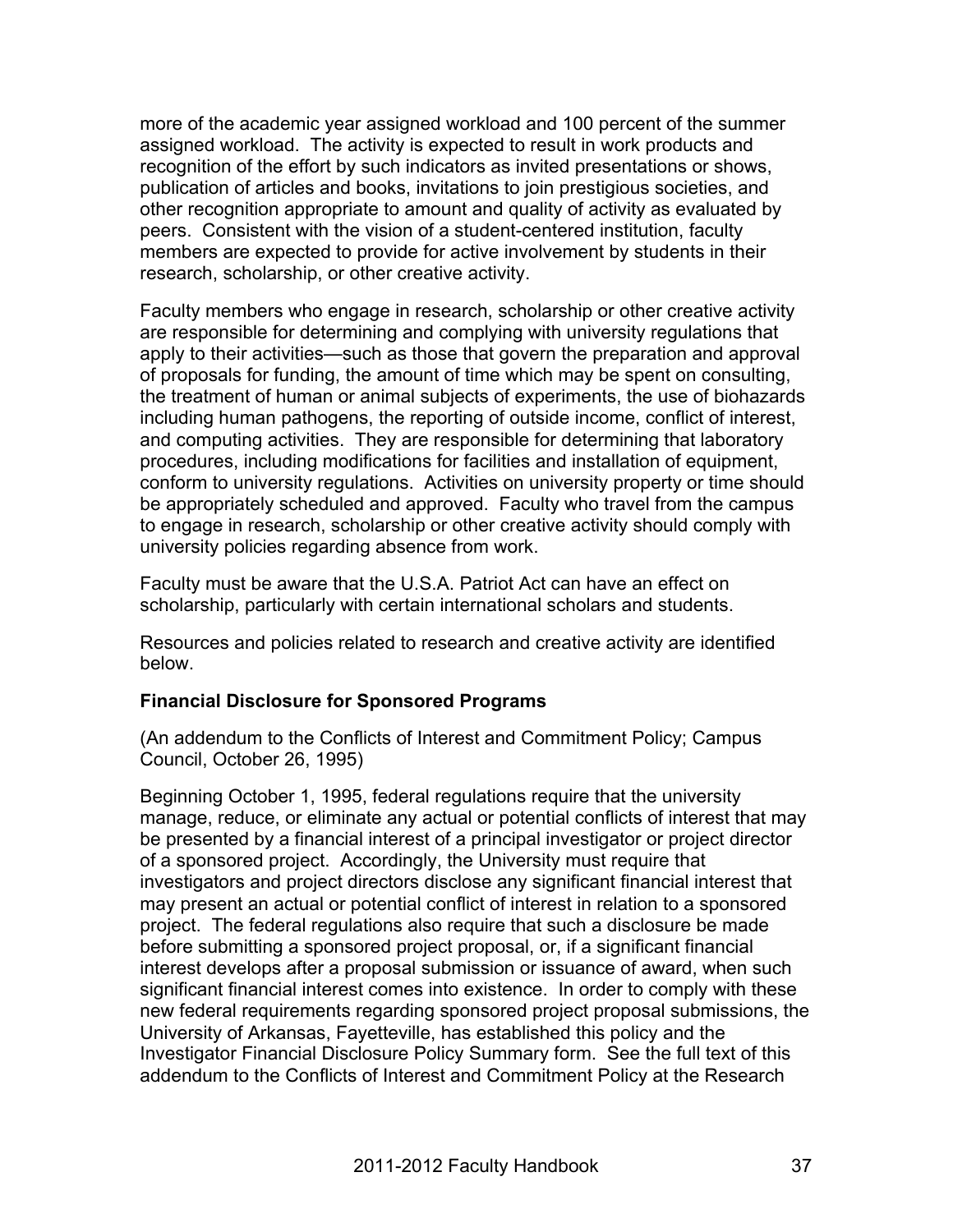Support and Sponsored Programs web site **http://www.uark.edu/admin/rsspinfo/**.

## **Institutional Animal Care and Use**

(Campus Council, April 11, 1996)

The university endorses and supports the responsible use of animals in research and teaching. The policy of the University of Arkansas, Fayetteville, regarding animal care and use applies to all research and teaching using live vertebrate animals conducted at the university campus, or by university faculty, staff, or students when acting as representatives of the University at off-campus locations. In addition, it has been adopted by the University of Arkansas Division of Agriculture for application to all research and teaching using live vertebrate animals conducted at the Agricultural Experiment Station, or by individuals acting as representatives of the Agricultural Experiment Station at off-site locations. This policy does not apply to services provided by the Cooperative Extension Service of the University of Arkansas Division of Agriculture. In addition, this policy does not apply to research and teaching using human subjects, the oversight of which is the duty of the University Institutional Review Board. See the full text of the policy at the web site of Research Support and Sponsored Programs **http://www.uark.edu/admin/rsspinfo/**.

### **Human Participants**

Any activity involving living individuals about whom or from whom personal, identifiable information is collected for the purpose of developing or contributing to generalizable knowledge is considered "human subjects research." All such studies require the prior approval of the Institutional Review Board (IRB). Information regarding protocol submission and approval can be found on the Research Support and Sponsored Programs web pages, **http://vpred.uark.edu/247.php** or by sending an email to the IRB administrator

### **Radioactive Substances, Biohazardous Materials, and Toxic Substances**

Radioactive substances, biohazardous materials, and toxic substances are additional research areas covered by policy and procedures.**Document1** Protocol forms and information regarding approval of such studies can be found on the Environmental Health and Safety web pages **http://ehs.uark.edu/**.

## **Export Control**

at irb@uark.edu.

In order to engage in research activities which include the collaboration of foreign colleagues and graduate students, investigators must comply with certain restrictive Federal regulations called, collectively, "export control regulations." The purpose of these regulations is to control the dissemination of information and/or materials which may have bearing on our national security. While export control regulations provide exemptions for "educational information" and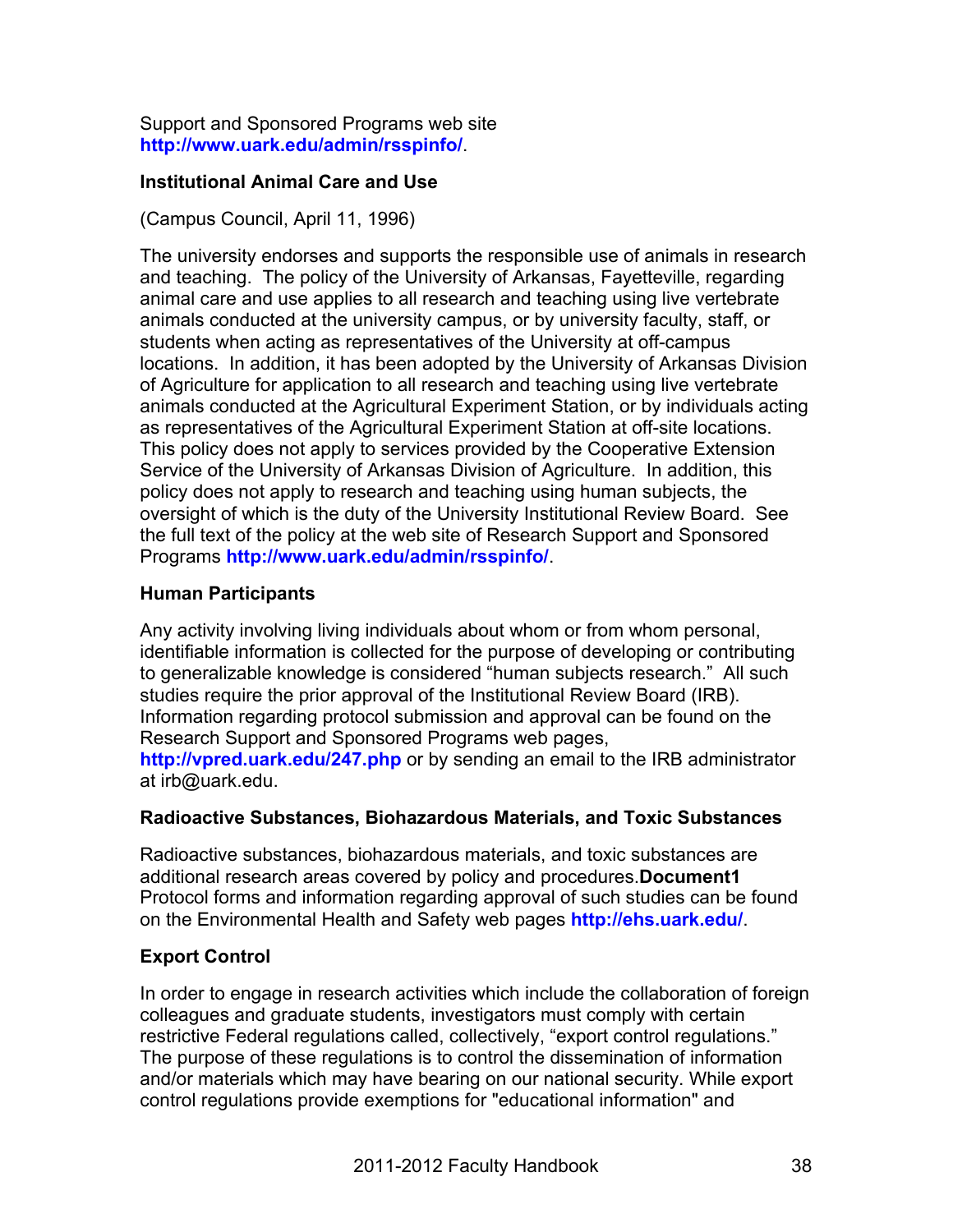"fundamental research," both externally and internally funded research may be subject to export control regulations. *Investigators should not assume that unsponsored research is exempt from export regulations.* Additional information and assistance for complying with export regulations is available on the Research Support and Sponsored Programs web pages

**http://vpred.uark.edu/242.php**. Assistance with determining the control status of research activities, sponsored and unsponsored, is available by contacting Research Support and Sponsored Programs or the Office of Technology Licensing.

### **University Libraries**

The library system of the University of Arkansas, Fayetteville, is composed of the David W. Mullins Library (the main research facility) and four branch libraries: the Robert A. and Vivian Young Law Library, the Fine Arts Library, the Chemistry Library, and the Physics Library.

Besides the collection of approximately 1.9 million books and more than 26,130 journals, other resources provided include electronic databases, maps, microforms, audio/visual recordings, music scores, and original manuscripts. The University Libraries maintain membership in the Greater Western Library Alliance (GWLA), Center for Research Libraries (CRL), Council on Library Information Resources (CLIR), Amigos Library Services, and ARKnet. The Libraries' records are housed on a computerized cataloged library system **http://library.uark.edu** and can be accessed and searched from computers within the library as well as from computers anywhere in the world via modem or network connection. A wide variety of services such as interlibrary loan, document delivery, and specialized indexing, abstracting, and full-text databases are provided through the Libraries' home page **http://libinfo.uark.edu/**. Anyone with valid university identification may check out materials. The initial loan period for books is sixteen weeks for all students, staff, and faculty; other circulation policies are available at the Circulation Desk or through the library home page **http://libinfo.uark.edu/circulation/circpolicies.asp**

From the library home page, students and faculty may also renew library materials and request holds electronically by using their university ID to access their circulation record **http://library.uark.edu/patroninfo/**. The Reference Department assists faculty and students in locating and using library materials, including the numerous electronic databases available. Librarians also offer lectures to faculty on new databases and other resources, as well as lectures on research methods to classes upon request.

The Libraries' Special Collections **http://libinfo.uark.edu/specialcollections/** acquires and preserves materials for research in the history, literature, and culture of Arkansas and surrounding regions. Scholars have access here to a rich assortment of books, pamphlets, periodicals, photographs, maps, and original manuscripts to support their work.

For information concerning collections and services, as well as information on viewing rooms, reserve policies, and book and journal ordering procedures, please inquire at (479) 575-4104. For inquiries regarding seminar rooms, faculty studies, laptops, gifts and donations, or any other library matter, please call the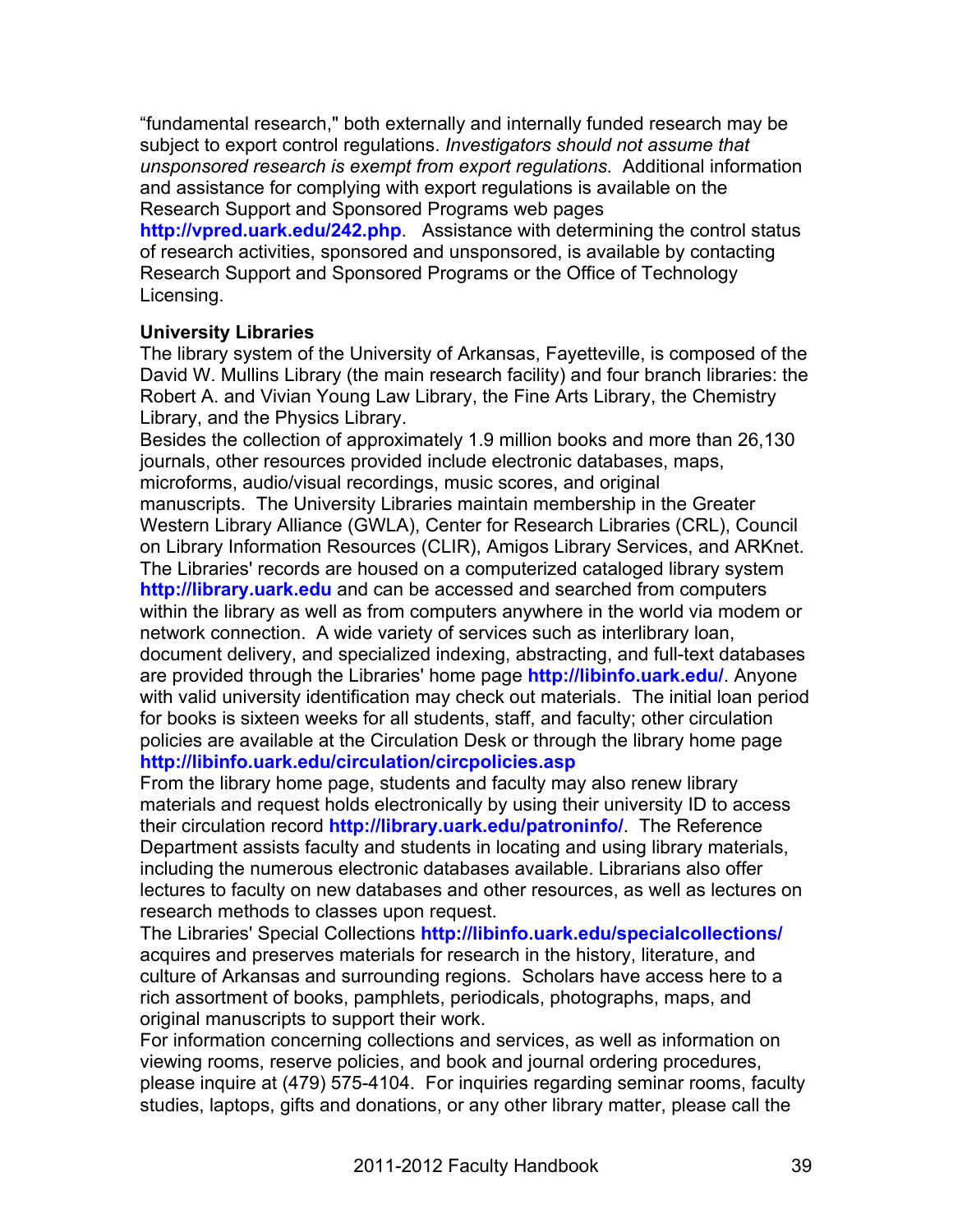Dean's Office (479) 575-6702.

# **Research Support and Sponsored Programs, Office of**

This office provides information regarding the responsible conduct of research and compliance with policies and regulations regarding sponsored activities, funding sources, grant proposal preparation and submission, and a variety of related services. Research Support and Sponsored Programs also maintains Research Services which includes a custom scientific glassblowing shop and machine shops staffed with Master Craftsmen and the Central Laboratory Animal Facility which is staffed by a full-time, AALAS certified laboratory animal care technician and the IACUC veterinarian. Consult their web site for further information, **http://www.uark.edu/admin/rsspinfo/**.

# **Research and Scholarly Misconduct Policies and Procedures**

The University of Arkansas is committed to integrity in research and scholarly activity. Research and Scholarly Misconduct Policies and Procedures apply to all Research Support and Sponsored Programs, whether they are unfunded, funded by the university, or have extramural funding from state, federal or private agencies. These regulations govern the preparation and approval of proposals for funding, the process of conducting research, presentation or publication of results, and the treatment of human or animal subjects of experiments. All individuals who may be involved with an ongoing research project or with a project for which an application has been submitted are governed by these policies. These policies apply to any person paid by, under the control of, or affiliated with the university, such as administrators, faculty, scientists, trainees, technicians and other staff members, students, fellows, guest researchers, or collaborators at the University of Arkansas. See the full text of the Research and Scholarly Misconduct Policies and Procedures at the web site for Research Support and Sponsored Programs.

# **Other Faculty Responsibilities**

# **Attendance at Commencement**

At least one-third of the faculty members from each college should attend May and one-third should attend the December Commencement, as determined by the dean. Faculty are expected to be present and to take part in the academic procession, unless excused by the Provost and Vice Chancellor for Academic Affairs. The wearing of appropriate academic regalia is required at such functions. Faculty members who do not own academic regalia may rent them through the University Bookstore.

# **Children, Other Family Members, or Friends in the Workplace**

(From Fayetteville Policies and Procedures 732.0, February 15, 2003)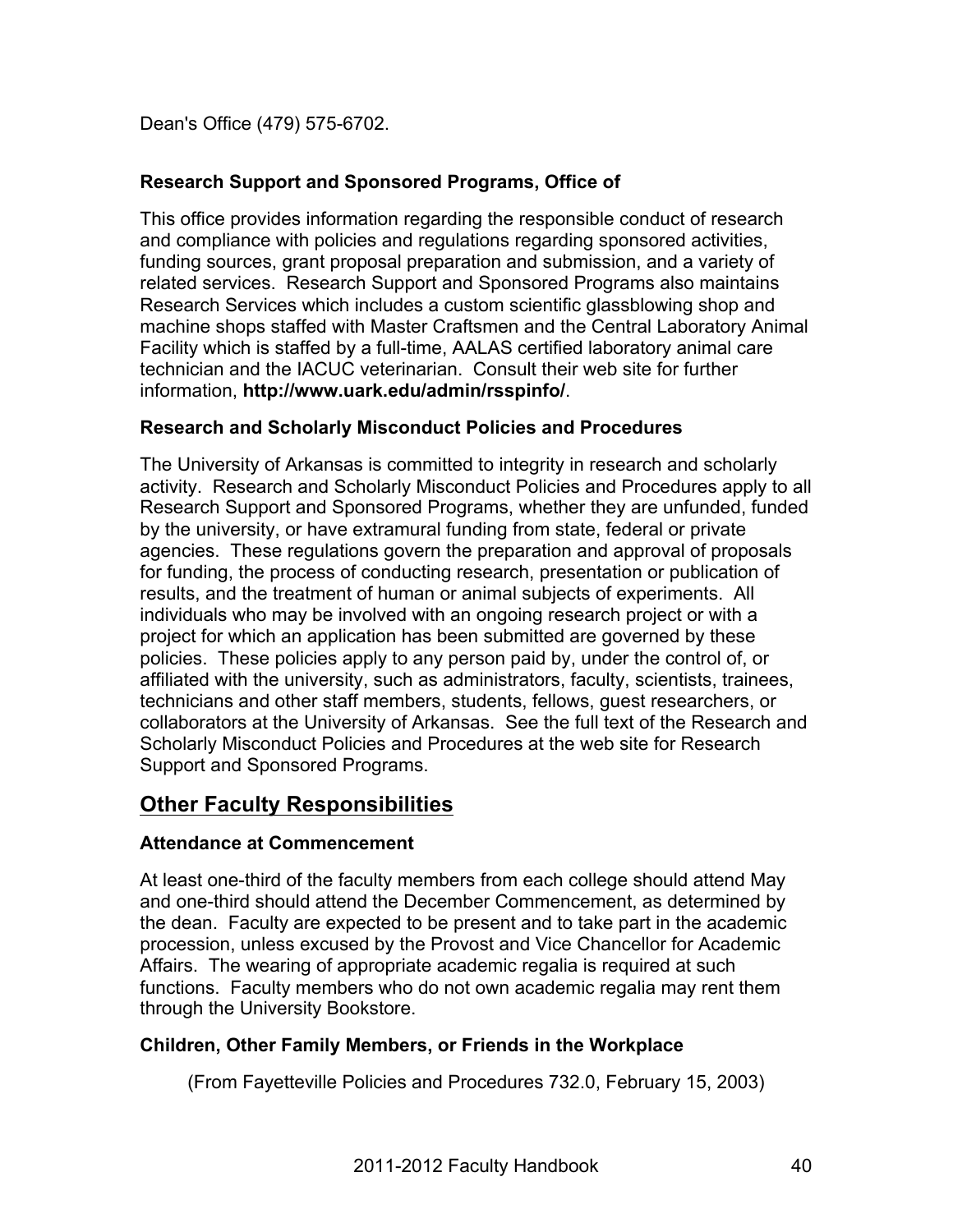It is university policy that only those providing or making use of university programs and services should be on campus regularly or routinely, except as bona fide visitors. Consequently, neither employees nor students should have family members, including children, or friends as a regular presence in their workplace or classrooms and other areas of instruction, including laboratories. Exceptions should only be made in response to special circumstances for short periods of time and must be approved by the employee's supervisor.

### **Code of Computing Practice**

Computing resources are provided by the University of Arkansas to enhance teaching, research, service, and the activities which support them. The University of Arkansas is committed to a computing system which effectively meets the needs of users. Individuals who are granted computing accounts or use computing resources at the University of Arkansas accept responsibility with such access. Each user is expected to use accounts or resources within the university-approved educational, research, or administrative purposes for which they are granted. Activities beyond these stated purposes are strictly prohibited. The Code of Computing Practices for the university with which faculty members are expected to comply is available at the Computing Services web site. Violations of this code will be reviewed through established university judicial and administrative procedures. Actions to restrict computer usage may be challenged through the same procedures. See the code at **http://its.uark.edu/code.html**.

### **Conflicts of Interest and Commitment**

(Campus Council, February 13, 1992)

University employees need to be sensitive to the possibility that outside obligations, financial interests, or employment may affect their responsibilities and decisions as members of the university community. Involvement of university employees in outside activities, both public and private, often serves the interests of the individual, university, and general public. Participation of individuals in activities outside the university is encouraged to the extent that they do not interfere with the mission of the university in preserving, generating, and disseminating knowledge.

University employees may be faced with situations that conflict with their obligations, responsibilities, and decisions related to the mission of the university. These conflicts can generally be categorized as conflicts of interest and conflicts of commitment. Conflicts of interest are situations in which university employees may have the opportunity to influence university administrative, business, or academic decisions in ways that could lead to personal gain, give improper advantage to self or others, or interfere with the preservation, generation, or public dissemination of knowledge. Conflicts of commitment are situations in which university employees' time and effort given to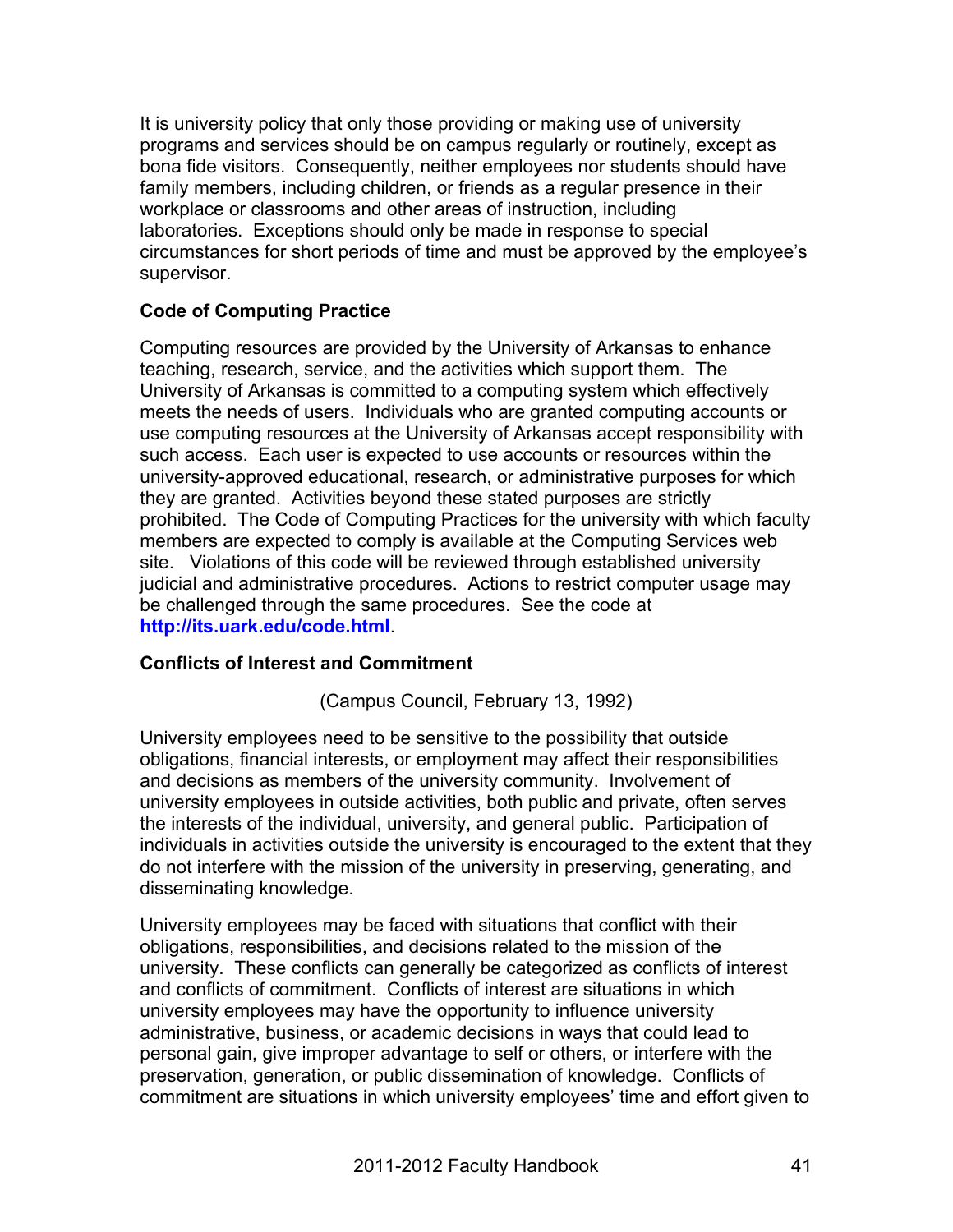outside activities and interests interfere with their obligations and responsibilities to the university. Conflicts of interest and commitment are not necessarily unwarranted, unethical, or illegal. Furthermore, conflicts of interest and commitment are not always avoidable. The failure to disclose situations that have the potential for or involve actual conflicts of interest or commitment, however, may be unethical and/or illegal.

See the full text of the Conflict of Interest and Commitment at the Research Support and Sponsored Programs web site, **http://www.uark.edu/admin/rsspinfo/compliance/conduct/index.html**.

To download and print the form for prior approval of outside employment and the form for disclosure of potential conflict of interest and commitment, see the web site for Fayetteville Policies and Procedures 404.0, **http://vcfa.uark.edu/Documents/4040FormB.pdf**.

### **Criminal Arrests, Charges or Convictions**

University employees must report to their supervisor, within 24 hours or at the earliest possible opportunity thereafter, any criminal arrests, criminal charges, or criminal convictions, excluding misdemeanor traffic offenses punishable only by fine. Employees must cooperate fully during any review process undertaken by the University. Failure to make such a report or to cooperate with such a review shall constitute grounds for disciplinary action, up to and including termination.

### **Outside Employment**

Prior approval by department head and/or dean is required in order for any fulltime faculty and non-classified administrative staff member to engage in outside employment. Such employment for compensation is authorized by Board of Trustees policy 450.1 provided this employment does not interfere with the employee's duties (such as by creating a conflict of interest or commitment) and provided that the employee receives written approval from his or her department head and/or dean in advance of the employment. Similarly, employees planning to engage in outside employment must disclose by means of the appropriate form any relationships or activities which might give rise to conflicts, or the appearance thereof, with their duties, responsibilities or obligations to the University of Arkansas. See Board of Trustees policy 450.1 for details.

## **Professionally-Related Public Service**

Faculty who perform professionally-related public services should comply with university policies concerning absence from work. They should schedule offcampus activities in such a way as to allow sufficient time on campus to perform their assigned duties. Faculty assigned to public service duties should ensure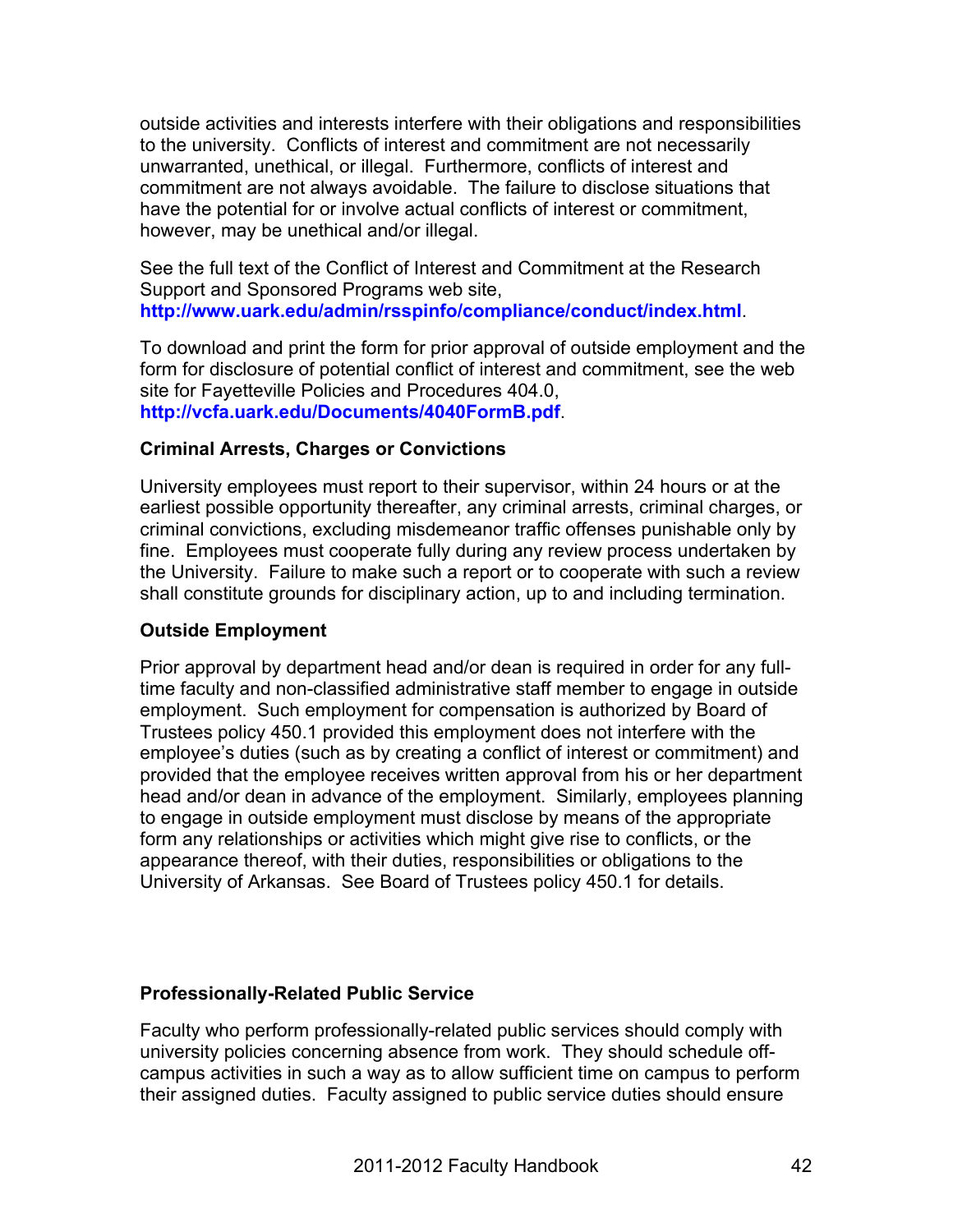that all activities and programs for which they are responsible are conducted in accordance with university regulations.

## **Policy and Regulations**

One additional faculty responsibility is to know and follow the policies and regulations of the state, the university, and their college or school. As not all policies related to faculty service and responsibilities can be collected and duplicated in one place, faculty should be aware not only of such information provided in the Faculty Handbook but should also be familiar with, or know how to consult, the following major policies and policy series for information on policies that apply to faculty members:

Academic Policy Series **http://provost.uark.edu/131.php**

Board of Trustees Policies **http://vcfa.uark.edu/741.php**

Catalogs **http://catalogofstudies.uark.edu/**

College and school personnel documents (Consult with the department chair or dean regarding the school or college personnel document).

Fayetteville Policies and Procedures **http://vcfa.uark.edu/675.php**

Schedules of Classes **http://registrar.uark.edu/465.php**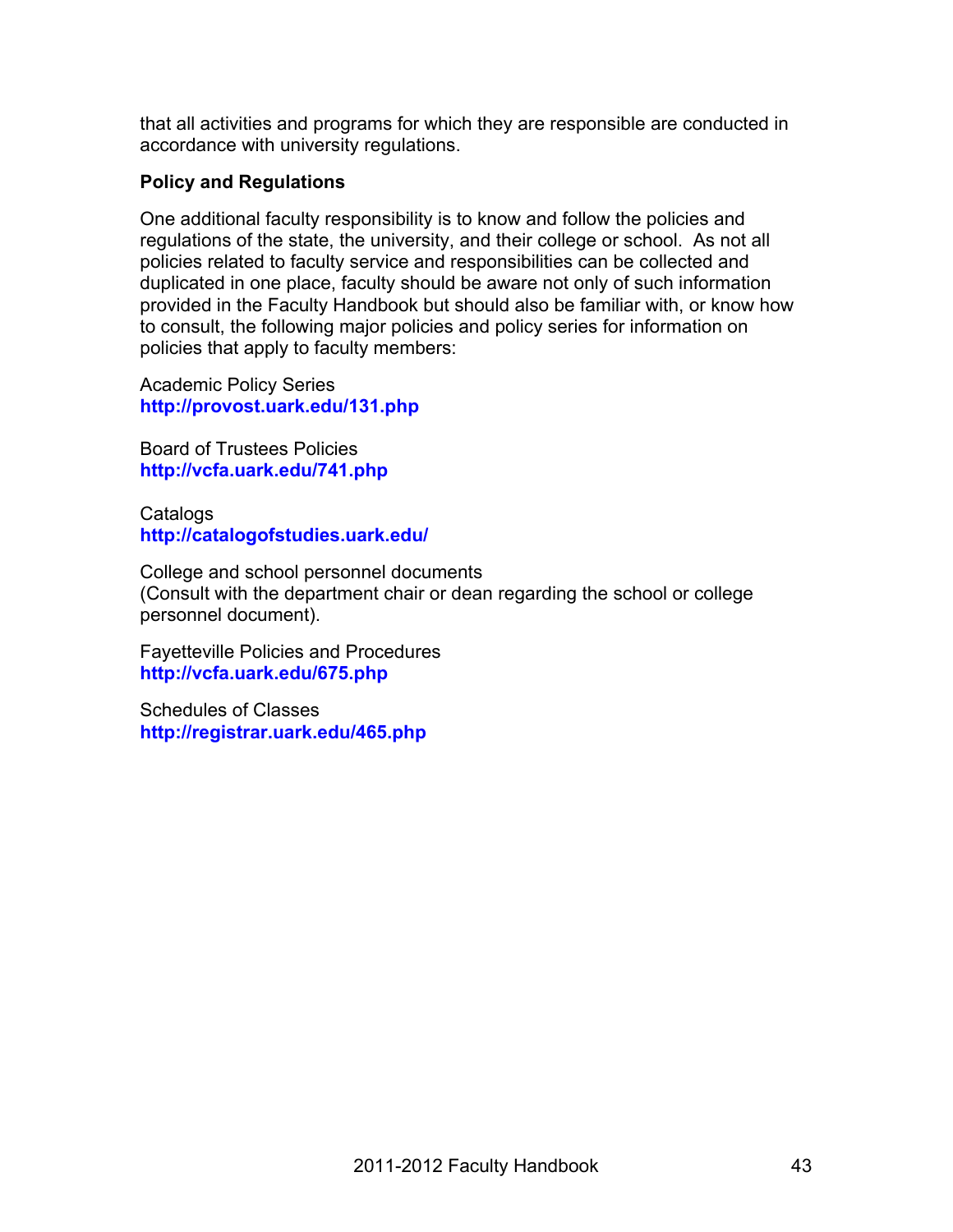# **III Policies Governing Faculty Service**

Policies governing faculty service fall into several categories. Five of particular importance address such matters as evaluative criteria, standards, and procedures for appointment, promotion, tenure, annual review, post-tenure review, non-reappointment, and dismissal of faculty; faculty grievance procedures, or retrenchment. They are the following:

Appointments, Promotion, Tenure, Non-Reappointment, and Dismissal of Faculty, Board of Trustees Policy 405.1 (revised October 2, 2001)

Evaluative Criteria, Procedures and General Standards for Initial Appointment, Successive Appointments, Annual and Post-tenure Review, Promotion and Tenure (revised April 14, 2011)

University and Distinguished Professors (Campus Faculty, November 2, 1989)

Faculty Grievance Procedure (revised August 20, 2001)

Retrenchment (Board Policy 405.5)

These five policies are available through the Provost's office web site: **http://provost.uark.edu/74.php**

Current personnel documents of the colleges and schools also address these matters:

**Bumpers College of Agricultural, Food and Life Sciences http://bumperscollege.uark.edu/personneldocument.pdf**

**Fulbright College of Arts and Sciences**

**http://fulbright.uark.edu/resources/forms/ARSC%20Personnel%20Documen t%202009.pdf**

**College of Education and Health Professions http://coehp.uark.edu/personnel\_document.pdf**

**University Libraries http://libinfo.uark.edu/webdocs/humanresources/facpersonneldoc.pdf**

Dean's offices can provide copies or web addresses of personnel documents for faculty and non-classified staff appointed in other schools and colleges.

### **Employment and Compensation**

Faculty members are typically appointed for a nine-month period, although faculty and administrative personnel may be appointed for a twelve-month or other period, depending upon the needs of the unit concerned or the nature of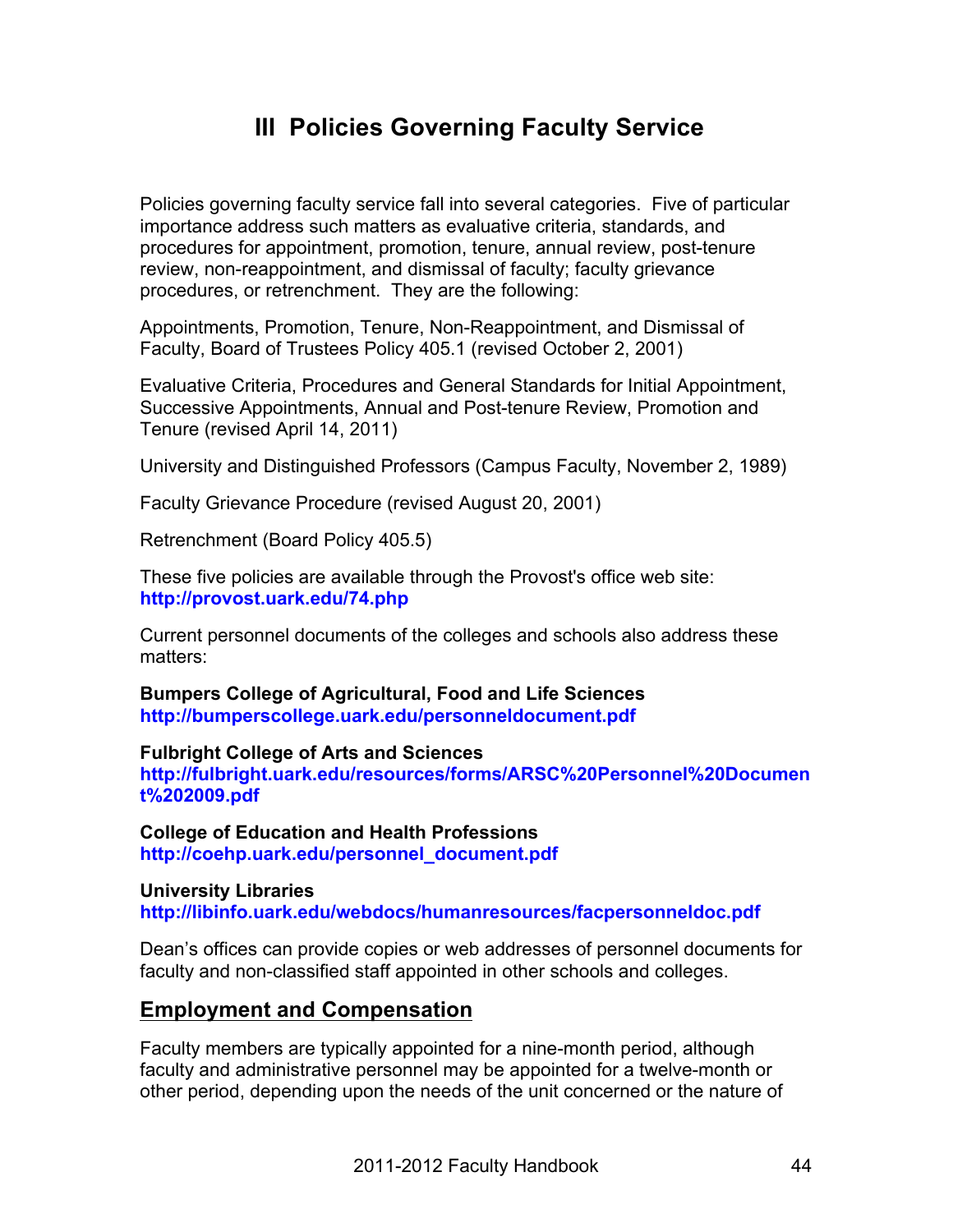the research or administrative work being done. Department heads, chairpersons, and chairholders typically have twelve-month appointments. The appointment period for nine-month employees is the academic year. The beginning and ending dates for nine-month appointments for the next five years are made available in *Academic Polic*y 1200.20. The Academic Calendar is made available at the policy series web site: **http://provost.uark.edu/131.php**

The appointment period for twelve-month employees is from July 1 to June 30, inclusive, which corresponds to the university's fiscal year. Nine-month employees are paid a one-half month salary for August, one-ninth of the ninemonth salary at the end of each month from September through April, and the remainder at the end of May. Twelve-month employees are paid one-twelfth of their annual salary at the end of each calendar month. Nine-month employees (on one-half time or greater appointments) may receive their annual salary on the basis of twelve equal installments, provided that no monthly installments shall commence earlier than the first day of the month in which the employee begins work.

Deductions from salary payments will include some or all of the following: federal and state income taxes, employee Medicare and OASDI taxes, payments to retirement plans, medical insurance premiums, dental insurance premiums, and deductions for the flexible medical spending account. Employees choose some deductions and some withholding amounts. Each employee is informed of the amounts withheld and for what purposes they are withheld by means of a monthly earnings statement.

In special circumstances certain categories of employees may earn additional pay for additional work as outlined in Fayetteville Policy and Procedures 407.0, Extra Compensation Policy, available at the web site for the policy series, **http://vcfa.uark.edu/Documents/4070.pdf**

Faculty members on nine-month appointments may be appointed to teach during the summer. The salary rate for a full-time teaching load (six hours or its equivalent) during one summer term of five or six weeks is an amount equal to 15 percent of the individual's previous nine-months salary. Compensation for appointments for periods other than a five or six week term will be on a prorated basis. While nine-month teaching personnel do not ordinarily teach both terms of the summer session, they may be appointed to do so with the recommendation of the dean of the school or college. Employees on nine-month appointments will be compensated for any summer research employment on a basis proportionate to the salary of the previous nine months. For example, full-time summer employment other than for teaching for the entire period between the ending of the previous nine-month period and the beginning of the following nine-month period will be compensated by an amount equivalent to 33 1/3 percent of the previous nine-month's salary, and part-time employment will be at a proportionate rate.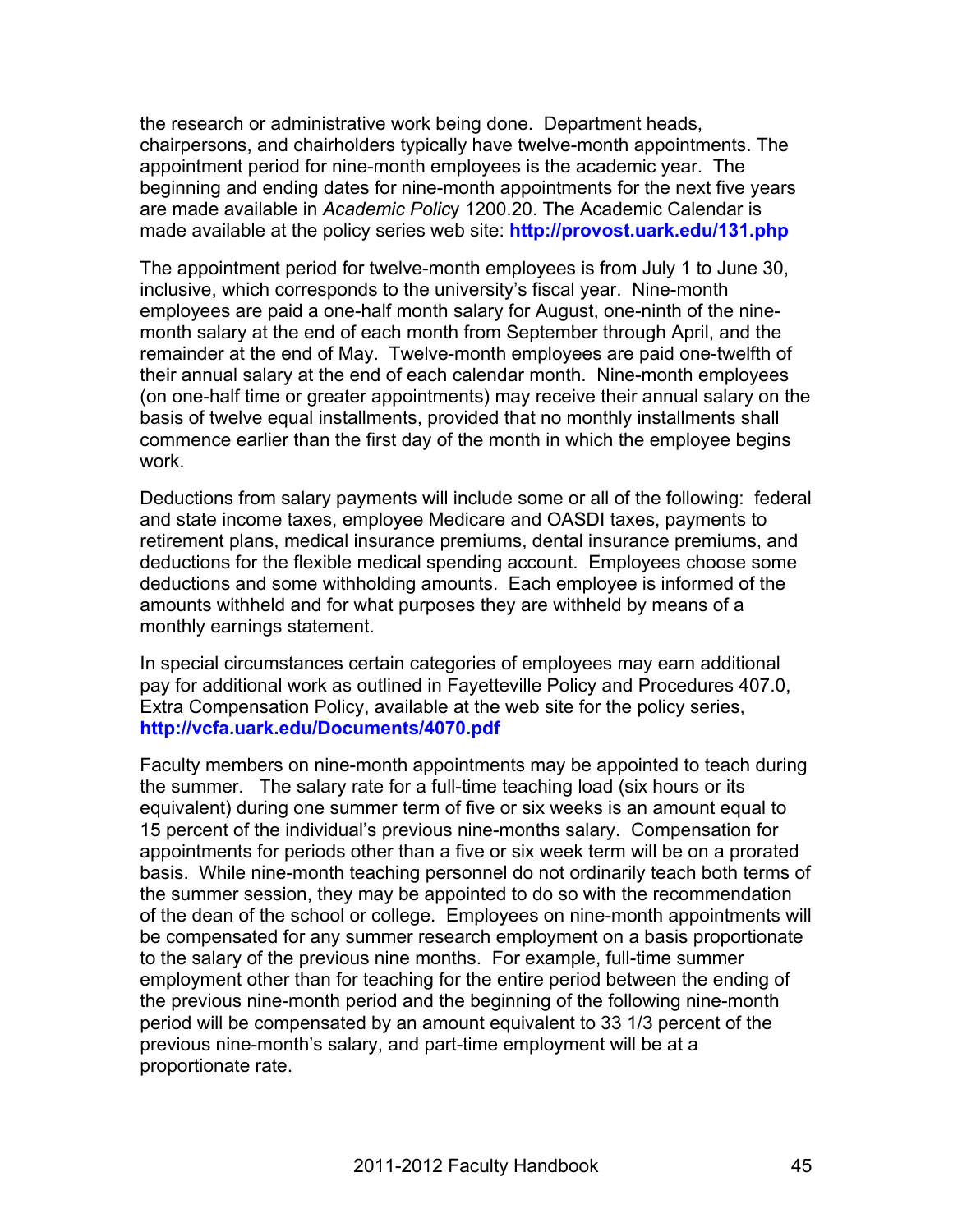If a nine-month employee is assigned to a twelve-month position with the same title and duties, the twelve-month salary will be 1.25 times the nine-month salary. In the event an employee on a twelve-month appointment is assigned to a nine-month position with the same title and duties, the nine-month salary will be 80 percent of the twelve-month salary, consistent with Board of Trustees policy 435.1.

### **Employment Periods** (From Board Policy 405.4, revised September 18, 1998)

Administrative Employees: The President of the University shall serve at the pleasure of the Board of Trustees. The vice presidents, members of the system staff, and the chancellors shall serve at the pleasure of the President. Vice chancellors, associate vice chancellors, and assistant vice chancellors shall serve at the pleasure of their appropriate chancellors, unless otherwise provided by contract. Termination of employment in such positions shall be effected by a notice, in writing, of thirty days in advance thereof.

Faculty Employees: Faculty members who have been awarded tenure, heretofore or hereafter, have a right to continuous employment except for dismissal for cause (according to the procedures in Section IV.C of Board Policy No. 405.1), or for termination in the event of demonstrably bona fide financial exigency, reduction or elimination of programs, retirement, or resignation.

Faculty members in tenure-track positions (assistant professor, associate professor, professor, distinguished professor, and university professor who have not yet been awarded tenure, heretofore or hereafter, may be terminated effective at the end of a year by a written notice, given in advance, according to the following schedule of time: in the first year of his or her employment, not less than 90 days before the employment ceases; (b) in the second year of his or her employment, not less than 180 days before the employment ceases; and (c) not later than twelve months before the expiration of the employment after the employment has continued for two or more consecutive years. "Year" will be either a fiscal year (July 1 through June 30 next) or an academic year (fall and spring semester of the same fiscal year). For purposes of (c) above, the employment for the last year shall be for an academic or fiscal year according to the employment period previously served by the individual. These termination notice periods are those specified under IV.B., "Non-Reappointment," in Board Policy No. 405.1. In addition to termination as outlined here, these employees may be dismissed for cause, or terminated in the event of demonstrably bona fide financial exigency, reduction or elimination of programs, retirement, or resignation, pursuant to Board Policy No. 405.1.

Faculty members and other academic employees in positions for which tenure may not be awarded (part-time faculty in the ranks of assistant professor, associate professor, professor, distinguished professor, and university professor; clinical, research, adjunct, and visiting faculty; research associates and research assistants; graduate associates, graduate assistants, instructors; assistant instructors; master lecturers; and lecturers) may be terminated at any time, or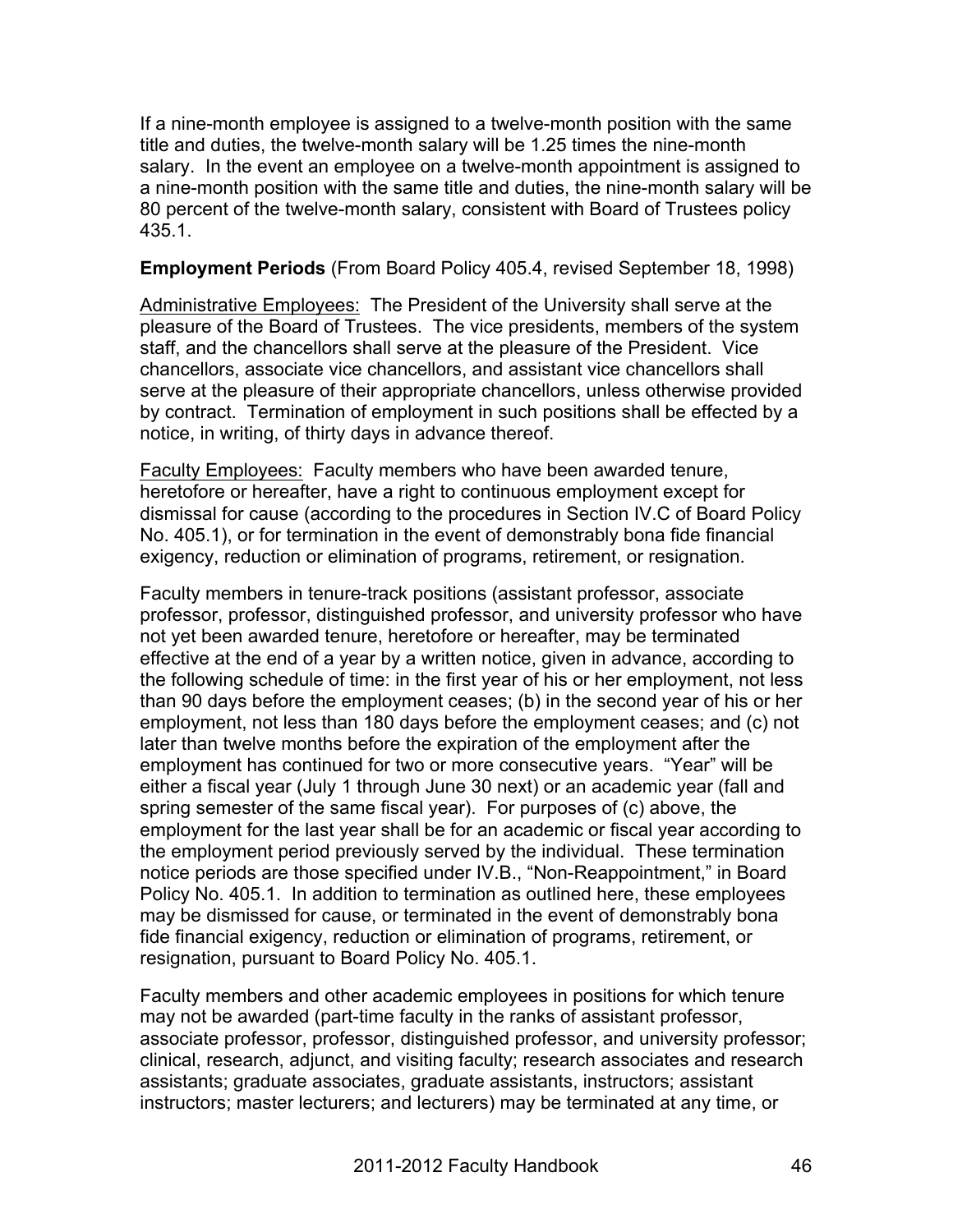dismissed for cause under the procedures of Board Policy Termination is effected through the giving of a notice, in writing, of that action at least sixty days in advance of the date the employment is to cease.

Staff Employees: All staff employees of the university, whether full-time, parttime, extra help, or otherwise, may be terminated at any time or be dismissed for cause under university procedures. Termination is effected through the giving of a notice, in writing, of that action at least thirty days in advance of the date the employment is to cease.

Student and Hourly Employees: Student and hourly employees are hired to work at the pleasure of the university and, therefore, may be terminated at any time without notice.

**Extra Compensation and Overload** (Universitywide Administrative Memorandum 440.2, revised August 7, 1995)

Purpose: In accomplishing its mission, the University's greatest resource is its personnel. The purpose of this policy is to provide flexibility, within appropriate guidelines, in order to permit the most effective use of the time and talents of University personnel.

Assumptions: The salary of a full-time employee of the University is intended as compensation for all regularly assigned activities performed for or in the name of the University.

An employee may be called upon from time to time to perform additional tasks over and above regularly assigned duties for which he or she may receive extra compensation.

Restrictions: An employee must be certified by his or her dean or supervisor as working a full load in addition to the activity for which extra compensation is being recommended.

The work for extra compensation shall not interfere with the regular duties of the individual, as certified by the dean or supervisor.

The request for extra compensation should be approved by the dean or equivalent officer in advance of performance of the work.

Federal funds may not be used to pay extra compensation unless specifically authorized by the sponsoring agency.

Extra compensation for an individual must be consistent with any applicable state and federal laws and regulations and with any applicable accreditation standards or criteria.

Extra compensation must not result in a conflict of interest.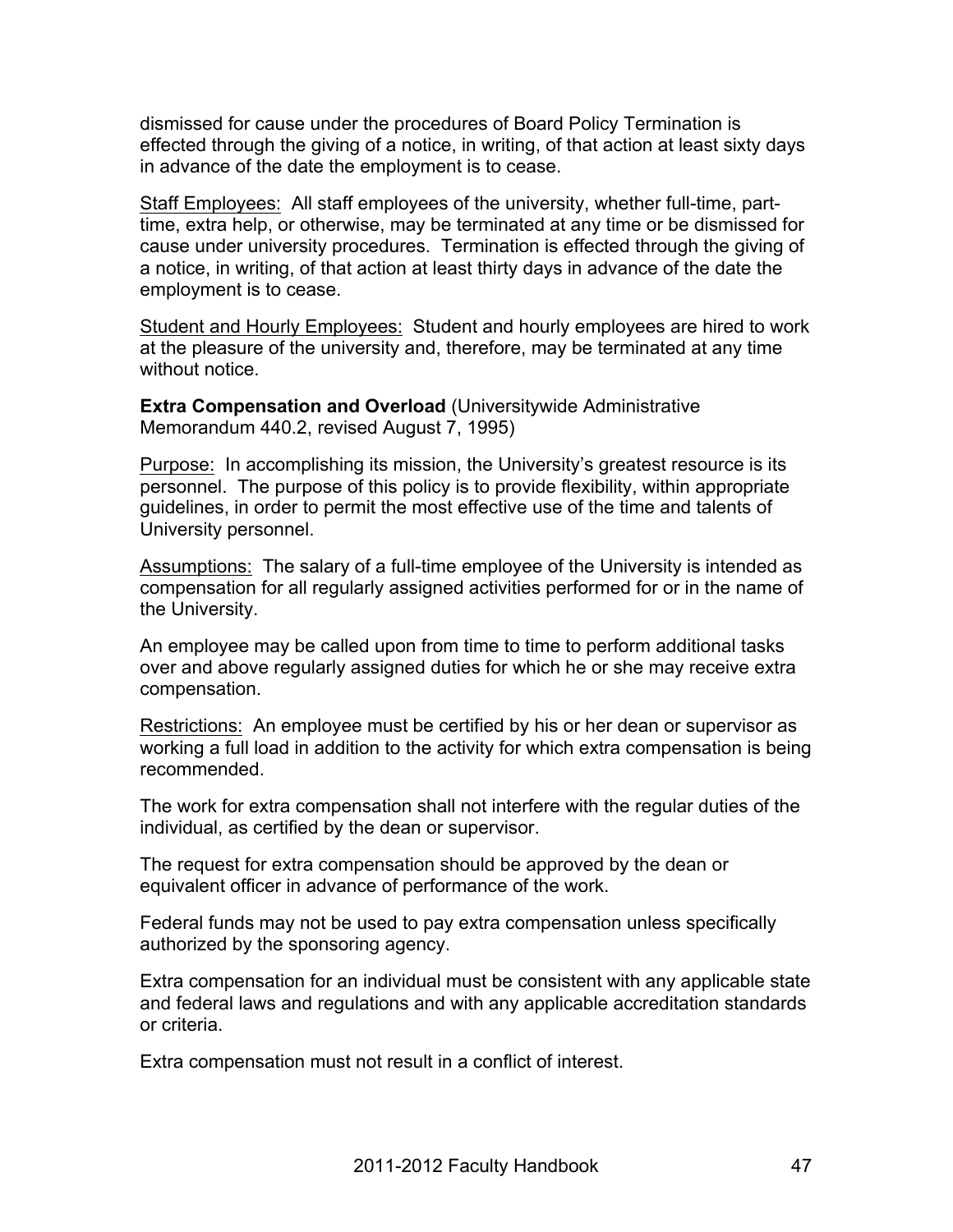University funds will not be used for extra compensation for speeches, public appearances, etc., which are civic, public relations, or development activities.

University funds will not be used for extra compensation for such scholarly activities as research, research consultation and collaboration, or creative works considered part of normal faculty duties.

The institutional policy that an employee may not through extramural funding achieve a raise in his or her base annual salary is here reaffirmed.

An employee's total compensation, for a year or for a month, including extra compensation, shall not exceed the maximum salary as provided in applicable state statutes. A change of title will not be approved in order to pay an individual above his/her existing line item maximum.

Full-time employees may teach for extra compensation with preparation for and time in class falling outside their regular work schedules.

Senior administrators, as defined by the Chancellor, shall not be eligible for extra compensation for teaching a class or performing other duties for the University.

Stipend for extra compensation must be authorized to be paid at the regular payroll period for the time period in which it is earned.

Procedure: Each campus or unit within the University of Arkansas shall establish procedures to receive recommendations for extra compensation. Each campus or unit will monitor extra compensation for conformity to the requirements of this Administrative Memorandum. Each Chancellor or equivalent officer shall approve each request for extra compensation. Information regarding extra compensation shall be maintained for an annual report.

The maximum amount which may be paid to an employee is twenty (20) percent of his/her annual salary, in accordance with restriction number ten (10).

Exceptions to the provisions of this policy will require the approval of the President.

See **http://vcfa.uark.edu/675.php**. Fayetteville Policies and Procedures 407.0 for complete campus guidelines and restrictions and the reporting form.

# **Off-Campus Duty Assignment**

An Off-Campus Duty Assignment is an appointment, usually away from the campus, which allows eligible faculty and administrators to pursue an approved project while being relieved of teaching and administrative duties. The purpose is to enhance the individual's value to the institution.

Faculty members (including research faculty and extension personnel) and nonclassified administrators who have completed six years of continuous full-time employment with the university or who have completed six years of continuous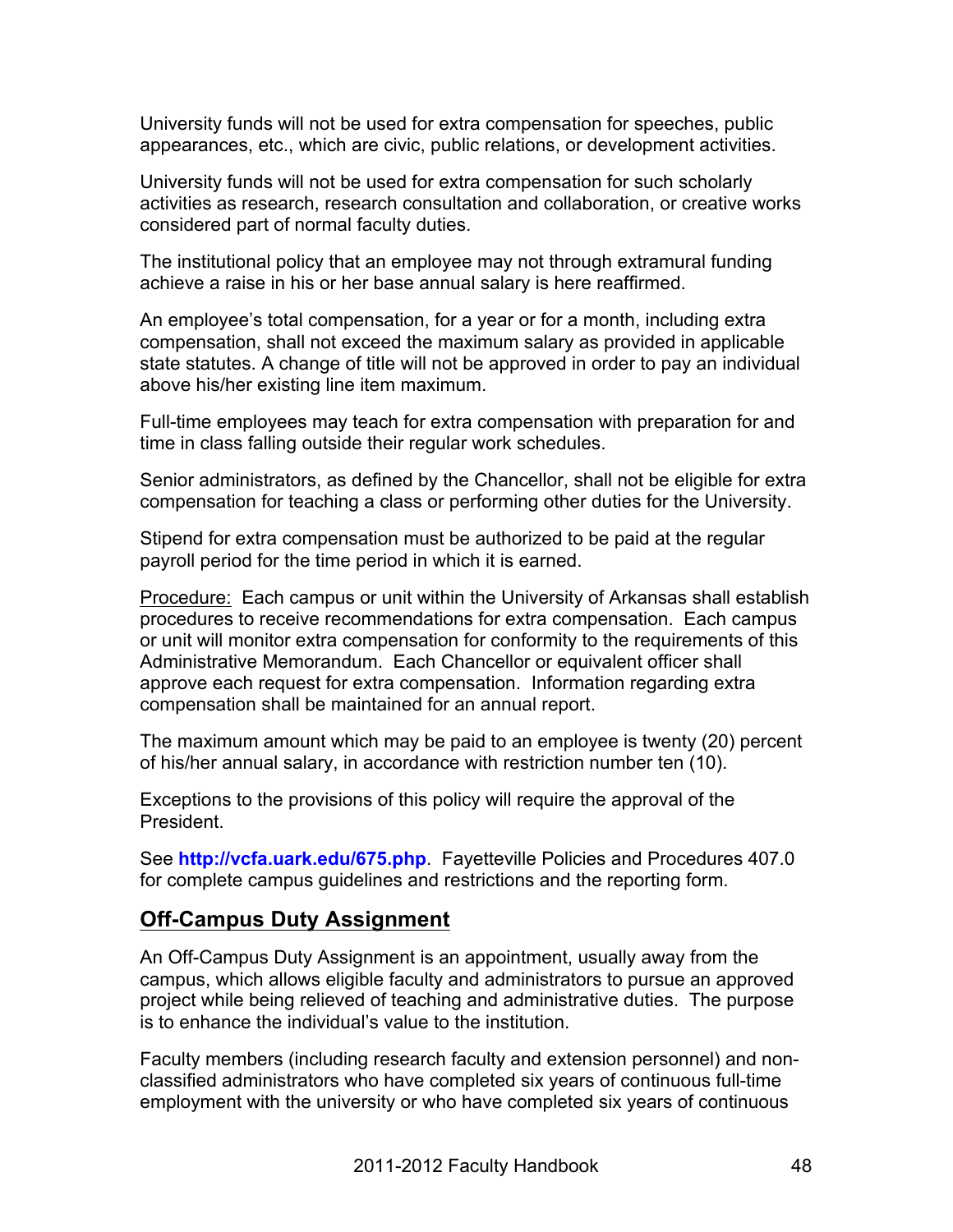full-time service since a previous Off-Campus Duty Assignment may apply for an Off-Campus Duty Assignment. The application, prepared in accordance with campus regulations, must describe the project which the applicant wishes to undertake, where it is to be done, and the anticipated value to the individual and to the university. To be approved, a proposed assignment must be consonant with the needs, objectives, and mission of the campus.

An Off-Campus Duty Assignment is a privilege, not a right. A limited number may be approved by the Board of Trustees each year upon the recommendation of the Chancellor. Assignments should not exceed one semester (or six months for employees on twelve-month appointments) at full salary, or two semesters (or one year for those on twelve-month appointments) at half salary. The university assumes no financial responsibility beyond the salary stated above.

Within sixty days after returning to the campus from an Off-Campus Duty Assignment, the faculty member or administrator must submit a written report of his or her activities and accomplishments during the Off-Campus Duty Assignment to the chairperson of his or her department, the dean of the college, provost/vice chancellor for academic affairs and the chancellor.

In accepting an Off-Campus Duty Assignment, the recipient agrees to return to the university for at least one year following the end of assignment.

For additional information and guidelines, see Academic Policy 1435.40 at the web site: **http://provost.uark.edu/131.php**

# **Attendance at Professional Meetings**

Members of the teaching, research, administrative, and extension staffs are encouraged to attend professional meetings, as such attendance is deemed beneficial to both the individual and to the university. Brief absences from official duties are allowed for attendance at such meetings when circumstances permit, and the university may reimburse the individual for a part of the travel expenses depending upon his or her level of participation when travel funds are available for such purposes and to the extent allowed by university travel regulations. Plans to be absent and applications for travel allowance for attendance at professional meetings must be approved in advance by the appropriate administrative personnel.

# **Proposal Submission and Contracting Authority**

The Office of Research and Sponsored Programs (RSSP) is the unit designated by the chancellor to submit all proposals for extramural support, excluding USDA proposals. Also delegated to RSSP is the authority to prepare and negotiate contracts and other agreements related to sponsored programs and technology administration. The President of the University of Arkansas has delegated the authority to sign contracts for research, other sponsored programs, and technology matters to the director of RSSP. RSSP is the unit that receives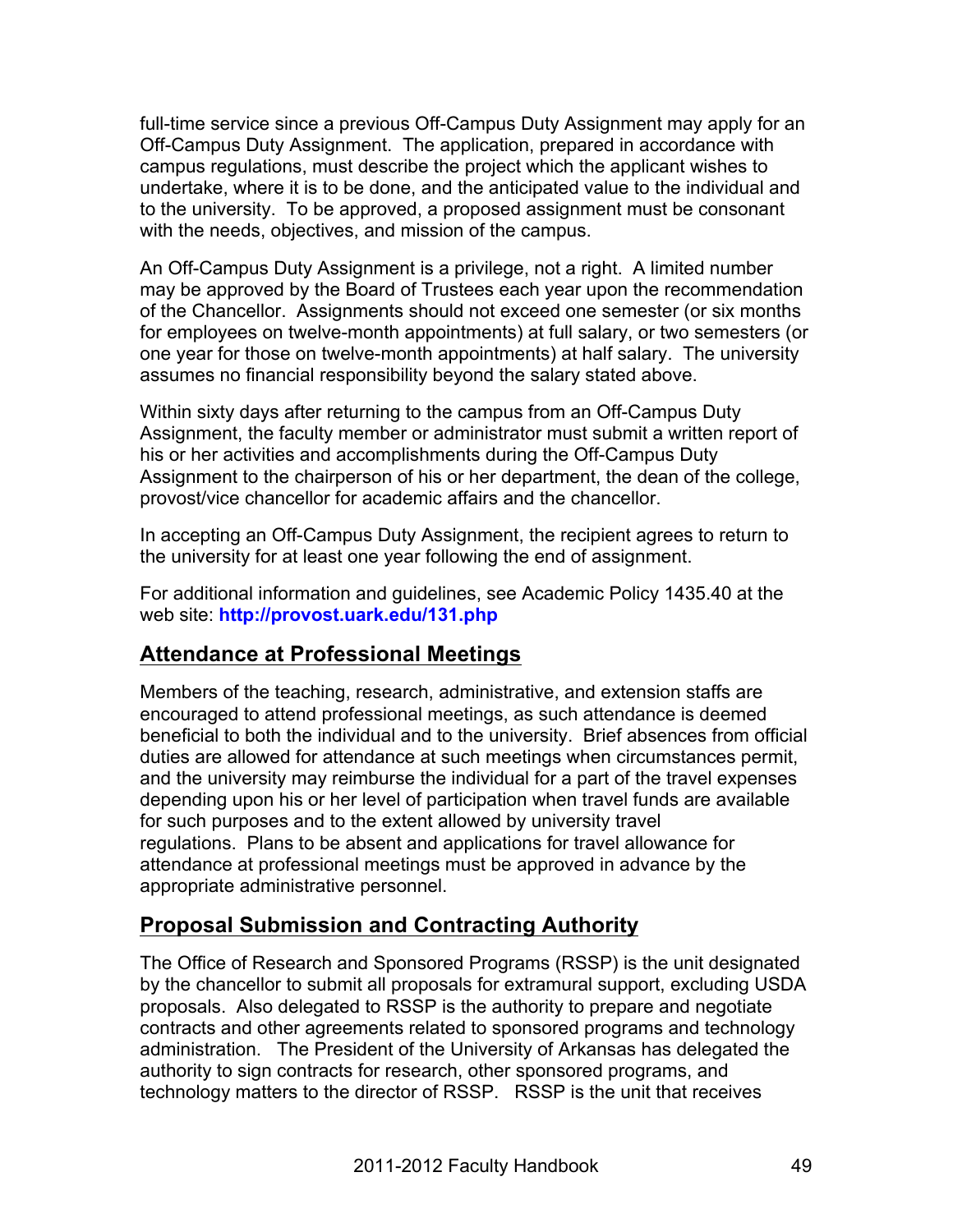invention disclosures, manages inventions, patents, and related intellectual property. RSSP also handles research compliance functions. Information and forms for these activities can be located at **http://www.uark.edu/admin/rsspinfo/**.

See Board Policy 300.1, revised September 19, 2002, for details **http://vcfa.uark.edu/Documents/BOTPol\_0300\_1.PDF**

# **Patent and Copyright Policy**

While inventions are not the primary objective of university research, when they occur the University of Arkansas has the responsibility of insuring that such inventions are used and controlled in a manner that benefits the public, the inventor, and the university to the fullest extent possible. It shall be the policy of the university to acquire and retain legal title to all inventions created by any person or persons to whom this policy is applicable. Inventors shall retain rights in inventions which the university has chosen not to claim under this policy or pledged to a third party as a result of a grant, contract, cooperative agreement, or other sponsored research agreement. This policy shall apply to all persons employed, compensated or appointed by the University and to anyone using facilities owned, operated, or controlled by the University. It shall also apply to all inventions financed, in whole or in part, from funds under the control of the University. There are both Universitywide and Fayetteville campus Patent and Copyright Committees. The Fayetteville campus committee is responsible for implementing the University Patent and Copyright Policy for the campus and for the Division of Agriculture. See Board Policy 210.1 at **http://vcfa.uark.edu/Documents/BOTPol\_0210\_1.PDF** for details.

**Political Activity** (Board Policy 465.1, adopted March 7, 1975)

University employees, as citizens, have the right to engage in political activity. However, no employee may involve the institution's name, symbols, property, or supplies in political activities.

An employee who intends to seek public office or to assume a major role in a political campaign is obligated to discuss his plans with his supervisor. If the supervisor determines that the activity will impinge to any extent upon the full discharge of the employee's responsibilities to the University, the plans must be reviewed through regular administrative channels to the President's Office for a determination of workload and salary adjustment.

Involvements which require part or full-time services, and for which more than token compensation is received, will require reduction of workload and pay, leave of absence, or resignation, depending upon the extent of the activity.

To employees who may become candidates for office or become actively involved in political campaigns, the following statement (Administrative Memorandum 455.1 February 19, 1976) may be helpful: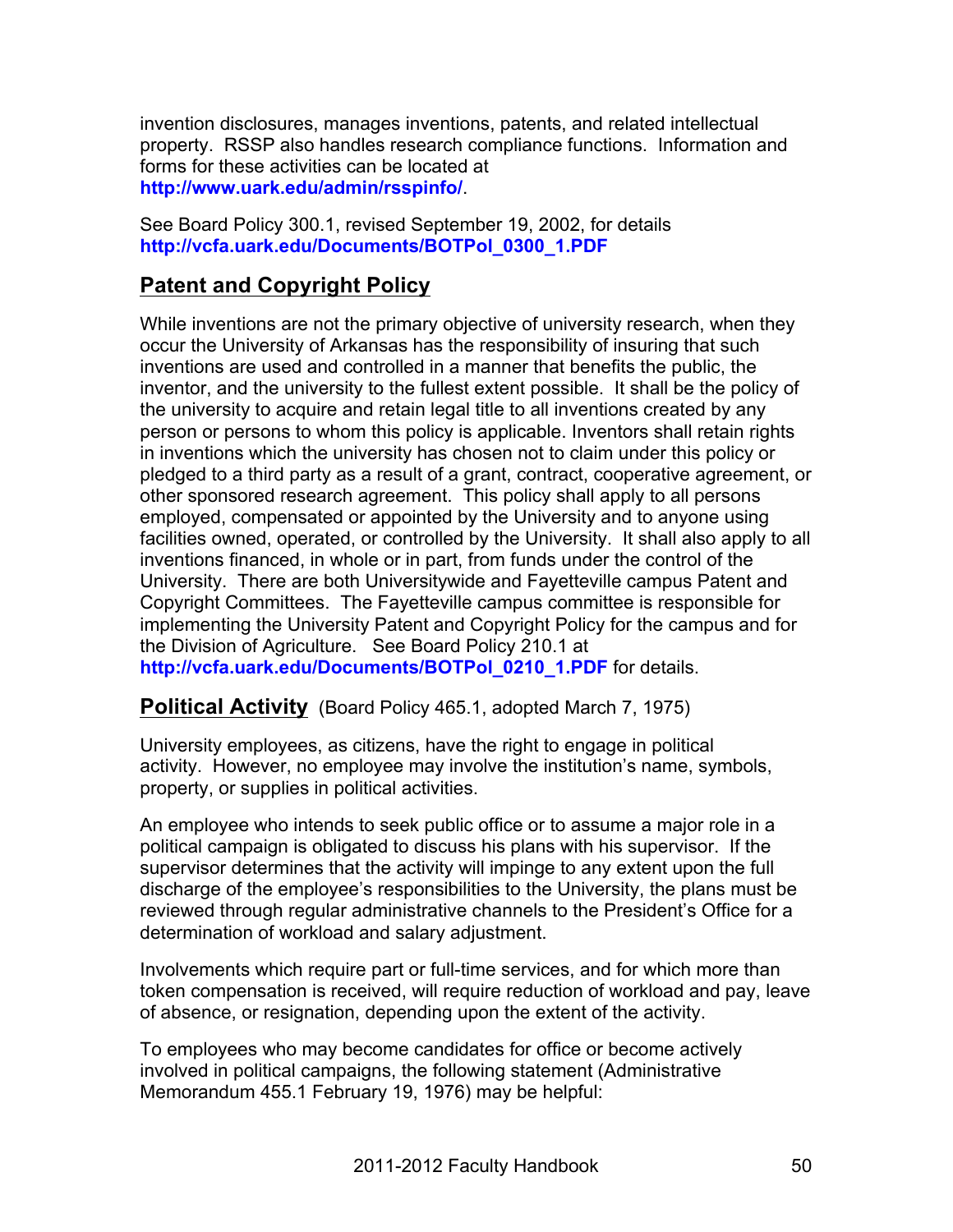An employee of the University who becomes a candidate for any national or statewide office will be placed on Leave of Absence Without Pay at the time of filing. An employee who becomes a candidate for the Arkansas General Assembly or a county office will have his or her employment status and salary reduced to halftime at such time after filing that he or she has an opponent who has filed. (In primary elections this means an opponent with the same political party designation.) Such leaves will extend to the end of the semester or summer session in which the election is held. An employee who has an opponent in the general election must take similar leave for the fall semester. An employee who is elected to a full-time county, statewide or national office will be granted a Leave of Absence Without Pay for one year, and at the discretion of the Board of Trustees for a second year. In no instance will the leave be extended beyond the end of the second year. Minimally, employees elected to the Arkansas General Assembly must take Leave of Absence Without Pay when the General Assembly is in regular session and for the duration of extraordinary sessions.

Where teaching duties are involved, in order that courses not be interrupted by a change in instructors to the disadvantage of students, campus administrators may require that such leaves coincide with the beginning orending of a regular employment period for the University (semester, fiscal year, academic year).

# **Relations with Legislators and Members of Congress**

The Board of Trustees and the university administration respect the right of each university employee as a citizen to exercise freedom of expression on legislative issues. At the same time, university employees should not, unless authorized, attempt to speak as agents of the university in discussions with members of the Arkansas General Assembly, Arkansas constitutional officers, and members of Congress. University positions are developed by the chancellor in coordination with the University of Arkansas Board of Trustees and System officials. The chancellor, the vice chancellor for government and community relations, and other designated university officials are responsible for interpreting UA policy and presenting data and other information to appropriate state and federal officials. Campus employees who wish the university to consider matters for incorporation into its legislative programs should, in coordination with their supervisors, bring them to the attention of the vice chancellor for government and community relations.

# **Holidays**

All state employees are granted twelve paid holidays. The annual holiday schedule for this campus is available at the Human Resources web site and in the Fayetteville Policies and Procedures series: **http://vcfa.uark.edu/Documents/4092.pdf**

Faculty and staff on nine-month appointment have the same holiday schedule as employees on twelve-month appointment. When the university requires that a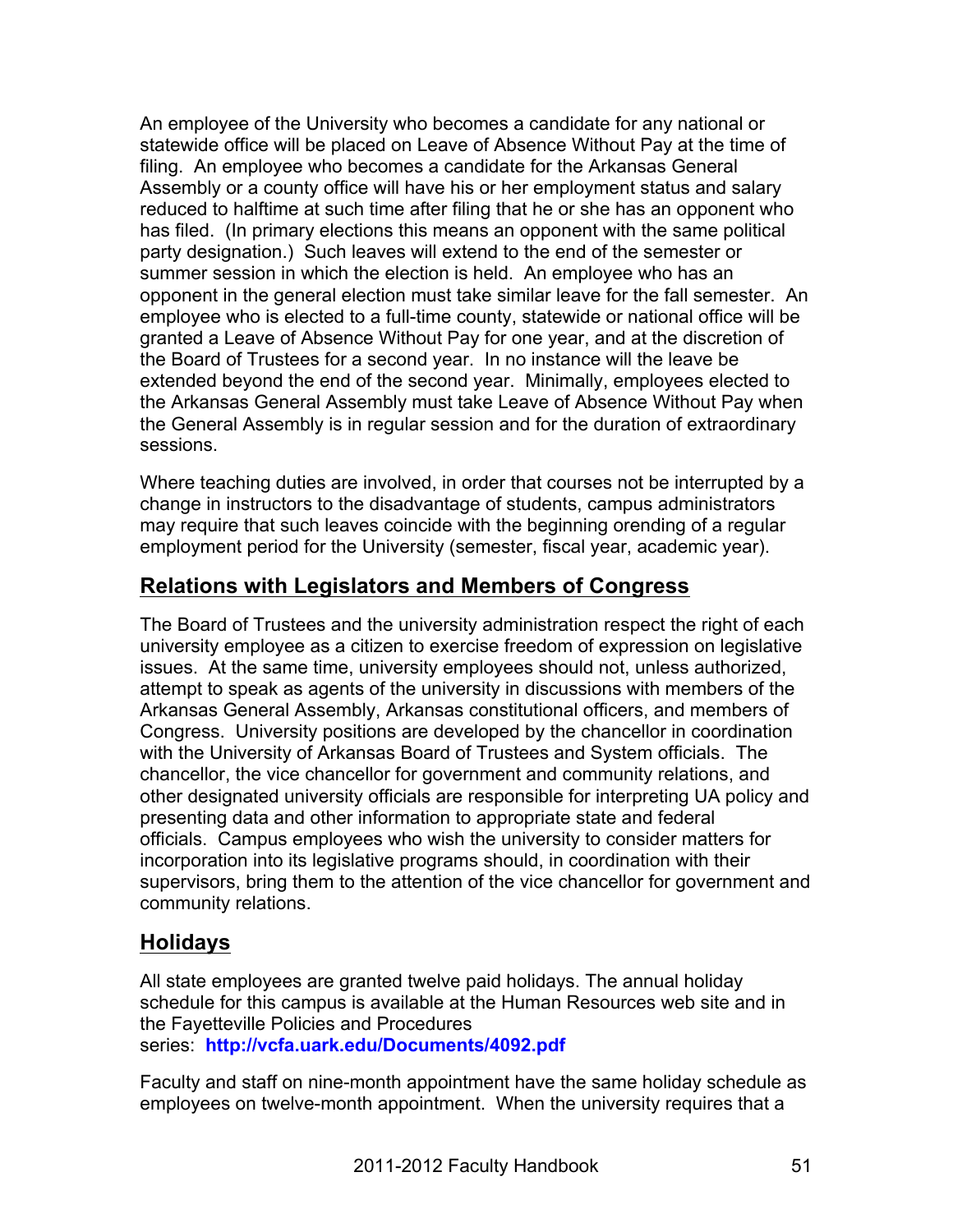day of annual leave be taken at the institution's direction (such as when the university closes for a December break), nine-month employees also take this day as a holiday. Holidays are established by the Board of Trustees each year, and in some years an extra day is approved by the Governor. Except for holidays, faculty and nine-month staff are expected to be on duty throughout the period of their appointment, consistent with their individual workload assignments, except when on leave consistent with university policy.

# **Leave Policies for Academic and Other Non-Classified**

**Personnel** (Board Policy 420.1, revised June 9, 1995)

## **Sick Leave Policy**

All full-time appointed employees earn sick leave credit at the rate of eight hours per month with a maximum of 960 hours accrual. Sick leave accrues only when an employee is in a paid status, and does not accrue while an employee is on leave without pay. Paid sick leave is not granted as vacation but is permissible only when illness or injury to the employee causes absence from his/her work or if conditions require appointment with a physician, dentist, optometrist, chiropractor, or osteopath. Sick leave may also be granted to employees due to the death or serious illness of a member of the employee's immediate family. Immediate family shall mean the father, mother, sister, brother, husband, wife, child, grandparents, in-laws, or any individual acting as a parent or guardian of an employee.

Sick leave applies only to a period when the employee is in an appointed status. If sick leave begins during the Spring Semester it shall not be extended into the Summer Session, but, if necessary, sick leave may be extended into or begun in the Fall Semester if the individual has received a Personnel Action Form for the Fall Semester, even though the illness may begin in the summer when the individual is not in appointed status for the summer.

Absence due to illness or disability, except in case of maternity leave, is charged in the following order:

- Earned sick leave.
- Earned annual leave.
- Leave without pay.

Employees may continue to work during pregnancy provided they are able to do their normal jobs. Since pregnancy is considered as any temporary illness, an employee who is not able to work because of pregnancy may elect to take a leave of absence without pay without exhausting accumulated annual and sick leave. Upon return from pregnancy leave the employee will be given the same or comparable position to the one she occupied prior to the leave. The employee is expected to give her supervisor as much notice as possible prior to beginning maternity leave and at least two weeks notice prior to returning to work. Both notices should be in writing.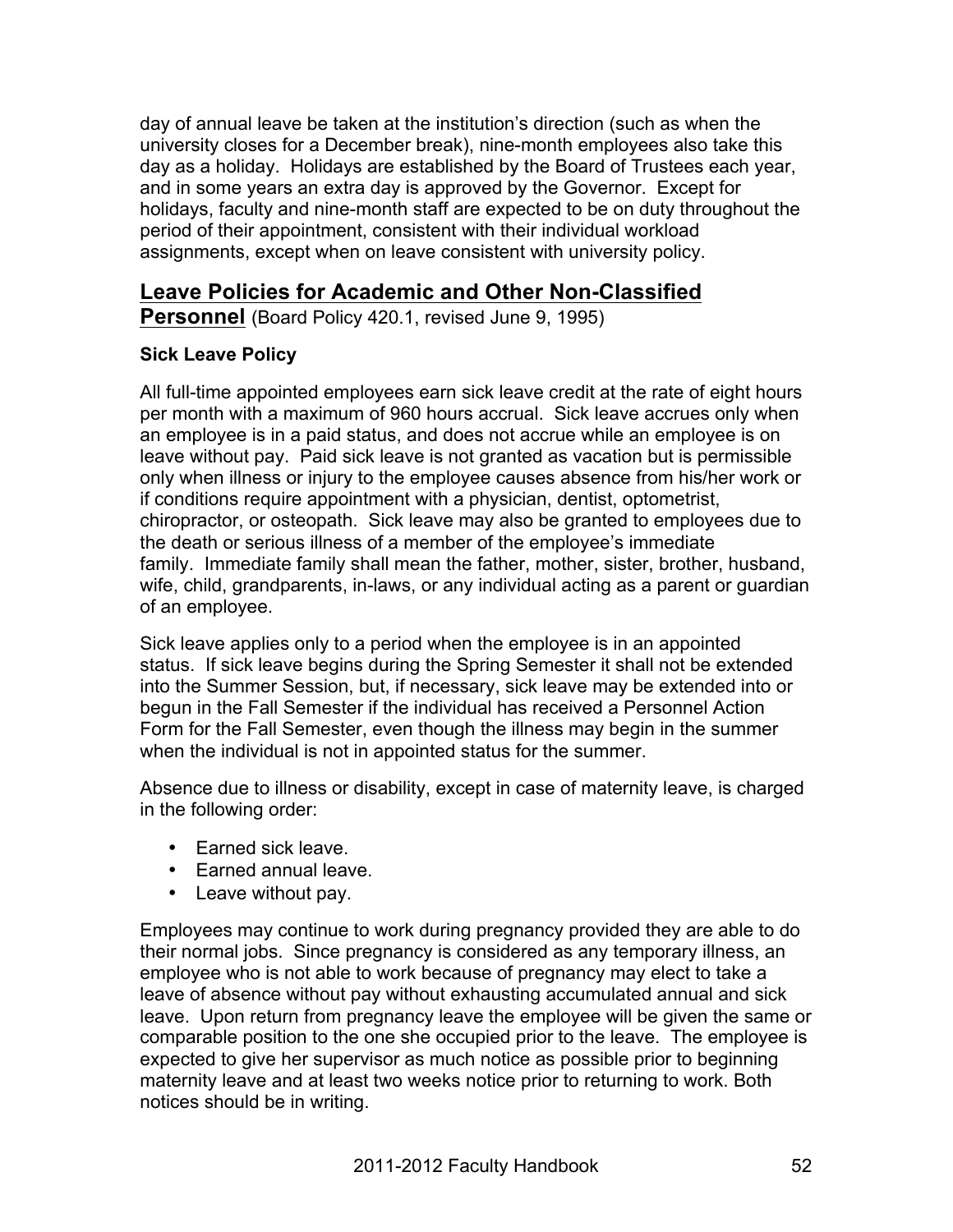## **Annual Leave**

Employees whose titles are listed in the appropriation acts as twelve-month nonclassified positions, will receive 22.5 days of paid vacation from the on-set of employment, earned at a rate of 15 hours per month. While administrative duties cannot be limited to a five-day, forty-hour week, for purposes of annual leave the normal work week shall be considered Monday through Friday. Vacation shall not be taken before it is earned, but must be taken within 12 months after the close of the calendar year in which it is earned. An exception may be made when a vacation is postponed for the convenience of the University.

Vacation benefits are granted to all non-classified and student employees on 12 month appointments of one-half time or more, with the part-time employees earning leave in proportion to the time worked.

An employee whose appointment is scheduled to be changed from a 12-month basis to a nine-month basis must take all accrued, unused vacation before the end of the 12-month period. An employment period shall not be extended for the purpose of paying an employee for unused vacation, and neither shall lump-sum terminal payment be made unless an employee terminates employment with the University.

Annual leave is cumulative; however, no employee may have in excess of 30 days on December 31 of each year. During the calendar year accrued leave may exceed 30 days, but those days in excess of 30 will be lost if they are not used before December 31 of each year. Accrued annual leave may be requested by an employee at any time. The appropriate supervisor will grant the request when it will least interfere with the efficient operation of the department.

Annual leave may not be accumulated while an employee is on leave without pay.

Upon termination, resignation, retirement, death, or other action by which a person ceases to be an active employee of the University, the amount due the employee or his estate from accrued annual leave or holiday leave, not to exceed 30 working days inclusive of holidays, shall be included in the final pay to the employee. No employee receiving such additional compensation shall return to University employment until the number of days for which he received additional compensation has expired.

## **Military Leave**

Twelve-month employees who are members of the National Guard or any of the reserve branches of the Armed Forces of the United States shall be granted a maximum of two weeks leave annually plus necessary travel time for annual training requirements. Such leave shall be granted without loss of pay and in addition to regular vacation time. Nine-month academic and administrative employees are expected to take any two weeks military leave during the three months they are not under contract to the University. Each employee who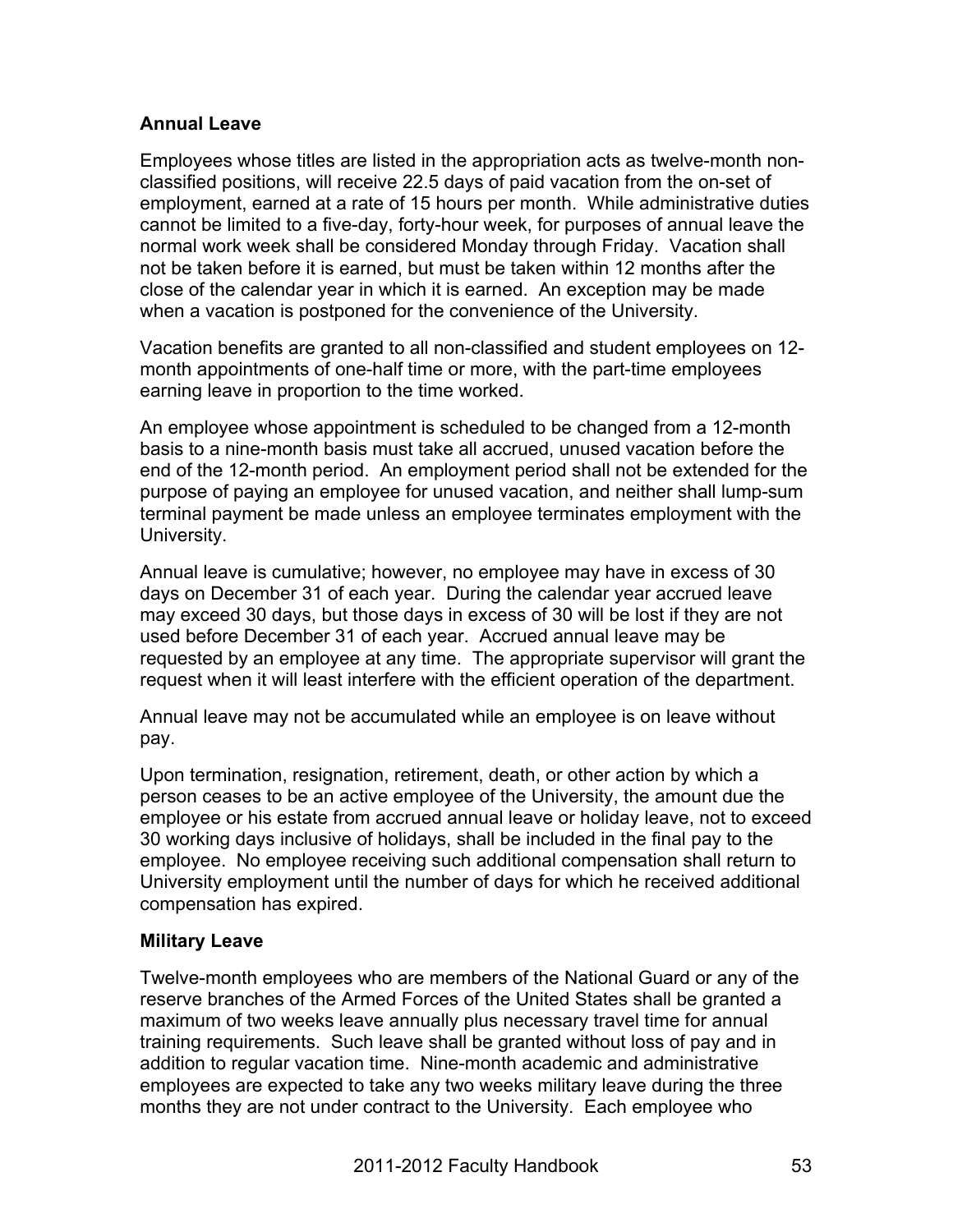requests military leave shall furnish a copy of his or her orders to the appropriate vice president or vice chancellor. An employee who is drafted or called to active duty in the Armed Forces of the United States or who volunteers for military service shall be placed on extended military leave without pay and upon application within 90 days after the effective date of his or her release from active duty shall be reinstated to the position vacated or to an equivalent position at no loss of seniority or any of the other benefits and privileges of employment. An employee who enlists or reenlists for a second consecutive tour of military duty shall forfeit his or her reemployment rights.

Military personnel called to duty in emergencies by the Governor or by the President of the United States shall be granted leave with pay not to exceed 30 working days after which leave without pay will be granted. This leave shall be granted in addition to regular time.

### **Court and Jury Leave**

Any employee serving as a witness, juror, or party litigant shall be entitled to regular University compensation in addition to any fees paid by the Court for such services and such absences shall not be counted as annual leave.

In cases where service as a witness can be handled by having the involved attorney take a deposition or statement, it is preferred. Depositions or statements which involve the University may be taken during duty hours. All others should be handled as off-duty time.

Employees who are accepted by the Court as expert witnesses and paid a fee in excess of the normal witness fee shall take annual leave for the time required for such testimony.

Where service on a jury would substantially interfere with the execution of the University work schedule, the chief administrative officer of the campus may petition the judge in writing for exemption from service. However, if exemption is denied or if no response is received prior to the date jury duty is to begin, the individual must report for jury duty.

An employee who is summoned to serve on jury duty shall not be subject to discharge from employment, loss of sick leave or vacation time, or any other form of penalty as a result of his or her absence from employment due to such jury duty, upon giving reasonable notice to his or her employer of such summons.

### **Leave of Absence Without Pay**

The President of the University is authorized to grant leaves of absence without pay for a period not to exceed one year. (See also Family and Medical Leave below.)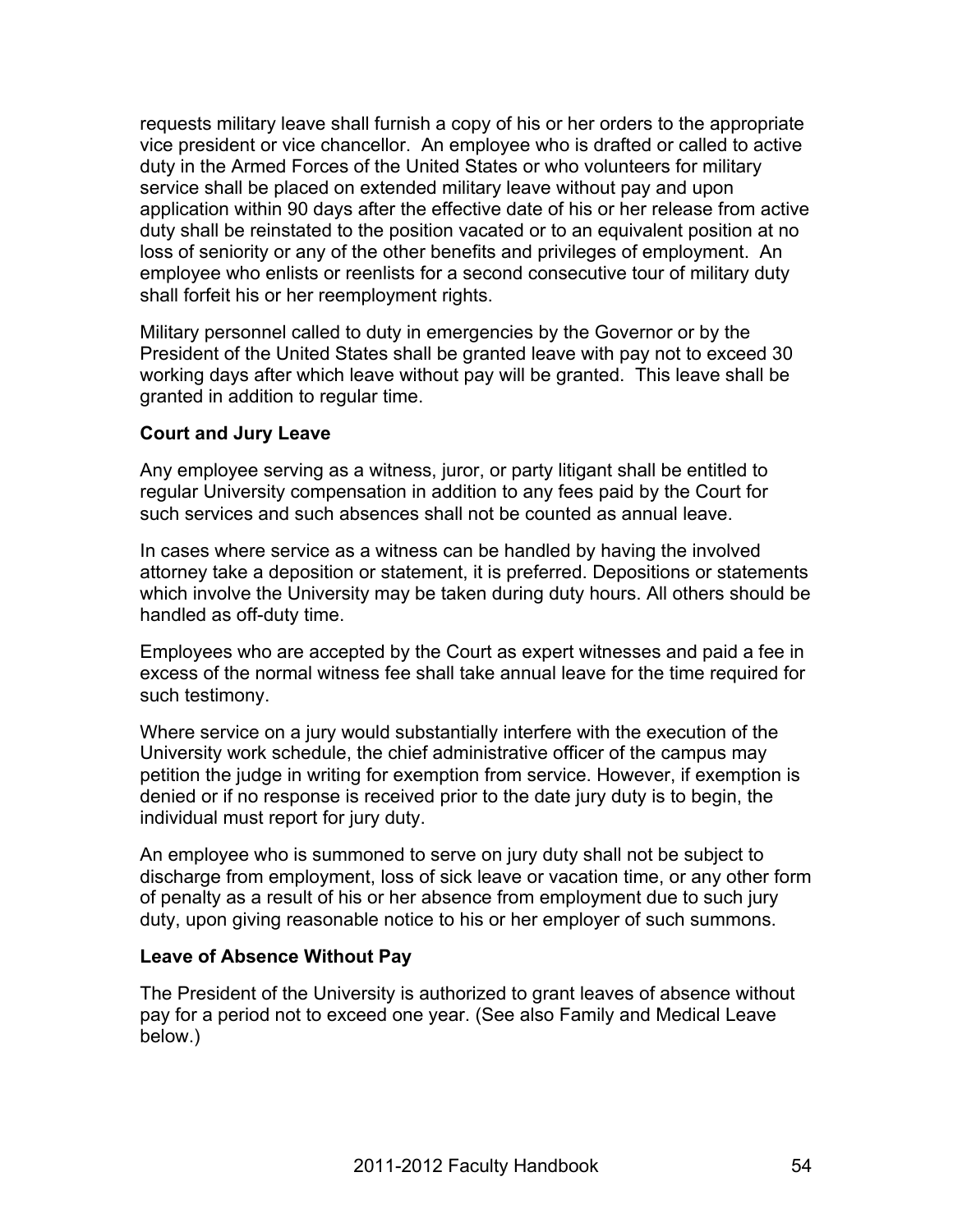## **Vacation Leave for Graduate Study**

Vacation leave for graduate study may be granted to otherwise eligible employees under the following terms:

- Accrued vacation with pay may, if used for graduate study, be accumulated for two calendar years preceding the date of the leave, if it is used by January 1 of the third year.
- Permission to carry over such credit must be requested in writing by the employee and approved by the President in advance of the commencement of vacation accrual. The President may approve a modified application of the regulation where circumstances warrant, not to exceed the earned vacation allowance for two years.
- **Family and Medical Leave** (The Family and Medical Leave Act of 1993 CFR 29-825)

The federal Family and Medical Leave Act (FMLA) entitles you, if you meet its definition of eligible employee (see below), to a total of twelve work weeks of leave during any twelve-month period for one of the following reasons:

- the birth of your child and to care for your newborn child;
- the placement of a child with you for adoption or foster care;
- the care of your spouse, child, or parent who has a serious health condition; or
- a serious health condition that makes you unable to perform the functions of your job.

**Service Member Caregiver Leave (recent amendment).** FMLA leave for this purpose can be up to 26 weeks. An employee who is a spouse, son, daughter, parent or nearest blood relative to a member of the Armed Forces who is being treated for, recuperating from or is on the temporary disability retired list due to a serious injury or illness is entitled to a total of 26 work weeks of leave during a 12-month period to provide care for the service member. "Serious injury or illness" is defined in the amendment as an injury or illness incurred in the line of active duty that may render the member medically unfit to perform the duties of the member's office, grade, rank or rating.

The twelve-month period during which you may take up to 12 or up to 26 weeks of FMLA leave is the calendar year (January through December. In the case of your child's birth or adoption, the twelve-month period begins with the child's birth or placement. Other leave begins with the beginning of health condition or care giving. Family and medical leave is leave without pay. However, you may elect, or the University may require you, to substitute paid leave for any part of the twelve-week period. Paid leave to handle personal and family medical needs is available under the sick leave, annual leave and catastrophic leave policies. Compensatory time off may not be counted as part of your FMLA entitlement, but it must be exhausted before you are granted leave without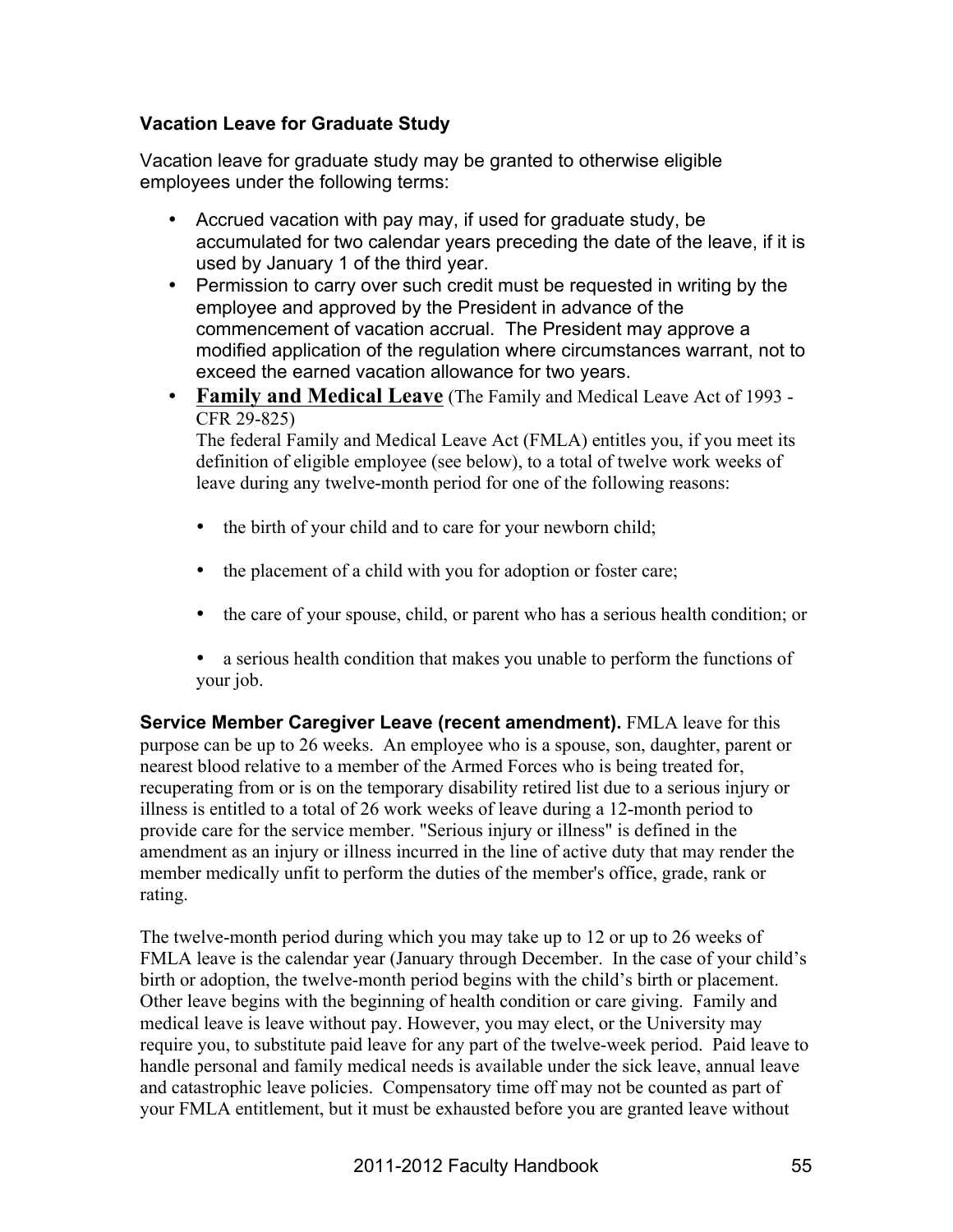pay, and you may request the use of your compensatory time for an FMLA reason. For the complete text of policy and procedures regarding Family and Medical Leave and employee and institution responsibilities, see the Human Resources web site and the text in the Staff Handbook at http://hr.uark.edu/153.aspx.

# **Resignations of Employment at The University of Arkansas**

(Board Policy 405.3, revised March 9, 1984)

## **Resignation and Retirement**

A faculty or staff member has a duty to give early notice of his or her resignation, including the effective date of the resignation. Notice shall be given in writing to the administrative head of the department to which the individual is assigned. A copy of the letter of resignation, together with the recommendation of the administrative head of the department, shall be forwarded immediately to the dean/director for acceptance or rejection. The dean/director shall give written notice of acceptance or rejection to the employee within five working days of receipt of the letter of resignation. When the written acceptance of the resignation is forwarded by the dean/director to the individual submitting his or her resignation, the resignation becomes final and cannot thereafter be withdrawn. A copy of the letter of resignation and the acceptance shall be forwarded to the Chancellor of the campus.

# **Retirement**

For information on the University of Arkansas Retirement Program see BOT policy 425.5 **http://vcfa.uark.edu/Documents/BOTPol\_0425\_5.PDF**

See Fayetteville Policies and Procedures 412.0 for information on retirement privileges **http://vcfa.uark.edu/Documents/FayPol\_FacStaff\_4120.pdf**

# **Lump Sum Terminal Pay**

(Universitywide Administrative Memorandum 440.4, revised March 7, 1980

When an individual ceases to be an employee of the University, any unused annual leave as of his/her last duty date shall be liquidated by a lump sum payment not to exceed thirty working days, inclusive of holidays. Accrued unpaid leave shall be calculated as follows: divide the annual salary rate (or twelve times the monthly salary rate) by 260 to obtain the daily rate; multiply the daily rate by the number of days of accrued unpaid leave (to a maximum of thirty days). This shall be the amount of lump sum payment due for unused leave. Final payment shall include all monies due up to and including the last day of work, which shall be the employee's date of termination. The position being vacated may be filled on the day following the date of termination, provided all aspects of the University's Affirmative Action and Equal Employment Opportunity Plans have been met.

**Emeritus Status** (Board Policy 475.1, revised June 16, 1989)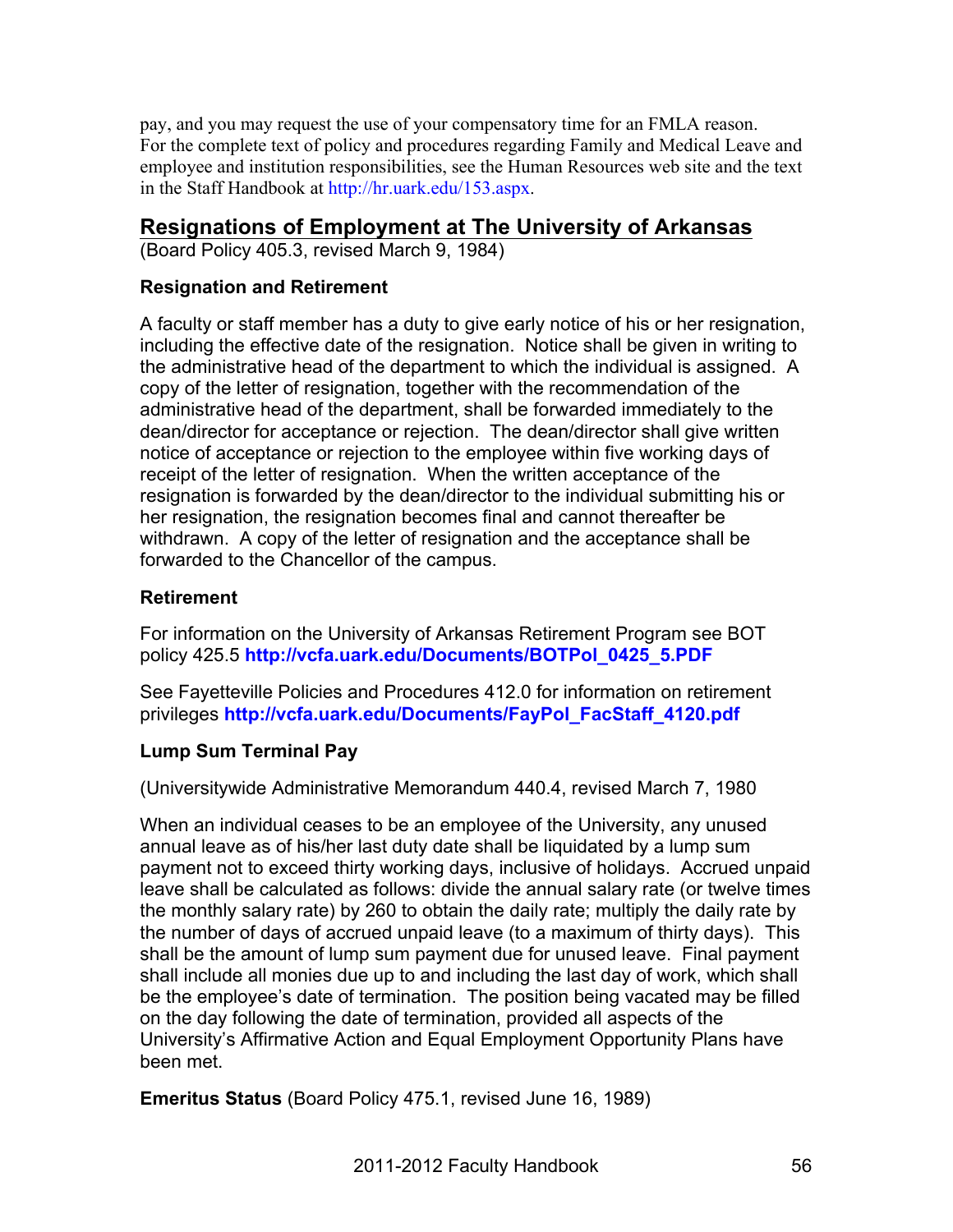Eligibility for Emeritus Status: In recognition of distinguished service to the University of Arkansas, retiring employees may be awarded emeritus status at the rank or title held at the time of retirement. In order to be considered for emeritus status, an individual must be appropriately recommended and meet at least one of the following conditions:

- The retiring individual is age 65 or older and has at least five years of continuous service with the University.
- The retiring individual is age 62 or older and has at least 10 years of continuous service with the University.
- The retiring individual has at least 20 years of continuous service with the University.

Procedures for Awarding Emeritus Status: In order for emeritus status to be conferred by the Board of Trustees, the individual must be recommended by the chief executive officer of the campus or unit. The President will recommend the final list of individuals to receive emeritus status. Emeritus status will normally be conferred once each year by the Board of Trustees effective on July 1 for those individuals who have retired prior to that date. The President will receive recommendations no later than February 15, or such other date as may be specified, from the chief executive officer of the campus or unit.

Privileges of Emeritus Status: Emeritus status entitles the recipient to the following privileges:

- Presentation of a certificate or resolution appropriate for framing;
- Use of the title;
- Continued campus faculty membership status for those with faculty rank, but without vote in the campus faculty governance body, inclusion in the campus directory, catalog, and other listings of campus faculty/staff;
- Use of the library;
- Eligibility to purchase a faculty/staff parking decal;
- Faculty/staff admission to campus activities and
- Waiver of fees for enrollment in University courses on a space available basis.

Responsibility of Recipients of Emeritus Status: Emeritus employees are expected to assist and support the University in their areas of competence, particularly in an advisory capacity, when requested to do so. See also Academic Policy 1475.10 **http://provost.uark.edu/131.php**

**Nepotism** (Board Policy 410.1, revised June 9, 2000)

The University recognizes that potential conflicts of interest may exist when members of the same immediate family are employed by the University, particularly in the same department, unit, or division. To avoid conflicts of interest which may result from such employment, immediate family members should not participate in decisions to hire, retain, promote or determine the salary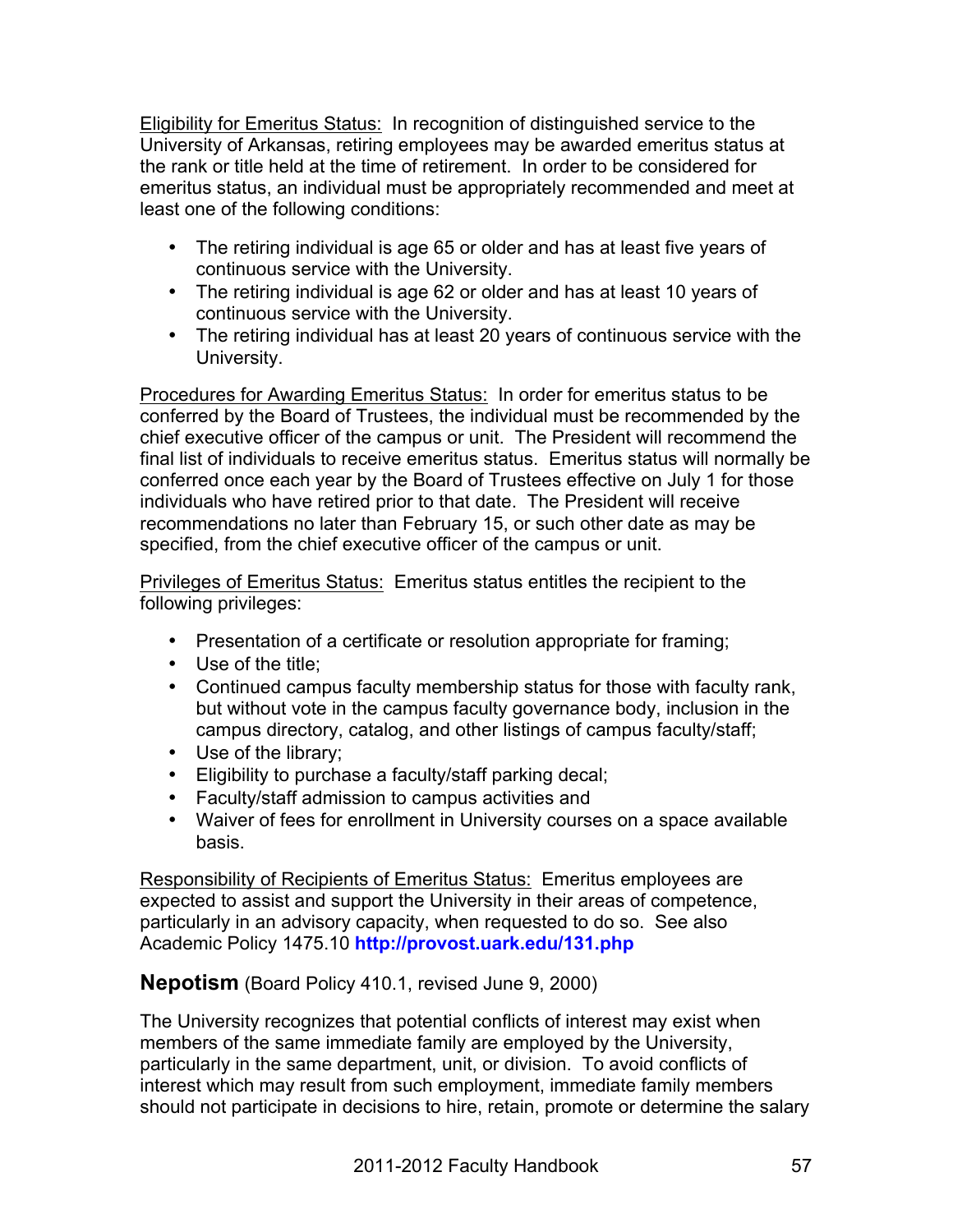of the other. It is the responsibility of the President, each Chancellor, the Vice President for Agriculture, the Director of the Criminal Justice Institute, and the Director of the Arkansas Archeological Survey to assure that one immediate family member shall not have direction or supervision of the other and shall not participate in decisions to hire, retain, promote or determine the salary of the other. Exceptions to this policy may be made in writing with justification by the President, each Chancellor, the Vice President for Agriculture, the Director of the Criminal Justice Institute or the Director of the Arkansas Archeological Survey. Exceptions involving immediate family members of a Chancellor, the Vice President for Agriculture, the Director of the Criminal Justice Institute or the Director of the Arkansas Archeological Survey shall be made by the President. For purposes of this policy, "immediate family member" shall mean an employee's spouse, children of the employee or his or her spouse, and brothers, sisters, uncles, aunts, nieces, nephews, or parents, whether by blood or marriage of the employee or his or her spouse.

This policy is supplementary to any provisions of applicable law.

# **Administrator Grievance Procedure**

An administrator who has a grievance should discuss the matter with his or her supervisor, and if the matter is not resolved satisfactorily, the aggrieved party should reduce the complaint to writing and send copies to the supervisor and to the chief executive office on the campus. The supervisor should respond in writing with copies to the chief executive office and the aggrieved party. The chief executive officer will review the matter and make his decision, which shall be final.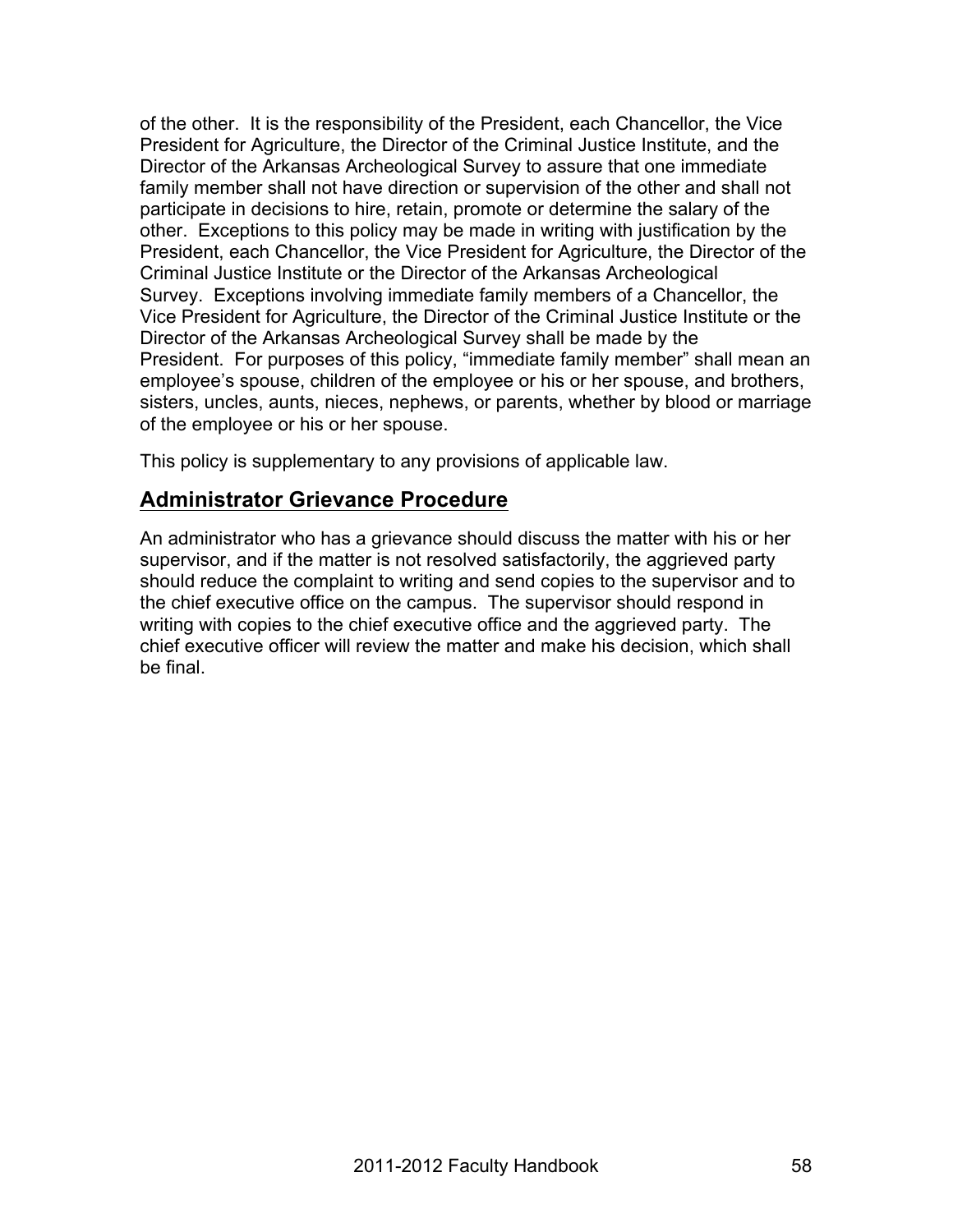# **IV General Policies, Procedures and Services**

# **Benefits and Employment**

Fringe Benefits

The fringe benefit package for eligible university employees is designed to protect employees and/or their families from significant financial loss resulting from illness, disability, or death, while providing for a generous retirement income. Coupled with vacation and sick leave, educational benefits, and holidays, the university's comprehensive benefits package adds a value of many hundreds of dollars to an employee's regular income. See the Human Resources Benefits website at **http://hr.uark.edu/benefits/** for more detailed information.

The following list represents several major elements of the fringe benefits package. Please note that all faculty members appointed at least half-time in a regular position are eligible to participate in the following programs. As a condition of employment, all employees must enroll for benefits within 31 days of the appointment date to be guaranteed enrollment.

1. Medical Insurance: Employees may choose from the Point of Service Plan or the Classic Plan. Out of service area (Arkansas) participants are also eligible to participate in the Point of Service Alternate Plan for the period they are out of Arkansas. Health coverage is administered by QualChoice of Arkansas. For a comparison of the coverages available see

**http://hr.uark.edu/Medical\_Plan\_Comparison.pdf**. The university's contribution for 75-100 percent appointed employees for the Point of Service Plan will average 73.519 percent (Fayetteville) and 74.295 percent (Division of Agriculture). The university's contribution for 75-100 percent appointed employees for the Classic Plan will average 81.178 percent (Fayetteville) and 79.905 percent (Division of Agriculture) (Premiums for employees with appointments of 50-74 percent will be prorated.) For a full premium listing, see **http://hr.uark.edu/Insurance\_Premiums.pdf**. The Board of Trustees of the University of Arkansas reserves the right to change, amend, discontinue or terminate the plan at any time.

2. Dental Insurance: Employees are eligible to participate in a dental plan through Delta Dental of Arkansas. For a review of coverage see **http://hr.uark.edu/Dental\_Benefits\_Summary.pdf** The university's contribution for 75-100 percent appointed employees will be 50 percent (Fayetteville) and 51.46 percent (Divisions of Agriculture). (Premiums for employees with appointments of 50-74 percent will be prorated.) See **http://hr.uark.edu/Insurance\_Premiums.pdf** for a list of premiums.

3. Vision Insurance: Employees are eligible to participate in a vision insurance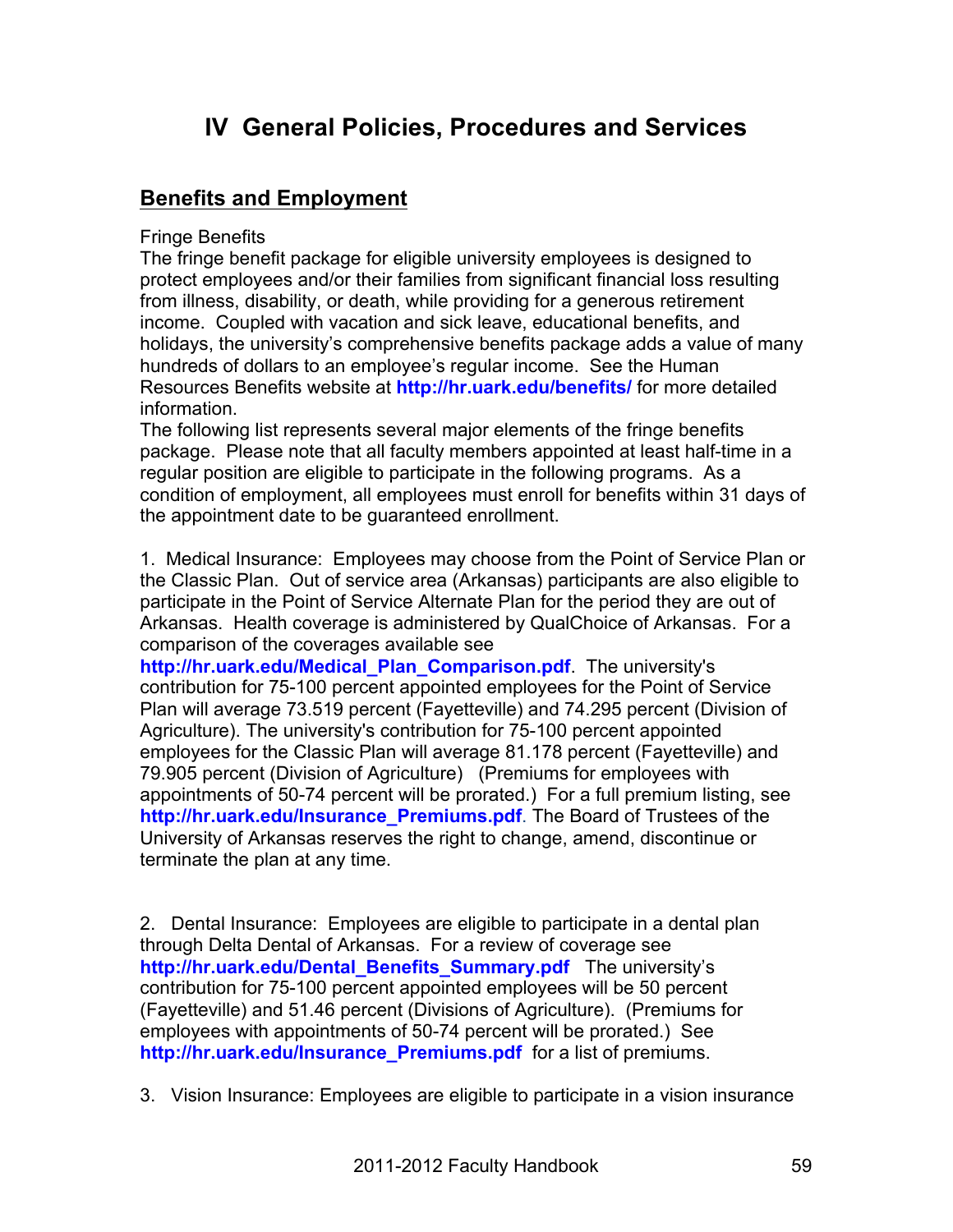plan through Superior Vision. For a review of coverage see **http://hr.uark.edu/81.aspx** Employees pay 100 percent of the premium. See **http://hr.uark.edu/Insurance\_Premiums.pdf** for a list of premiums.

4. Regular Life Insurance: provides coverage equal to the employee's salary, up to a \$50,000 maximum. The university pays the entire cost of this life insurance coverage. This program is mandatory for all eligible employees.

5. Optional Life Insurance: provides coverage based upon one, two, three or four times the employee's salary. The employee pays the entire cost for this coverage. Rate is based upon the employee's age and the coverage is a \$500,000 maximum. For a list of premiums see

### **http://hr.uark.edu/Insurance\_Premiums.pdf**.

6. Dependent Life Insurance: provides coverage of \$10,000, \$15,000, or \$20,000 for the employee's spouse and 50 percent of spouse coverage per eligible dependent child to age 19 (unless a full-time student, then to age 25). The employee pays 100 percent of this coverage. For a list of premiums see **http://hr.uark.edu/Insurance\_Premiums.pdf**.

7. Accidental Death and Dismemberment Insurance: may be elected in \$25,000 increments from a minimum of \$25,000 to a maximum of \$300,000 (for salaries under \$20,000: limited to closest \$25,000 increment equal to 15 times the annual salary). The employee may also cover a family with 60 percent of employee coverage for spouse and 20 percent of the coverage for eligible dependent child(ren) to age 25. The employee pays the entire amount for this coverage. For a list of premiums see

**http://hr.uark.edu/Insurance\_Premiums.pdf**.

8. Long-term Disability Insurance: provides 60 percent of salary (after a waiting period) that is coordinated with Social Security and Workers' Compensation benefits. The university will provide coverage, at no cost, for up to \$20,000 in salary. This program is mandatory for all eligible employees.

9. Supplemental Long-term Disability Insurance: provides the same coverage as basic long-term disability for salary amounts above \$20,000 per year up to a maximum covered salary of \$100,000. The employee pays the entire cost for this coverage. For a list of premiums see **http://hr.uark.edu/Insurance\_Premiums.pdf**

10. Participation in a retirement plan: is mandatory for all benefits-eligible faculty/staff. At new hire, eligible employees will have 31 days to make an irrevocable decision to participate in either a Defined Contribution Plan (403B/457B) or a Defined Benefit Plan (Arkansas Public Employees Retirement System). The UA providers for the Defined Contribution 403B/457B plans: are TIAA-CREF and Fidelity. The University will contribute a sum equal to 5 percent of the employee's salary into TIAA-CREF and/or Fidelity for retirement benefits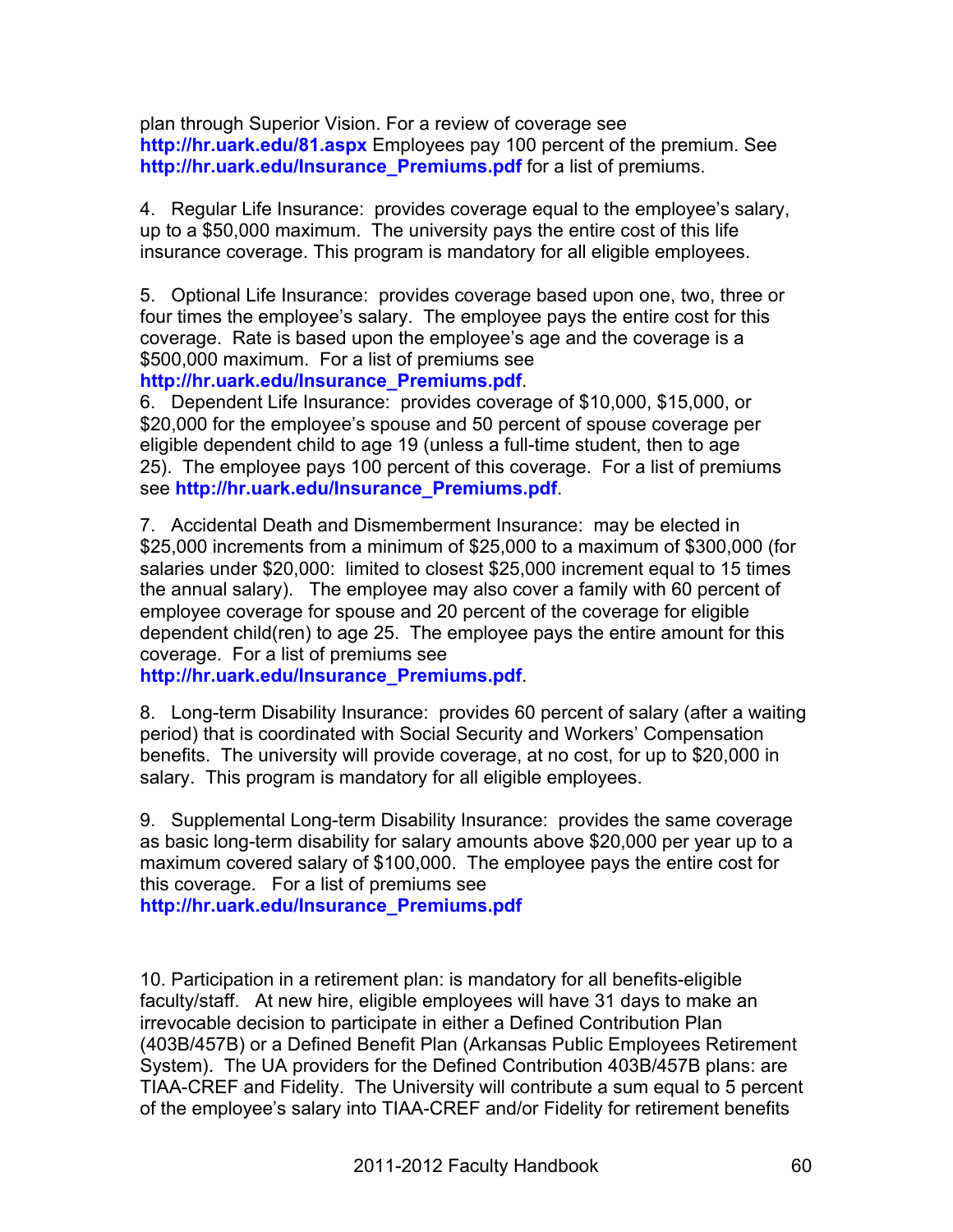with no employee contribution required for benefits-eligible employees. Employees may elect to have a portion of their salaries contributed to their retirement accounts on either a tax-sheltered or non tax-sheltered basis. Benefits-eligible employee contributions to retirement will be matched by the University, not to exceed a 10 percent University contribution. Employees may also contribute an amount greater than 10 percent up to maximums allowable by IRS regulations. The Defined Contribution Plans are immediately vested for faculty and non-classified staff and delayed vested for classified staff. The 457B plan allows employees to tax defer additional contributions after they have reached their tax-deferred limits under the 403B plan. PLEASE NOTE: The combined total of matching employer contributions for Defined Contribution plans cannot exceed 10 percent of the employee's salary, including the 5 percent mandatory employer contribution. See Human Resources website at **http://hr.uark.edu/benefits/** for the most current retirement information.

11. The provider for the Defined Benefit Plan is the Arkansas Public Employees Retirement System (APERS). APERS is available to all benefits-eligible employees and has a mandatory employee contribution of 5 percent with an employer contribution of 13.47 percent. APERS contributions are subject to change pursuant to changes in Arkansas law. APERS retirement accounts are vested after five years of participation in the plan.

12. Voluntary Products: See **http://hr.uark.edu/benefits/530.aspx** for the Voluntary Products section. The university offers as Voluntary Products Group Rated Auto/Home Insurance (administered by Liberty Mutual), Critical Illness Insurance (administered by MetLife), and Long Term Care Insurance (administered by CNA).

13. The Cafeteria Plan (per IRS Code, section 125): allows employees to "tax shelter" major medical, dental, and vision insurance premiums from federal, state, and Social Security taxes. This requires employees to sign-up and a "drop" period is allowed once a year. In addition, the university also offers a "flexible spending account" program for unreimbursed medical and dependent care expenses.

14. Employee Assistance Program (EAP): The EAP provides confidential counseling, information, and management consultation for employees who experience some form of personal distress. See **http://hr.uark.edu/124.aspx** for additional information.

15. Dual Career Network: The Dual Career Network is designed to be responsive to the needs of dual-career families relocating to Northwest Arkansas. This resource is free with a referral service available to partners of employees recently relocated or candidates being actively recruited by participating companies and organizations. For additional information see **http://hr.uark.edu/391.aspx**.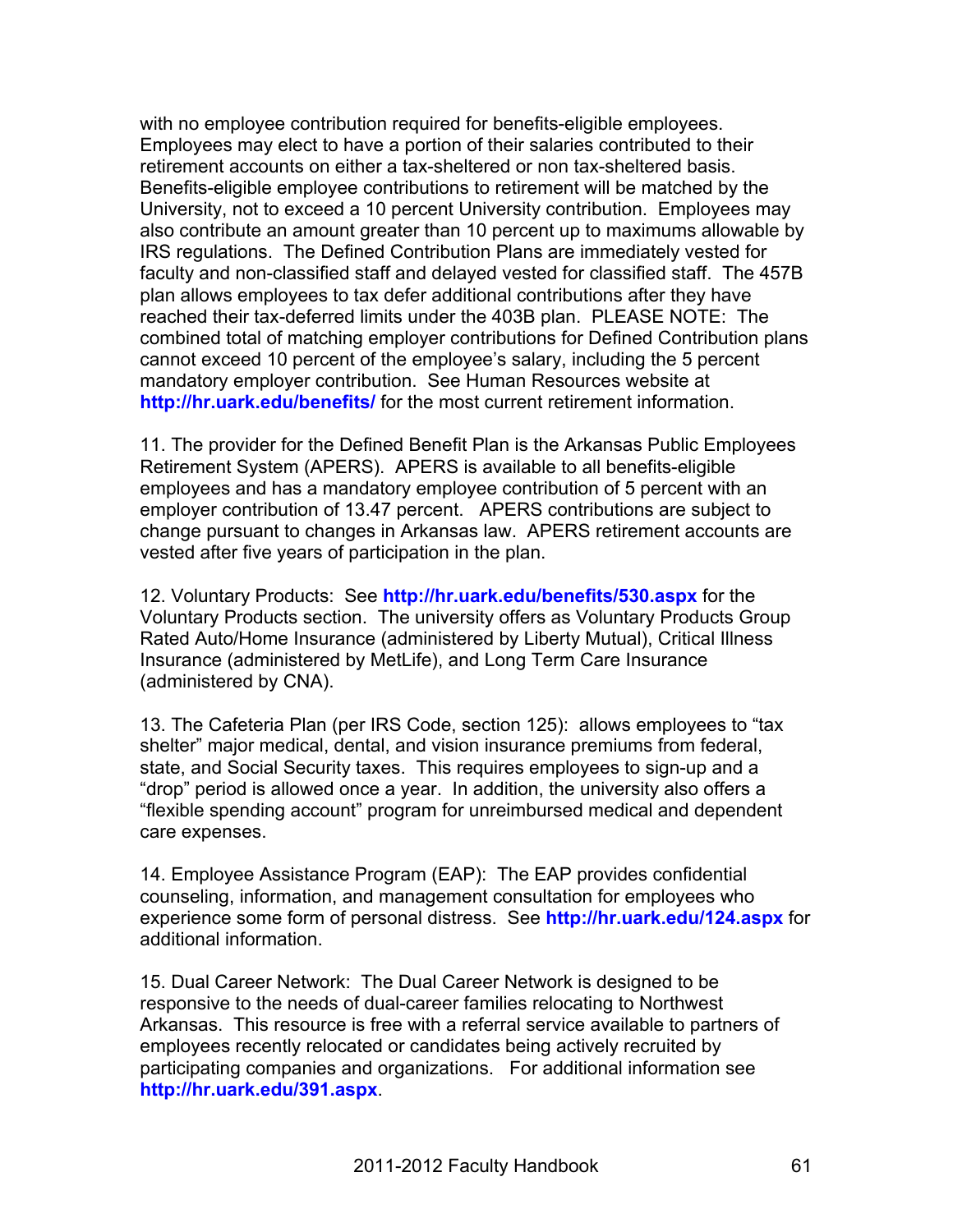Other benefits include the following:

## **Athletic Event Tickets**

Full-time faculty members are eligible to purchase, depending upon availability, two sets of non-premium season tickets for home games for men's basketball games at half price and baseball games at a discount. Half-time employees may purchase one set of tickets. Retired and emeritus faculty members are eligible for the same discount rates. Full time faculty/staff members may purchase football season tickets at full price and sit in premium sections without being required to pay the seat values. However, these seats are awarded based on availability (limit of 2). The Razorback ticket office (575-5151) will provide details. The difference between the discounted price of the tickets and their full price may be taxable to the employee.

## **Tuition Waiver for Employees**

(Board Policy 440.1, revised June 3, 2005, effective July 1, 2005)

## *I. Eligibility*

All full-time employees employed as of the final day of regular registration in any particular session or semester, their spouses, and their dependent children (as defined by the Internal Revenue Service) are eligible. Spouses, who have not remarried, and dependent children of deceased employees who died while in the full-time employment of the University of Arkansas are also eligible. All enrollees must meet normal admissions requirements, and audits should be on a space available basis only.

## *II. Transferability*

The tuition waiver benefit is available to any employee, employee's spouse, or employee's dependent children at any on-campus unit of the University of Arkansas regardless of the site of employment. Individual units may also allow tuition waivers in specified off-campus classes when enrollment in the class in which enrollment is sought already has sufficient student enrollment by full-fee paying students to meet the minimum enrollment (as established by the offering unit) to recover the costs of offering the class. Waiver benefits are applicable to tuition only. All applicable fees are to be paid in full for any enrollment. The waiver benefit is applicable to credit classes only.

## *III. Extent of Waiver*

A. Employees may take any combination of undergraduate or graduate semester credit hours during the fall and spring semesters and up to three semester credit hours during each summer term, when dates of enrollment are non-concurrent, at a tuition cost of 10 percent of the cost of tuition for courses offered by the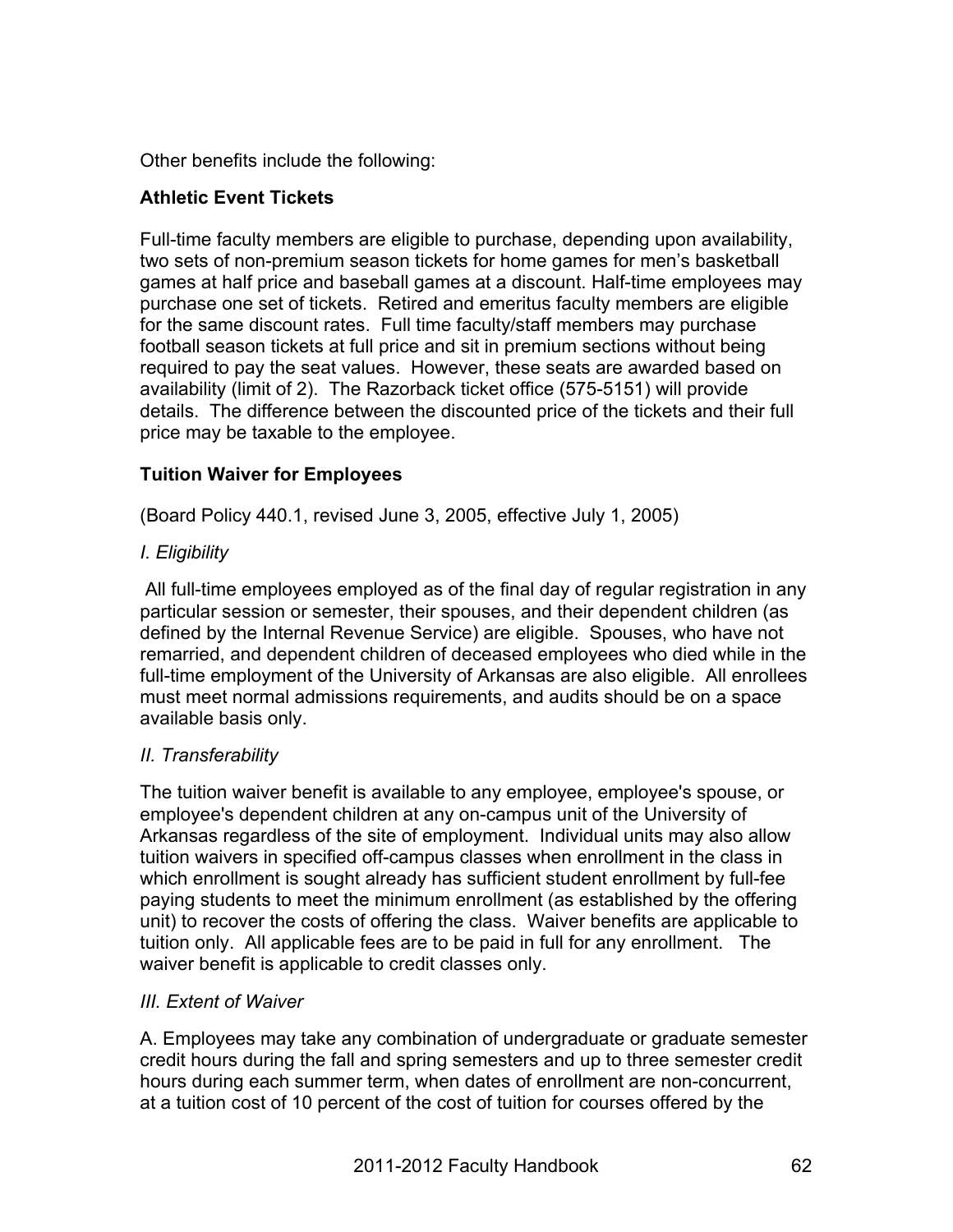employee's campus or at 30 percent of the cost of full tuition for courses offered by any other campus within the University. This waiver does not apply to professional degrees as determined by the Chancellor of each campus. Employees enrolled in electronically delivered courses such as CIV, Internet, web based, or distance education are eligible for waiver benefits on regular tuition (10 percent of the cost of tuition for courses offered by the employee's campus, or 30 percent of the cost of tuition for courses offered by any other University of Arkansas campus). In addition to this tuition cost, the employee will pay the difference between the cost of regular tuition and the tuition charge for distance education courses.

B. Employees of the University of Arkansas System office, the Cooperative Extension Service, the Agricultural Experiment Stations, the UAMS Area Health Education Centers, and other widely dispersed units of the University of Arkansas shall designate one campus as the "employee's campus" for purposes of this policy. The designated campus shall remain the same for the term of employment unless the site of employment changes.

C. Spouses and dependent children may take up to 132 undergraduate semester credit hours at 50 percent of tuition at the employee's campus or at 60 percent of full tuition at any other campus within the University of Arkansas. Spouses and dependent children enrolled in electronically delivered courses such as CIV, Internet, web based, or distance education will pay 50 percent of the cost of regular tuition for courses offered by the employee's campus, or 60 percent of the cost of regular tuition for courses offered by any other University of Arkansas campus. In addition to this regular tuition cost, the spouse/dependent children will pay the difference between the cost of regular tuition and the tuition charge for distance education courses. A student may not receive discounts as both an employee and as a spouse or dependent child of an employee.

IV. Effective Date

This policy shall be effective July 1, 2005. June 3, 2005 (Revised) June 6, 2003 (Revised) June 7, 2002 (Revised) November 8, 1996 (Revised) November 12, 1993 (Revised) June 25, 1987 (Revised) January 16, 1986

### **Resident Status of University Employees**

(Universitywide Administrative Memorandum 245.3, revised September 1, 1981)

University employees whose appointments for pay purposes are for half-time or greater shall be considered as residents for fee purposes. Similarly, such employee's spouse, children under the age of eighteen, and children who are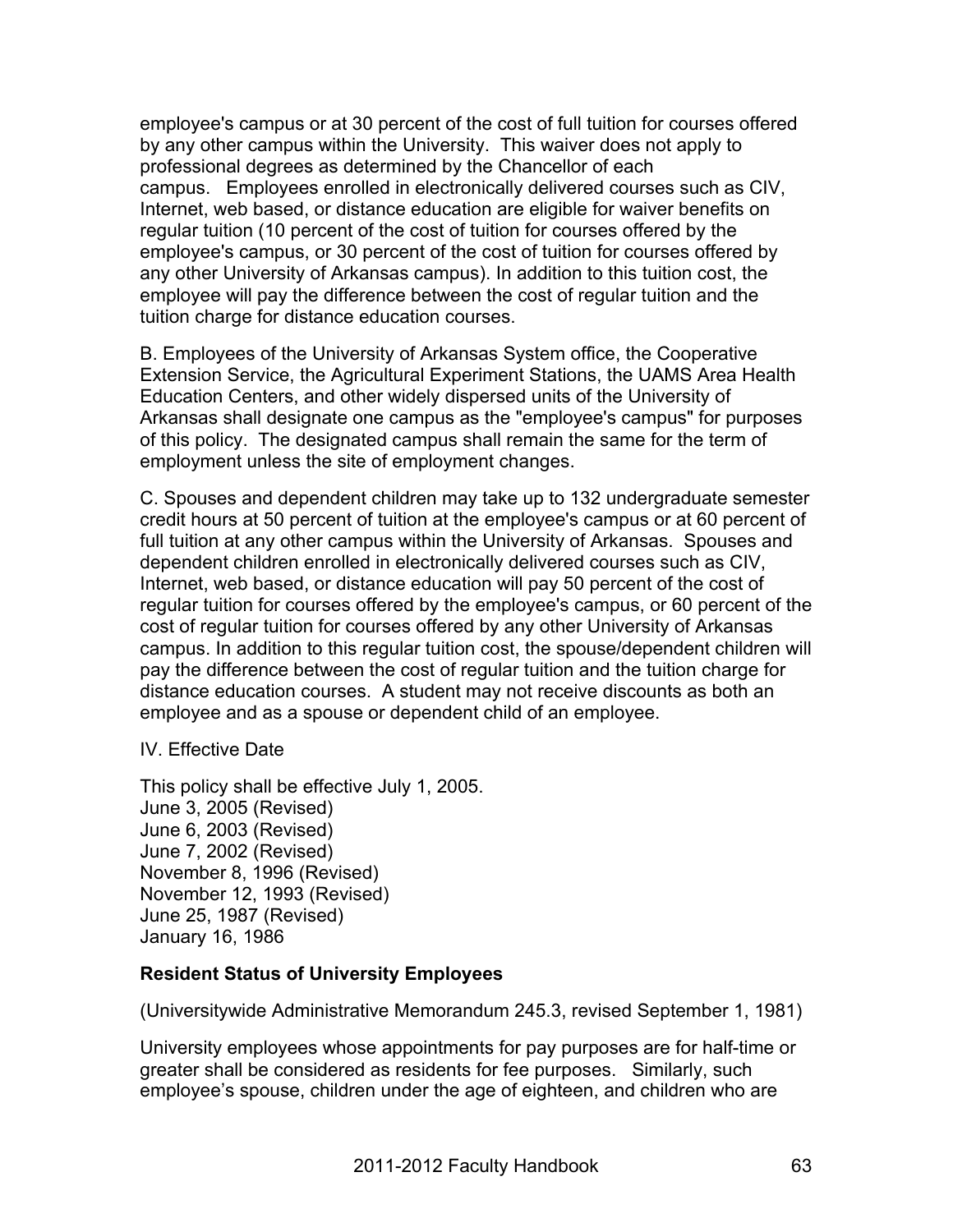dependent upon the employee for support (as defined by the Internal Revenue Service) and are full-time students at the University of Arkansas shall also be considered as residents for fee purposes. Part-time employees who desire to take course work, or whose immediate family members (as defined above) desire to take course work, must obtain a form from the office of the chief fiscal officer on the campus, certifying their appointment and present it to the Registrar, who will be instructed not to charge non-resident tuition. Only those persons whose appointment forms are on file in the office of the chief fiscal officer on the campus shall be certified. This policy clarifies and provides implementation procedures for Board of Trustees Policy 520.6. Graduate students and graduate assistants are considered students as distinguished from employees for the purpose of this memorandum.

# **Bookstore Discount**

University faculty and staff receive a 10% discount on items in the University Bookstore. The Bookstore is located in the Garland Center offer textbooks, general books, School supplies, office and departmental supplies, computers and computing equipment and services; gift and memorabilia items. See **http://bookstore.uark.edu/** for more information.

# **Direct Deposit of Pay**

(Fayetteville Policies and Procedures 323.0)

It is the practice of the Fayetteville campus of the University of Arkansas to deposit employee pay directly to a financial institution that receives electronic transfers. Net pay can be deposited in up to six separate accounts. The accounts can be at the same financial institution or as many as six different ones. Employees should complete a direct deposit form, specifying the financial institution(s) and the account(s) to which they want their paychecks deposited. Employees may request paper checks by so noting on the direct deposit form available from the payroll section of Human Resources. There will be a fee of \$50.00 to change from electronic deposits to paper checks because of the additional costs of paper checks. This fee may be waived if there are extenuating circumstances.

# **UARK Federal Credit Union**

The Credit Union serves the faculty, staff, students and alumni of the University of Arkansas, Fayetteville, UAMS and UALR. The Credit Union offers a full range of financial services, which include checking accounts, Visa check cards, credit cards, home loans, vehicle loans, certificates of deposit, internet banking and much more. Credit Unions are not-for-profit, financial cooperatives. This enables them to offer better deposit and loan rates than most other financial institutions. UARK has a full service branch located just off campus as well as three ATM machines on or near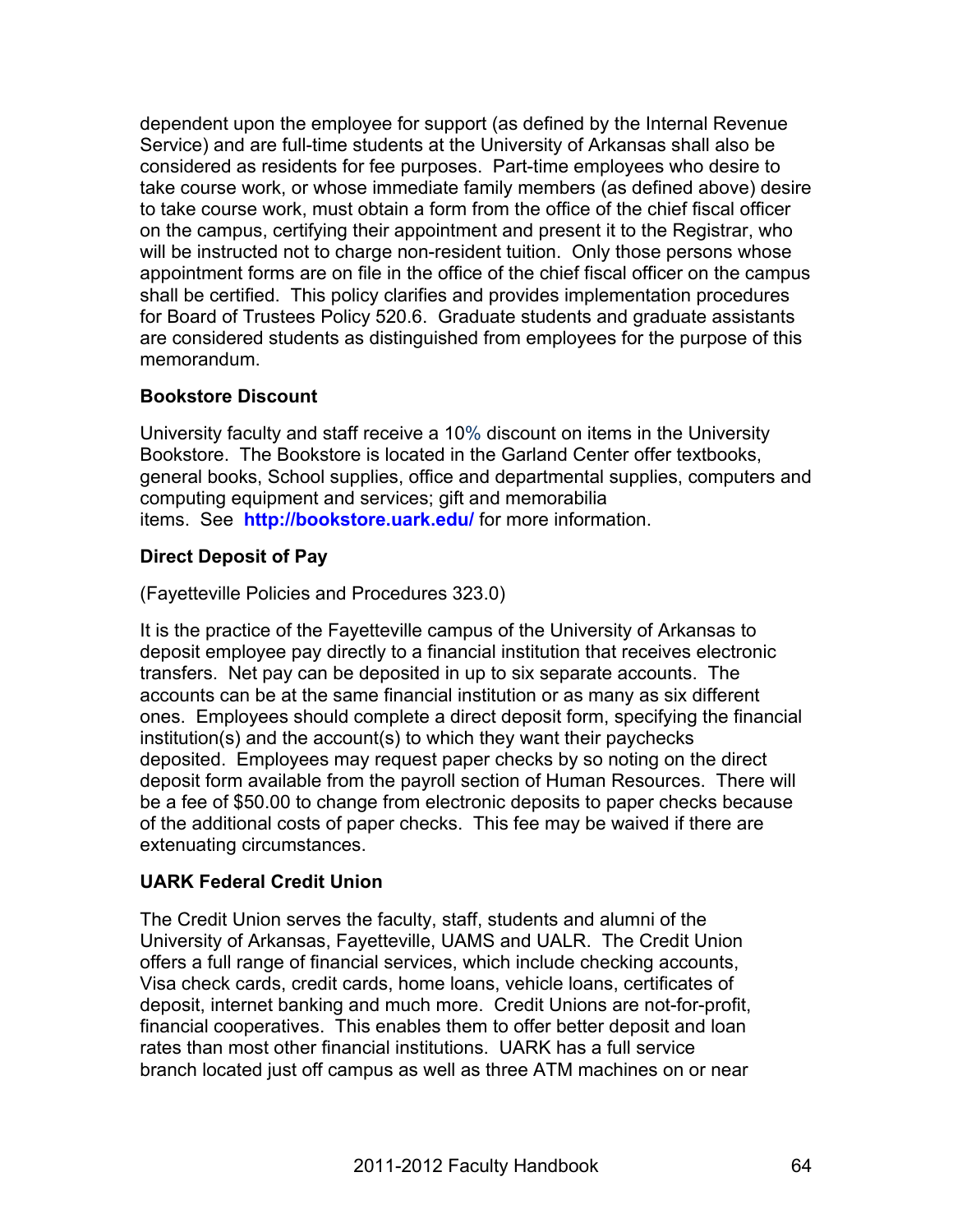campus. For more information about the service or operating hours call 521-1199.

## **Garnishment and Salary Liens**

Wages and other amounts due an employee from the university are legally subject to seizure by a court order of garnishment or by a governmental lien. The university is required to comply with an order of garnishment only when one is issued after a legal judgment has been entered against the employeedebtor. The university must also honor governmental liens such as those arising from claims for unpaid taxes and from bankruptcy claims. The university has a concern when a garnishment or salary lien is issued against its employee and served on the university. Upon receipt of two orders of garnishment, two salary liens, or a combination of one of each type of seizure against the salary of a university employee during any period of twelve months dating from the receipt of the first such order, grounds shall be deemed to exist for termination of employment of such employee according to regular university procedures. (See Universitywide Administrative Memorandum 440.9 for details.)

### **Authorization to Offset Amounts due University by an Employee against Amounts Owed by the University to That Employee**

(Board Policy 405.2, revised January 20, 1995)

The University shall have the right to set off against amounts due and payable to an employee, including a student-employee, by the University those liquidated amounts due and payable by the employee to the University for any reason, with the University then paying the net amount remaining to the employee in full satisfaction of his or her wages or other amount due as follows:

- 1. If the amounts owed by the employee to the University were the result of moneys advanced to the employee or misappropriation by the employee of moneys or personal property belonging to the University, the University may set off amounts owed to the University against all wages or other moneys owed to the employee.
- 2. In all other cases of setoffs against an employee's wages, the University may only set off amounts owed the University against those wages which are above the statutory minimum hourly wage.
- 3. If the amounts owed to student-employees constitute payments for workstudy or are student loans under a program guaranteed or established by the U.S. Government, any set off shall be subject to law and regulation governing those programs.
- 4. The university shall set off amounts owed to the University against all sums owed to an employee other than wages, or student work-study or loan payments.

Subject to the above limitation, each Chancellor, through the business officers of that campus, may develop with an affected employee a repayment plan for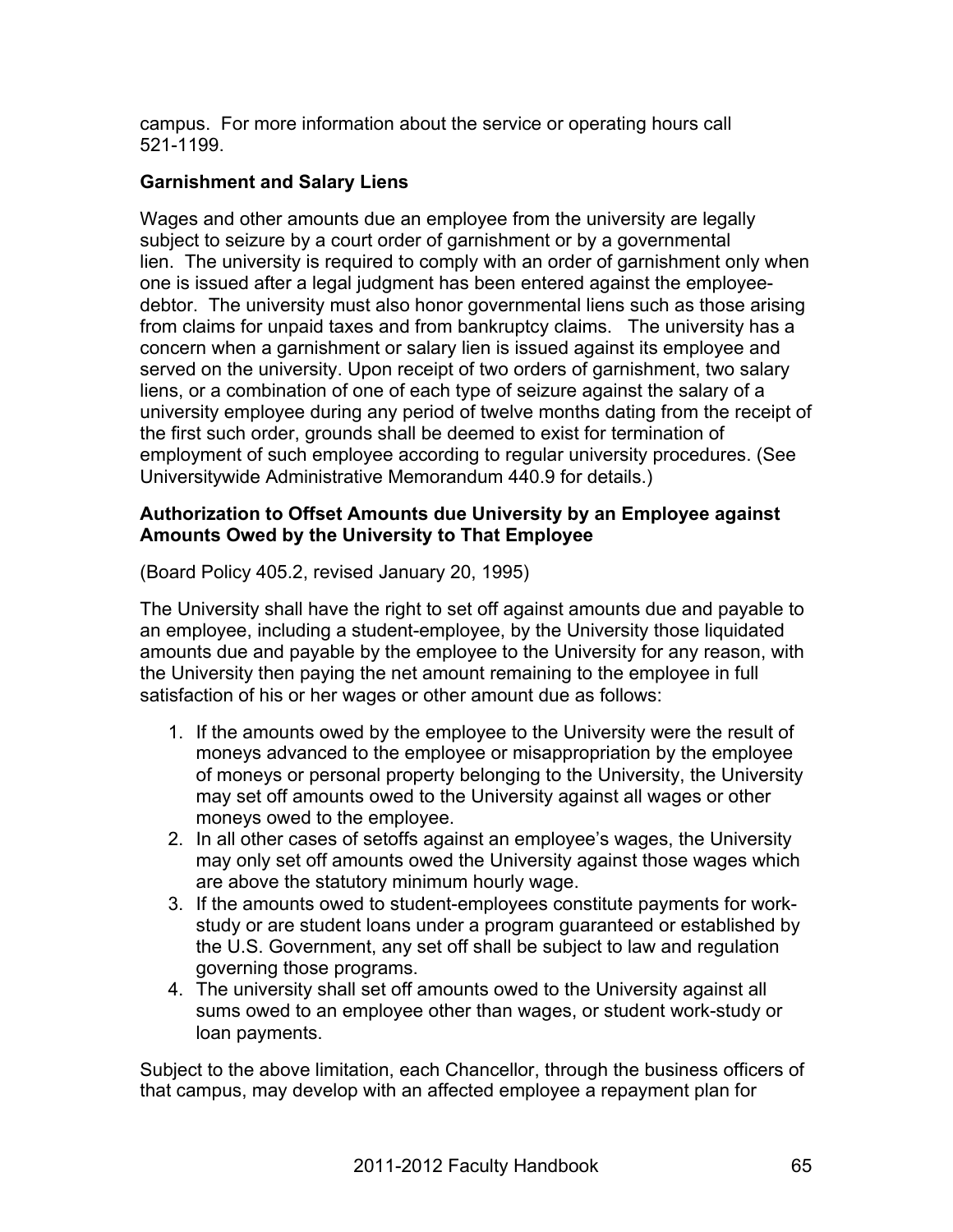successive offsets so that the entire amount owed to the University is not offset on a single occasion; provided, however, that no such plan shall develop in the instance of any final settlement of accounts, such as where a final check for wages for a terminating employee may be involved.

This Board Policy shall be reflected in faculty, staff and student handbooks.

### **Moving Expenses**

(Fayetteville Policies and Procedures 411.1)

State-supported colleges and universities may utilize maintenance and operations funds for the payment of moving expenses of employees, including new hires, if such funds are available and consistent with university policy.

# **Business Affairs Regulations**

### **Purchasing**

All purchases paid by funds under university control are to be made through the Purchasing Office via an approved procurement method such as electronic requisition, Pcard, or other Ecommerce solution. Only purchases authorized by this authority are legal obligations of the university; all others are personal liabilities. For more information see **http://procurement.uark.edu/**

## **Contract Signature Authority**

Authority to bind the University of Arkansas to other than purchase order obligations rests with the President or his designee. All contracts are to be forwarded to the Business Office for review and approval**.** Contracting authority is specifically identified in a signature authorization delegation document that may be viewed at **http://vcfa.uark.edu/Documents/2200Chart.pdf**

## **Conflict of Interest**

State law and University of Arkansas Board of Trustees Policy 330.1 provides that the university shall not, without approval of the Chancellor, enter into a contract with a current or former state employee or any entity in which any current or former state employee holds an ownership interest of ten percent or greater. For more information see the following links

# **http://vcfa.uark.edu/Documents/4040.pdf,**

# **http://vcfa.uark.edu/Documents/BOTPol\_0330\_1.PDF,** and

subchapter seven of the state procurement law at http://www.arkansas.gov/dfa/procurement/documents/laws\_rules0907.pdf

Transactions \$25,000 and over require additional conflict of interest disclosure as directed by Governor's Executive Order 98-04. Consult Business Affairs for further information**.**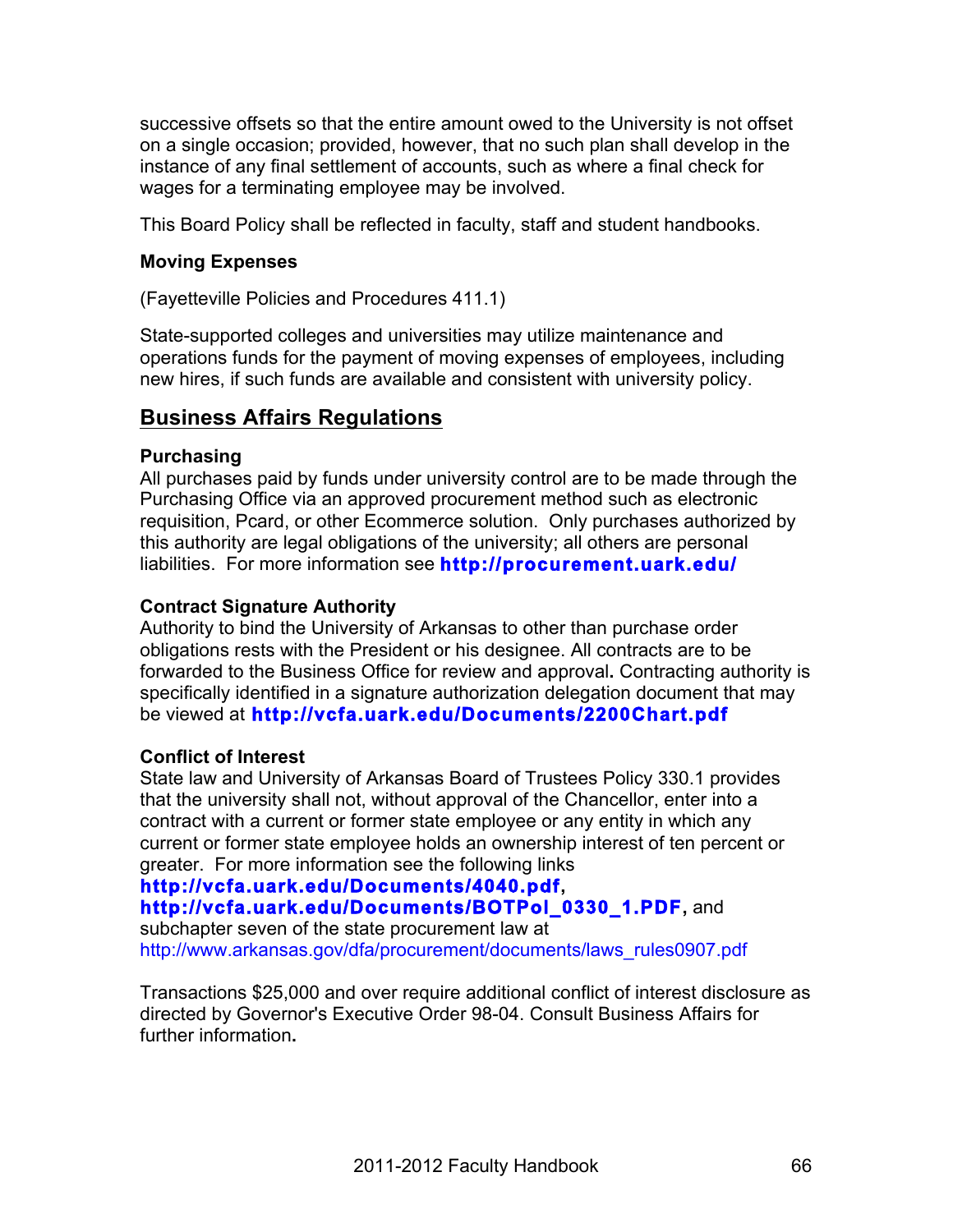### **Sale or Disposal of University Prop***e***rty**

Sale of any item of property, equipment or land must be handled by the Office of Business Affairs. No state property may be sold, traded, cannibalized, or otherwise disposed of without proper authorization. For more information see **http://surplus.uark.edu/**.

#### **Sale of Books**

Under university policy, faculty are not permitted to sell books or other instructional materials, including class packets to students. When students are required to purchase books or other instructional materials in any academic program, the teacher in charge should arrange for sale of the required articles through the University Bookstore or PMC Solutions.

### **Textbook Adoption Policy:**

In 2007 the Arkansas 86th General Assembly enacted legislation that established new regulations relating to the adoption and sale of textbooks and course materials. Full text of Academic Policy Series 1406.30 is located on the following website:

**http://provost.uark.edu/131.php**

### **Travel Regulations**

Current state and university travel regulations may be viewed at **http://travel.uark.edu/**.

Prior to traveling, a Travel Authorization (TA) should be entered in BASIS and approved by required cost center managers, with the Travel Office being the final approver. Employees who travel on university business and at university expense may apply for a travel advance. Travel advances must be requested by the department supporting the travel at the time the TA is submitted. Travel advances are generally limited to 50 percent of the allowable expenses, excluding airfare and registration, which may be purchased with a U of A Purchase Order or a University Administrative Travel Card. Employees who purchase airfare or registration themselves will not be reimbursed until after return from the trip. Travel advances will be made available 7 days prior to the day of departure (as indicated on the TA) for regular travel, 14 days prior for foreign travel, and 21 days prior for foreign group travel. Travel advances will be mailed to the traveler's campus address prior to day of departure if time permits (unless ACH is selected); otherwise, the advance must be picked up by the traveler at the Treasurer's Office. If it is the first advance received, a one-time promissory note must be signed prior to receiving the first advance check (ACH not available for first check). All advances should be settled within 30 days of return from the trip consistent with Governor's Policy Directive No. 6. An advance is settled when the Travel Claim is processed with any amounts still owed repaid to the Treasurer's Office. Amounts left unpaid will be paid by payroll deduction from the employee's pay. If an employee has two payroll deductions in a calendar year, the employee's advance privileges will be revoked for the next 12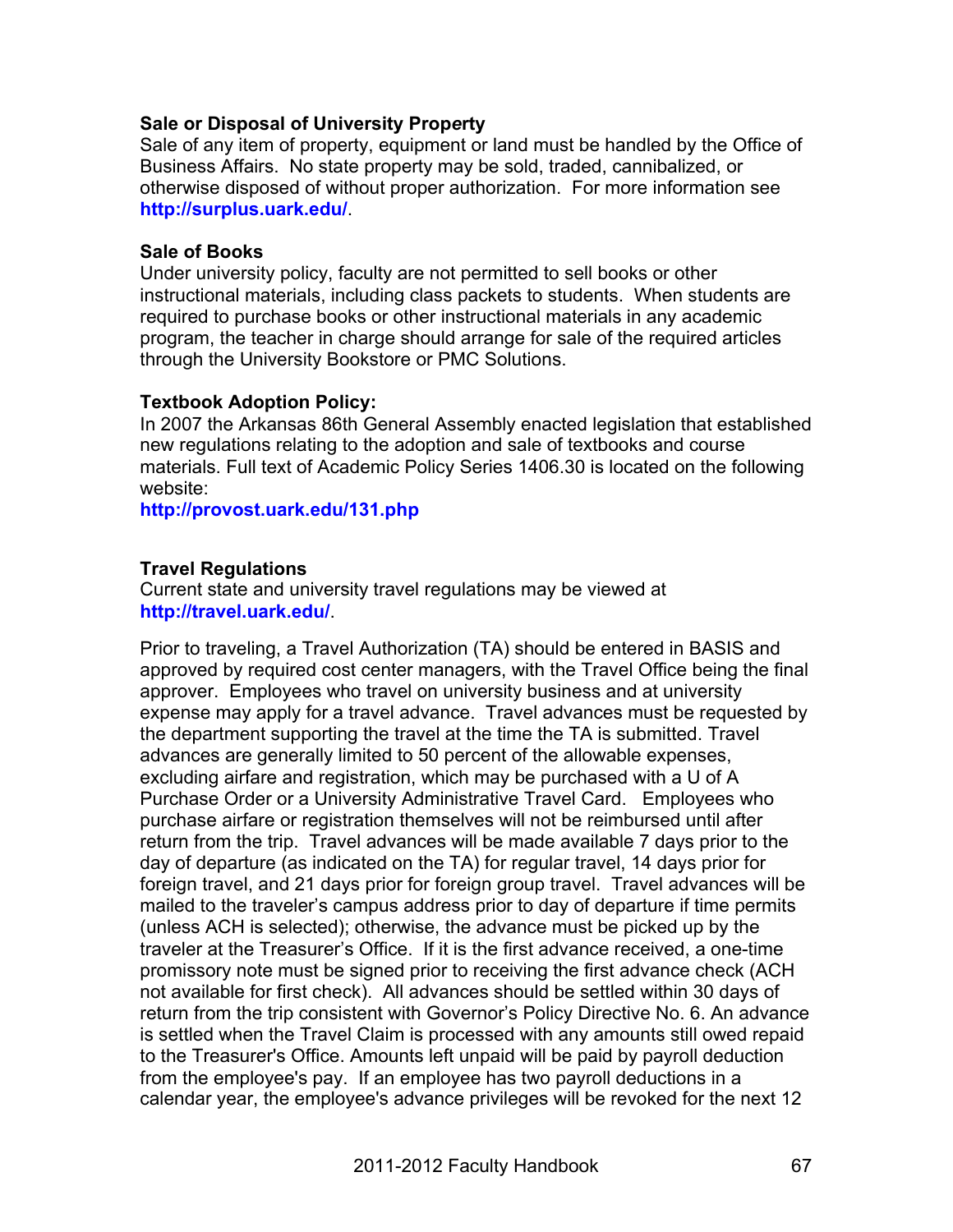### months.

Employees who travel a minimum of three times per year with annual travel expenses exceeding \$2,000 will be eligible for a Traveler T-Card; if the employee and their department elect. The employee will have the option of not only charging airfare and registration, but also hotel, car rental, meals, etc., to their T-Card. Charges incurred against a traveler's T-Card are offset by the filing of the cardholder's Travel Claim. The Travel Claim for a trip must be filed within five days of the employee's return. Any amount still owed by the cardholder will be billed to the cardholder by the Treasurer's Office.

The State of Arkansas allows for an employee to be reimbursed for actual meal expenses incurred during travel (including 15% gratuity), but not to exceed the maximum allowance which is set by the Federal per diem limits. When a personal vehicle is used for university business, the employee will be reimbursed official mileage at the rate of \$0.42 per mile. State regulations require use of the most economical means of travel (airfare, rental car, university vehicle, or personal vehicle). Please note: First class airline tickets are not allowed. Business class airline tickets are allowed only in the event of foreign travel, and with prior approval of the Travel Office. Travelers are required to retain receipts as follows: detailed airfare itinerary, registration receipt, itemized hotel receipt, itemized car rental receipt, taxi/shuttle receipt exceeding \$25.00 (tips may not be reimbursed), parking, gas receipts (if purchased for rental car), and for any miscellaneous items purchased (copies, materials, etc.). A Travel Claim for reimbursement of expenses should be filed within five days of return from the trip.

### **Use of the University of Arkansas Name**

The name of the University of Arkansas is used in a great many official business contexts and for a wide range of purposes. It is important to the institution that the use of the name "University of Arkansas" be limited to activities that are in fact activities of the university.

The following broad clarifications are applicable to most uses of the name of the university.

1. Public Appearance

Public appearances by individual faculty, staff, and students almost inevitably involve use of the name of the university. Beyond the normal care which such responsibility imposes, there are certain specific policies which have been established. Students must, in order to be involved in extracurricular activities, meet eligibility requirements of the campus in which they are enrolled. Appearances in intercollegiate athletics are subject to rules of the NCAA. When university representatives appear on commercially sponsored radio and television programs, they should be identified as guests. Appearances on unsponsored radio and television programs are considered simply as public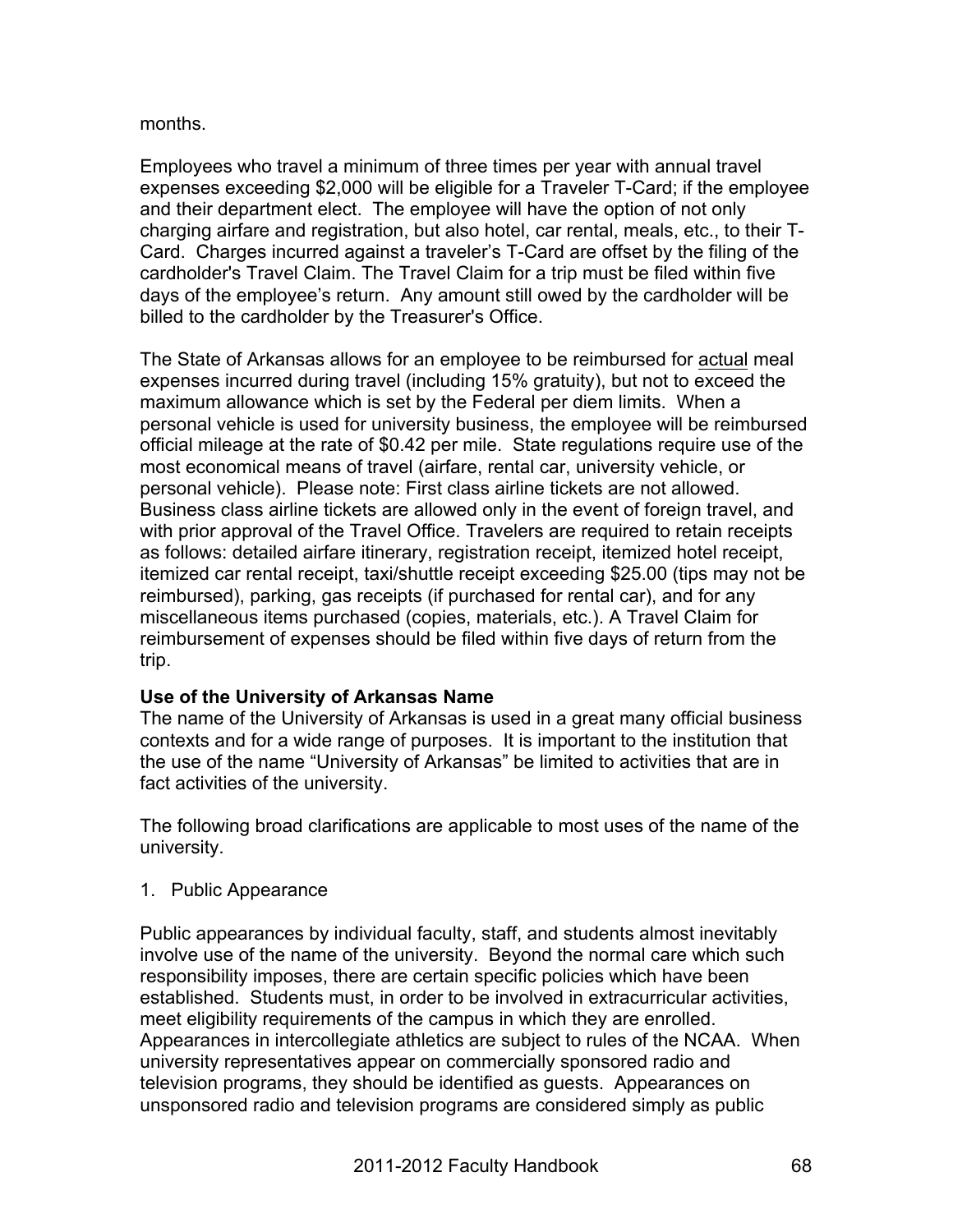appearances and impose only normal obligations on the participant for responsibility and good taste.

2. Sponsorship of Activities

When the name of the university is used in connection with seminars, institutes, conferences, workshops, short courses, and other such activities, the university shall in fact be a sponsor, cooperating through an extension or departmental unit.

3. Public Statements

The chancellor of the university, through authority delegated to the office of university relations, is responsible for official statements affecting the university. News releases affecting the university system should be submitted to the office of the president, through the campus office of university relations.

### **Use of the Official University Logo and Other Trademarks**

Information on applications of the official University of Arkansas graphic identity is covered by Fayetteville Policies And Procedures 208.0 **http://vcfa.uark.edu/Documents/2080.pdf**, which states the following:

*A graphic identity, or logo, allows the university community to achieve clarity and effectiveness in communications and develop a greater awareness of the university as a whole. It distinguishes publications, official Web sites, advertising materials, correspondence and other communications from other institutions and universities. It is vital that the university strictly protect the application of its brand identity internally and externally. To this end, the office of university relations maintains a graphic identity manual as a general guideline for use of the official logo and wordmark of the University of Arkansas. All applications of the university's graphic identity must meet the guidelines of this manual. Interpretation of questions about the manual or applications not covered by the manual are at the discretion of the office of university relations.*

*The graphic identity manual is available at http://logo.uark.edu online.*

The trademark licensing program at the University of Arkansas regulates, promotes, and protects the use of the university's name and identifying trademarks when used on products, promotions, advertising and other forms of internal and external communications. These marks include the official university logo (the tower and shield) and spirit logo (the running Razorback) and other identifying marks or logos, and identifying names like "Razorbacks," Hogs," and "University of Arkansas."

Approval of marks and logos for merchandise or retail sale must be obtained from the office of trademark licensing. Products purchased by the university for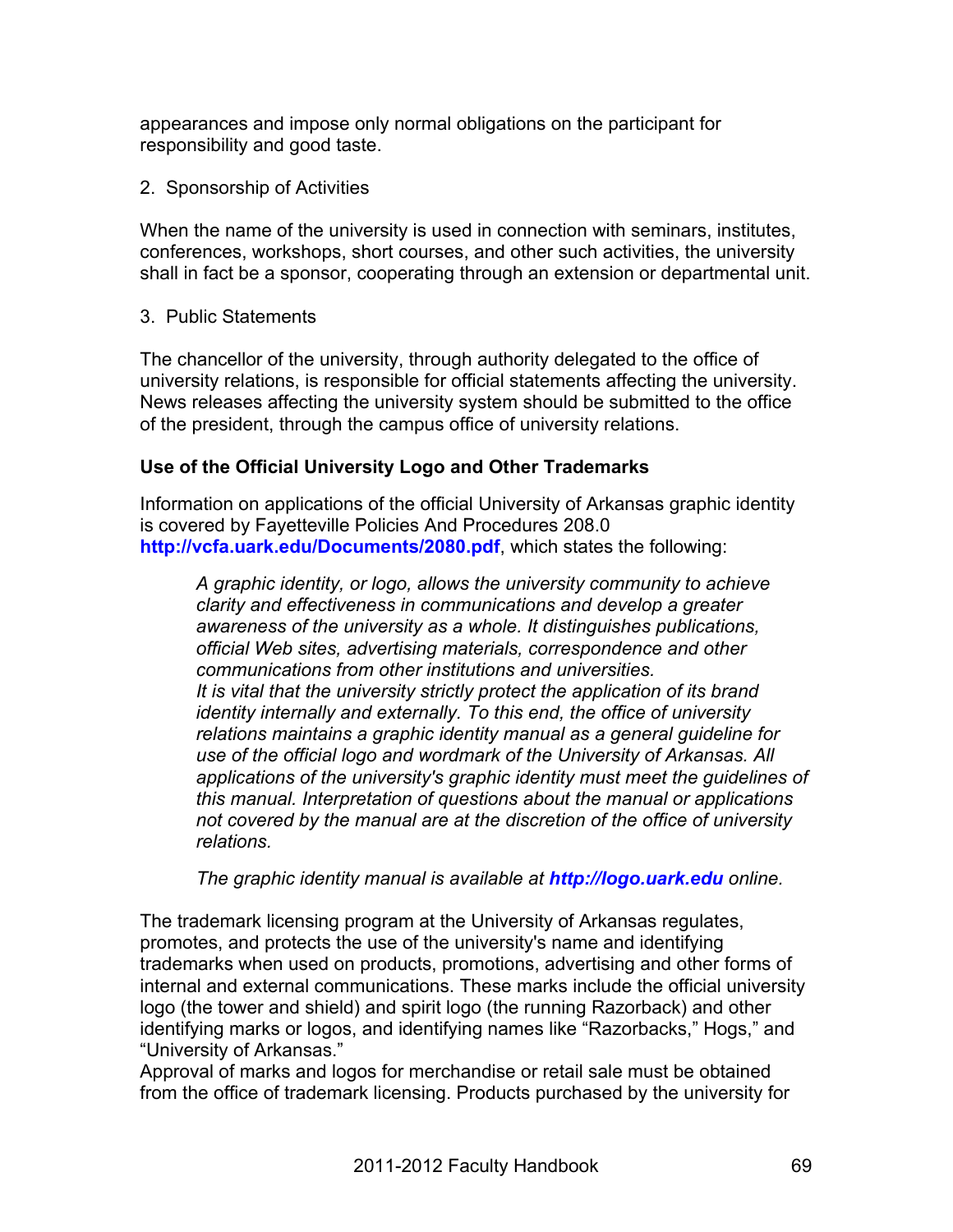resale, such as athletic concessions, bookstore, or departmental fundraising merchandise must be purchased from licensed sources with royalties paid.

More information is available at **http://styleguides.uark.edu/178.php** or at 479- 575-4412.

Any individual or office producing printed materials bearing the official University of Arkansas logo must obtain permission to print from the office of university relations, in accordance with Fayetteville Policies and Procedures 213.2 **http://vcfa.uark.edu/Documents/2132.pdf**. Direct all questions to university relations, 800 Hotz Hall, 479-575-5555 or **urelinfo@uark.edu**.

# **University Publications and Stationery Guidelines**

While the University of Arkansas traditionally has allowed freedom for departments and programs to generate their own publications and communications, there are guidelines that must be followed. The graphic identity manual is available at **http://logo.uark.edu** online. Coordination with university relations is required before proceeding with the following:

- 1. Publications that use an official university logo which are intended for audiences that communicate a general message about the university, including any material to be distributed to news media.
- 2. Web pages that represent the university in any official capacity. More information is available at logo.uark.edu **http://logo.uark.edu**, as well as Fayetteville Policies and Procedures 225.0 **http://vcfa.uark.edu/Documents/2250.pdf**.
- 3. Academic publications that promote specific courses and programs.
- 4. Admissions or related publications intended for prospective students.
- 5. Any deviations from guidelines published in the graphic identity guidelines.

See **http://logo.uark.edu** for information on use of the university logo and seal, the printing of university stationery, and related matters. Official university stationery and business cards must be purchased through PMCS-Print. Direct all questions to university relations, Davis Hall, 1030 W. Maple Street, 479-575- 5555 or **urelinfo@uark.edu**.

# **Facilities**

**Use of University Facilities** (Board Policy 705.1, revised December 4, 2003)

University facilities exist for the primary purpose of serving a planned and scheduled program of educational activity. At times when not required in the regularly planned educational program, university facilities may be made available for extracurricular use to colleges, departments, and other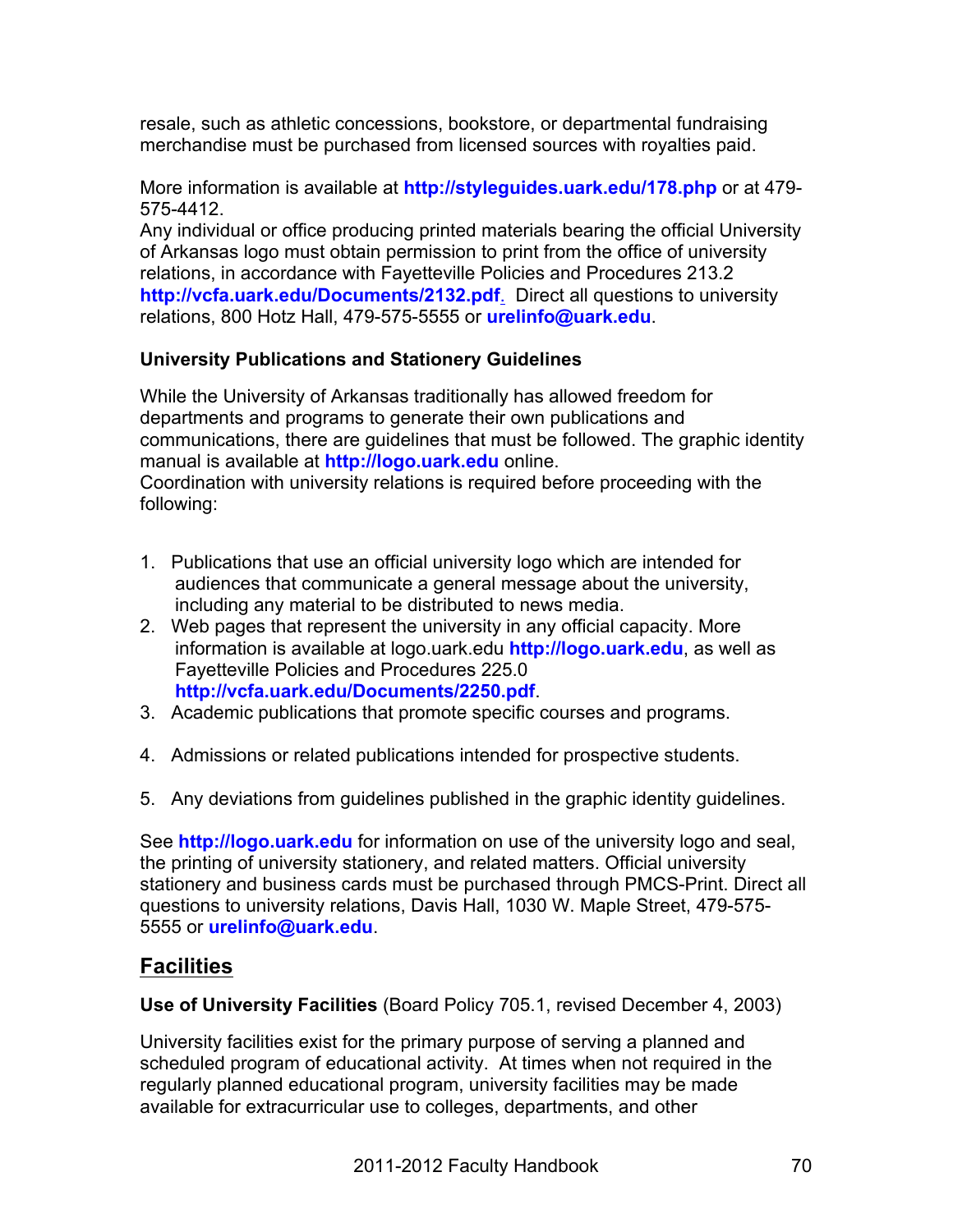organizational units of the university; to organizations composed exclusively of faculty and staff; to organizations which exist solely for the benefit of the university; and to recognized student organizations with the approval of the faculty adviser. University facilities, under the law, cannot be made available to other organizations for their own purposes. However, when a facility is in use neither for a regularly scheduled educational activity nor for an extracurricular use by one of the university organizations listed above, the President or Chancellor is authorized to approve the use of the facility when such use serves the educational objectives of the university. It is an objective of the university to provide opportunities for university and broader communities to see and hear major leaders from throughout the state, nation, and world. Speeches and debates by or on behalf of candidates for major state or national offices may be scheduled in university facilities under arrangements which allow reasonable opportunities for opposing candidates or points of view. It must be made clear that the university neither supports nor opposes the views stated by and/or the candidacy of such individuals. See Universitywide Administrative Memorandum 715.1 for statement of principles, policies, and procedures.

Many facilities are available throughout the campus, including conference rooms, auditoriums, and meeting rooms of various kinds. Facilities are typically scheduled through the office of the dean or director responsible for the facility or building. Depending upon use, fees may be charged for some activities. See Fayetteville Policies and Procedures, 708.0 May 4, 2006 at **http://vcfa.uark.edu/Documents/7080.pdf**

### **Building Executives – Major Duties and Responsibilities**

(Fayetteville Policies and Procedures 702.1)

The building executive for each campus facility is the main contact person for that facility. Individuals in the building will contact the building executive relative to problems and concerns, and the building executive will coordinate with Facilities Management, or other University department, to address issues. The building executive will also serve as a key contact for Facilities Management in providing feedback on the condition of academic and administrative space, helping to determine building priorities and identify problems. See the complete policy at the website for a summary of some of the major duties and responsibilities of a building executive.

**http://vcfa.uark.edu/Documents/FayPol\_Facilities\_7021.pdf**

### **Use of Building Exteriors and Roofs**

Roofs of buildings and exterior sides of buildings are not intended for general uses. Access for members of the faculty and their students in connection with a regularly scheduled curriculum course which may require such access is limited to the areas on which decks have been constructed. No roof top research or classroom uses are permitted nor machinery, equipment, antennae, greenhouses, or other property shall be installed on any roofs or roof edges without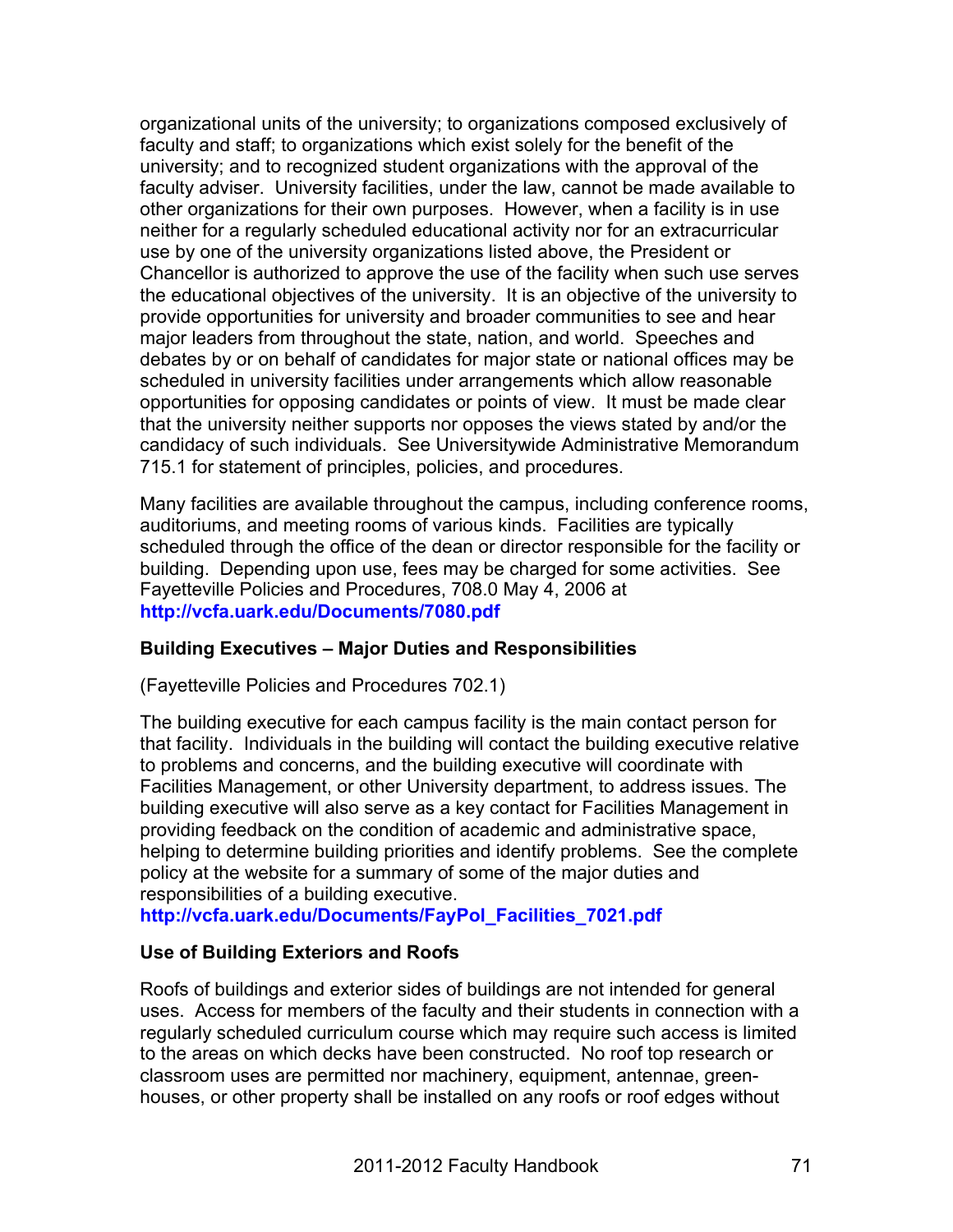express written permission from the Director of the Physical Plant. Such requests should be routed through the Physical Plant Service Desk, extension 5050. Rappelling and climbing are specifically prohibited. (See Universitywide Administrative Memorandum 720.1 for details.)

## **Keys: Authorization, Issue, Return, and Replacement**

Keys for university buildings and rooms, except student housing and food service, are issued by the Key Office located within Facilities Management, with customer access through the Service Center entrance and parking located on Mitchell Street.

- **Key Authorization** In order for an individual to be issued keys, the person must present to the Key Office staff a completed Key Authorization card manually signed by the appropriate official authorized to approve the issuance of keys for that particular area and a University of Arkansas identification card. The Key Office maintains a signature file of deans, directors, and department heads who control authorization of access to buildings or parts of buildings. More than one authorization signature may be required for some areas.
- Authorization signatures must be manual; a stamped signature will not be accepted.
- When the authorizing individual is temporarily unavailable, a letter on office letterhead designating temporary authority to another person will be accepted in the Key Office. The letter must contain beginning and ending dates, the signature of the person temporarily authorized to sign for keys, and the signature of the authorizing individual.
- If there are changes in personnel who have signature authorization for specific areas or changes in the areas, the Key Office should be notified immediately and furnished with new authorization signatures and buildings or areas. Forms to indicate changes are available in the Key Office.
- **Key Issuance** The individual to be issued the key must present to the Key Office staff a completed Key Authorization Card manually signed by the appropriate official authorized to approve the issuance of keys for that particular area and a University of Arkansas identification card. The individual receiving the key(s) must:
	- $\circ$  Personally pick up the key(s);
	- o Present their valid University of Arkansas identification card;
	- $\circ$  Sign the card acknowledging receipt and responsibility for the use of the key(s);
	- $\circ$  Key(s) must be picked up within 30 days of card issuance or card becomes invalid.

*Multiple keys may be issued to individuals only, not departments, with proper authorization.*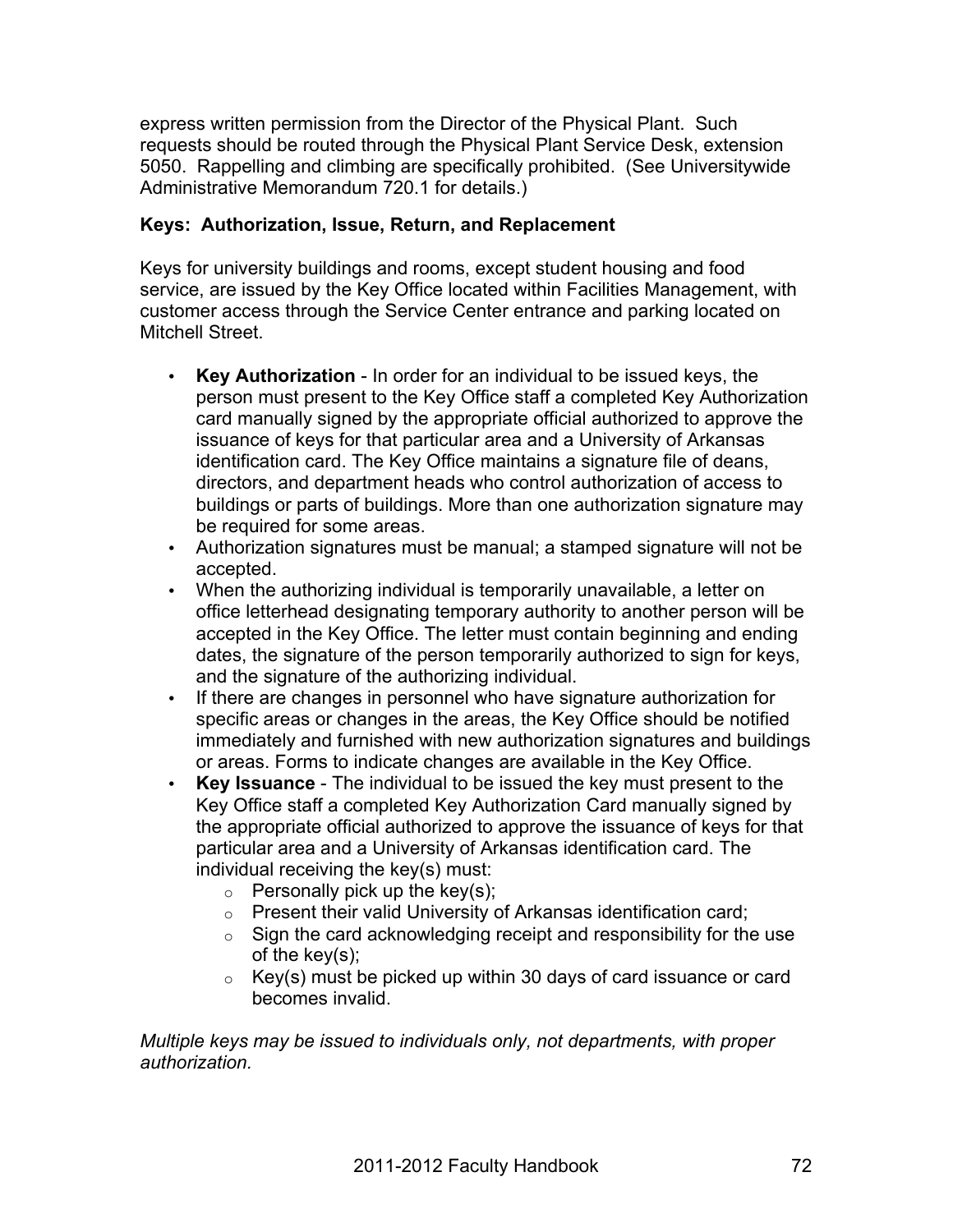- **Key Return** Upon the employee's termination or transfer, or the student's graduation, keys must be promptly returned to the Key Office, not the employee's department or the student's college. Keys are issued to the person (not the function, department, or college). The key holder of record must return the keys to ensure there is no question as to what keys were originally issued and which keys are being returned. The key holder will receive a receipt acknowledging what keys were in fact returned. **NOTE: keys are not transferable.** Upon termination, faculty and staff final paychecks may have deductions made if all keys are not returned. A student's transcript may be held until all keys are returned.
- **Lost or Stolen Keys** If a key is lost or stolen, the appropriate dean, director or department head should be notified immediately, as well as the University Police Department. The individual losing the key and/or the department who authorized the issuance of the key will be assessed a fee in accordance with the following schedule:
	- $\circ$  \$10 per individual key
	- o \$20 per sub-master key
	- $\circ$  \$50 per master key

As in the past, the key holder or the employees' department may be held responsible for additional expenses due to lost keys, such as theft of university property, damage to facilities, and costs to re-key facilities.

- **Re-keying** All Educational and General Purpose facility re-keying due to lost keys will either be performed or authorized by Facilities Management.
- **ANY DUPLICATION OF A UNIVERSITY KEY IS STRICTLY PROHIBITED.**

**If you have questions or need further information, please contact us via email @ keyoffice@uafphpl.uark.edu or call 575-2255.**

# **Workplace Policies**

#### **Inclement Weather Policy and Emergency Procedures**

(Fayetteville Policies and Procedures 210.0 and 211.0)

#### **http://vcfa.uark.edu/675.php**

It is the policy of the university to remain open regardless of weather conditions. However, when inclement weather occurs, designated university officials assess weather and road conditions and decide whether it is necessary to close the offices and cancel classes based on whether conditions appear to be such as to allow students, faculty, and staff to safely reach campus. If the university remains open but transit buses run on alternate snow routes, an official inclement weather day will be declared, and employees who arrive within two hours of their normal starting time will be given credit for a full day's attendance. Employees arriving later will be charged the full amount of time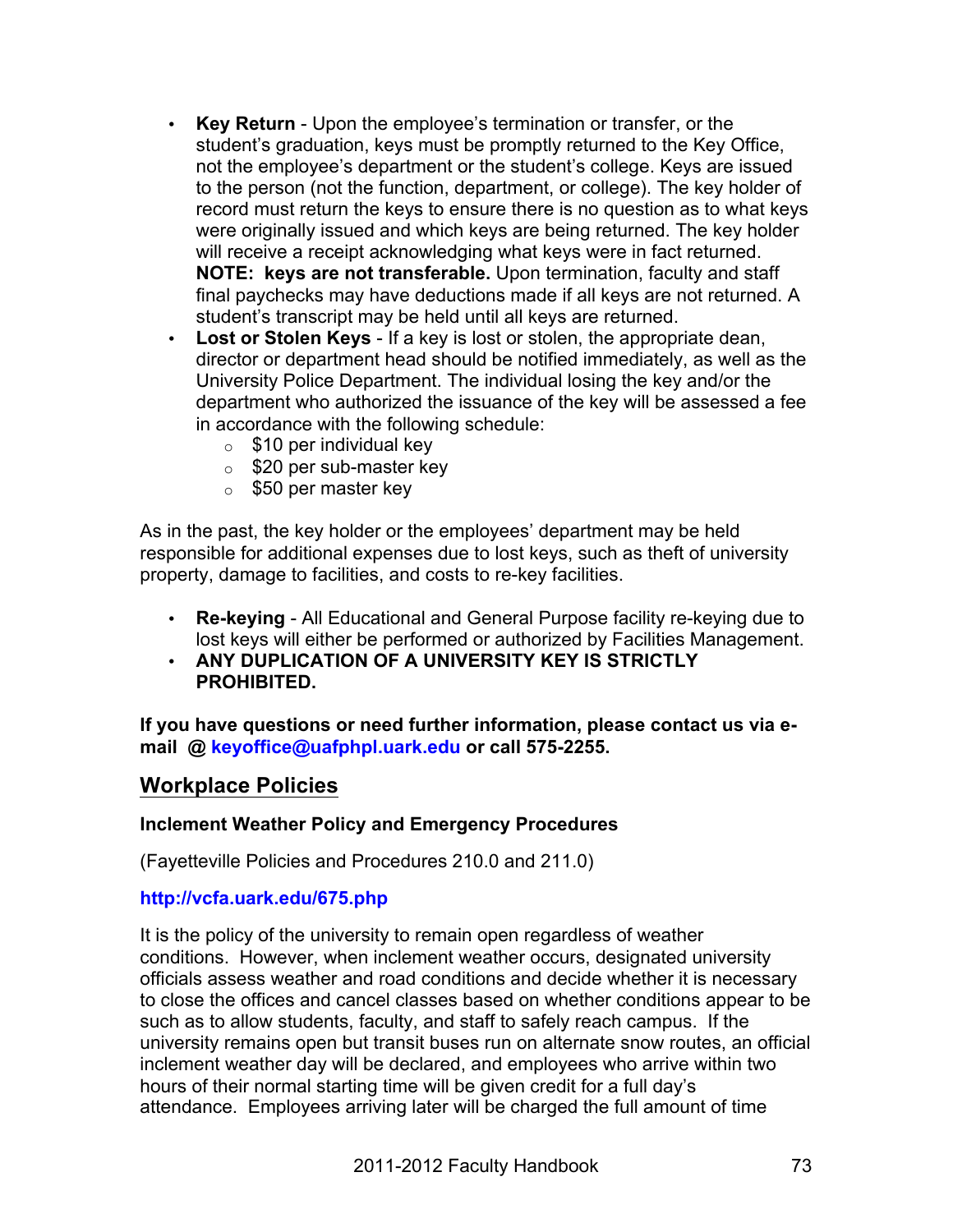involved in their tardiness, and employees not coming to work will be charged a full day's absence. With the approval of the supervisor, an employee may elect to use "leave without pay" in lieu of "annual leave." This will be considered an excused absence. However, individual departments may develop and implement additional policies concerning requirements for essential personnel during periods of inclement weather. If the university remains open, each person is expected to make his or her own determination to work but should make every attempt to get to work within the bounds of personal safety.

Class cancellations made when the university is open or when an inclement weather day has been declared must be made consistent with Academic Policy 1858.10 **http://provost.uark.edu/131.php**.

For information regarding whether the university is closed or an inclement weather day is declared, use the following sources:

- See the inclement weather web site at **http://emergency.uark.edu/11272.php**
- Call 479-575-7000 or the university switchboard at 575-2000 for recorded announcements about closings.
- Check voice mail for announcements.
- Listen to KUAF Radio, 91.3 FM, or other local radio and television stations for announcements.
- Contact your supervisor.

If the university remains open, no announcement will be made.

# **Environmental Health and Safety**

Facilities Management Environmental Health and Safety provides assistance to the university community with a variety of conditions and situations related to environmental and occupational health and safety, including assistance with fire prevention; fire extinguisher testing and replacement; hazardous materials management; chemical handling and storage procedures; laboratory chemicals, biological waste, radioactive waste, or other hazardous waste; radiation safety; occupational health and safety; chemical and laboratory safety; emergency equipment selection and testing; building environmental conditions; compliance with various environmental health and safety laws and regulations; and training in these and other subjects. For environmental health and safety assistance, call extension 5448, or visit the website at **http://ehs.uark.edu**

# **On-the-Job-Injury: Workers Compensation**

(Arkansas Code Ann. §11-9-514, 529, 701; AHRMS Policy Manual 105-4)

The Following passage directed to employees is taken from the Arkansas Code:

If you become injured or ill while you are at work due to a work-related incident, you may be eligible to receive Workers' Compensation. Workers' Compensation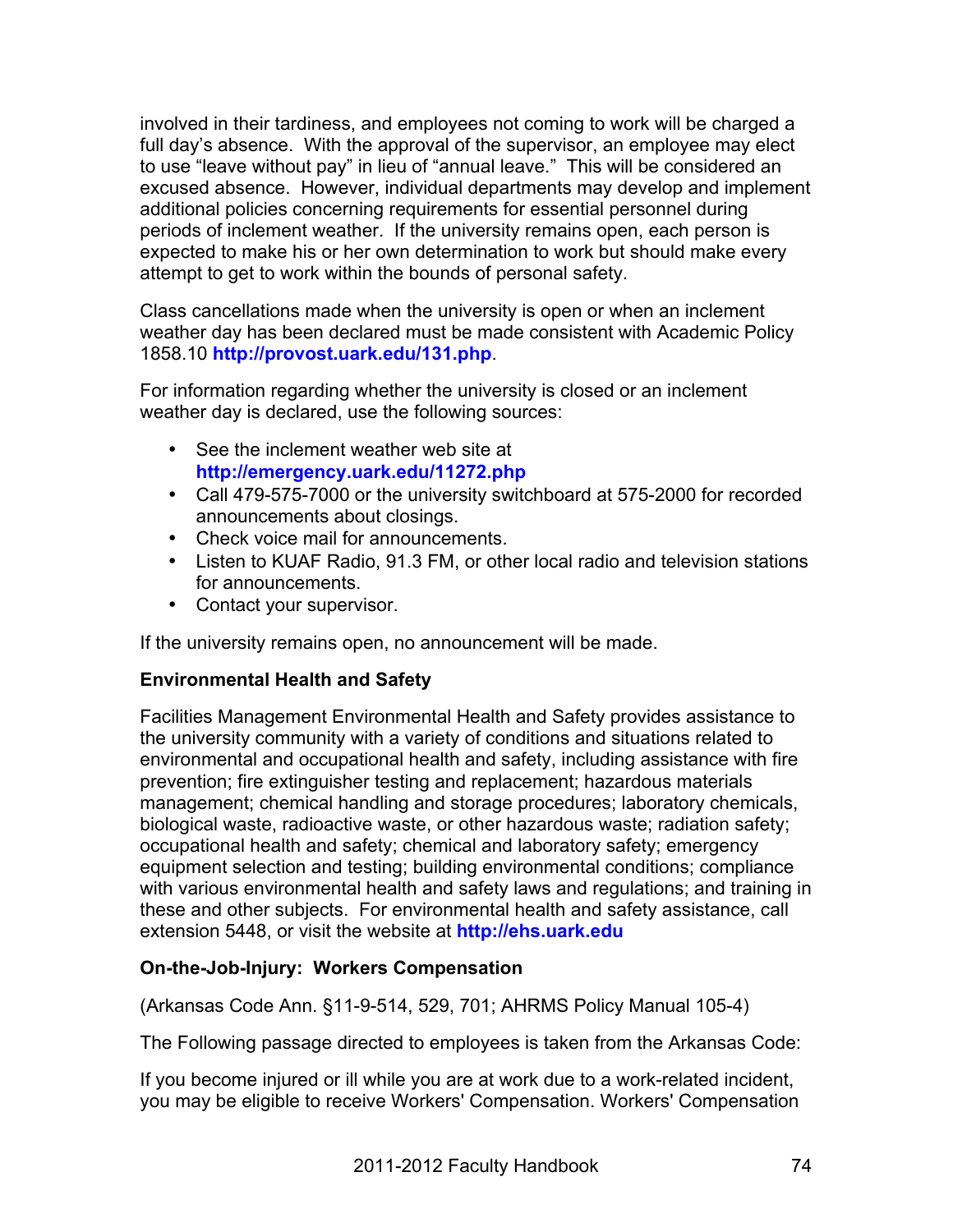is available to you by law to ensure that you get appropriate and reasonable medical care for injuries or illnesses sustained while you are on the job. Should your injury or illness require that you take an extended period of absence from work, you may be eligible for disability benefits through Workers' Compensation. Leave taken because of a serious health condition for which Workers' Compensation benefits are received will be designated as Family and Medical Leave if it meets the definitions in Section 7.5, above. Workers' Compensation claims are submitted to the Office of Risk Management. Determination and payment of claims is made by the Public Employee Claims Division located in Little Rock.

For the Procedure for Reporting and Treatment of an On-the-Job Injury of Illness and information on Medical Providers, please see **http://hr.uark.edu/153.aspx**

# **Disturbances and Demonstrations**

University regulations prohibit activities which (1) interfere with campus order and access, the normal functioning of the university, or the rights of other members of the university community; (2) result in injury to individuals on campus, damage to individual or university property, or unauthorized attempted or actual entry into university buildings; and (3) present a clear and impending threat to the safety of individuals, to university property, or to the university community in general. See Act 328 of 1967 and Board Policy 220.1.

# **Alcohol Policy**

Dispensing and consuming alcoholic beverages on state property is strictly prohibited (except for special consideration provided to students aged 21 years or over, who are allowed to consume alcoholic beverages in the privacy of their rooms, in selected residence halls). The consumption of alcoholic beverages on university property or during working hours is prohibited, as is intoxication while on duty as an employee. See Board Policy 705.2.

# **Smoking Policy/Tobacco Use Policy**

(Fayetteville Policies and Procedures, 724.0, August 1, 2010)

I. PURPOSE

The purpose of this policy is to prohibit smoking and tobacco use on the University of Arkansas Campus and to implement Act 734, the Clean Air on Campus Act of 2009.1

II. BACKGROUND

Each year, approximately 440,000 people die prematurely of diseases caused by smoking, accounting for one out of every five deaths in the United States (CDC 2003). Use of cigarettes, smokeless tobacco, cigars, pipes, and other tobacco products lead to disease and death. Tobacco use and secondhand smoke have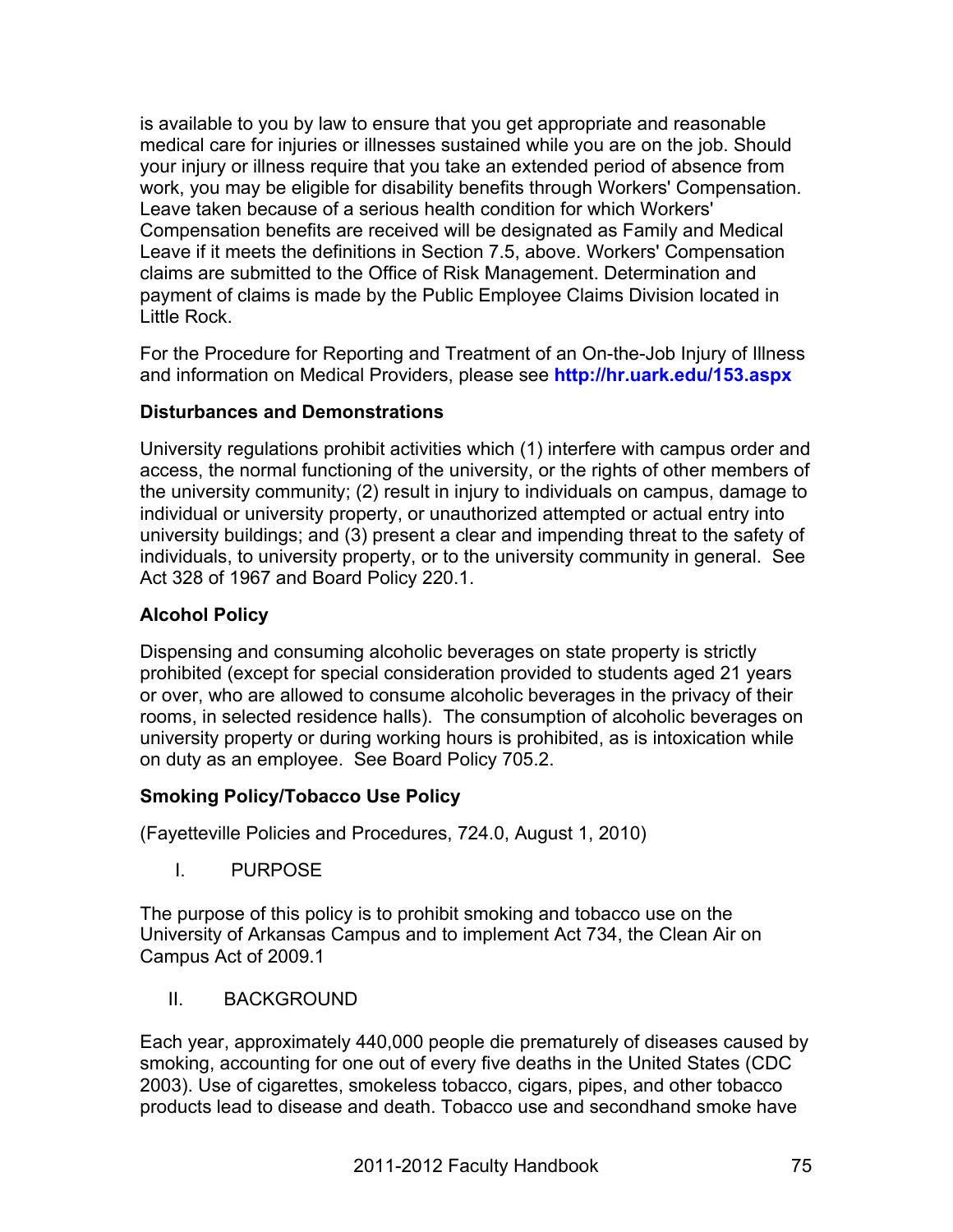been identified by the Surgeon General to be the cause of preventable diseases. In addition to causing direct health hazards, smoking and smokeless tobacco use contribute to institutional costs in other ways, including fire damage, cleaning and maintenance costs, and costs associated with employee and student absenteeism, health care, and medical insurance.

Accordingly, the University of Arkansas actively seeks to create a campus environment that is completely free of tobacco use and secondhand smoke. Furthermore, the Arkansas Clean Air on Campus Act prohibits smoking on each campus of state-supported institutions of higher education.

- III. POLICY
- A. Smoking and the use of tobacco products (including cigarettes, cigars, pipes, smokeless tobacco, and other tobacco products), as well as the use of electronic cigarettes, by students, faculty, staff, contractors, and visitors, are prohibited on all property owned or operated by the University of Arkansas.
- B. Smoking and the use of tobacco products (including cigarettes, cigars, pipes, smokeless tobacco, and other tobacco products), as well as the use of electronic cigarettes, are prohibited at all times:

1. On and within all property, including buildings, grounds, and athletic facilities, owned or operated by the University of Arkansas;

2. On and within all vehicles on University property, and on and within all University vehicles at any location.

- C. The University prohibits campus-controlled advertising, as well as the sale or free sampling of, tobacco or smoking-related products on campus.
- D. Littering campus with remains of tobacco or smoking-related products is prohibited.
- E. All those attending public events, such as conferences, meetings, public lectures, social events, cultural events, and sporting events using University facilities shall be required to abide by this policy; organizers shall communicate this policy to attendees and shall enforce the policy.
- F. Campus organizations are discouraged from accepting money or gifts from tobacco companies.

# IV. COMMUNICATION OF POLICY

This policy will be communicated to the campus community via the University web site. In addition, references to this policy will be added to the University's faculty handbook, staff handbook, and student handbook or catalog of studies. In addition, information regarding this policy shall be communicated to each guest of the University upon request. Each building will display a decal that states "Tobacco Free Facility." However, tobacco-free zones apply on all property owned or operated by the University, whether or not signs are posted; no ashtrays or smoking shelters will be permitted.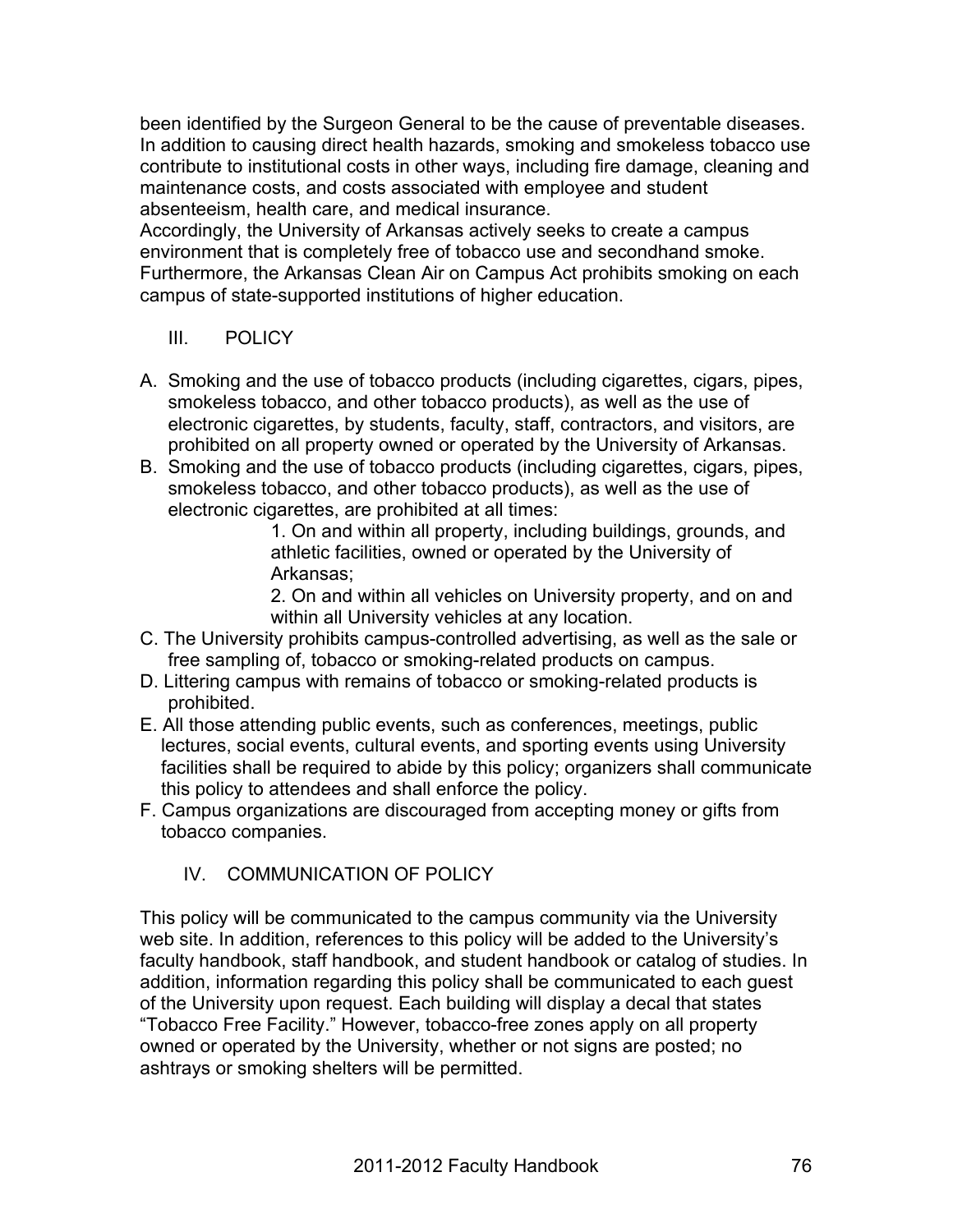# V. TOBACCO USE CESSATION PROGRAMS

The University of Arkansas is committed to support all University of Arkansas students and employees who wish to stop using tobacco products. Assistance to students, faculty, and staff to overcome addiction to tobacco products, such as referral to cessation services, is available through Human Resources and the Pat Walker Health Center.

# VI. COMPLIANCE

- A. All University of Arkansas students, faculty, staff, contractors and visitors to campus are expected to comply with this policy and state law. Members of the campus community are empowered to respectfully inform others about the policy to enhance awareness and encourage compliance and may report violations to the University of Arkansas Police Department (UAPD).
- B. Smoking on University property: pursuant to state law, persons smoking on property owned or operated by the University may be issued a citation by UAPD.
- C. Other violations: persons engaging in other use of tobacco products or electronic cigarettes in violation of this policy will be subject to the following:

1. Students will be referred to the University's student disciplinary process.

2. Employees will be referred to their respective units for progressive discipline.

3. Contractors will be referred to their respective employers for appropriate action.

4. Visitors will be required to leave the campus; failure to cooperate may lead to a citation or arrest.

D. No person who makes a complaint of a violation of this policy or who furnishes information concerning a violation of this policy shall be discriminated or retaliated against in any manner.

# VII. STATUTORY PENALTIES

As of August 1, 2010, pursuant to state law, persons convicted of smoking on campus are subject to a fine of not less than \$100 and not more than \$500.

# **Drug Free Workplace Policy**

(Governor's Executive Order 89-2; approved by Campus Council April 27, 1989)

Drug abuse and use at the workplace are subjects of immediate concern in our society. These problems are extremely complex and ones for which there are no easy solutions. From a safety perspective, the users of drugs may impair the well-being of all employees, the public at large, and result in damage to state property. Therefore, it is the policy of the State of Arkansas that the unlawful manufacture, distribution, dispensation, possession, or use of a controlled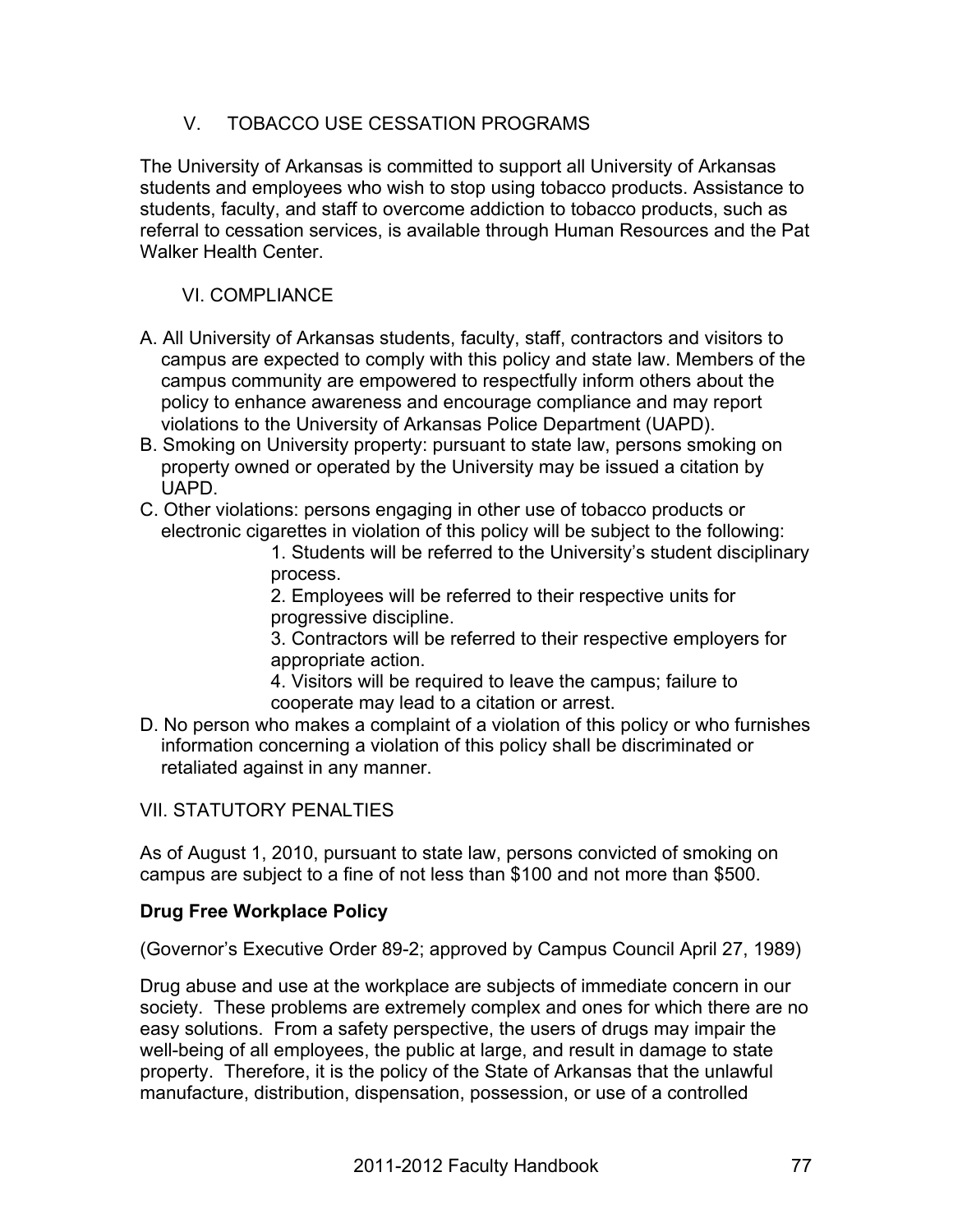substance in a state agency's workplace is prohibited. Any employees violating this policy will be subject to discipline up to and including termination. The specifics of this policy are as follows:

- 1. State agencies will not differentiate between drug users and drug pushers or sellers. Any employee who gives or in any way transfers a controlled substance while on the job or on agency premises will be subject to discipline up to and including termination.
- 2. The term "controlled substance" means any drug listed in 21 U.S.C. Section 812 and other federal regulations. Generally, these are drugs which have a high potential for abuse. Such drugs include, but are not limited to, heroin, marijuana, cocaine, PCP, and "crack." They also include "legal drugs" which are not prescribed by a licensed physician.
- 3. Each employee is required by law to inform the agency within five days after he or she is convicted for violation of any federal or state criminal drug statute where such violation occurred on the agency's premises. A conviction means a finding of guilt (including a plea of nolo contendere) or the imposition of a sentence by a judge or jury in any federal court, state court, or other court of competent jurisdiction.
- 4. The University of Arkansas, Fayetteville, must notify the U.S. government agency with which the contract was made within ten days after receiving notice from the employee or otherwise receiving actual notice of such a conviction.
- 5. If an employee is convicted of violating any criminal drug statute while in the workplace, he or she will be subject to discipline up to and including termination. Alternatively, the agency may require the employee to successfully finish a drug abuse program sponsored by an approved private or governmental institution.
- 6. As a condition of further employment on any federal government contract, the law requires all employees to abide by this policy.

Note: At the University of Arkansas, Fayetteville, sections 3. and 4. of the Drug Free Workplace Policy will be carried out by requiring the convicted employee to inform his or her department head, director, or other appropriate supervisor of the conviction immediately and of having that supervisor report the conviction immediately to the vice chancellor to whom he or she reports. The vice chancellor so notified will convey the information, on behalf of the university, within the required ten-day period, to the U.S. agency with whom the federal government contract in question is held.

# **Workforce Violence Policy**

(Fayetteville Policies and Procedures 416.0, July 1, 2001)

The University of Arkansas is committed to providing a safe, healthful workplace that is free from violence or threats of violence. Reports of threatening or violent incidents are taken seriously and dealt with appropriately. Individuals who engage in violent or threatening behavior may be removed from the premises,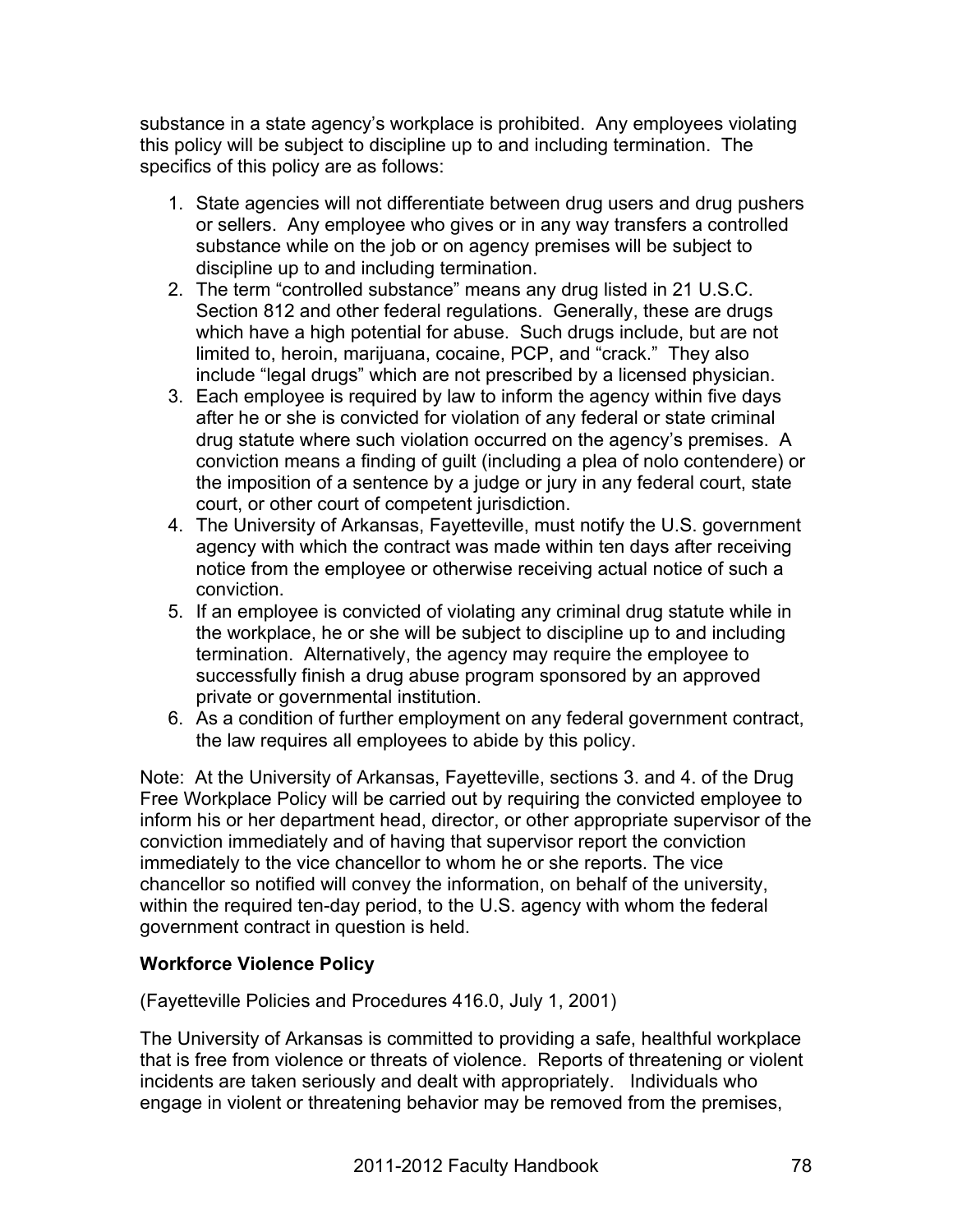and may be subject to dismissal or other disciplinary action, arrest and/or criminal prosecution. The university does not tolerate behavior that is violent, threatens violence, harasses or intimidates others, interferes with an individual's legal rights of movement or expression, or disrupts the workplace, the academic environment or the university's ability to provide service to the public. Violent or threatening behavior can include physical acts, oral or written statements, or gestures and expressions. For procedures on reporting and action, see **http://vcfa.uark.edu/Documents/FayPol\_FacStaff\_4160.pdf**

# **Campus Services**

**The University Bookstore** offers a large selection of new, used, digital, and rental textbooks, reference books and general reading books, and special orders are welcome. The bookstore also carries art, engineering, architectural and school supplies. The Bookstore has also added a full service Clinique cosmetics counter as well as a full service coffee bar to our offerings. The departmental supplies area offers items to UA departments at state contract prices and handles special orders. Textbook orders must be turned in for the summer and fall semesters by April 1, and spring semester orders by November 1. For information regarding textbook orders, call 575-3010. The full text of the textbook order policy and a link to Act 175 of 2007 that sets the adoption deadlines are available on the following website: **http://bookstore.uark.edu/adoption/**

**The Computer Store** carries hardware, software, parts and supplies at contractual and academic discounted prices. University of Arkansas Faculty and Staff qualify to purchase Adobe, Microsoft, Apple, Dell, HP and many other brands at prices 2-80% off MSRP. If you are interested in payroll deduction, would like to peruse products or learn more about The Computer Store please visit **http://www.uarkcomstore.com/** for more information. The Computer Store Service Center provides A+ certified, Apple and Dell authorized technicians who can provide warranty work on Apple and Dell and handle non-warranty services like OS reloads, Data Back-up, logic board replacements, etc. please visit **http://www.uarkcomstore.com/service.php**.

**The Parking Spot** Store, located at the Harmon Street parking facility, behind the Walton College of Business provides fully automated dry cleaning service, one-hour photo processing service, shipping and mailing services, information center, food and beverages, school supplies, books and magazines.

**The Razorback Shops** offer clothing, gifts, cards and snacks. Special orders are welcome.

For charge account information, call the Bookstore office at 575-2156. For further details on Bookstore services and special opportunities, visit the University Bookstore website at **http://bookstore.uark.edu/**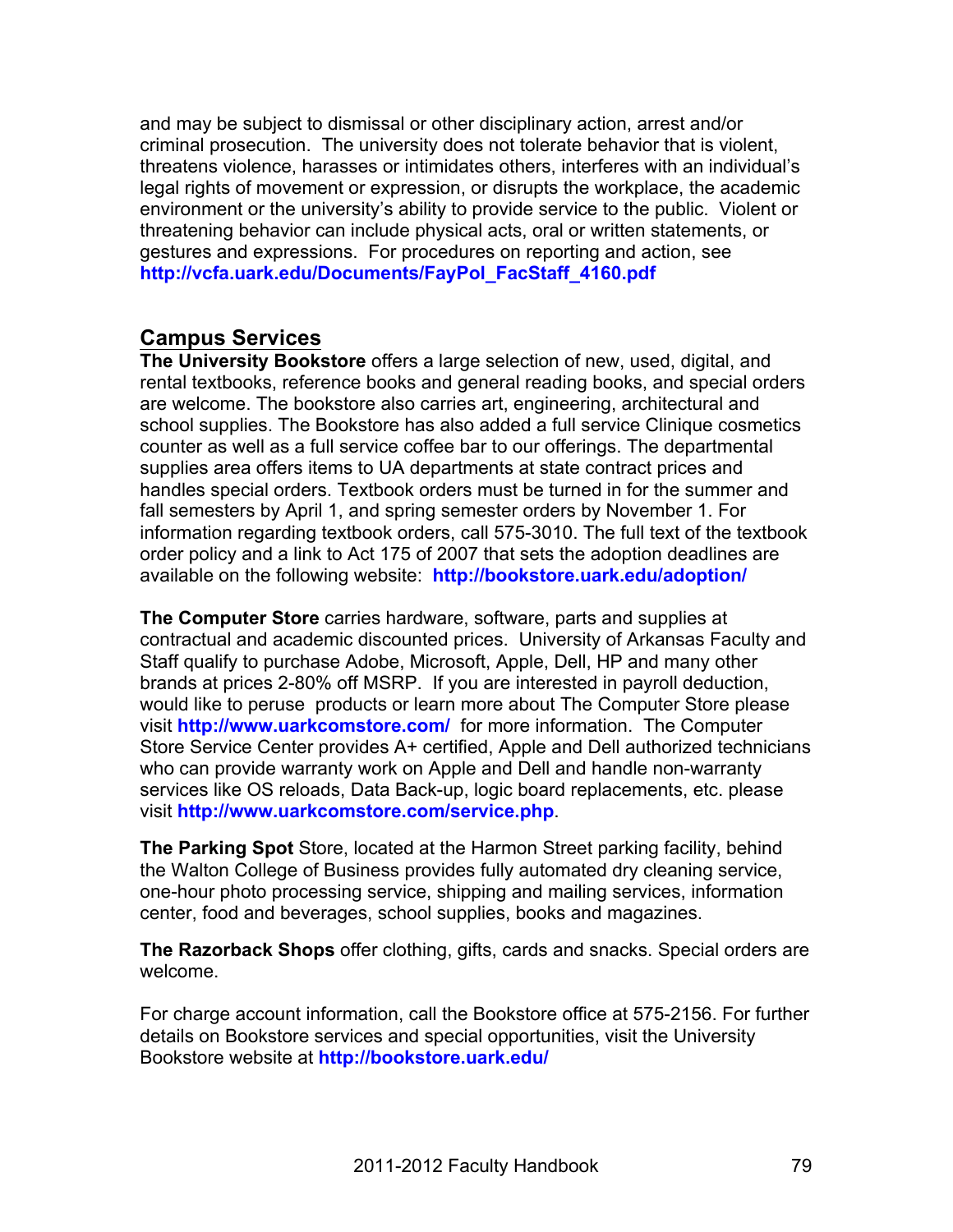Discounts - Faculty and staff receive a 10 percent discount on books (new, used, and general reading), supplies, clothing, gifts and sundries. There are no discounts on food, magazines, or on faculty/staff computer store purchases.

# **Print, Mail, Copy Solutions (PMC Solutions)**

Printing and copying services are available to the campus community through a high-volume printing facility, a convenience copy center and student/departmental copiers located throughout the campus. The print and high-volume copy units are located at 1580 W. Mitchell Street where there is convenient visitor parking on the east side of the building. Services offered from this facility include high-quality offset printing from a single color up to five-colors, color and black & white digital imaging, large format imaging and dry-mounting of posters, bindery services such as folding, trimming, perforating and numbering plus coil, comb or saddle-stitch and perfect-bound binding.

We offer free estimates as well as free pick-up and delivery. A walk-up copy/intake window is located at 105 Arkansas Union behind the Post Office. Low volume color and black & white copies may be printed here or you may use this window as a drop-off point for jobs that need to be produced at our Mitchell St. location. Helpful staff members are available to assist you in all phases of your job's production. For additional information, please call 575-2404 or visit our website **http://pmcs.uark.edu/**.

The Mail unit provides delivery of the University's United States Postal Service (USPS) mail and campus interdepartmental mail as well as processing of outgoing mail via USPS and shipping via United Parcel Service (UPS) and express carriers. A complete list of services and guidelines may be obtained from PMC Solutions-Mail, 105 Arkansas Union or by calling 575-5649. Delete( Although personal mail is not permitted in the university mail system,) A Post Office station is located next to Mailing Services on the first floor of the Arkansas Union to accommodate personal mail. The Post Office/Postal Plus facility offers USPS, P.O. box rental, services by carriers such as UPS , DHL, and Federal Express, as well as money orders, gift wrapping, packaging materials, scan to email, and FAX services. For additional information, please call 575-5649 or visit our website **http://pmcs.uark.edu/889.php**.

PMC Solutions also manages the Departmental Copier/Multifunction Lease program for the university campus. All service calls, supplies, and paper are ordered through PMC Solutions for convenience and efficiency. If you would like to know more about the Departmental Copier/Multifunction Lease program please call Penny at (479) 575-5970 or e-mail her at bellard@uark.edu.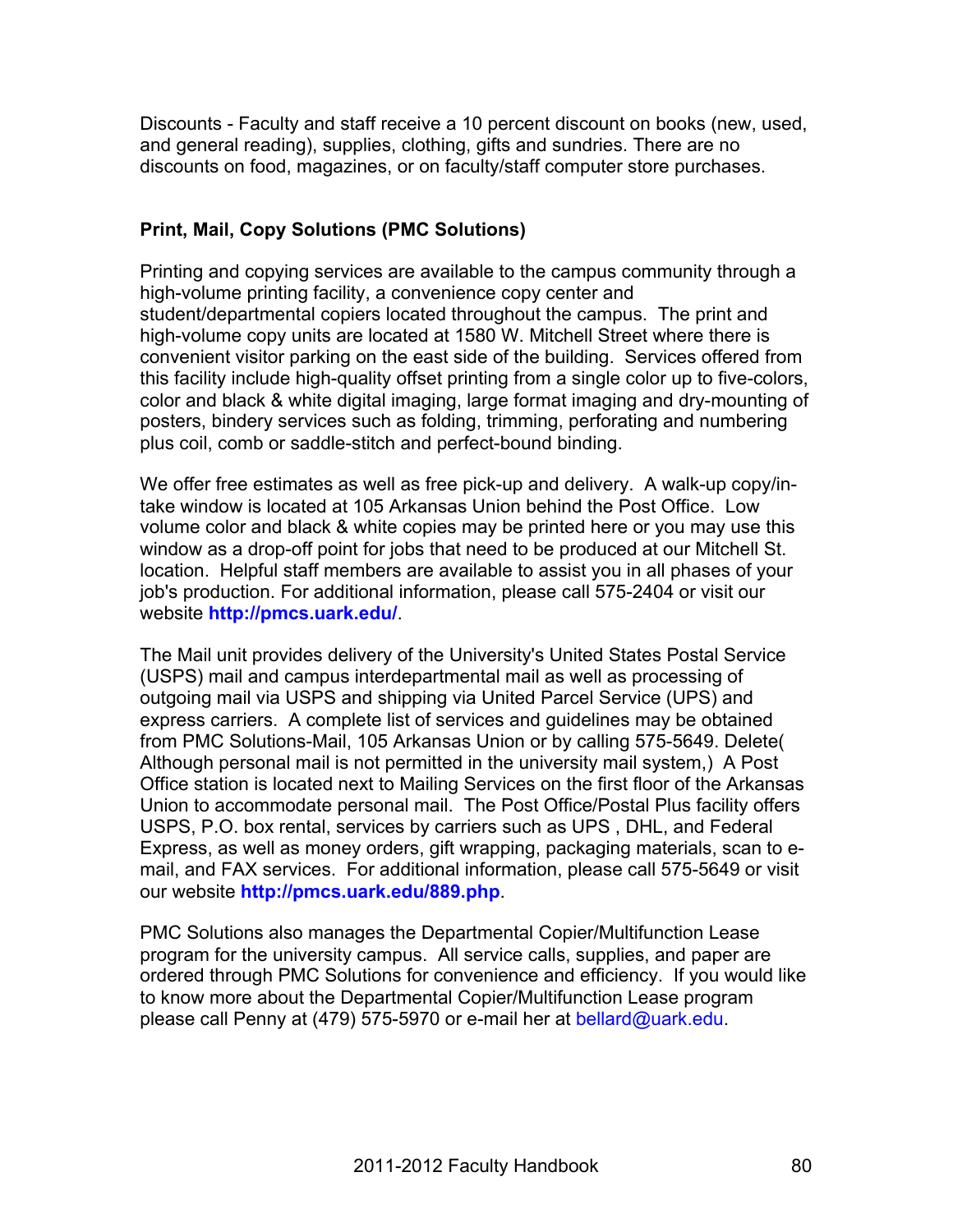For additional information, please visit our website http://pmcs.uark.edu/. Become a fan at **http://www.facebook.com/pages/PMC-Solutions-University-of-Arkansas/339017365989**.

#### **Transit System**

Razorback Transit provides fare-free fixed route bus service to University of Arkansas students, faculty, staff and the general public during all hours of operation. Complimentary Paratransit van service is also available for all certified eligible individuals who cannot ride the fixed route buses. Full transit services are provided, with 16 buses serving eleven routes, Monday through Friday from 7:00 a.m. to 6:00 p.m. on class days throughout the fall and spring semesters, including final exam days (mid August to mid May). Full service is also provided during the two move in days (Thursday and Friday) prior to the start of each fall semester. Bus service is not provided on official university holidays. Night reduced service is provided Monday through Friday 6:00 p.m. to 10:30 p.m. throughout the fall and spring semesters (mid August to mid May). The nightreduced service combines the eleven regular routes into five reduced routes. All routes, with the exception of Red and Purple Reduced are on a thirtyminute schedule and depart the Garland Transit Facility on the half hour. The Red route remains on a one-hour schedule and departs the Garland Transit Facility each hour, with the last departure at 9:00 p.m. The new Purple Reduced Route is on a forty minute schedule. Saturday reduced service is provided during the fall and spring semesters from 7:00 a.m. to 10:30 p.m. Saturday reduced service routes cover the same areas as the night reduced routes, and the time intervals are the same. All route maps are available on line at transit.uark.edu under Transit Operations. They are also available on each bus, the Student Union Information Service Desk, and at the Transit and Parking Department at 155 Razorback Road (ADSB 131). Gold and Silver route service will be available to the general public and students on home football game Saturdays. There will be a special map and directions for these days. Summer Reduced Service is provided from 7:00 a.m. to 6:00 p.m. with the same routes in operation as the Night Reduced Service (mid May to mid August). There is no Saturday service during this time. During semester break (mid December to mid January) the reduced service schedule is observed. Charter bus services are available to all university departments, at reasonable rates, for field trips. For charter arrangements or information, contact the Transit and Parking Department (479) 575-7913. 

# **Parking on Campus**

Regulations for parking and traffic control, with appropriate penalties for violations, have been approved by the Board of Trustees. Any person who parks a vehicle on campus must display a valid parking permit on that vehicle, or park at a parking meter and pay the posted meter fee. Parking permits and copies of regulations with maps indicating authorized parking zones may be obtained from the Transit and Parking Department in the Administrative Services Building at 155 S. Razorback Road or the Parking Office in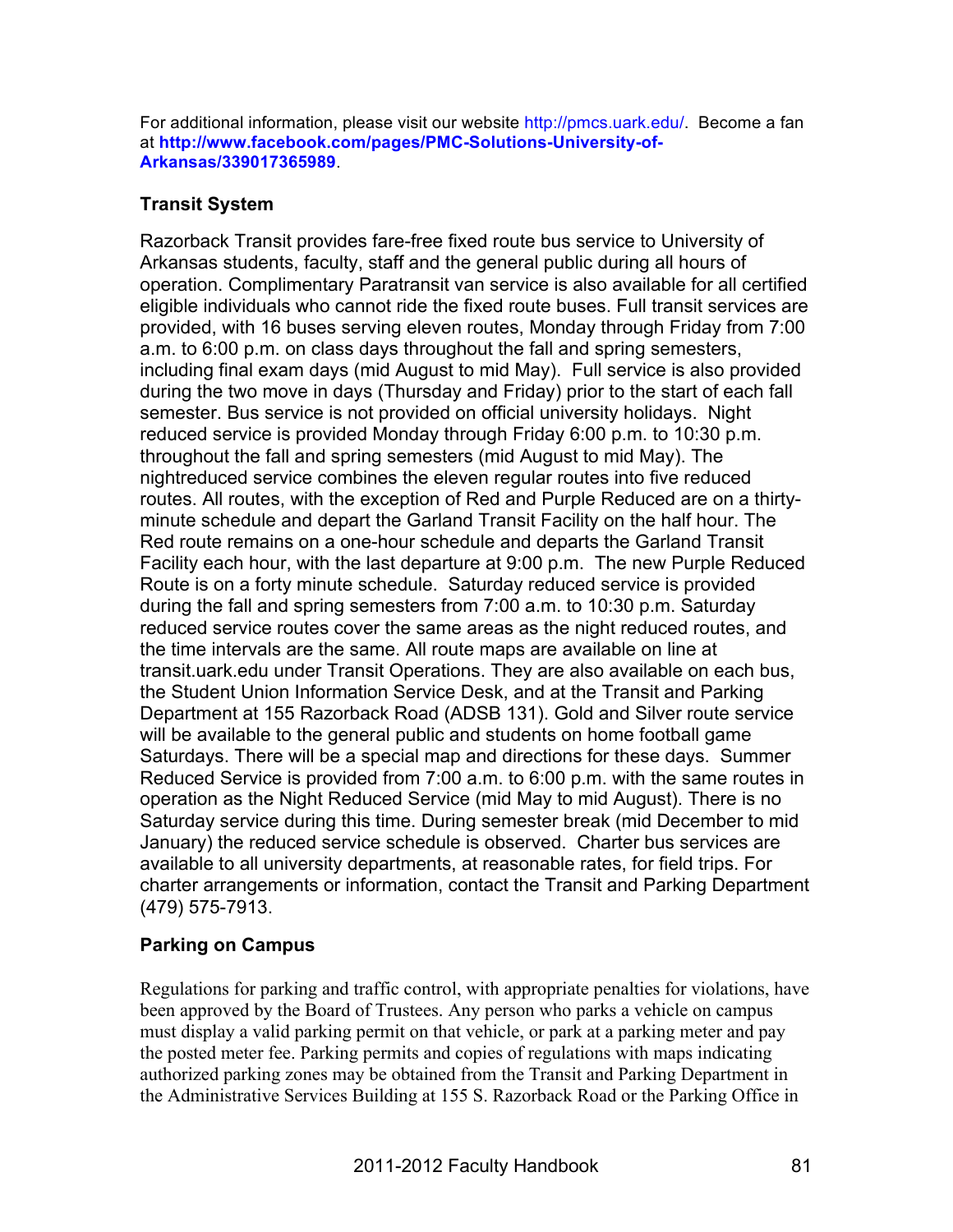the Harmon Avenue Garage. Faculty/Staff permits should be purchased and Reserved permits renewed using a payroll deduction plan or credit card on the Internet at **https://myparkingaccount.uark.edu** or by credit card, cash or check in person at the Transit and Parking Department in the Administrative Services Building. Faculty/Staff and Harmon Avenue Garage permits are available at the Harmon Avenue Parking Garage. Faculty hosting events on or inviting guests to campus are responsible for coordinating parking for their guests through the Transit and Parking Department. Call 575-PARK (7275) for further information. Parking information is also available on the web at **http://parking.uark.edu/**.

(See also Act 328 of 1967 and Fayetteville Policies and Procedures 320.0 and 320.1).

#### **University Identification Cards**

The Campus Card Office in room 427 of the Arkansas Union issues photo identification cards to faculty, staff, and students of the university. The schedule for taking I.D. photos is Monday through Friday, 8 a.m. to 5 p.m. For schedule changes or special scheduling problems, call 575-7563. New faculty and staff members must present an authorization from their department and a driver's license, passport, or military ID. The authorization form can be obtained at the Campus card office or on line at **http://campuscardoffice.uark.edu**. Click on the forms button on the left.

Students must show a current driver's license, passport, or military ID and pay \$22.00. The replacement charge for all lost, damaged, or stolen I.D.s is \$18.00. Faculty and staff members who are also enrolled as students do not need a Campus Card with a student designation. The computerized I.D. card system allows for verification of current enrollment. New faculty and staff must have their Campus Card in order to obtain keys from the Key Office. Campus Cards are required to check out library books, enter the HPER Building, and other activities. Another feature of the I.D. system allows cardholders to deposit money to their card account called Razorbuck\$ in order to make cashless purchases. Razorbuck\$ can be used at most university locations including general access copiers, at select vending machines, and many retail locations both on and off campus. A complete list of locations can be found at

**http://campuscardoffice.uark.edu**. Deposits can be made in the Campus Card Office during business hours with cash or check. Also deposits can be made at the Razorbuck\$ machine on the 2nd floor of Mullins Library, the Law Library, and in the Arkansas Union Living Room with cash only. The easiest and quickest way to add money to Razorbuck\$ is over the web at

**http://razorbucks.uark.edu**. For more information, call extension 575-7563.

# **Lost and Found Operating Procedures**

Facilities Management Central Supply has been designated as the central repository and controlling agency responsible for lost and found property for the University campus. Other departments on campus have a lost and found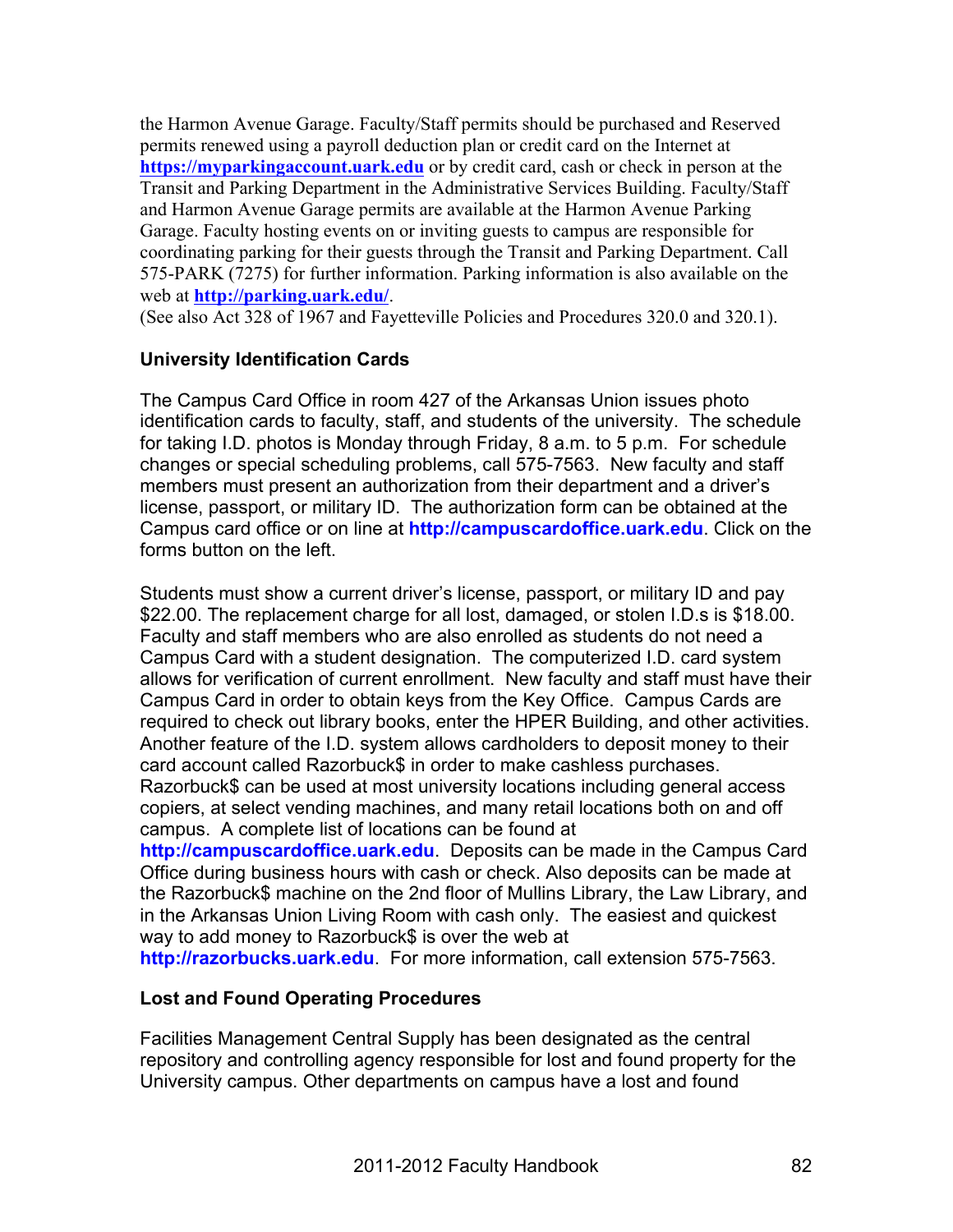designation for the department and contact information available at the following link http://uarklf.com/selectitemtype.aspx

All designated Lost & Found locations log found property, as it is delivered, into the online log using Returnity™ Lost & Found software. The public log, which is accessible for viewing by anyone via the Internet can be accessed on the home page of the University's web site **http://www.uark.edu/** by clicking on the "Current Students" or "Visitors and Fans" buttons at the top of the page. The link is listed as "Lost & Found" which takes the inquirer to the Lost & Found public log of found property.

Designated personnel log found property and provide the following information: Item Type, Where Lost/Found, Make, Color, Description and Location. A "Report Number" is automatically assigned to each new Case Report.

The "Reserved Description" field is available only to the designated/registered log users to record information about the property which only the owner would know.

#### A. Logging Found Property:

1. All property delivered to Facilities Management Central Supply will be logged as found in the online log Returnity™. All property delivered to other Lost & Found locations which have Returnity™ software installed will be logged in the online log, and the location will be selected to indicate the location where the property resides. "Location" on the online form becomes "Claim Location" on the public online log and directs the inquirer to the appropriate department. If property is transferred to another department such as Central Supply (Facilities Management), the "Property Case Report" will be edited to select the new location.

2. All articles delivered to Central Supply or the other campus locations that are identifiable to a specific individual will be logged with the individual's name, address if shown, and any other information that is known. Such property will have every reasonable effort made to contact the individual to let the person know where to claim the property.

Articles of value that have identifying characteristics (model #'s, serial #'s, special markings, etc.) will be screened through UAPD by calling 575-2222. Such contact will be noted in the comments section of the "Property Case Report."

3. Each article taken into Lost & Found will be identified with its "Report Number" and will be placed in a secure storage location.

4. University I. D. cards will be logged and delivered by hand, as soon after receipt as is practical, to the Arkansas Union campus I. D. office.

5. All University of Arkansas keys found and delivered to Central Supply or other Lost & Found locations will be logged and then turned in to the Facilities Management Key Office as soon as practical. Keys will be hand delivered to the Key Office. "Claim Location" will indicate FAMA Key Office.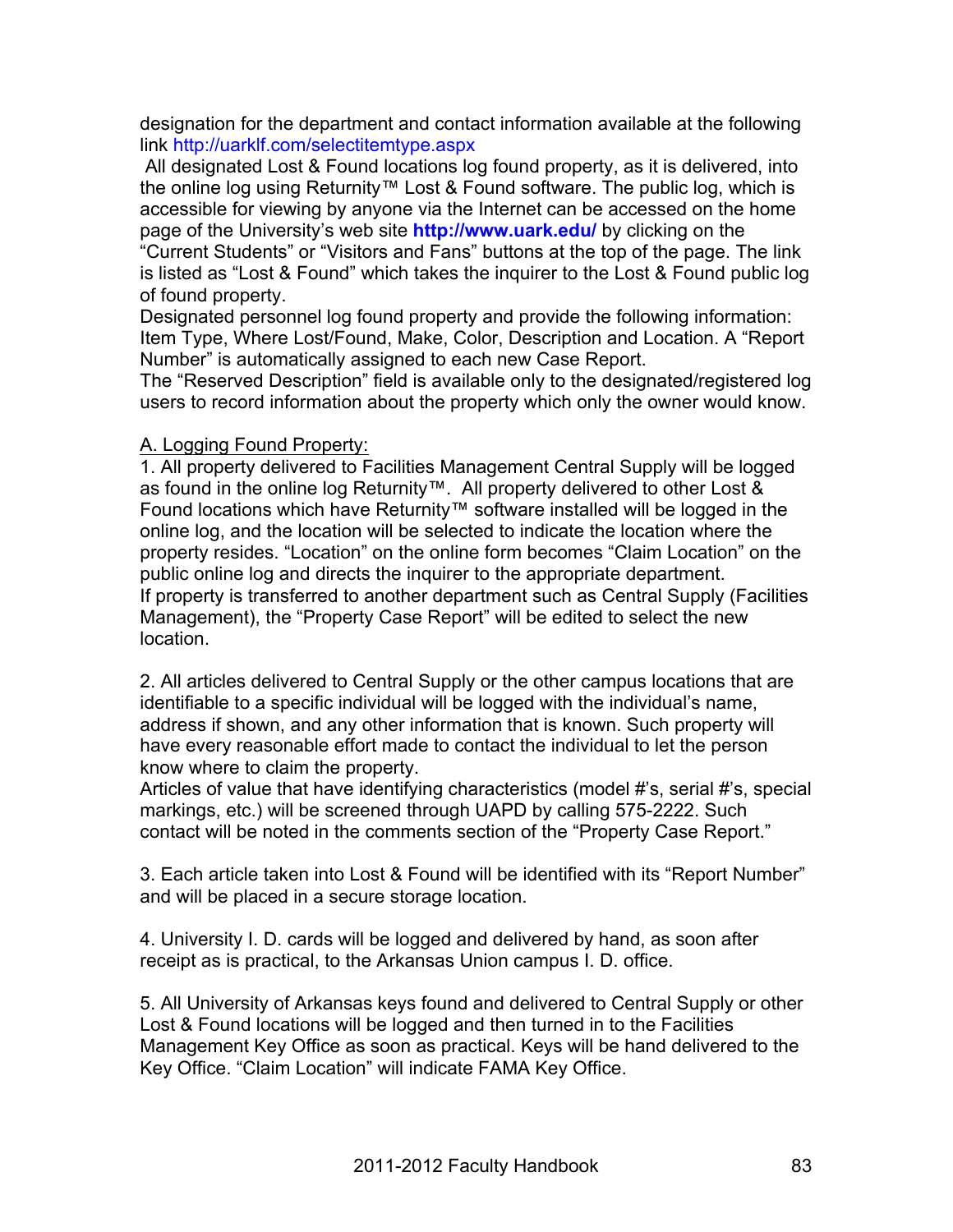B. Disposition of Lost & Found Articles:

All unclaimed articles will be held for a minimum of 60 days. After 60 days articles will be assigned a final disposition. Items of value will be donated to a local charity such as The Salvation Army, Seven Hills Homeless Shelter or, in the case of books, Ozarks Literacy Council.

Found cash will be deposited in a VCFA holding account via Facilities Management Accounting.

Articles of a personal nature such as credit cards or driver's licenses will be destroyed (shredded) and disposed of in a non-compromising manner. Articles such as soap, cosmetics, class notes, etc. will be destroyed. Check Books will be returned to the issuing bank and signed for by a bank representative.

Disposition of each item will be noted in the "Disposition" section of the "Property Case Report" by date and type of disposition. After disposition has been noted, the record will be deleted. All deleted records are available to the administrator(s) as a "View Deleted Records" report.

#### C. Return of Property to the Rightful Owner:

1. When receiving inquiries regarding a lost article, the caller will be referred to the on line public log if they are in a position to access it, or the Lost & Found operator will review the log for them. If the property has not been logged, the caller will be referred to the Campus Lost & Found web site to report a lost item.

2. If it appears that the item in question has been logged, the Lost & Found operator will check the log description, use the "Reserve Description" information and try to determine if the item in question is indeed the caller's. If it is a match, the caller will be advised of the "Claim Location." Disposition on the "Property Case Report" will indicate date, return to owner, released to and released by information, the form printed and signed by the owner at the time of pick up. The record will then be deleted from the log.

3. The finder of lost property must advise Lost & Found if they desire or intend to claim the property if the rightful owner does not. Each instance of such claim by the finder must be reported in detail to the University's Office of General Counsel for a determination of disposition on a case by case basis.

# D. Custodial Responsibility Of Lost & Found Property:

Campus Lost & Found locations assume responsibility for property only after it is delivered to the location. At that time the receiving location has the responsibility of protecting and securing the property until it is returned to the rightful owner or a final disposition pursuant to section B. is made.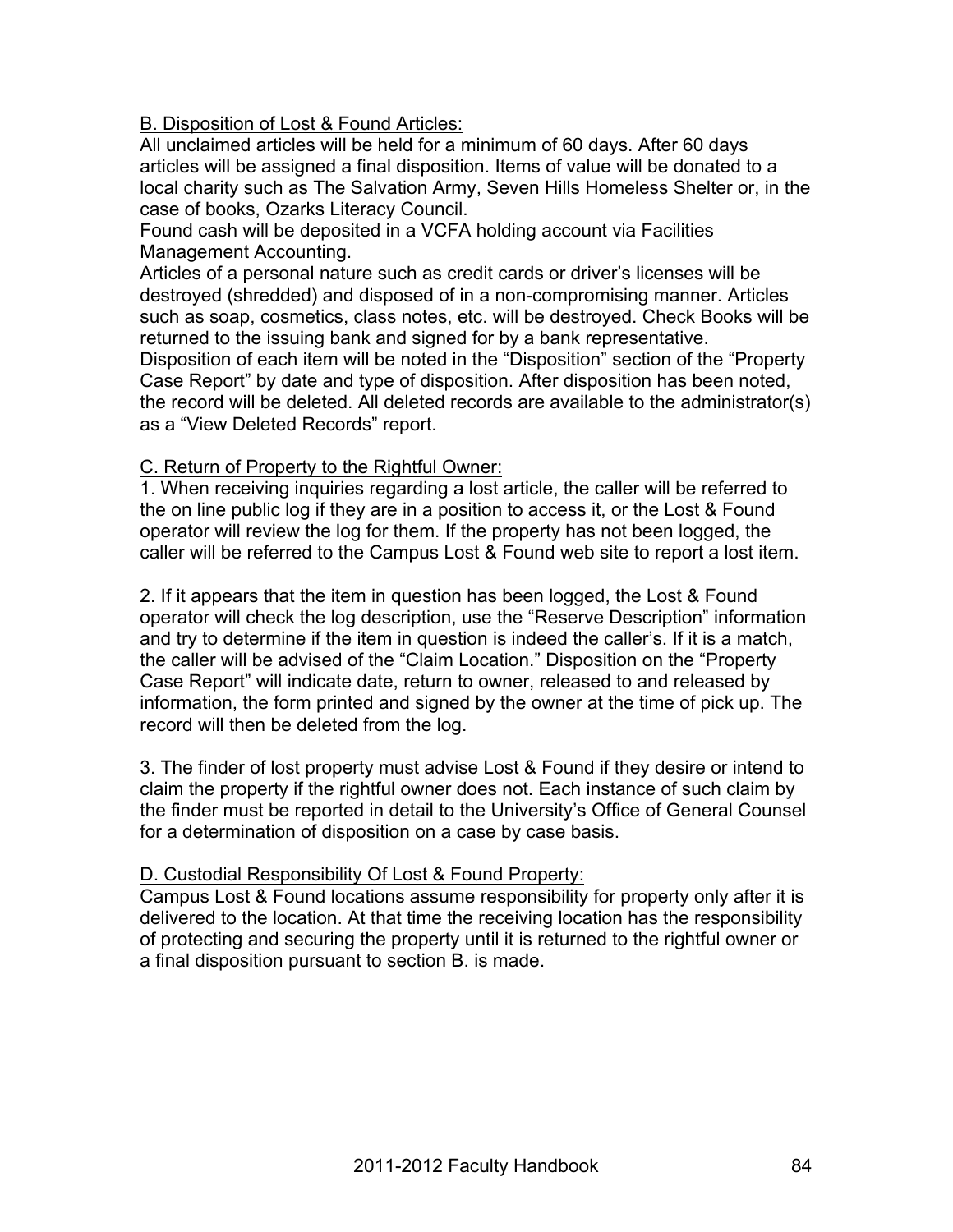#### **Links to Other UA Policies**

For additional information on UA policies, including listings of policies, visit the following websites.

*Board of Trustees Policies* are available at **http://vcfa.uark.edu/741.php**

*Fayetteville Policies and Procedures* are available at **http://vcfa.uark.edu/675.php**

*Academic Policies* are available at **http://provost.uark.edu/131.php**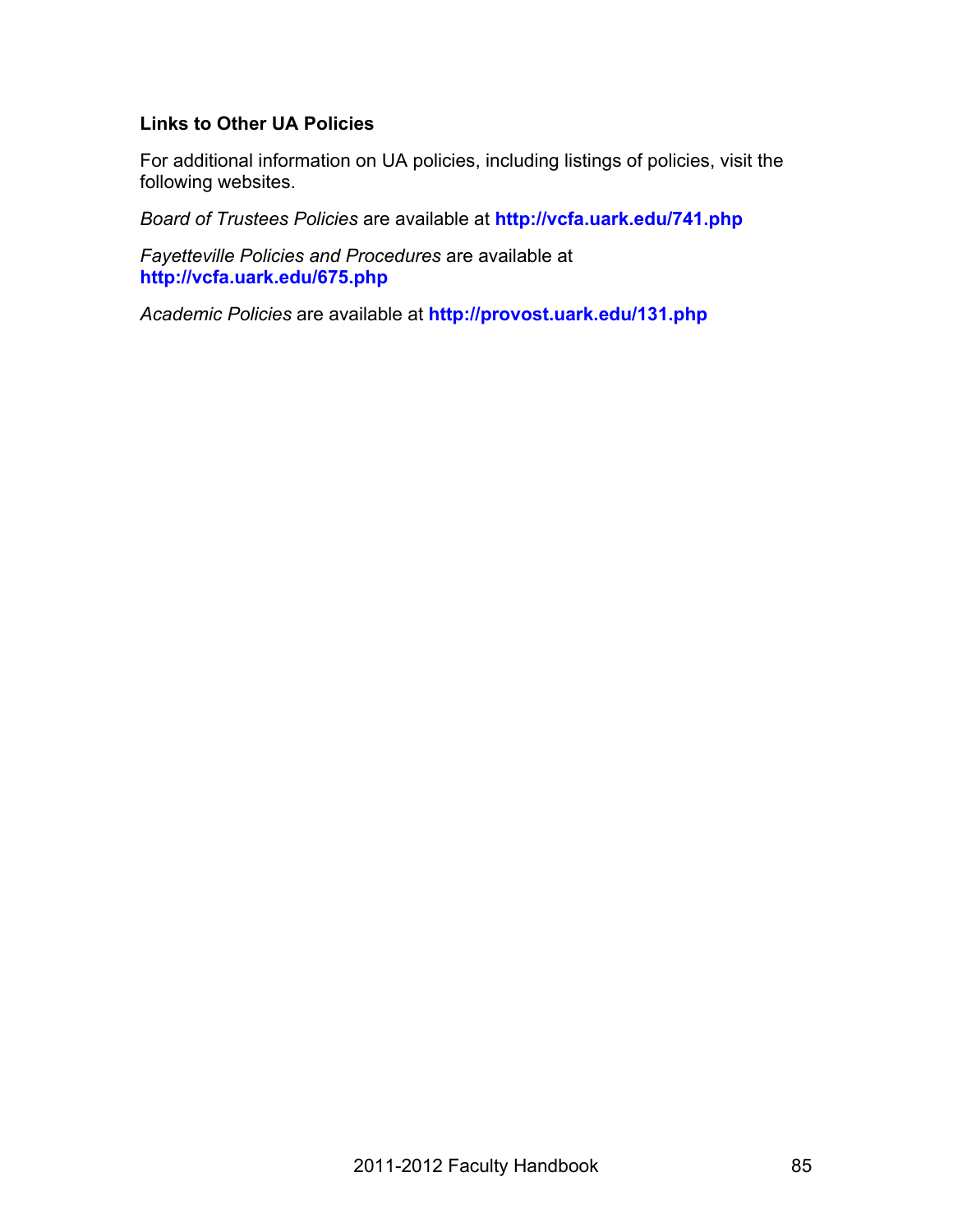# **V Policies on Employment, Student Records, Sexual Assault and Sexual Harassment**

# **Federal Laws and Executive Orders**

The Following apply to the operation of all units of the university: Title VI of the Civil Rights Act of 1964 prohibits discrimination on the basis of race, color, or national origin by educational programs receiving federal funds.

Title VII of the Civil Rights Act of 1964, as amended by the Equal Employment Opportunity Act of 1972, prohibits discrimination in employment (including hiring, upgrading, salaries, fringe benefits, training, and other conditions of employment) on the basis of race, color, religion, national origin, or sex.

The Civil Rights Act of 1991 amends the provisions of the ADEA, and the ADA, bringing together prohibition of discrimination on the basis of age for person over 40 and disability.

Executive Order 11246, as amended by Executive Orders 11375 and 12086, prohibits discrimination in employment by federal contractors on the basis of race, color, religion, national origin, or sex.

The Equal Pay Act of 1963 prohibits discrimination in salaries on the basis of sex. Title IX of the Education Amendments of 1972 (Higher Education Act) prohibits discrimination on the basis of sex against students or others in education programs or activities.

Title VII (Section 799A) and Title VIII (Section 845) of the Public Health Service Act, as amended by the Comprehensive Health Manpower Training Act, and the Nurse Training Amendment Act of 1971, prohibit discrimination based on sex in admission of students to federally assisted health personnel training programs and in employment practices in these programs.

The Age Discrimination in Employment Act covers people over the age of 40 and forbids discrimination on the basis of age unless age is a bona fide occupational qualification.

The Rehabilitation Act of 1973 prohibits discrimination in employment of qualified individuals with disabilities. The same act prohibits discrimination against students with disabilities.

The Americans with Disabilities Act of 1990 also prohibits discrimination against students, employees, and the general public on the basis of disabilities.

The Vietnam Era Veterans Readjustment Assistance Act of 1974 prohibits discrimination against qualified disabled veterans and veterans of the Vietnam era. If you are a Vietnam-era veteran, a disabled veteran, or if you have a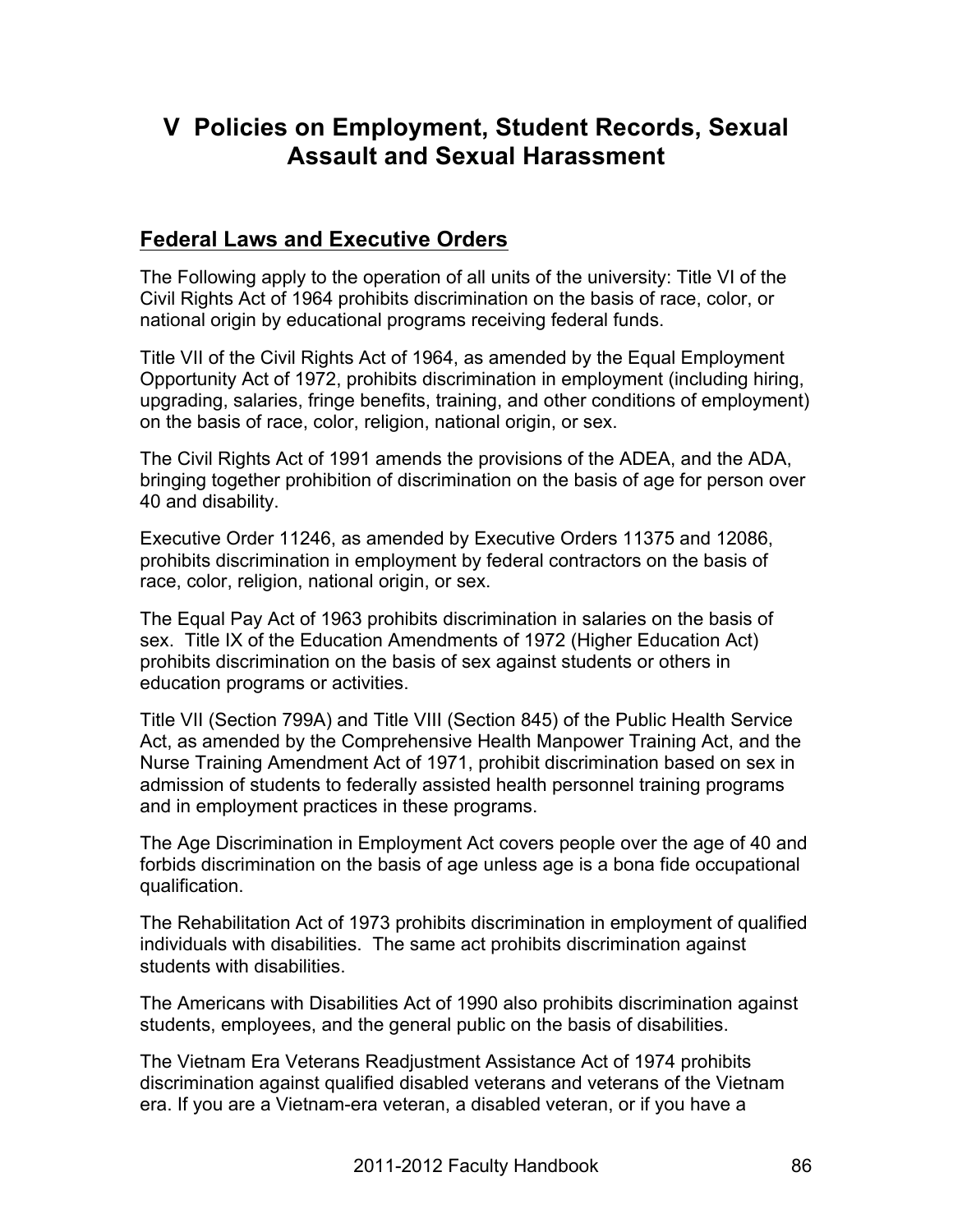disability that requires accommodation, please notify the Office of Affirmative Action of your status.

# **Non Discrimination**

It is the policy of the University of Arkansas to provide an educational and work environment in which thought, creativity, and growth are stimulated, and in which individuals are free to realize their full potential through equal opportunity. The university should be a place of work and study for students, faculty, and staff, which is free of all forms of discrimination, sexual intimidation and exploitation. Therefore, it is the policy of the University of Arkansas, to prohibit discrimination of its students, faculty, and staff and to make every effort to eliminate discrimination within the university community.

Therefore, the University of Arkansas is committed to providing equal opportunity for all students and applicants for admission and for all employees and applicants for employment regardless of race, age, gender, religion, national origin, marital or parental status, disability, veteran status or sexual orientation. In addition, discrimination in employment on the basis of genetic information is prohibited.

It is the responsibility of the University of Arkansas' Office of Affirmative Action to investigate and resolve all allegations of discrimination on the basis of race, age, gender, national origin, religion, disability, veteran status, marital or parental status, and sexual orientation. For more information or to report allegations of discrimination, contact:

Jenifer S. Tucker Compliance Officer Office of Affirmative Action Phone: 479-575-4019

# **Personally Identifiable Student Records**

The university adheres to the requirements of the "Family Educational Rights and Privacy Act of 1974" as amended (Buckley Amendment). Under this act, students have a right of access to personal records, may challenge the content of records, and have the assurance that their records will be kept confidential. There are exceptions to these regulations which must be carefully observed and documented. See the Catalog of Studies for additional information: **http://catalogofstudies.uark.edu/**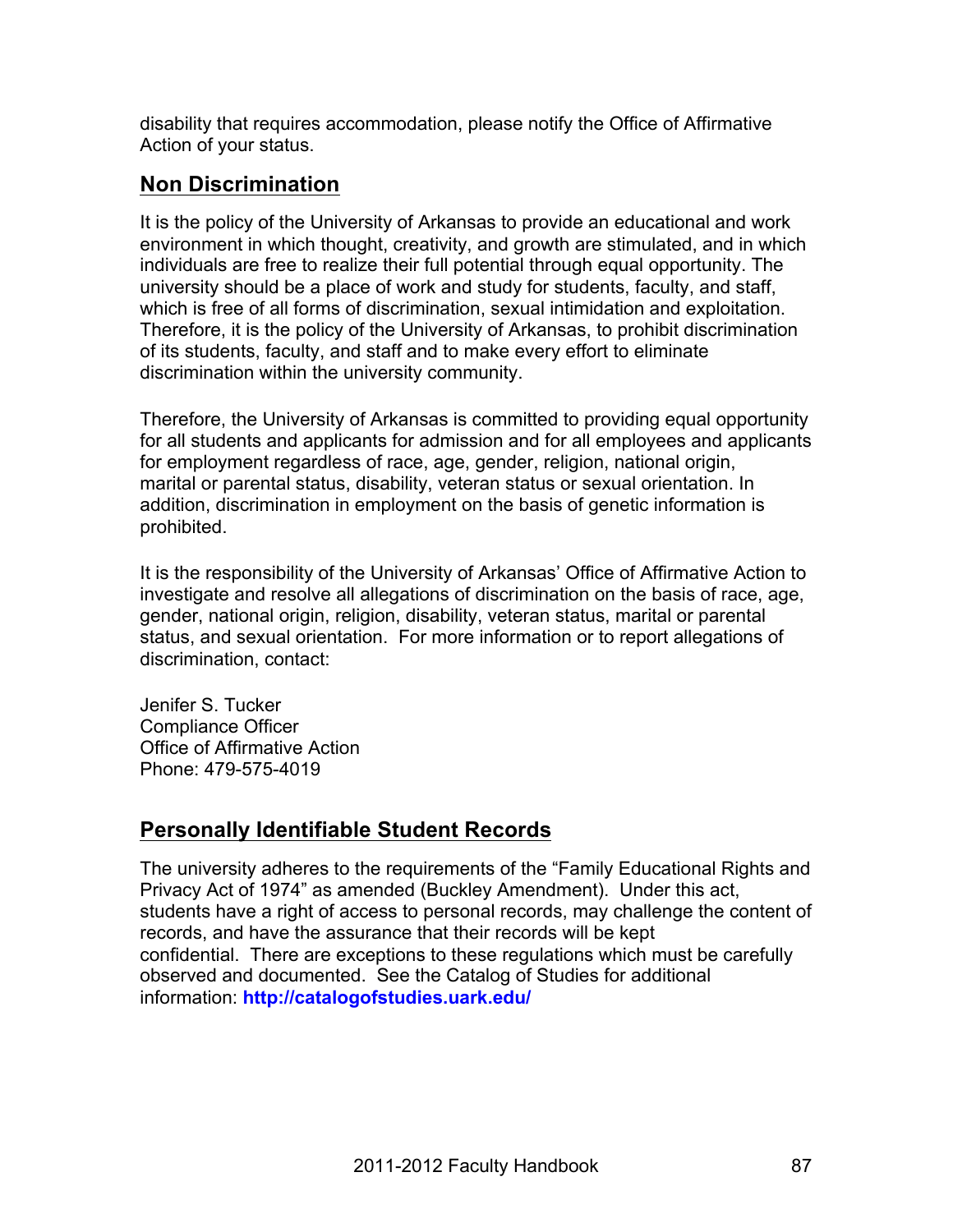**Sexual Assault Policy** (Adopted by the Campus Council, Sept. 23, 1993)

# **Policy Statement**

It is the policy of the University of Arkansas to prohibit sexual assault and to prevent sex offenses committed against students, employees, visitors to the campus, and other persons who use University facilities. Sexual assault is an extreme form of sexual harassment. Sexual harassment is prohibited by University policy and is a form of sex discrimination prohibited by Title VII of the Civil Rights Act of 1964 and by Title IX of the Education Amendments of 1972. Sexual assault is also a crime, defined by the Arkansas criminal code.

# **Definitions**

Sexual assault may include any involuntary sexual act which a person is threatened, coerced, or forced to engage in against her or his will. Sexual assault may be committed by a stranger or by an acquaintance.

Acts defined as sexual assault include rape, date rape, acquaintance rape, and gang rape, but may also include sexual touching of another person against his or her will, and forcing an unwilling person to touch another person sexually.

Sexual assault occurs when such acts are committed either by force, threat, or intimidation, or through the use of the victim's mental or physical helplessness, of which the assailant was aware or should have been aware.

# **Responsibility to Report**

Any student, faculty member, staff member, administrator, or visitor to the campus who has experienced or witnessed sexual assault should report the assault immediately to the University Police (Department of Public Safety. If the assault occurred outside the jurisdiction of the University Police, they will assist in reporting it to the proper authorities.

Sexual assault may also be reported to the Fayetteville police, if it occurred within the city limits, or to the police of another municipality if the assault occurred within another township or city which has a police force. It may be reported to the Washington County Sheriff's Department if it occurred outside city limits but within the county. Sexual assault may also be reported to the community Rape Crisis Help Line.

#### **Preserving Evidence**

It is important that evidence of sexual assault be preserved, because it may be necessary as proof in a criminal case. Victims and others should not alter the scene of the attack. The victim should not change clothes or take a bath before calling the police or Rape Crisis. The victim should be taken to a local hospital which has kits to collect and preserve evidence of rape and sexual assault.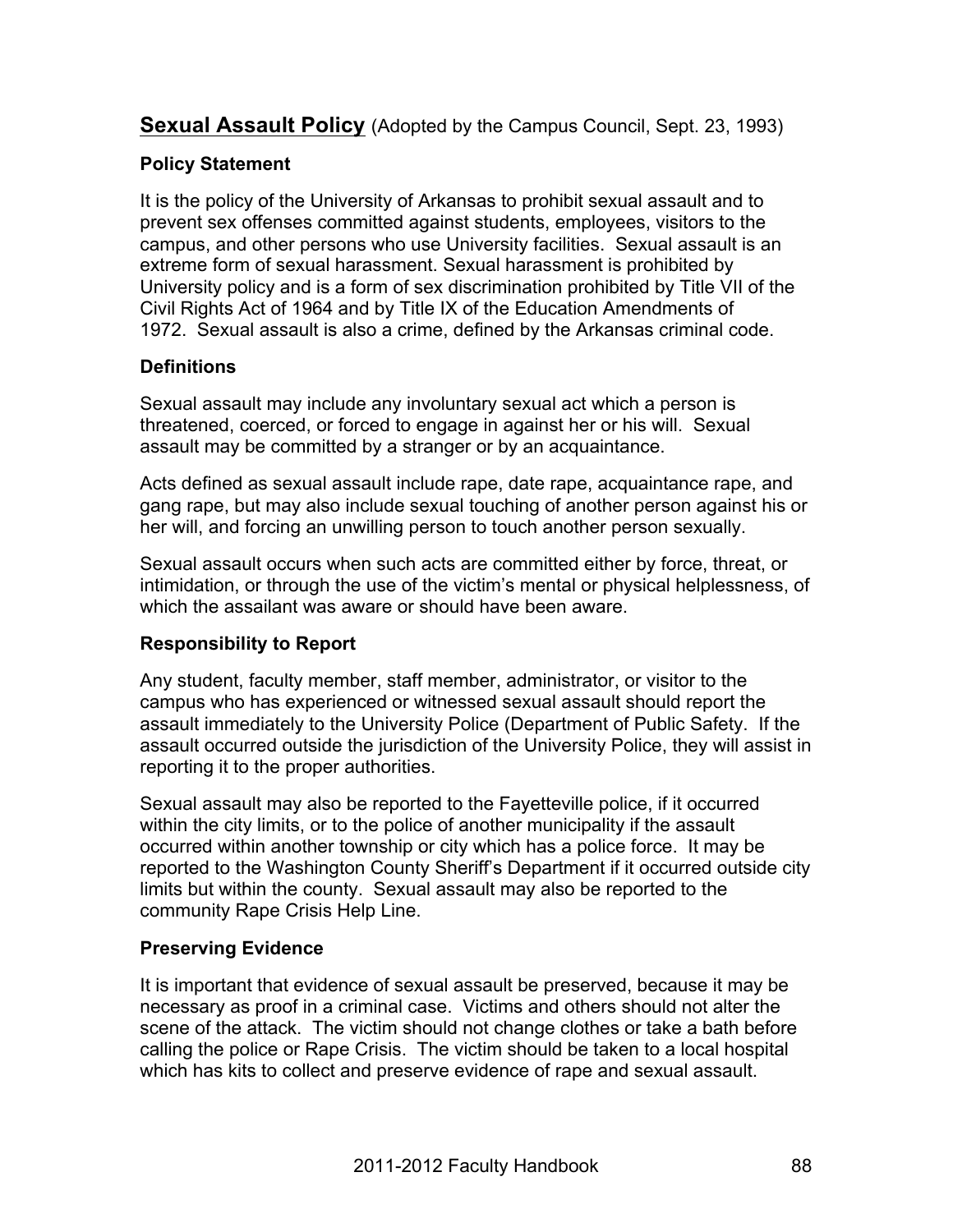# **Availability of Counseling**

Counseling and other mental health services for victims of sexual assault are available on campus and in the community. Students and employees may use the Counseling and Psychology Services (CAPS) unit of the University Health Center. The Psychological Clinic of the Department of Psychology may be able to provide assistance in some cases. Community mental health agencies, such as the Ozark Guidance Center, and counselors and psychotherapists in private practice in the area can provide individual and group therapy. The Rape Crisis Help Line may make referrals for individual counseling and support groups.

#### **Education and Awareness Programs**

The Sexual Health Education Coordinator in the Department of Health Promotion and Education of the University Health Center is responsible for planning and coordinating campus education and awareness programs about all forms of sexual assault, including rape, acquaintance rape, and other sex offenses. Programs are presented regularly throughout the academic year in residence halls, fraternities, sororities, and for student organizations, academic classes, and in other settings that are likely to reach people throughout the campus community. Campus-wide education and awareness activities are also conducted during Sexual Assault Prevention Week.

Other campus resources for sexual assault awareness, education, and prevention include the peer education group Sexual Harassment and Rape Prevention (SHARP), and the Sexual Assault Victim Advocacy and Education Program (SAVE), sponsored by Rape Crisis, the University Health Center, and the Alliance for Women's Concerns. A peer education course in sexual assault prevention will be offered, starting in the Spring of 1994.

# **University Judicial System**

When appropriate, the University Police (Department of Public Safety) or any member of the University community may refer allegations of sexual assault to the University judicial system. The judicial system, which is described in the Student Handbook portion of the Undergraduate Studies Catalog, provides a just and equitable process for dealing with alleged infractions by students of University rules, regulations, or laws. The system is informal and nonadversarial, and is intended to educate students, to help them make responsible decisions, and to be accountable for their actions.

In some instances, it may be appropriate for University faculty and staff members to use the University's formal grievance procedures to address grievances related to allegations of sexual assault. The faculty grievance procedure is described in the University of Arkansas Faculty Handbook. The staff grievance procedure is described in the Staff Handbook.

During University judicial proceedings and grievance procedures, both the accuser and the person accused are entitled to the same opportunities to have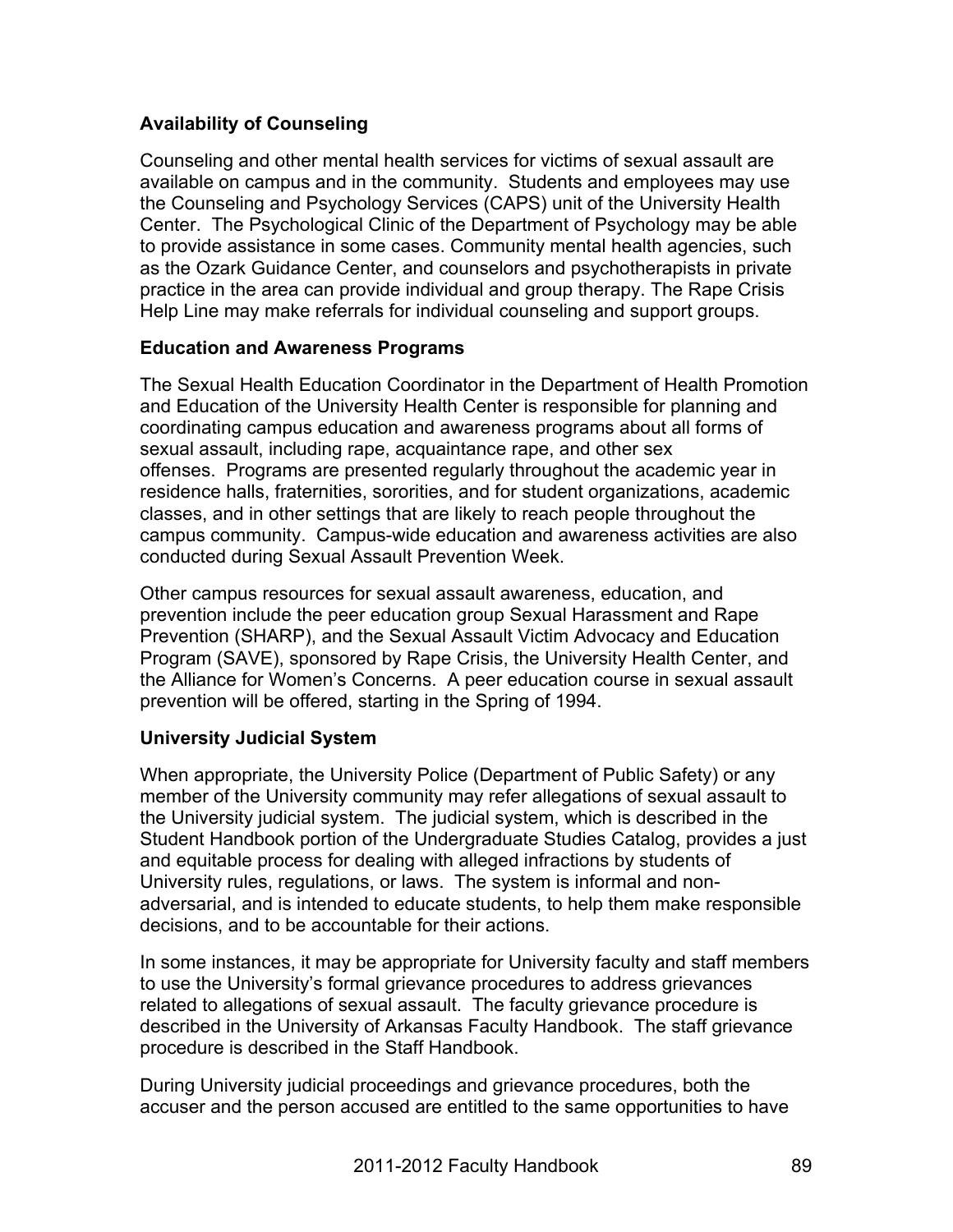others present. Both the accuser and the person accused shall be informed of the outcome of any campus judicial proceeding or grievance procedure in which sexual assault is alleged.

#### **Disciplinary Action**

Students and employees who are convicted of sexual assault may also be subject to University disciplinary action. According to the circumstances of the case, possible sanctions may range from a formal reprimand to dismissal from the University.

Victims of sexual assault may receive assistance in making reasonable changes in their work, academic, or living situations. Students may request assistance in changing their living situations from Residence Life and Dining Services. Requests for academic changes should be directed to the dean of the appropriate college. Staff may request assistance in changing their work situations from their supervisors or from the Department of Human Resources. Requests for such changes will be considered on the basis of their appropriateness and whether the requested change is reasonably available.

#### **Coordination of Responses to Alleged Sexual Assault**

The University has designated the University Compliance Officer, Ms. Jenifer Tucker, as its Title IX Coordinator, with overall responsibility for oversight of the University's compliance with its obligations under Title IX, including, but not limited to, its obligations to investigate and respond to allegations of sexual assault.

Ms. Jenifer Tucker University Compliance Officer 346 N. West Avenue (West Avenue Annex)

479-575-4019

For allegations of sexual assault by faculty, staff or other persons (other than students), the Title IX Coordinator coordinates with UAPD and the University Health Center to ensure that allegations of sexual assault reported to University officials are investigated and that confirmed allegations are addressed through University personnel processes, as appropriate.

For allegations of sexual assault by students, the Director of the University's Office of Academic Integrity & Student Conduct, Dr. Monica Holland, coordinates with UAPD and the University Health Center to ensure that allegations of sexual assault reported to University officials are investigated and that allegations are processed through the University student judicial process, as appropriate. The Director of the Office of Academic Integrity & Student Conduct reports to the Associate Dean of Students, and provides information reports to the University Title IX Coordinator on all allegations of sexual assault processed through the judicial process.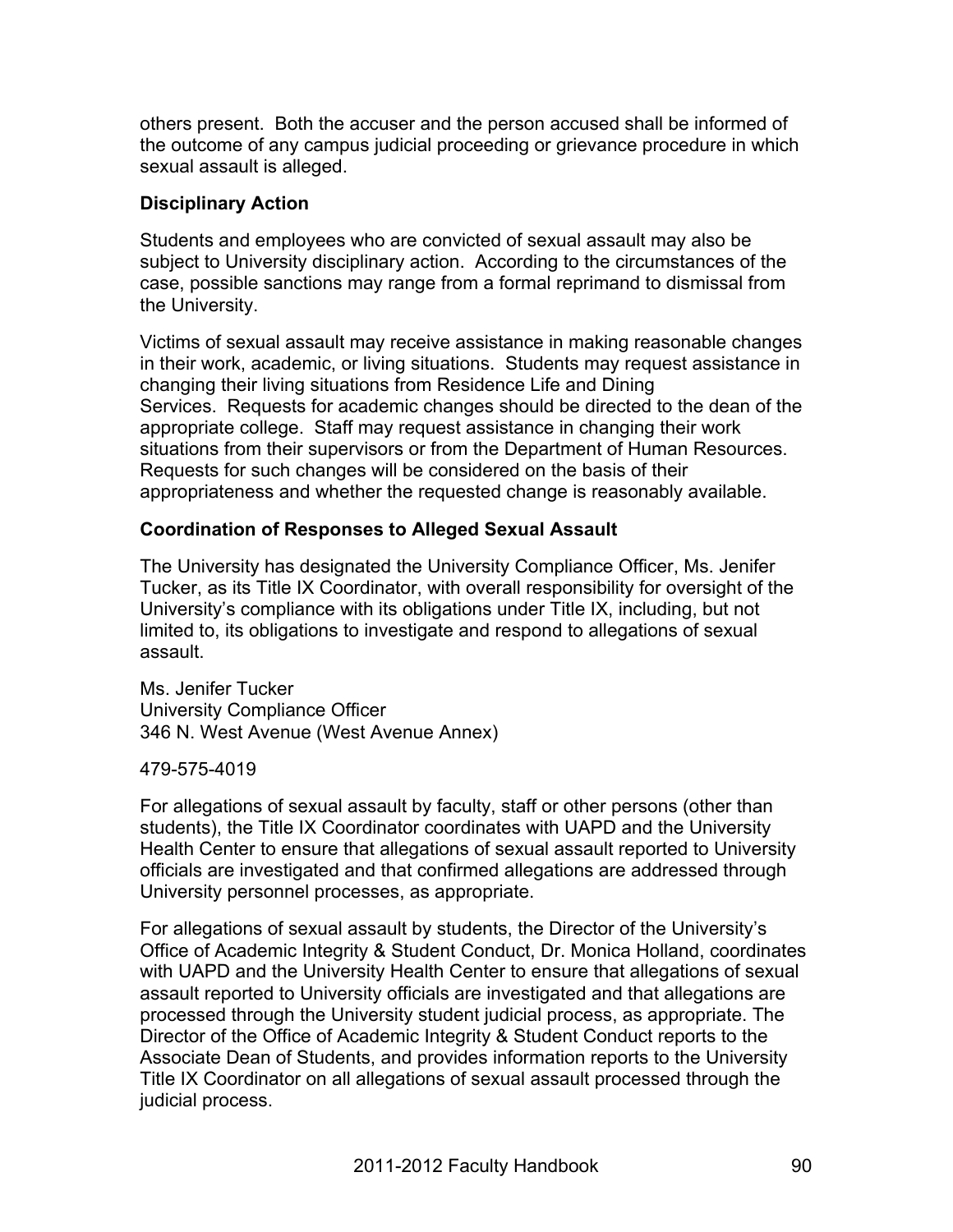Dr. Monica Holland Director, Office of Academic Integrity & Student Conduct Arkansas Union 634 479-575-5170

**Sexual Harassment Policy** (Adopted by the Campus Council, February 17, 1994, Amended, March 17, 1994)

#### **Policy Statement**

It is the policy of the University of Arkansas to provide an educational and work environment in which thought, creativity, and growth are stimulated, and in which individuals are free to realize their full potential. The university should be a place of work and study for students, faculty, and staff, which is free of all forms of sexual intimidation and exploitation. Therefore, it is the policy of the University of Arkansas to prohibit sexual harassment of its students, faculty, and staff and to make every effort to eliminate sexual harassment in the university.

The university's prohibition of sexual harassment applies to members of the university community, to visitors to the campus, and to contractors and others who do business with the university or who use university facilities. The policy prohibiting sexual harassment applies regardless of the gender of the harasser or of the person being harassed. The policy applies to sexual harassment which takes place in any relationship, including both those involving a power differential and those between peers, colleagues, and co-workers. The university policy prohibits sexual harassment between or among students, faculty, staff, and others visiting or conducting official business on campus, and in all areas of the university's work and educational environments.

Sexual harassment of employees is a form of sex discrimination prohibited by Title VII of the Civil Rights Act of 1964. Sexual harassment of students is a violation of Title IX of the Education Amendments of 1972. These laws apply to both the university and to individuals. Those who engage in sexual harassment may be subject to legal consequences, including civil and criminal penalties and monetary damages. Sexual harassment subverts the mission of the university and threatens the careers, educational experience, and well-being of students, faculty, staff, and visitors to the campus. In both obvious and subtle ways, sexual harassment is destructive to individual students, faculty, staff, and the academic community as a whole. Sexual harassment blurs the boundary between professional and personal relationships by introducing a conflicting personal element into what should be a professional situation. When, through fear of reprisal, a student, staff member, or faculty member submits or is pressured to submit to unwanted sexual attention, the university's ability to carry out its mission is seriously undermined.

Sexual harassment is especially destructive when it threatens relationships between teachers and students or supervisors and subordinates. Through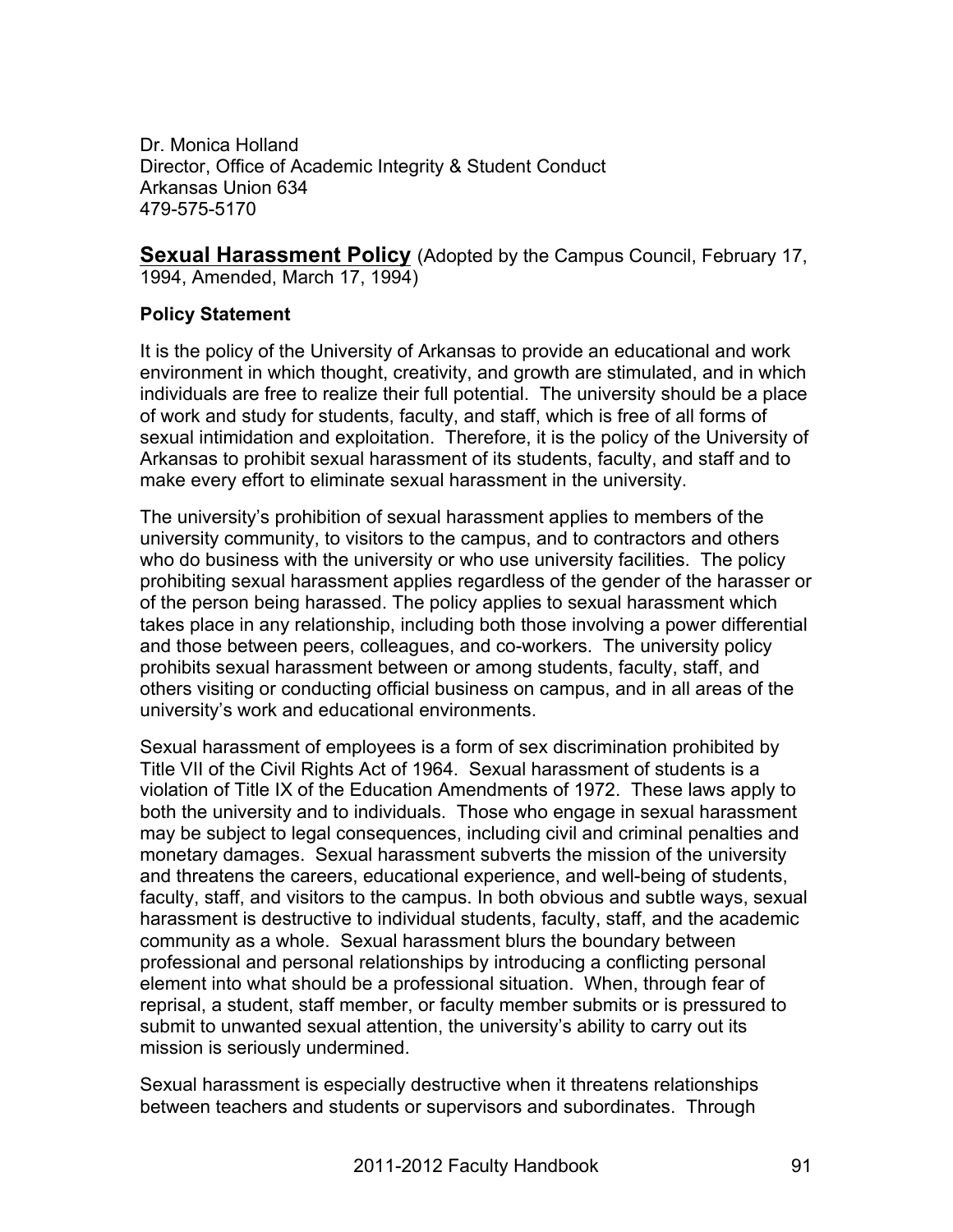control over grades, salary decisions, changes in duties or workloads, recommendations for graduate study, promotion, and the like, a teacher or supervisor can have a decisive influence on a student's, staff member's, or faculty member's career at the university and beyond. Sexual harassment in such situations constitutes an abuse of the power inherent in a faculty member's or supervisor's position.

#### **Definitions**

Sexual harassment as defined by the U.S. Equal Employment Opportunity Commission and adapted to the academic environment consists of unwelcome sexual advances, requests for sexual favors, and other verbal or physical conduct or written communication of a sexual nature, regardless of where such conduct might occur, when:

- submission to the conduct is made either implicitly or explicitly a term or condition of an individual's employment with the university or of an individual's academic status or advancement in a university program, course, or activity;
- submission to or rejection of the conduct by an individual is used as the basis for employment or academic decisions affecting that individual; and/or
- the conduct has the purpose or effect of unreasonably interfering with an individual's work or academic performance or creating an intimidating, hostile, or Sexual harassment is distinguished from voluntary sexual relationships in that it introduces such elements as coercion, threat, unwanted sexual attention, and/or promises of academic or professional rewards in exchange for sexual favors.

Sexual harassment is unwelcome behavior. Behavior that the courts have found to constitute sexual harassment is usually repeated or continues even after the individual makes it clear that it is unwanted. Sexual harassment is often divided into two categories: (1) *quid pro quo* harassment and (2) harassment resulting from a hostile or abusive environment.

*Quid pro quo* harassment involves an explicit or implied exchange; that is, the granting or denial of a benefit or privilege in exchange for sexual considerations. The harasser uses submission to or rejection of the offensive conduct as the basis for decisions such as employment, promotion, transfer, selection for training, performance evaluation, or the basis for academic evaluation or recommendations.

Court decisions have established that a hostile or abusive working or learning environment may also constitute sexual harassment. While the exact definitions and limits of a hostile or abusive environment continue to be delineated by the courts, case law indicates that such an environment exists when the workplace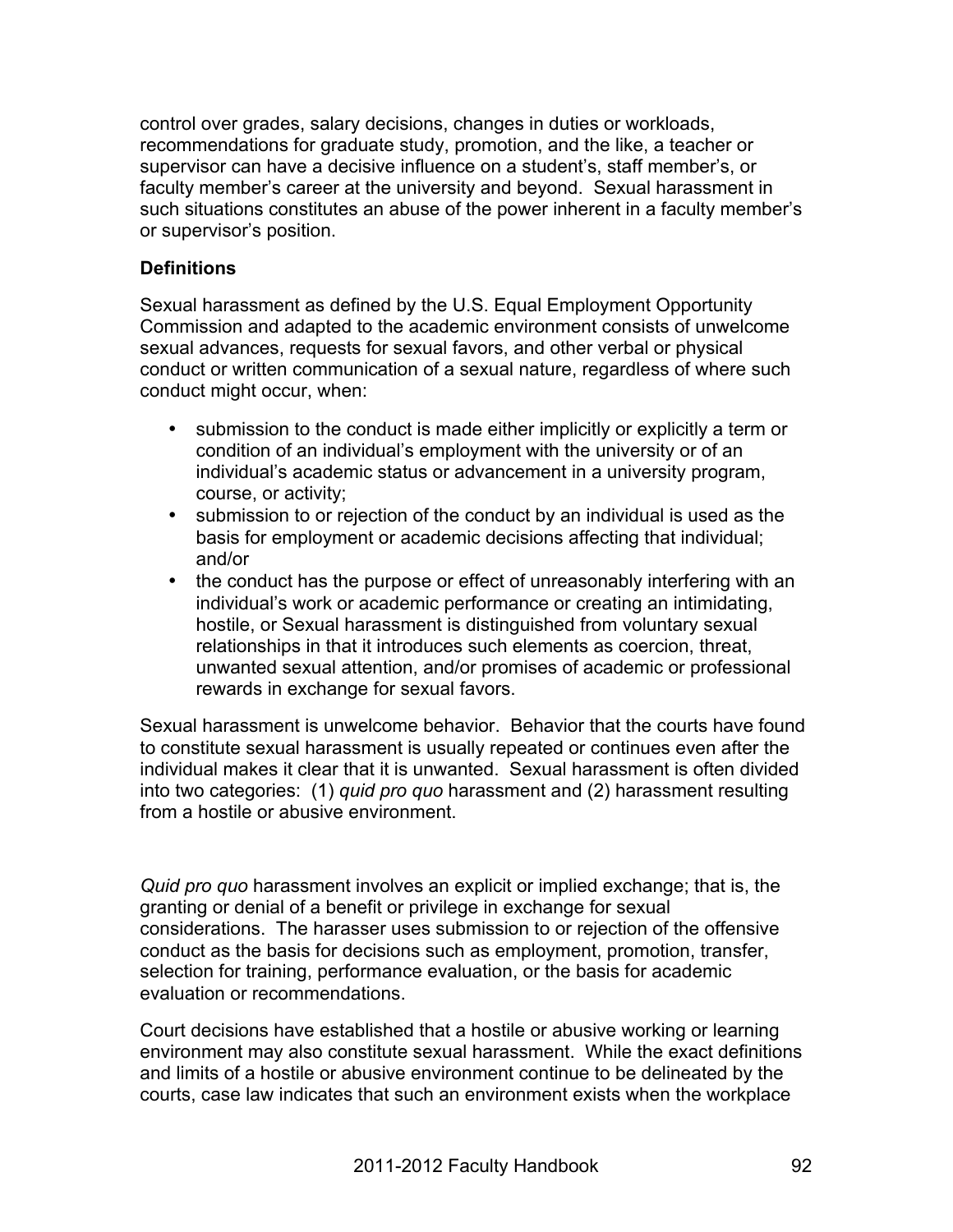or educational environment is permeated by discriminatory intimidation, insults, and ridicule, such as sexual innuendos, uninvited sexual advances, sexually suggestive or discriminatory remarks, sexually suggestive or offensive signs, graffiti, or pictures, the use of sexually crude and vulgar language, etc. The U.S. Supreme Court has held that, to constitute sexual harassment, the offensive conduct must be sufficiently severe and pervasive that a reasonable person would find the conditions of the working or learning environment to have been adversely affected. The employee or student must also subjectively perceive the environment to be hostile or abusive. However, it is not necessary that an employee's or student's psychological well-being be seriously affected or that she or he suffer injury for a discriminatorily hostile or abusive environment to exist. One utterance of an offensive epithet does not by itself constitute sexual harassment. The Supreme Court has indicated that whether an environment is hostile or abusive can be determined only by looking at all the circumstances, which may include the frequency of the discriminatory conduct; its severity; whether it is physically threatening or humiliating, or a mere offensive utterance; and whether it unreasonably interferes with an employee's work performance or a student's learning. Examples of behavior that may constitute sexual harassment are included in the policy's Appendix.

#### **Academic Freedom**

Works of art and literature, readings, and other written, auditory, or visual course materials which are used in an educational context, including classrooms, academic offices, and all other learning environments, or which are part of academic or cultural programs, do not constitute sexual harassment, regardless of their sexual, erotic, suggestive, or vulgar content and regardless of whether they may be offensive to some individuals.

# **Consensual Relationships**

Consensual sexual relationships between faculty and their students or between supervisors and their employees in some instances may result in charges of sexual harassment. Consensual relationships may lead other faculty and students or supervisors and coworkers to question the validity of grades, evaluations, and other interactions between the people involved in such a relationship. The integrity of the work of both people in the relationship may be compromised.

University faculty, administrators, and other supervisory staff should be aware that any sexual involvement with their students or employees could subject them to formal action if a sexual harassment complaint is subsequently made and substantiated, and that they bear the greater burden of responsibility should it be proven that the power differential between them made the relationship other than fully consensual. Even when both parties have consented to a relationship, it is the faculty member, administrator, or supervisor who may be held accountable for unprofessional behavior. Other students or employees may allege that the relationship creates a hostile or abusive environment affecting them. Graduate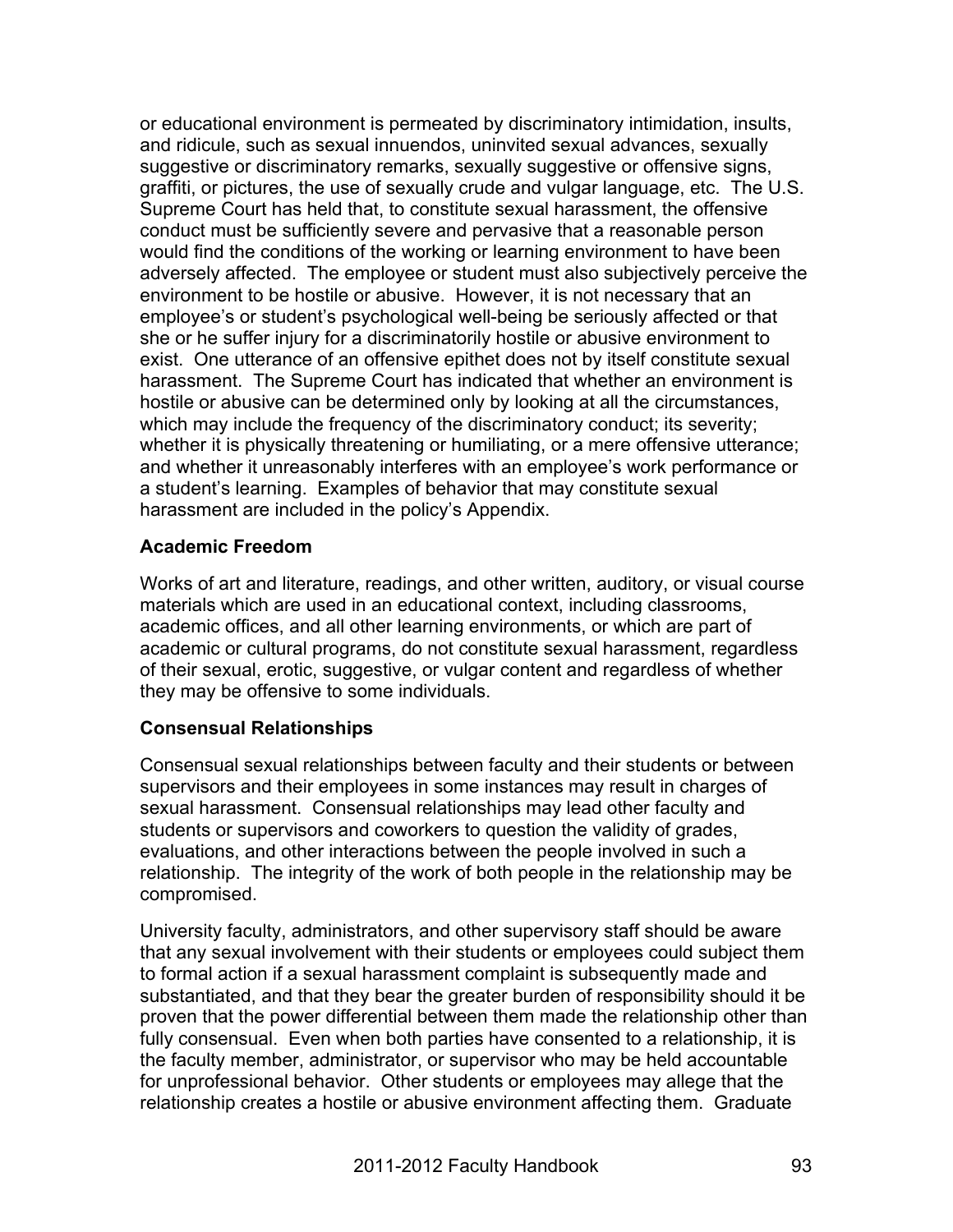assistants, residence hall staff, tutors, and undergraduate course assistants who are professionally responsible for students will be held to the same standards of accountability as faculty in their relationships with students whom they instruct or evaluate.

When a consensual relationship exists between a student and a faculty member who has control over the student's academic work or status or between an employee and his or her supervisor, the resulting conflict of interest should be addressed in accordance with university policies concerning conflict of interest.

#### **Responsibility to Report**

Any student, faculty member, staff member, administrator, or visitor to the campus who has experienced or witnessed sexual harassment is strongly urged to report it. The university must know about incidents of sexual harassment in order to stop them, protect victims, and prevent future incidents. It is the responsibility of university faculty, administrators, and supervisors to report complaints of sexual harassment which they receive and of possible sexual harassment of which they become aware. When there is a relationship that involves legally-recognized professional confidentiality between the complainant and the person to whom the harassment is reported, the report may be withheld at the request of the complainant.

#### **Timeframe for Reporting**

Sexual harassment should be reported immediately and must be reported within 180 days of its occurrence. However, under compelling circumstances, a delayed report of sexual harassment may be made, provided it is made within 180 days after a student has graduated from the university or 180 days after an employee has left his or her current position at the university.

#### **Retaliation Prohibited**

University policy and federal law prohibit any form of retaliation against a person who makes a sexual harassment complaint, participates in an investigation of sexual harassment, or participates in formal grievance or disciplinary procedures. Retaliation against a complainant or witness is, in itself, a violation of university policy and the law, and is a serious separate offense.

#### **False Reports of Sexual Harassment**

Willfully making a false report of sexual harassment is a violation of university policy and is a serious offense. Any person who willfully makes or participates in making a false or frivolous report of sexual harassment will be subject to disciplinary action.

# **Reporting System**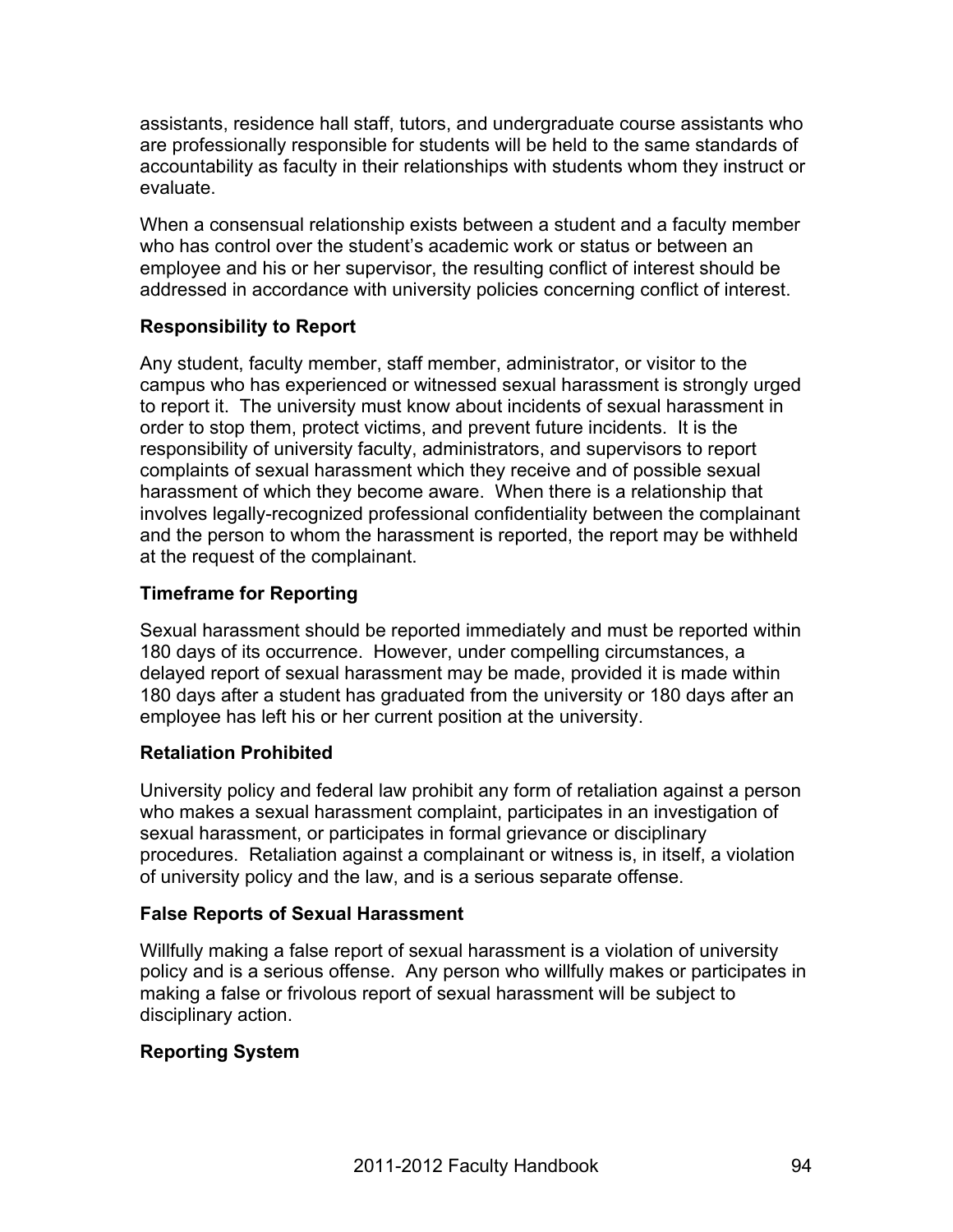Students, faculty members, administrators, staff members, or visitors to the university may report allegations of sexual harassment to an official (hereinafter referred to as the "complaint officer") who is designated by, and who reports to, the Chancellor. They may discuss with the complaint officer any situation which they believe may constitute sexual harassment. Reports may be made by the person experiencing the harassment or by a third party, such as a witness to the harassment or someone who is told of the harassment.

For more information and to report allegations of discrimination and/or sexual harassment, contact:

Jenifer Tucker University Compliance Officer 346 N. West Avenue (West Avenue Annex)

479-575-4019

#### **Investigation of Complaints**

The complaint officer must investigate every allegation of sexual harassment, including informal and third party reports. The investigation shall be appropriate to the complaint, taking into consideration its seriousness, the extent to which it is or can be substantiated, and the nature of the resolution desired by the complainant. The investigation must be initiated within five working days after the complaint is made.

Upon receiving a complaint, the complaint officer will interview the complainant (and the alleged victim if it is a third party report) to compile as much specific information as possible, including the nature of each incident, the time, place, actual or potential witnesses, any actions or other responses to the alleged harassment already taken by the complainant, identification of the alleged harasser, and other pertinent facts or allegations. The complaint officer will explain the university's obligation to investigate and take appropriate corrective action. The complaint officer will present options for resolution of the complaint, including actions which the aggrieved person can take, methods of informal resolution, the appropriate formal University of Arkansas grievance procedure, and legal remedies. The complaint officer will offer information about the availability of counseling and other assistance appropriate to the situation.

The complaint officer will meet with the person accused of sexual harassment and present the allegations, indicating whether there are witnesses or other evidence that would appear to substantiate the charge, and whether the complaint is informal or formal. The alleged harasser may make an initial, informal response to the allegations. If the issue is not resolved at that point, the complaint officer will proceed with an informal complaint resolution process or, if appropriate, will refer the complainant to a formal grievance procedure.

Deans, department heads or chairpersons, directors, and other administrators who are responsible for personnel matters will participate with the complaint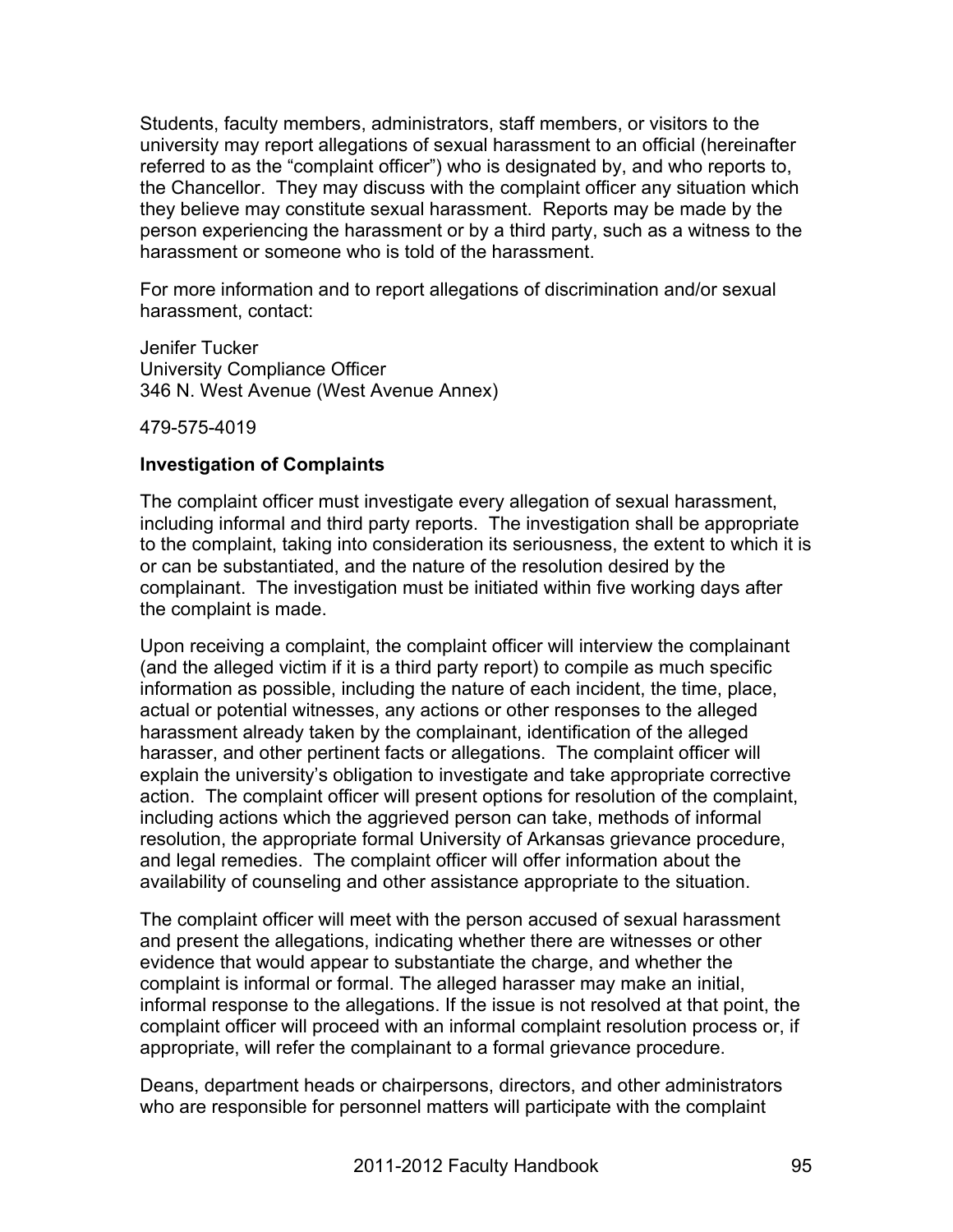officer, as appropriate, in investigating charges of sexual harassment and in the process of informal and formal resolution of sexual harassment complaints.

# **Resolution and Grievance Procedures**

Individuals who make complaints of sexual harassment and individuals who are accused of sexual harassment are entitled to due process and to a fair and prompt resolution of the complaint. Resolution may be attempted through direct informal action, through an informal resolution process, or through a formal grievance process.

# **Direct, Informal Action**

After the complaint officer has discussed the complaint with the complainant and informed the person accused that a complaint has been made, the complainant may choose to attempt to resolve the matter by confronting the accused harasser directly. The complaint officer can suggest methods and models; for example, writing a letter describing the offensive behavior, its effects on the complainant, and her or his request that the behavior cease.

# **Informal Resolution Process**

If the complainant wishes to attempt to resolve the problem informally, the complaint officer may serve as a mediator, or otherwise assist both parties in coming to an understanding and resolving the problem, with a focus on changing current and future behavior. Both parties must be informed of their rights to due process. The complaint officer may take statements from either party and from any witnesses that either party identifies, but the main focus will be on resolution and conciliation. Deans, directors, and department heads or chairpersons will be involved, as appropriate, in the informal resolution process.

# **Formal Grievance Procedure**

If either party is not satisfied with the result of the informal process or if the complainant chooses, instead, to use a formal University of Arkansas grievance procedure, the complaint officer will help identify the appropriate procedure and explain how to use it. The matter will then follow the steps outlined in the Staff Handbook, the Faculty Handbook, or the Catalog of Studies for that specific grievance procedure. The complaint officer's records concerning the matter may be made available during the formal grievance procedure, as appropriate. Both parties will be informed in writing of the results of the resolution and grievance procedures and reminded of the university's policy. In some instances, it may not be possible to determine whether sexual harassment has occurred. Allegations of sexual harassment which are not eventually substantiated are not necessarily false allegations.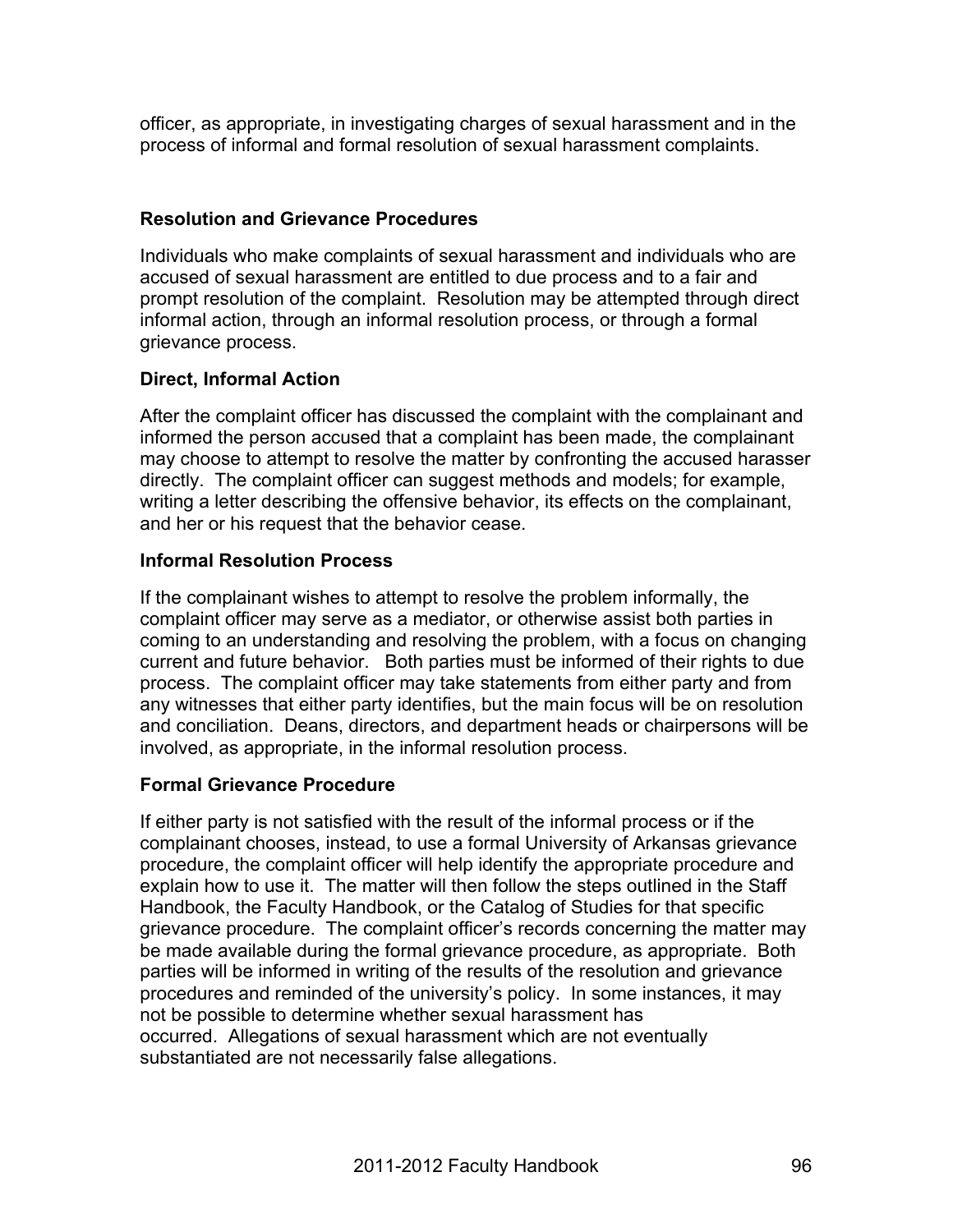#### **Disclosure**

Every possible effort will be made to ensure the confidentiality of information received as part of the university's resolution and grievance procedures. All parties to the complaint will be asked to assist in keeping the complaint confidential. However, the university's obligation to stop sexual harassment means that it cannot fail to take appropriate action and that confidentiality cannot always be guaranteed. In the interests of fairness and problem resolution, disclosure of complaints and their substance and the results of investigations and grievance procedures, except as compelled by law, will be limited to the immediate parties and other appropriate administrative officials.

#### **Disciplinary Action**

Disciplinary action up to and including dismissal will be taken against persons found to have engaged in sexual harassment or found to have willfully made a false or frivolous accusation of sexual harassment. The specific disciplinary action will be determined by the nature and seriousness of the offense. In all cases where disciplinary action is recommended, procedures in the Staff Handbook, the Faculty Handbook, or the Catalog of Studies are to be followed.

If a thorough investigation of a complaint substantiates that formal disciplinary action is warranted because either sexual harassment has occurred, or a false report of sexual harassment has been made, the complaint officer will report the findings to the appropriate vice chancellor, who is responsible for initiating disciplinary action. If a formal grievance procedure has been used, a recommendation for disciplinary action may be made by the administrator or panel that has heard and made a decision about the grievance. Recommendations for disciplinary action may be appealed, using the appropriate University of Arkansas grievance procedure.

At the direction of the vice chancellor and following applicable university rules, the Dean of Students, the academic dean, the director, or the department head or chairperson will implement disciplinary action against the student, faculty member, or staff member. The disciplinary action shall be implemented within thirty days of the notification of the vice chancellor. The complaint officer will monitor the implementation of the disciplinary process and its timeliness.

# **Record Keeping**

Records will be kept in employee personnel files only if a complaint of sexual harassment is substantiated and disciplinary action is taken. All other records will be kept only for statistical purposes and to document that the university has responded to complaints. The Arkansas Freedom of Information Act compels disclosure of employee records only if they form the basis for decisions to suspend or terminate an employee and if there is a compelling public interest in their disclosure. Student records are protected from disclosure under the Family Education and Privacy Rights Act.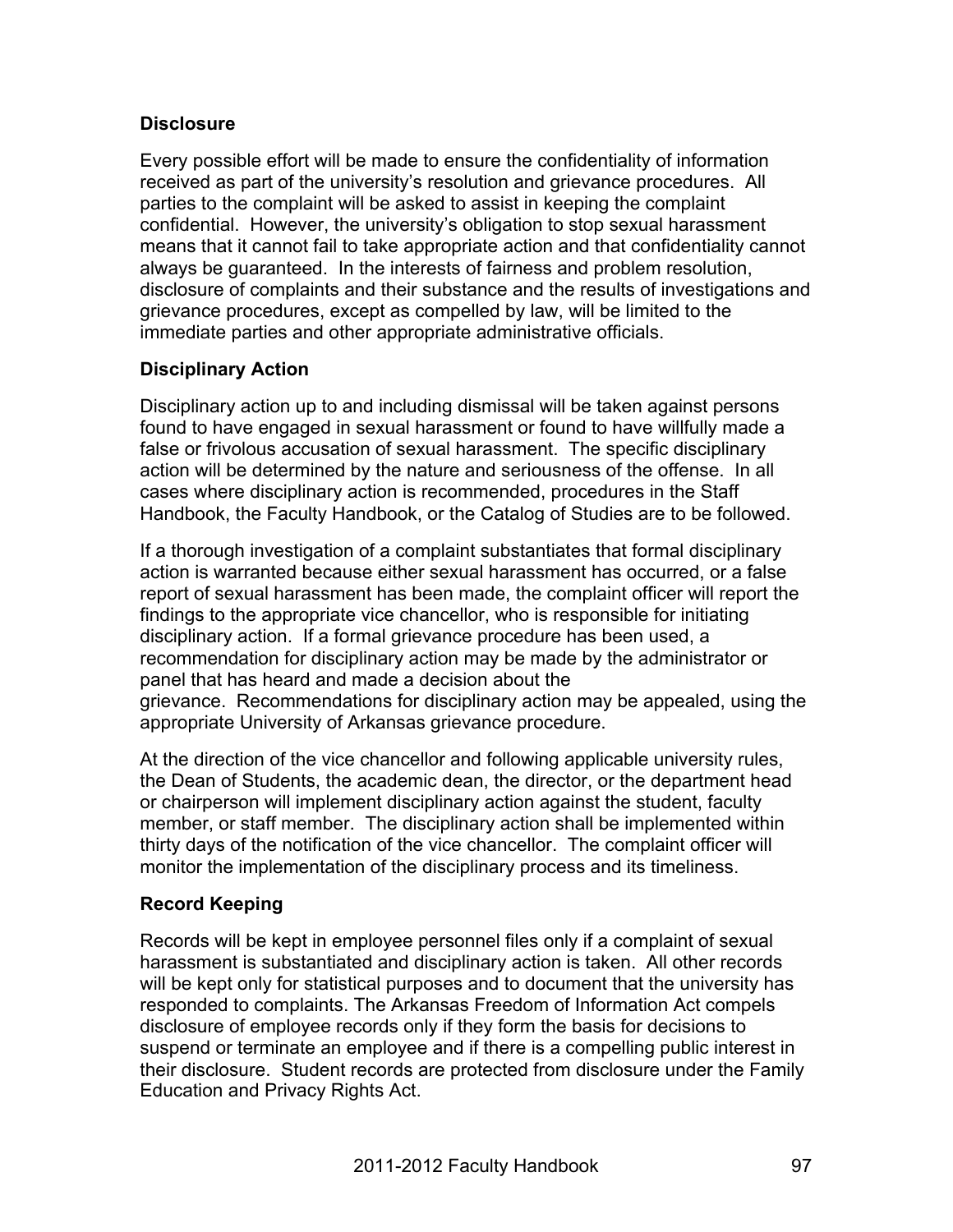Records maintained by the complaint officer to document that the university has responded to all complaints will include information concerning the receipt of the complaint, the notification of the alleged harasser and his or her response, the steps taken to investigate the complaint, and indicate whether the complaint was substantiated. All written statements obtained, as well as summaries of witness interviews, will be included in the documentation. If the complaint is substantiated, the records will document actions taken to stop the harassment and to remedy its effects. If the complaint is not substantiated, all records pertaining to the complaint will be sealed, subject only to legally-ordered disclosure. Whether the complaint is substantiated or not, the records will document that all parties have been reminded in writing of the university's policy prohibiting sexual harassment.

#### **Statistical Review**

The complaint officer will report periodically to the Chancellor the statistical data compiled from investigation records and all disciplinary action taken by the university.

#### **Appendix**

The following are some examples of behavior that the courts have found to constitute either quid pro quo or hostile atmosphere sexual harassment. The list is not inclusive; other behaviors not included on the list may be sexual harassment. Most of the behaviors listed, if they are welcome by the person at whom they are directed, would not be sexual harassment. An important distinction is that sexual harassment must be unwelcome.

Sexual harassment can take many forms. Most sexual harassment falls into three categories: verbal, physical, and written or visual. Verbal sexual harassment may include, but is not limited to:

- sexual innuendoes, comments, and suggestive remarks about clothing, a person's body, or sexual activities;
- suggestive or insulting sounds;
- whistling in a suggestive manner;
- humor and jokes about sex;
- sexual propositions, invitations, or other pressure for sex; and
- implied or overt threats.

In most cases, a single offensive epithet would not constitute sexual harassment. Physical sexual harassment may include, but is not limited to:

- patting, pinching, feeling, or any other intentional inappropriate touching;
- brushing against the body;
- making obscene or offensive gestures;
- attempted or actual kissing or fondling;
- coerced sexual intercourse; and